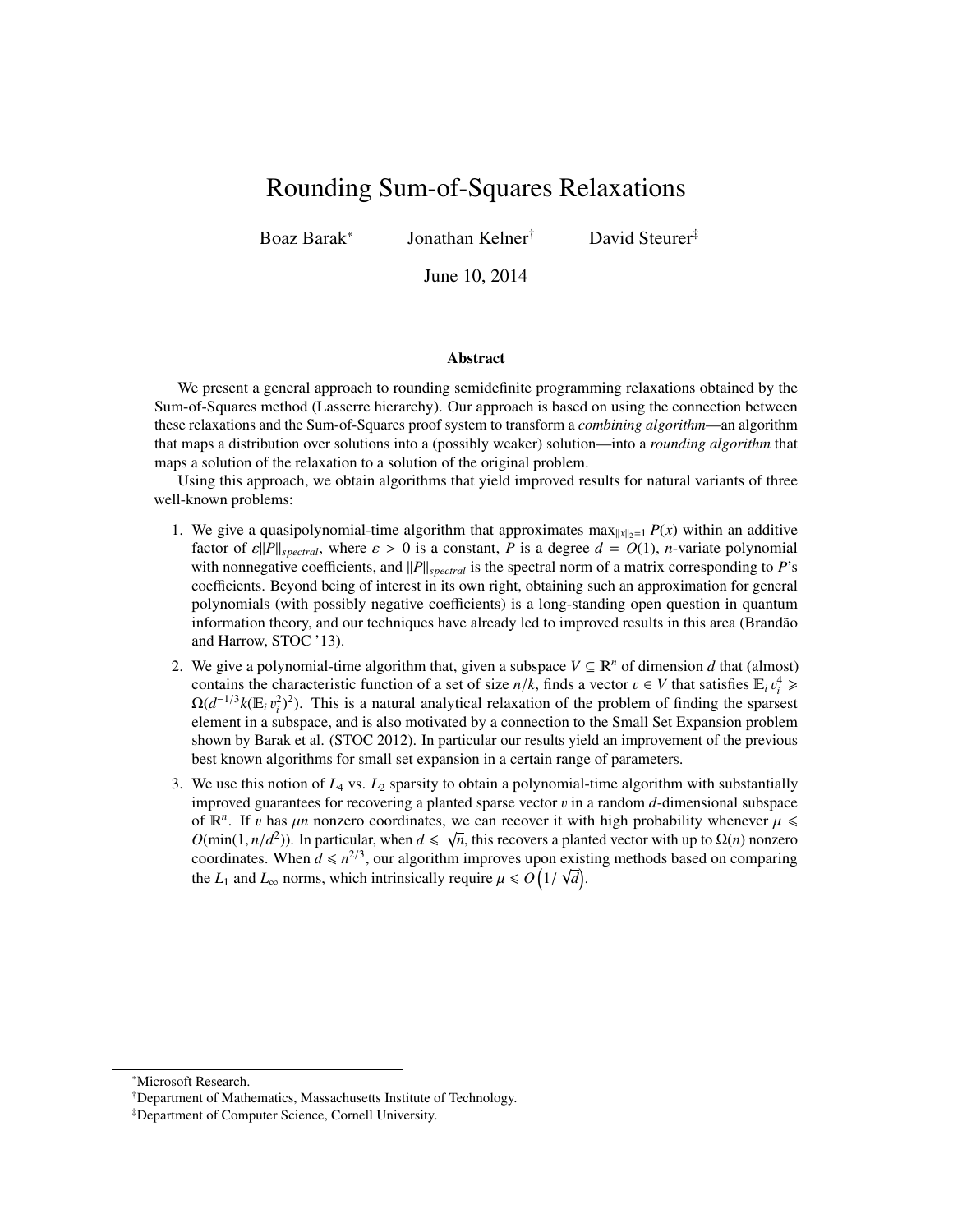# **Contents**

| 1                       | <b>Introduction</b>                                                                                                                                                                                                                   | $\mathbf{1}$   |  |  |
|-------------------------|---------------------------------------------------------------------------------------------------------------------------------------------------------------------------------------------------------------------------------------|----------------|--|--|
|                         | 1.1                                                                                                                                                                                                                                   | $\mathfrak{2}$ |  |  |
|                         | 1.2                                                                                                                                                                                                                                   | $\overline{4}$ |  |  |
|                         | Optimizing hypercontractive norms and finding analytically sparse vectors<br>1.3                                                                                                                                                      | 5              |  |  |
|                         | 1.4                                                                                                                                                                                                                                   | $\overline{7}$ |  |  |
|                         | 1.5                                                                                                                                                                                                                                   | 8              |  |  |
|                         | 1.6                                                                                                                                                                                                                                   | 8              |  |  |
| $\overline{2}$          | 8<br><b>Overview of our techniques</b>                                                                                                                                                                                                |                |  |  |
|                         | Finding a planted sparse vector in a random low-dimensional subspace<br>2.1                                                                                                                                                           | 10             |  |  |
|                         | 2.2                                                                                                                                                                                                                                   | 11             |  |  |
|                         | 2.3                                                                                                                                                                                                                                   | 13             |  |  |
| $\mathbf{3}$            | <b>Approximation for nonnegative tensor maximization</b><br>14                                                                                                                                                                        |                |  |  |
|                         | 3.1                                                                                                                                                                                                                                   | 15             |  |  |
|                         | 3.2                                                                                                                                                                                                                                   | 16             |  |  |
| $\blacktriangleleft$    | Finding an "analytically sparse" vector in a subspace                                                                                                                                                                                 | 17             |  |  |
|                         | 4.1                                                                                                                                                                                                                                   | 18             |  |  |
|                         | 4.2                                                                                                                                                                                                                                   | 19             |  |  |
|                         | 4.3                                                                                                                                                                                                                                   | 20             |  |  |
|                         | 4.4                                                                                                                                                                                                                                   | 20             |  |  |
|                         | 4.5<br>Truncating functions expectation of the contract of the contract of the contract of the contract of the contract of the contract of the contract of the contract of the contract of the contract of the contract of the contra | 21             |  |  |
|                         | 4.6                                                                                                                                                                                                                                   | 22             |  |  |
| 5                       | <b>Finding planted sparse vectors</b>                                                                                                                                                                                                 | 23             |  |  |
|                         | 5.1                                                                                                                                                                                                                                   | 25             |  |  |
|                         | 5.2                                                                                                                                                                                                                                   | 26             |  |  |
| 6                       | <b>Results for Small Set Expansion</b>                                                                                                                                                                                                | 28             |  |  |
|                         | 6.1                                                                                                                                                                                                                                   | 28             |  |  |
|                         | 6.2                                                                                                                                                                                                                                   | 29             |  |  |
| $\overline{\mathbf{7}}$ | <b>Discussion and open questions</b>                                                                                                                                                                                                  | 30             |  |  |
|                         | <b>References</b>                                                                                                                                                                                                                     | 31             |  |  |
|                         | <b>A</b> Pseudoexpectation toolkit                                                                                                                                                                                                    | 35             |  |  |
|                         | A.1                                                                                                                                                                                                                                   | 38             |  |  |
| B                       | <b>Low-Rank Tensor Optimization</b>                                                                                                                                                                                                   | 38             |  |  |
|                         |                                                                                                                                                                                                                                       |                |  |  |
| $\mathbf C$             | <b>LOCC Polynomial Optimization</b><br>39                                                                                                                                                                                             |                |  |  |
| D                       | The 2-to-q norm and small-set expansion                                                                                                                                                                                               | 42             |  |  |
|                         |                                                                                                                                                                                                                                       | 45             |  |  |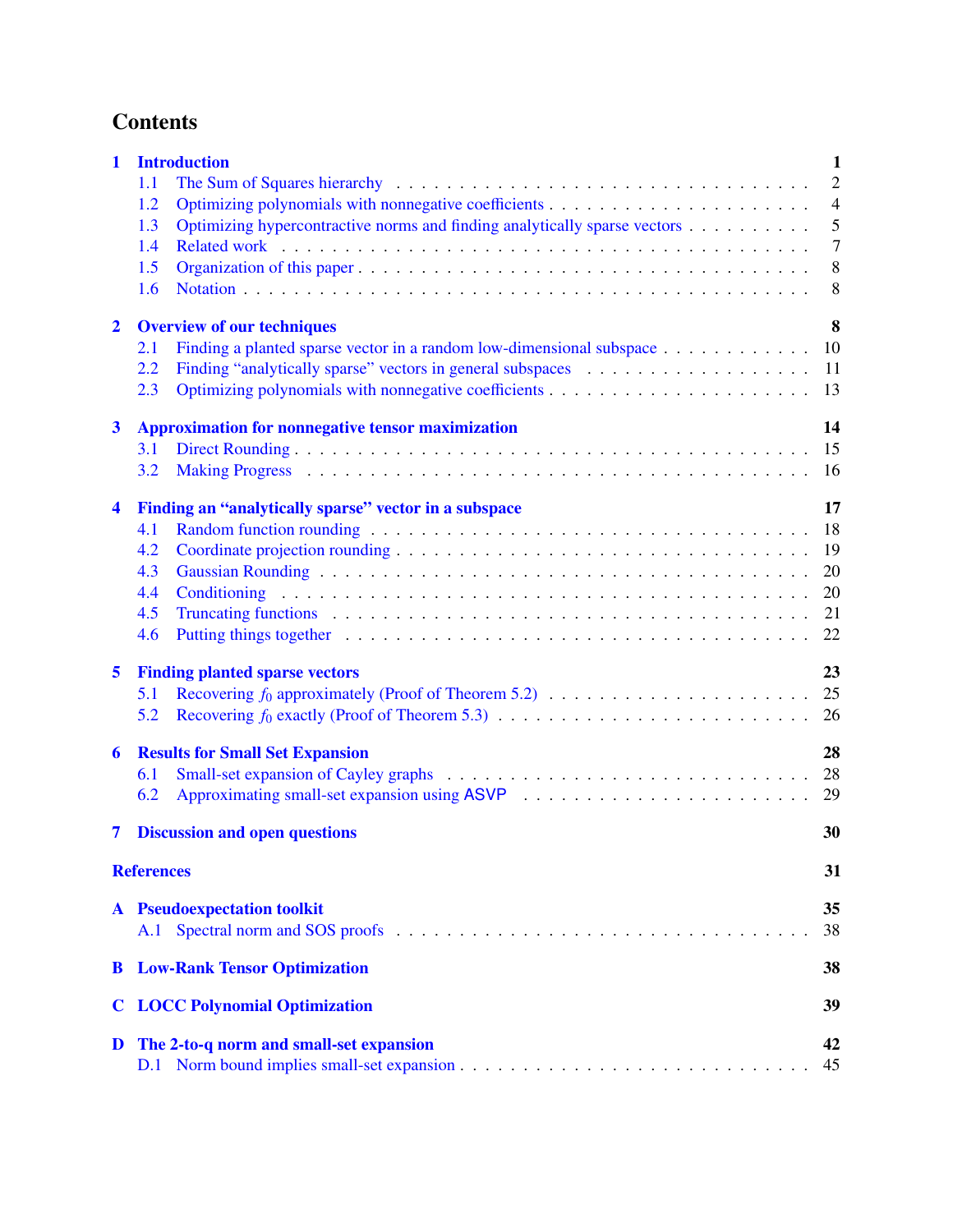# <span id="page-2-0"></span>1 Introduction

Convex programming is the algorithmic workhorse behind many applications in computer science and other fields. But its power is far from understood, especially in the case of *hierarchies* of linear programming (LP) and semidefinite programming (SDP) relaxations. These are systematic approaches to make a convex relaxation tighter by adding to it more constraints. Various such hierarchies have been proposed independently by researchers from several communities [\[Sho87,](#page-35-0) [SA90,](#page-35-1) [LS91,](#page-35-2) [Nes00,](#page-35-3) [Par00,](#page-35-4) [Las01\]](#page-35-5). In general, these hierarchies are parameterized by a number  $\ell$  called their *level*. For problems on *n* variables, the hierarchy of the  $\ell^{th}$  level can be optimized in  $n^{O(\ell)}$  time, where for the typical domains used in CS (such as  $\{0, 1\}^n$ <br>or the *n*-dimensional unit sphere), *n* rounds correspond to the exact (or near exact) solution by br or the *n*-dimensional unit sphere), *n* rounds correspond to the exact (or near exact) solution by brute force exponential-time enumeration.

There are several strong *lower bounds* (also known as *integrality gaps*) for these hierarchies, in particular showing that  $\omega(1)$  levels (and often even  $n^{\Omega(1)}$  or  $\Omega(n)$  levels) of many such hierarchies can't improve by<br>much on the known polynomial time approximation quarantees for many NP hard problems, including much on the known polynomial-time approximation guarantees for many NP hard problems, including SAT, Independent-Set, Max-Cut and more [\[Gri01b,](#page-34-0) [Gri01a,](#page-34-1) [ABLT06,](#page-32-1) [dlVKM07,](#page-33-0) [Sch08,](#page-35-6) [Tul09,](#page-36-1) [CMM09,](#page-33-1) [BGMT12,](#page-33-2) [BCV](#page-33-3)+12]. Unfortunately, there are many fewer *positive* results, and several of them only show that these hierarchies can match the performance of previously known (and often more efficient) algorithms, rather than using hierarchies to get genuinely new algorithmic results.<sup>[1](#page-2-1)</sup> For example, Karlin, Mathieu and Nguyen [\[KMN11\]](#page-34-2) showed that  $\ell$  levels of the Sum of Squares hierarchy can approximate the Knapsack problem up to a factor of  $1 + 1/\ell$ , thus approaching the performance of the standard dynamic program. Guruswami and Sinop [\[GS11\]](#page-34-3) and (independently) Barak, Raghavendra, and Steurer [\[BRS11\]](#page-33-4) showed that some SDP hierarchies can match the performance of the [\[ABS10\]](#page-32-2) algorithm for Small Set Expansion and Unique Games, and their techniques also gave improved results for some other problems (see also [\[RT12,](#page-35-7) [AG11,](#page-32-3) [AGS13\]](#page-32-4)). Chlamtac and Singh [\[CS08\]](#page-33-5) (building on [\[Chl07\]](#page-33-6)) used hierarchies to obtain some new approximation guarantees for the independent set problem in 3-uniform hypergraphs. Bhaskara, Charikar, Chlamtac, Feige, and Vijayaraghavan [\[BCC](#page-32-5)+10] gave an LP-hierarchy based approximation algorithm for the *k*-densest subgraph problem, although they also showed a purely combinatorial algorithm with the same performance. The famous algorithm of Arora, Rao and Vazirani [\[ARV04\]](#page-32-6) for Sparsest Cut can be viewed (in retrospect) as using a constant number of rounds of an SDP hierarchy to improve upon the performance of the basic LP for this problem. Perhaps the most impressive use of super-constant levels of a hierarchy to solve a new problem was the work of Brandão, Christandl and Yard [[BCY11\]](#page-33-7) who used an SDP hierarchy (first proposed by [\[DPS04\]](#page-33-8)) to give a quasipolynomial time algorithm for a variant of the *quantum separability problem* of testing whether a given density matrix corresponds to a separable (i.e., non-entangled) quantum state or is  $\varepsilon$ -far from all such states (see Section [1.2\)](#page-5-0).

One of the reasons for this paucity of positive results is that we have relatively few tools to *round* such convex hierarchies. A *rounding algorithm* maps a solution to the relaxation to a solution to the original program.<sup>[2](#page-2-2)</sup> In the case of a hierarchy, the relaxation solution satisfies more constraints, but we do not always know how to take advantage of this when rounding. For example, [\[ARV04\]](#page-32-6) used a very sophisticated analysis to get better rounding when the solution to a Sparsest Cut relaxation satisfies a constraint known as triangle inequalities, but we have no general tools to use the additional constraints that come from higher levels of the hierarchies, nor do we know if these can help in rounding or not. This lack of rounding techniques is particularly true for the *Sum of Squares* (SOS, also known as *Lasserre*) hierarchy [\[Par00,](#page-35-4) [Las01\]](#page-35-5).[3](#page-2-3) This is the

<span id="page-2-1"></span> $<sup>1</sup>$  The book chapter [\[CT10\]](#page-33-9) is a good source for several of the known upper and lower bounds, though it does not contain some of</sup> the more recent ones.

<span id="page-2-2"></span><sup>&</sup>lt;sup>2</sup> While the name derives from the prototypical case of relaxing an integer program to a linear program by allowing the variables to take non-integer values, we use "rounding algorithm" for any mapping from relaxation solutions to actual solutions, even in cases where the actual solutions are themselves non-integer.

<span id="page-2-3"></span><sup>3</sup> While it is common in the TCS community to use *Lasserre* to describe the primal version of this SDP, and *Sum of Squares (SOS)*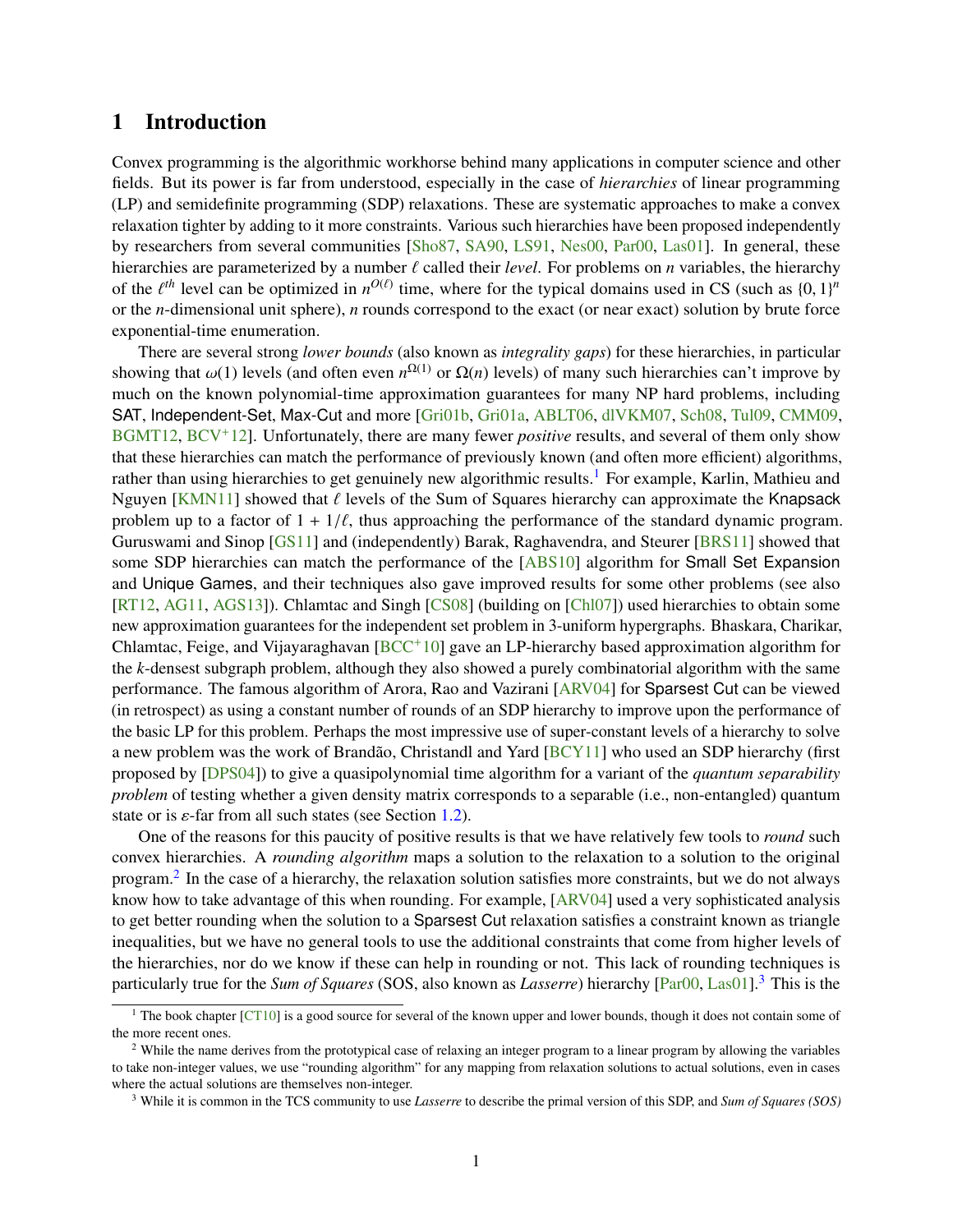<span id="page-3-5"></span>strongest variant of the canonical semidefinite programming hierarchies, and has recently shown promise to achieve tasks beyond the reach of weaker hierarchies [\[BBH](#page-32-7)+12]. But there are essentially no general rounding tools that take full advantage of its power.<sup>[4](#page-3-1)</sup>

In this work we propose a general approach to rounding SOS hierarchies, and instantiate this approach in two cases, giving new algorithms making progress on natural variants of two longstanding problems. Our approach is based on the intimate connection between the SOS hierarchy and the "Positivstellensatz"/"Sum of Squares" proof system. This connection was used in previous work for either negative results [\[Gri01b,](#page-34-0) [Gri01a,](#page-34-1) [Sch08\]](#page-35-6), or positive results for specific instances [\[BBH](#page-32-7)+12, [OZ13,](#page-35-8) [KOTZ14\]](#page-34-4), translating proofs of a bound on the actual value of these instances into proofs of bounds on the relaxation value. In contrast, we use this connection to give explicit rounding algorithms for general instances of certain computational problems.

### <span id="page-3-0"></span>1.1 The Sum of Squares hierarchy

Our work uses the *Sum of Squares (SOS)* semidefinite programming hierarchy and in particular its relationship with the Sum of Squares (or Positivstellensatz) proof system. We now briefly review both the hierarchy and proof system. See the introduction of [\[OZ13\]](#page-35-8) and the monograph [\[Lau09\]](#page-35-9) for a more in depth discussion of these concepts and their history. Underlying both the SDP and proof system is the natural approach to prove that a real polynomial *P* is nonnegative via showing that it equals a *sum of squares*:  $P = \sum_{i=1}^{k} Q_i^2$ for some polynomials  $Q_1, \ldots, Q_k$ . The question of when a nonnegative polynomial has such a "certificate" of non-negativity" was studied by Hilbert who realized this doesn't always hold and asked (as his 17*th* problem) whether a nonnegative polynomial is always a sum of squares of *rational* functions. This was proven to be the case by Artin, and also follows from the more general *Positivstellensatz* (or "Positive Locus Theorem") [\[Kri64,](#page-34-5) [Ste74\]](#page-35-10). The Positivstellensatz/SOS proof system of Grigoriev and Vorobjov [\[GV01\]](#page-34-6) is based on the Positivstellensatz as a way to refute the assertion that a certain set of polynomial equations

<span id="page-3-2"></span>
$$
P_1(x_1, \dots, x_n) = \dots = P_k(x_1, \dots, x_n) = 0 \tag{1.1}
$$

can be satisfied by showing that there exists some polynomials  $Q_1, \ldots, Q_k$  and a sum of squares polynomial *S* such that

<span id="page-3-3"></span>
$$
\sum P_i Q_i = 1 + S \tag{1.2}
$$

([\[GV01\]](#page-34-6) considered inequalities as well, although in our context one can always restrict to equalities without loss of generality.) One natural measure for the complexity of such proof is the *degree* of the polynomials  $P_1Q_1, \ldots, P_kQ_k$  and *S*.

The sum of squares semidefinite program was proposed independently by several authors [\[Sho87,](#page-35-0) [Par00,](#page-35-4) [Nes00,](#page-35-3) [Las01\]](#page-35-5) One way to describe it is as follows. If the set of equalities  $(1.1)$  is satisfiable then in particular there exists some random variable *X* over  $\mathbb{R}^n$  such that

<span id="page-3-4"></span>
$$
\mathbb{E}\,P_1(X_1,\ldots,X_n)^2=\ldots=\mathbb{E}\,P_k(X_1,\ldots,X_n)^2=0\,. \tag{1.3}
$$

That is,  $X$  is some distribution over the non-empty set of solutions to  $(1.1)$ .

For every degree  $\ell$ , we can consider the linear operator  $\mathcal{L} = \mathcal{L}_{\ell}$  that maps a polynomial *P* of degree at most  $\ell$  into the number  $E P(X_1, ..., X_n)$ . Note that by choosing the monomial basis, this operator can<br>be described by a vector of length  $n^{\ell}$ , or equivalently, by an  $n^{\ell/2} \times n^{\ell/2}$  matrix. This operator satisfies following conditions:

to describe the dual, in this paper we use the more descriptive SOS name for both programs. We note that in all the applications we consider, strong duality holds, and so these programs are equivalent.

<span id="page-3-1"></span><sup>&</sup>lt;sup>4</sup> The closest general tool we are aware of is the repeated conditioning methods of [\[BRS11,](#page-33-4) [GS11\]](#page-34-3), though these can be implemented in weaker hierarchies too and so do not seem to use the full power of the SOS hierarchy. However, this technique does play a role in this work as well.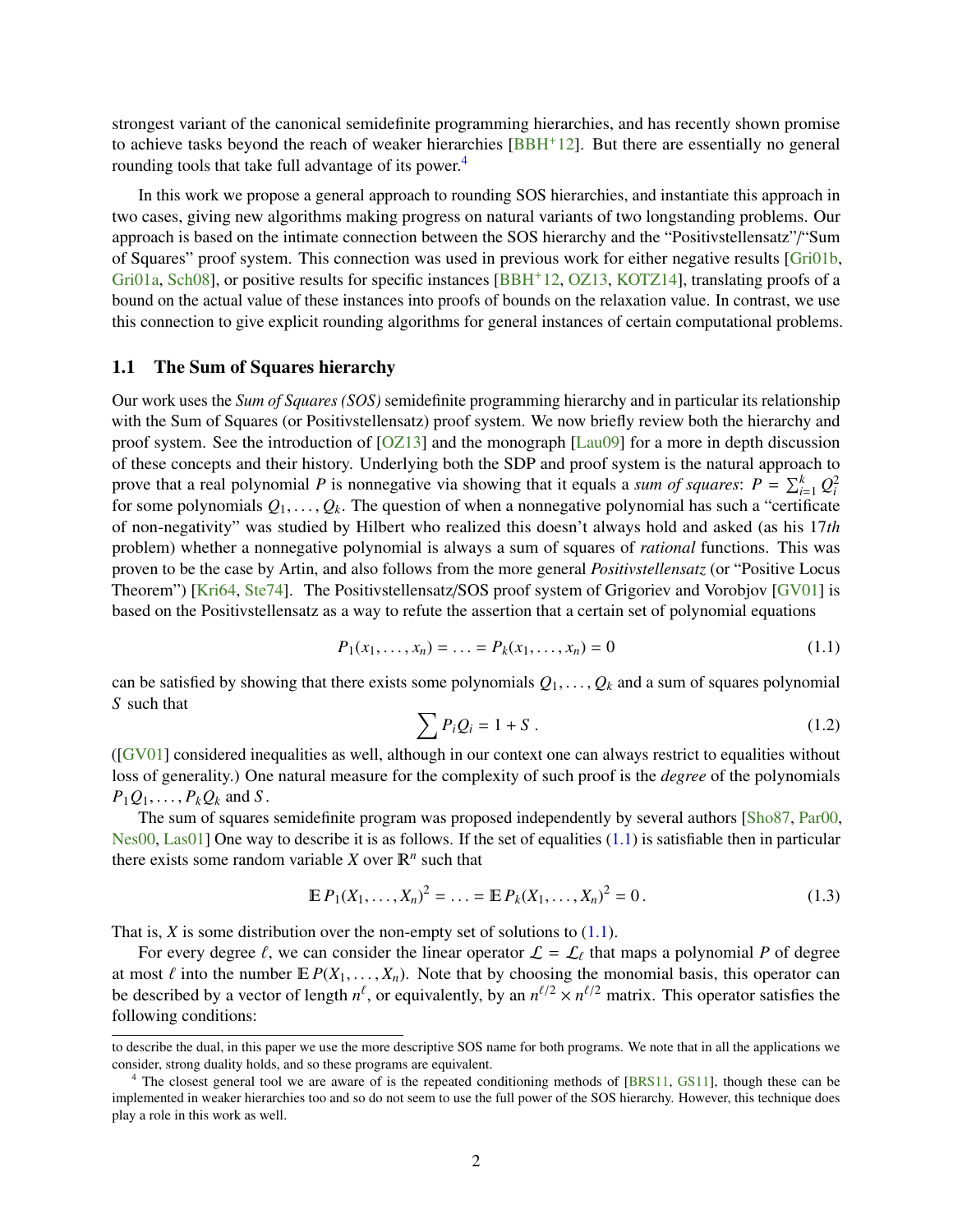<span id="page-4-0"></span>**Normalization** If *P* is the constant polynomial 1 then  $\mathcal{L}P = 1$ 

**Linearity**  $\mathcal{L}(P+Q) = \mathcal{L}P + \mathcal{L}Q$  for every *P*, *Q* of degree  $\leq \ell$ .

**Positivity**  $\mathcal{L}P^2 \ge 0$  for every *P* of degree  $\le \ell/2$ .

Following  $[BBH^+12]$  $[BBH^+12]$ , we call a linear operator satisfying the above conditions *a level*  $\ell$  *pseudoexpectation function*, or  $\ell$ -p.e.f., and use the suggestive notation  $\tilde{E} P(X)$  to denote  $\mathcal{L}P$ . Correspondingly we will sometimes talk about a *level*  $\ell$  *pseudodistribution* (or  $\ell$ -p.d.) *X*, by which we mean that there is an associated level  $\ell$ pseudoexpectation operator. (Note that if *X* is an actual random variable then it is in particular a level  $\ell$ pseudodistribution for every  $\ell$ .) Given the representation of  $\mathcal L$  as an  $n^{\ell}$ -dimensional vector it is possible to afficiently check that it satisfies the above conditions efficiently and in particular the positivi efficiently check that it satisfies the above conditions efficiently, and in particular the positivity condition corresponds to the fact that, when viewed as a matrix,  $\mathcal L$  is positive semidefinite. Thus it is also possible to optimize over the set of operators satisfying these conditions in time  $n^{O(\ell)}$ , and this optimization procedure is known as the SOS SDP hierarchy. Clearly, as  $\ell$  grows, the conditions become stricter. In [A](#page-36-0)ppendix A we collect some useful properties of these pseudoexpectations. In particular one can show (see Corollary [A.3\)](#page-37-0) that if  $\mathbb{E} P^2(X) = 0$  then  $\mathbb{E} P(X)Q(X) = 0$  for every polynomial *Q* (as long as *Q*, *P* have degrees at most  $\ell/2$ ).<br>Thus, if there is a refutation to (1, 1) of the form (1, 2) where all polynomials involved have d Thus, if there is a refutation to  $(1.1)$  of the form  $(1.2)$  where all polynomials involved have degree at most  $\ell$  then there would not exist a level 2 $\ell$  pseudoexpectation operator satisfying [\(1.3\)](#page-3-4). This connection goes both ways, establishing an equivalence between the degree of Positivstellensatz proofs and the level of the corresponding SOS relaxation.

Until recently, this relation was mostly used for *negative* results, translating proof complexity lower bounds into integrality gap results for the SOS hierarchy [\[BBH](#page-32-7)<sup>+</sup>12, [OZ13,](#page-35-8) [KOTZ14\]](#page-34-4). However, in 2012 Barak, Brandão, Harrow, Kelner, Steurer and Zhou [[BBH](#page-32-7)<sup>+</sup>12] used this relation for *positive* results, showing that the SOS hierarchy can in fact solve some interesting instances of the Unique Games maximization problem that fool weaker hierarchies. Their idea was to use the analysis of the previous works that proved these integrality gaps for weaker hierarchies. Such proofs work by showing that (a) the weaker hierarchy outputs a large value on this particular instance but  $(b)$  the true value is actually small. [\[BBH](#page-32-7)+12]'s insight was that oftentimes the proof of (b) only uses arguments that can be captured by the SOS/Positivstellensatz proof system, and hence inadvertently shows that the SOS SDP value is actually small as well. Some follow up works [\[OZ13,](#page-35-8) [KOTZ14\]](#page-34-4) extended this to other instances, but all these results held for very specific instances which have been proven before to have small objective value.

In this work we use this relation to get some guarantees on the performance of the SOS SDP on *general* instances. We give a more detailed overview of our approach in Section [2,](#page-9-2) but the high level idea is as follows. For particular optimization problems, we design a "rounding algorithm" that on input the moment matrix of a distribution on *actual solutions* achieving a certain value ν, outputs a solution with some value ν which is a function of ν. We call such an algorithm a *combining algorithm*, since it "combines" a distribution over solutions into a single one. (Note that the solution output by the combining algorithm need not be in the support of the distribution, and generally, when  $\tilde{v} \neq v$ , it won't be.) We then "lift" the analysis of this combining algorithm into the SOS framework, by showing that all the arguments can be captured in this proof system. This in turns implies that the algorithm would still achieve the value  $\tilde{v}$  even if it is only given a *pseudoexpectation* of the distribution of sufficiently high level  $\ell$ , and hence in fact this combining algorithm is a rounding algorithm for the level  $\ell$  SOS hierarchy. We apply this idea to obtain new results for two applications— optimizing polynomials with nonnegative coefficients over the unit sphere, and finding "analytically sparse" vectors inside a subspace.

Remark 1.1 (Relation to the Unique Games Conjecture.). While the SOS hierarchy is relevant to many algorithmic applications, some recent work focused on its relation to Khot's Unique Games Conjecture (UGC) [\[Kho02\]](#page-34-7). On a high level, the UGC implies that the basic semidefinite program is an optimal efficient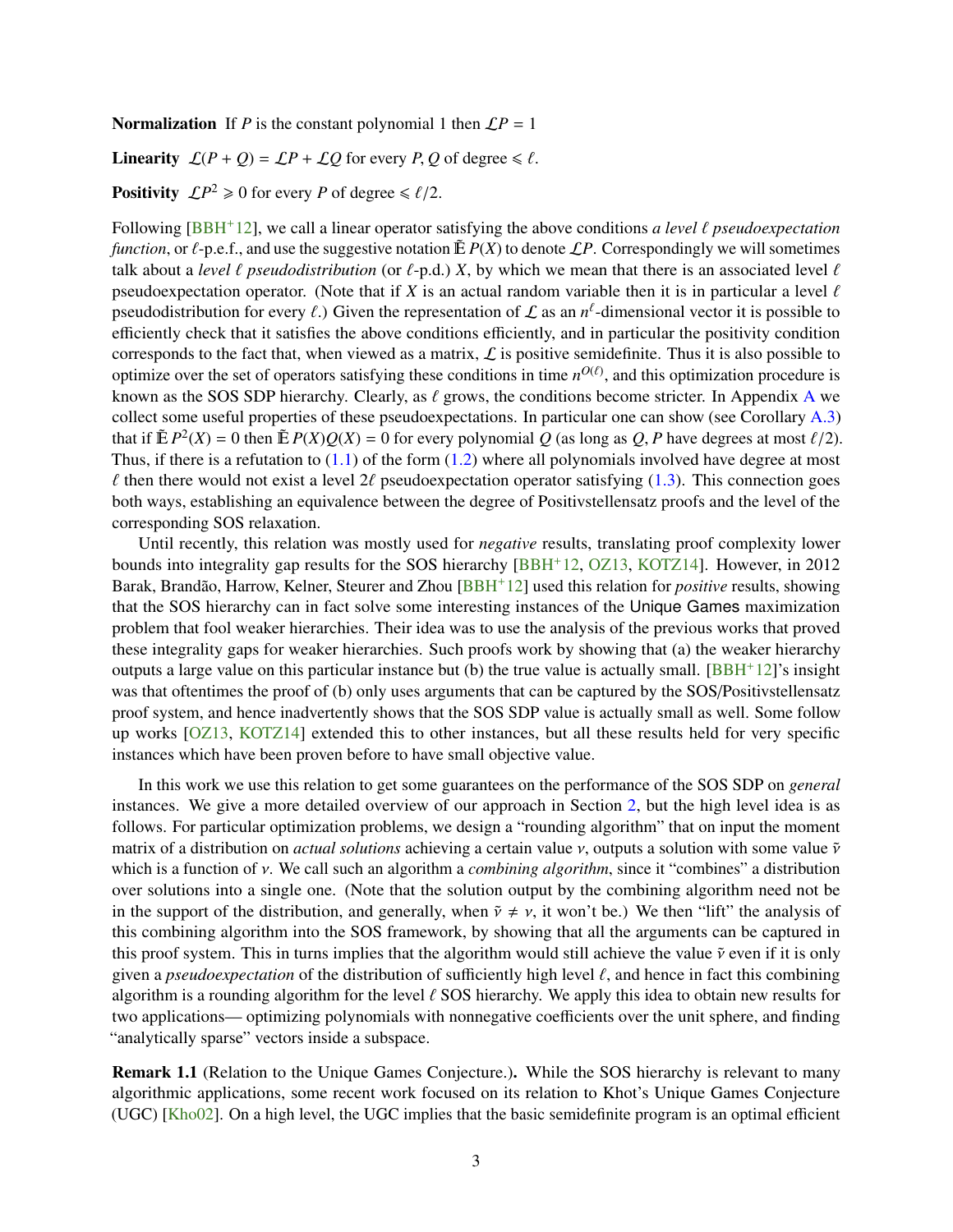<span id="page-5-3"></span>algorithm for many problems, and hence in particular using additional constant or polylogarithmic levels of the SOS hierarchy will not help. More concretely, as discussed in Section [1.3](#page-6-0) below, the UGC is closely related to the question of how hard it is to find sparse (or "analytically sparse") vectors in a given subspace. Our work shows how the SOS hierarchy can be useful in general, and in particular gives strong averagecase results and nontrivial worst-case results for finding sparse vectors in subspaces. Therefore, it can be considered as giving some (far from conclusive) evidence that the UGC might be false.

### <span id="page-5-0"></span>1.2 Optimizing polynomials with nonnegative coefficients

Our first result yields an *additive* approximation to this optimization problem for polynomials with nonnegative coefficients, when the value is scaled by the spectral norm of an associated matrix. If *P* is an *n*-variate degree-*t* homogeneous polynomial with nonnegative coefficients, then it can be represented by a tensor  $M \in \mathbb{R}^{n^f}$  such that  $P(x) = M \cdot x^{\otimes t}$  for every  $x \in \mathbb{R}^n$ . It is convenient to state our result in terms of this tensor representation:

<span id="page-5-2"></span>**Theorem 1.2.** *There is an algorithm A, based on*  $O(t^3 \log n/\varepsilon^2)$  *levels of the SOS hierarchy, such that for gyery gyer*<sup>5</sup> *t and nonnegative*  $M \in \mathbb{R}^{n'}$ *every even*<sup>[5](#page-5-1)</sup> *t* and nonnegative  $M \in \mathbb{R}^{n^t}$ ,

$$
\max_{\|x\|=1} M \cdot x^{\otimes t} \leq A(M) \leq \max_{\|x\|=1} M \cdot x^{\otimes t} + \varepsilon \|M\|_{spectral} ,
$$

*where*  $\cdot$  *denotes the standard dot product, and*  $\|M\|_{spectral}$  *denotes the spectral norm of M, when considered* as an  $n^{t/2} \times n^{t/2}$  matrix.

Note that the algorithm of Theorem [1.2](#page-5-2) only uses a logarithmic number of levels, and thus it shows that this fairly natural polynomial optimization problem can be solved in quasipolynomial time, as opposed to the exponential time needed for optimizing over general polynomials of degree  $> 2$ . Indeed, previous work on the convergence of the Lasserre hierarchy for general polynomials [\[DW12\]](#page-33-10) can be described in our language here as trying to isolate a solution in the support of the distribution, and this generally requires a linear number of levels. Obtaining the logarithmic bound here relies crucially on constructing a "combined" solution that is not necessarily in the support. The algorithm is also relatively simple, and so serves as a good demonstration of our general approach.

*Relation to quantum information theory.* An equivalent way to state this result is that we get an ε additive approximation in the case that  $||M||_{spectral} \le 1$ , in which case the value max $||x||=1$  *M* ·  $x^{\otimes t}$  is in the interval [0, 1].<br>This phrasing is particularly natural in the context of quantum information theory. A general (po This phrasing is particularly natural in the context of quantum information theory. A general (potentially mixed) quantum state on 2 $\ell$ -qubits is represented by an  $n^2 \times n^2$  *density matrix*  $\rho$  for  $n = 2^{\ell}$ ;  $\rho$  is a positive semidefinite matrix and has trace 1. If  $\rho$  is *senarable*, which means that there is no entan semidefinite matrix and has trace 1. If  $\rho$  is *separable*, which means that there is no entanglement between the first  $\ell$  qubits and the second  $\ell$  qubits, then  $\rho = \mathbb{E} x x^* \otimes y y^*$  for some distribution over  $x, y \in \mathbb{C}^n$ , where  $y^*$  denotes the complex adjoint operation. If we further restrict the amplitudes of the sta enforce symmetry on the two halves, then this would mean that  $\rho = \mathbb{E} x^{\otimes 4}$ . (All our results should generalize<br>to states without those restrictions to symmetry and real amplitudes, which we make just to simplify th <sup>∗</sup> denotes the complex adjoint operation. If we further restrict the amplitudes of the states to be real, and to states without those restrictions to symmetry and real amplitudes, which we make just to simplify the statement of the problem and the algorithm.) A quantum *measurement operator* over this space is an  $n^2 \times n^2$ matrix *M* of spectral norm  $\leq 1$ . The probability that the measurement accepts a state  $\rho$  is Tr(*M* $\rho$ ). Finding an algorithm that, given a measurement *M*, finds the separable state  $\rho$  that maximizes this probability is an important question in quantum information theory which amounts to finding a classical upper bound for the complexity class QMA(2) of Quantum Merlin Arthur proofs with two independent provers [\[HM13\]](#page-34-8). Note that if we consider symmetric real states then this is the same as finding argmax<sub> $||x||=1$ </sub>  $M \cdot x^{\otimes 4}$ , and hence dropping the non-negativity constraint in our result would resolve this longstanding open problem. There is a

<span id="page-5-1"></span><sup>5</sup> The algorithm easily generalizes to polynomials of odd degree *t* and to non-homogenous polynomials, see Remark [3.5.](#page-18-1)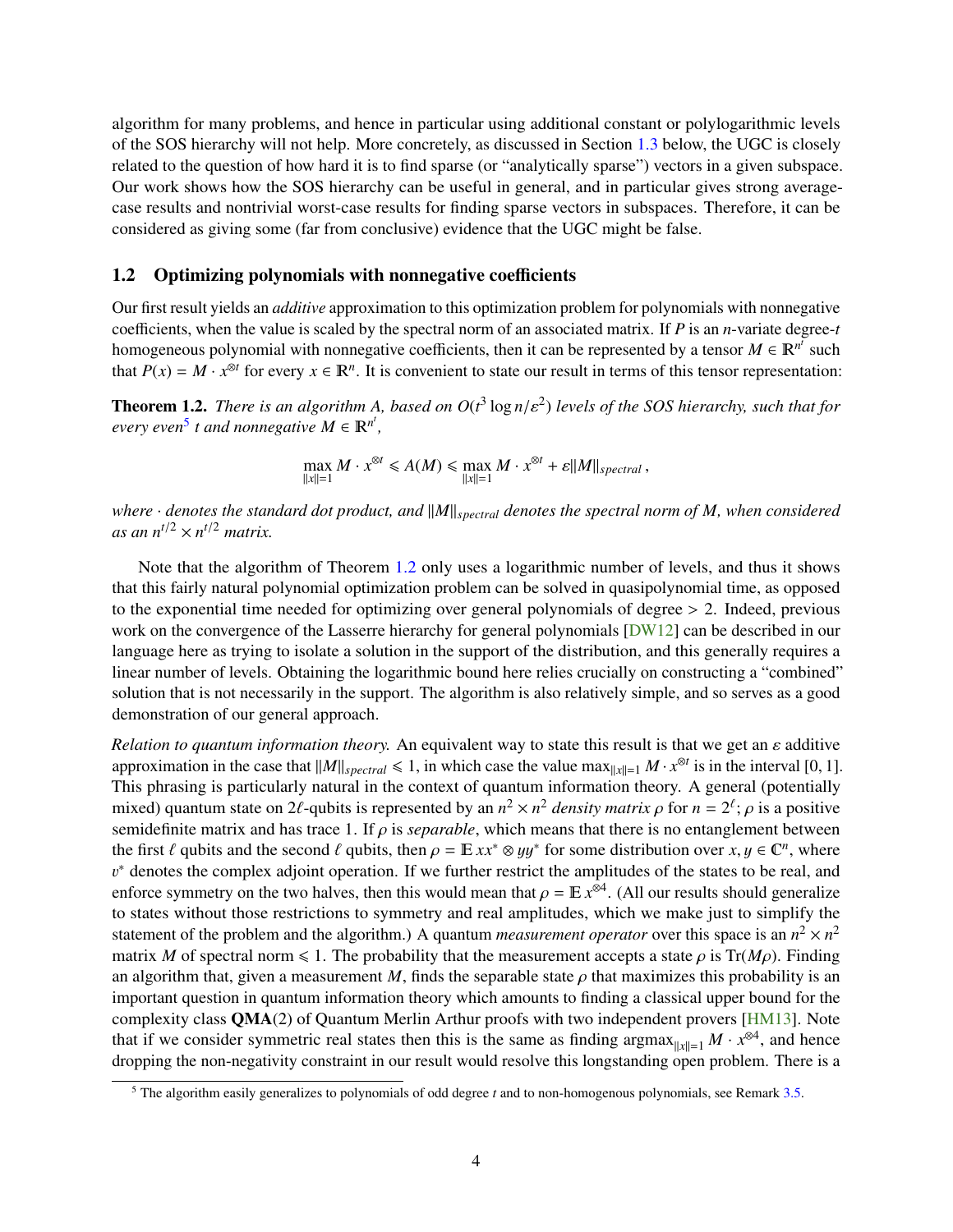<span id="page-6-3"></span>closely related dual form of this question, known as the *quantum separability problem*, where one is given a quantum state  $\rho$  and wants to find the test  $M$  that maximizes

$$
\text{Tr}(M\rho) - \max_{\rho' \text{ separable}} \text{Tr}(M\rho') \tag{1.4}
$$

or to simply distinguish between the case that this quantity is at least  $\varepsilon$  and the case that  $\rho$  is separable. The best result known in this area is the paper [\[BCY11\]](#page-33-7) mentioned above, which solved the distinguishing variant of quantum separability problem in the case that measurements are restricted to so-called *Local Operations and one-way classical communication* (one-way LOCC) operators. However, they did not have a rounding algorithm, and in particular did not solve the problem of actually finding a separable state that maximizes the probability of acceptance of a given one-way LOCC measurement. The techniques of this work were used by Brandão and Harrow [[BH13\]](#page-33-11) to solve the latter problem, and also greatly simplify the proof of [\[BCY11\]](#page-33-7)'s result, which originally involved relations between several measures of entanglement proved in several papers.<sup>[6](#page-6-1)</sup> For completeness, in Appendix [C](#page-40-0) we give a short proof of this result, specialized to the case of real vectors and polynomials of degree four (corresponding to quantum states of two systems, or two prover QMA proofs). We also show in Appendix [B](#page-39-1) that in the case the measurement satisfies the stronger condition of having its  $\ell_2$  (i.e., Frobenius) norm be at most 1, there is a simpler and more efficient algorithm for estimating the maximum probability the measurement accepts a separable state, giving an  $\varepsilon$  additive approximation in  $poly(n)$  exp( $poly(1/\varepsilon)$ ) time. In contrast, [\[BCY11\]](#page-33-7)'s algorithm took quasipolynomial time even in this case.

*Relation to small set expansion.* Nonnegative tensors also arise naturally in some applications, and in particular in the setting of small set expansion for Cayley graphs over the cube, which was our original motivation to study them. In particular, one corollary of our result is:

<span id="page-6-2"></span>**Corollary 1.3** (Informally stated). *There is an algorithm A, based on*  $poly(K(G)) \log n$  *levels of the SOS hierarchy, that solves the* **Small Set Expansion** *problem on Cayley graphs G over*  $\mathbb{F}_2^{\ell}$  *(where*  $\ell = \log n$ *) where*<br>*K(G)* is a parameter bounding the spectral norm of an operator related to G's top eigenspa *K*(*G*) *is a parameter bounding the spectral norm of an operator related to G's top eigenspace.*

We discuss the derivation and the meaning of this corollary in Section [6](#page-29-0) but note that the condition of having small value  $K(G)$  seems reasonable. Having  $K(G) = O(1)$  implies that the graph is a small set expander, and in particular the known natural examples of Cayley graphs that are small set expanders, such as the noisy Boolean hypercube and the "short code" graph of  $[BGH^+12]$  $[BGH^+12]$  have  $K(G) = O(1)$ . Thus a priori one might have thought that a graph that is hard to distinguish from small set expanders would have a small value of  $K(G)$ .

### <span id="page-6-0"></span>1.3 Optimizing hypercontractive norms and finding analytically sparse vectors

Finding a sparse nonzero vector inside a *d* dimensional linear subspace  $V \subseteq \mathbb{R}^n$  is a natural task arising in many applications in machine learning and optimization (e.g., see [\[DH13\]](#page-33-13) and the references therein). Related problems are known under many names including the "sparse null space", "dictionary learning", "blind source separation", "min unsatisfy", and "certifying restricted isometry property" problems. (These problems all have the same general flavor but differ on various details such as worst-case vs. average case, affine vs. linear subspaces, finding a single vector vs. a basis, and more.) Problems of this type are often NP-hard, with some hardness of approximation results known, and conjectured average-case hardness (e.g., see [\[ABSS97,](#page-32-8) [KZ12,](#page-34-9) [GN10\]](#page-34-10) and the references therein).

We consider a natural relaxation of this problem, which we call the *analytically sparse vector* problem (ASVP), which assumes the input subspace (almost) contains an actually sparse 0/1 vector, but allows the

<span id="page-6-1"></span><sup>&</sup>lt;sup>6</sup>The paper [\[BH13\]](#page-33-11) was based on a previous version of this work [\[BKS12\]](#page-33-14) that contained only the results for nonnegative tensors.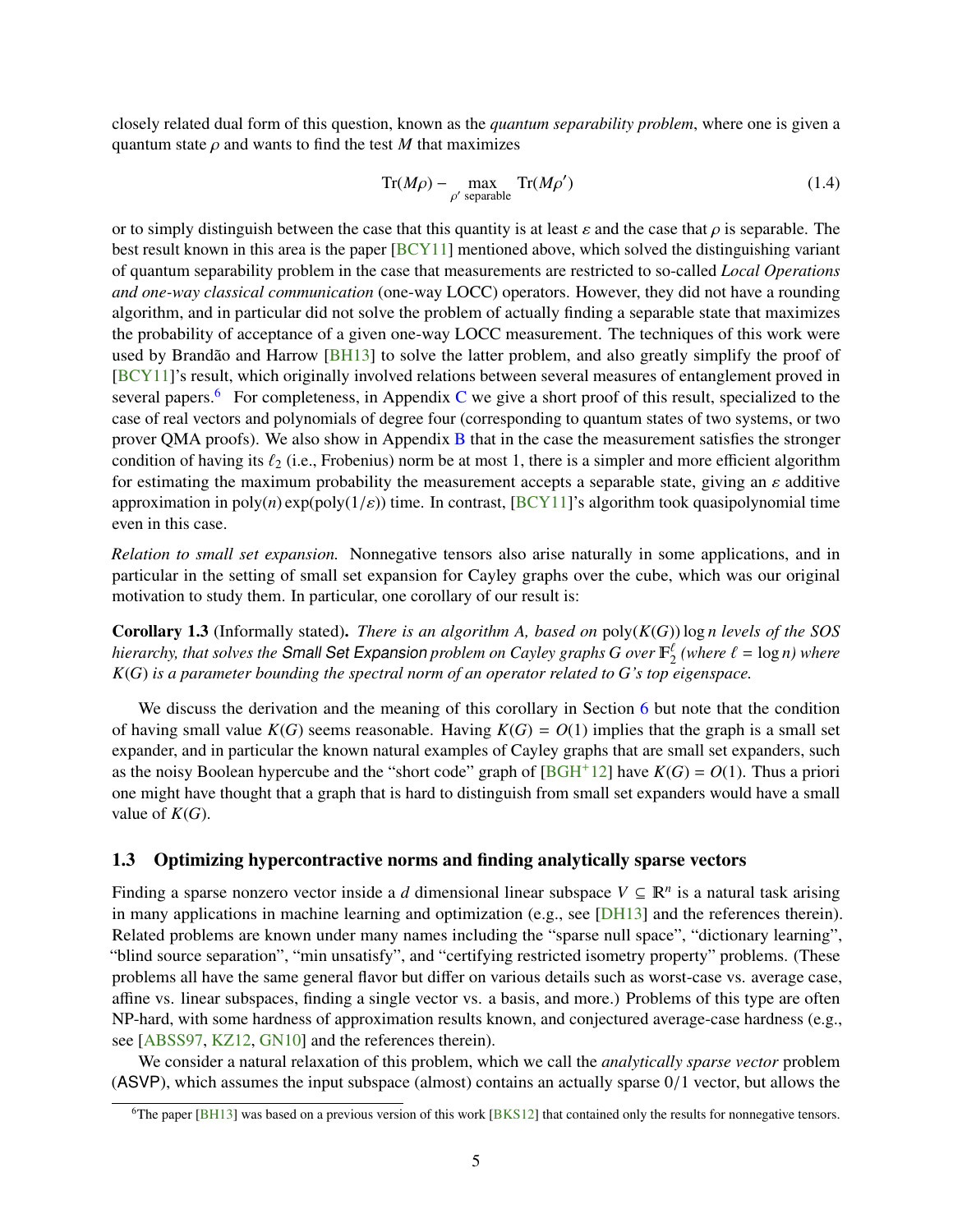<span id="page-7-4"></span>algorithm to find a vector  $v \in V$  that is only "analytically sparse" in the sense that  $||v||_4/||v||_2$  is large. More formally, for  $q > p$  and  $\mu > 0$ , we say that a vector v is  $\mu L_q/L_p$ -sparse if ( $\mathbb{E}_i v_i^q$ )<br>That is a vector is  $\mu L_q/L$  -sparse if it has the same a norm vs n-porm ratio as a  $^{q}_{i}$ <sup>(*I*</sup>)<sup>*l*</sup> $^{q}_{i}$ /(*E<sub>i</sub>v* $^{p}_{i}$ )<sup>*n*</sup>/(*E<sub>i</sub>v* $^{p}_{i}$ )  $(\mu_l^p)^{1/p} \geq \mu^{1/q-1/p}$ .<br>
or of measure at That is, a vector is  $\mu L_q/L_p$ -sparse if it has the same *q*-norm vs *p*-norm ratio as a 0/1 vector of measure at most  $\mu$ .

This is a natural relaxation, and similar conditions have been considered in the past. For example, Spielman, Wang, and Wright [\[SWW12\]](#page-36-2) used in their work on dictionary learning a subroutine that finds a vector v in a subspace that maximizes the ratio  $||v||_{\infty}/||v||_1$  (which can be done efficiently via *n* linear programs).<br>However, because any subspace of dimension d contains an  $O(1/\sqrt{d})L/L$  (Lenarge vector, this relaxati However, because any subspace of dimension *d* contains an  $O(1/\sqrt{d}) L_{\infty}/L_1$ -sparse vector, this relaxation can only detect the existence of vectors that are supported on less than  $O(n/\sqrt{d})$  coordinates. Some works can only detect the existence of vectors that are supported on less than  $O(n/\sqrt{d})$  coordinates. Some works have observed that the  $I_2/I_2$  ratio is a much better proxy for sparsity [ZP01, DH131, but computing it is a have observed that the  $L_2/L_1$  ratio is a much better proxy for sparsity [\[ZP01,](#page-36-3) [DH13\]](#page-33-13), but computing it is a non-convex optimization problem for which no efficient algorithm is known. Similarly, the  $L_4/L_2$  ratio is a<br>good proxy for sparsity for subspaces of small dimension (say  $d = O(1/n)$ ) but it is non-convex, and it is not good proxy for sparsity for subspaces of small dimension (say  $d = O(\sqrt{n})$ ) but it is non-convex, and it is not known how to efficiently optimize it.<sup>[7](#page-7-0)</sup>

Nevertheless, because  $||v||_4^4$  is a degree 4 polynomial, the problem of maximizing it for  $v \in V$  of unit norm amounts to a polynomial maximization problem over the sphere, that has a natural SOS program. Indeed, [\[BBH](#page-32-7)+12] showed that this program does in fact yield a good approximation of this ratio for random subspaces. As we show in Section [5,](#page-24-0) we can use this to improve upon the results of [\[DH13\]](#page-33-13) and find planted sparse vectors in random subspaces that are of not too large a dimension:

<span id="page-7-3"></span>Theorem 1.4. *There is a constant <sup>c</sup>* > <sup>0</sup> *and an algorithm A, based on <sup>O</sup>*(1)*-rounds of the SOS program, such that for every vector*  $v_0 \in \mathbb{R}^n$  *supported on at most cn* min(1, *n*/*d*<sup>2</sup>) *coordinates, if*  $v_1, \ldots, v_d$  *are chosen*<br>*independently at random from the Gaussian distribution on*  $\mathbb{R}^n$  *than given a independently at random from the Gaussian distribution on*  $\mathbb{R}^n$ , *then given any basis for*  $V = \text{span}\{v_0, \ldots, v_d\}$ <br>as input A outputs an s-approximation of  $v_0$  in poly(n  $\log(1/\epsilon)$ ) time *as input, A outputs an ε-approximation of*  $v_0$  *in* poly(*n*, log(1/ $\varepsilon$ )) *time.* 

In particular, we note that this recovers a planted vector with up to  $\Omega(n)$  nonzero coordinates when  $d \leqslant \sqrt$  $\overline{n}$ , and it can recover vectors with more than the  $O(n/\sqrt{d})$  nonzero coordinates that are necessary for a techniques whenever  $d \ll n^{2/3}$ existing techniques whenever  $d \ll n^{2/3}$ .

Perhaps more significantly, we prove the following nontrivial *worst-case* bound for this problem:

<span id="page-7-2"></span>Theorem 1.5. *There is a polynomial-time algorithm A, based on O*(1) *levels of the SOS hierarchy, that on input a d-dimensional subspace*  $V \subseteq \mathbb{R}^n$  *such that there is a 0/1-vector*  $v \in V$  *with at most µn nonzero* coordinates  $A(V)$  outputs an  $O(\mu d^{1/3}) L/L$  as partice vector in V. *coordinates, A(V) outputs an*  $O(\mu d^{1/3}) L_4/L_2$ *-sparse vector in V.*<br>Moreover, this holds even if u is not completely inside V but on

*Moreover, this holds even if v is not completely inside V but only satisfies*  $||\Pi_V v||_2^2 \geq (1 - \varepsilon)||v||_2^2$ , for some plute constant  $s > 0$ , where  $\Pi_V$  *is the projector to V absolute constant*  $\varepsilon > 0$ *, where*  $\Pi_V$  *is the projector to V*.

The condition that the vector is  $0/1$  can be significantly relaxed, see Remark [4.12.](#page-22-1) Theorem [4.1](#page-18-2) is also motivated by the Small Set Expansion problem. The current best known algorithms for Small Set Expansion and Unique Games [\[ABS10\]](#page-32-2) reduce these problems into the task of finding a sparse vector in a subspace, and then find this vector using brute force enumeration. This enumeration is the main bottleneck in improving the algorithms' performance.<sup>[8](#page-7-1)</sup> [\[BBH](#page-32-7)<sup>+</sup>12] showed that, at least for the Small Set Expansion

<span id="page-7-0"></span> $<sup>7</sup>$  It seems that what makes our relaxation different from the original problem is not so much the qualitative issue of considering</sup> analytically sparse vectors as opposed to actually sparse vectors, but the particular choice of the  $L_4/L_2$  ratio, which on one hand seems easier (even if not truly easy) to optimize over than the  $L_2/L_1$  ratio, but provides better guarantees than the  $L_\infty/L_1$  ratio. However, this choice does force us to restrict our attention to subspaces of low dimension, while in some applications such as certifying the restricted isometry property, the subspace in question is often the kernel of a "short and fat" matrix, and hence is almost full dimensional. Nonetheless, we believe it should be possible to extend our results to handle subspaces of higher dimension, perhaps at the some mild cost in the number of rounds.

<span id="page-7-1"></span><sup>8</sup> This is the only step that takes super-polynomial time in [\[ABS10\]](#page-32-2)'s algorithm for Small Set Expansion. Their algorithm for Unique Games has an additional divide and conquer step that takes subexponential time, but, in our opinion, seems less inherently necessary. Thus we conjecture that if the sparse-vector finding step could be sped up then it would be possible to speed up the algorithm for both problems.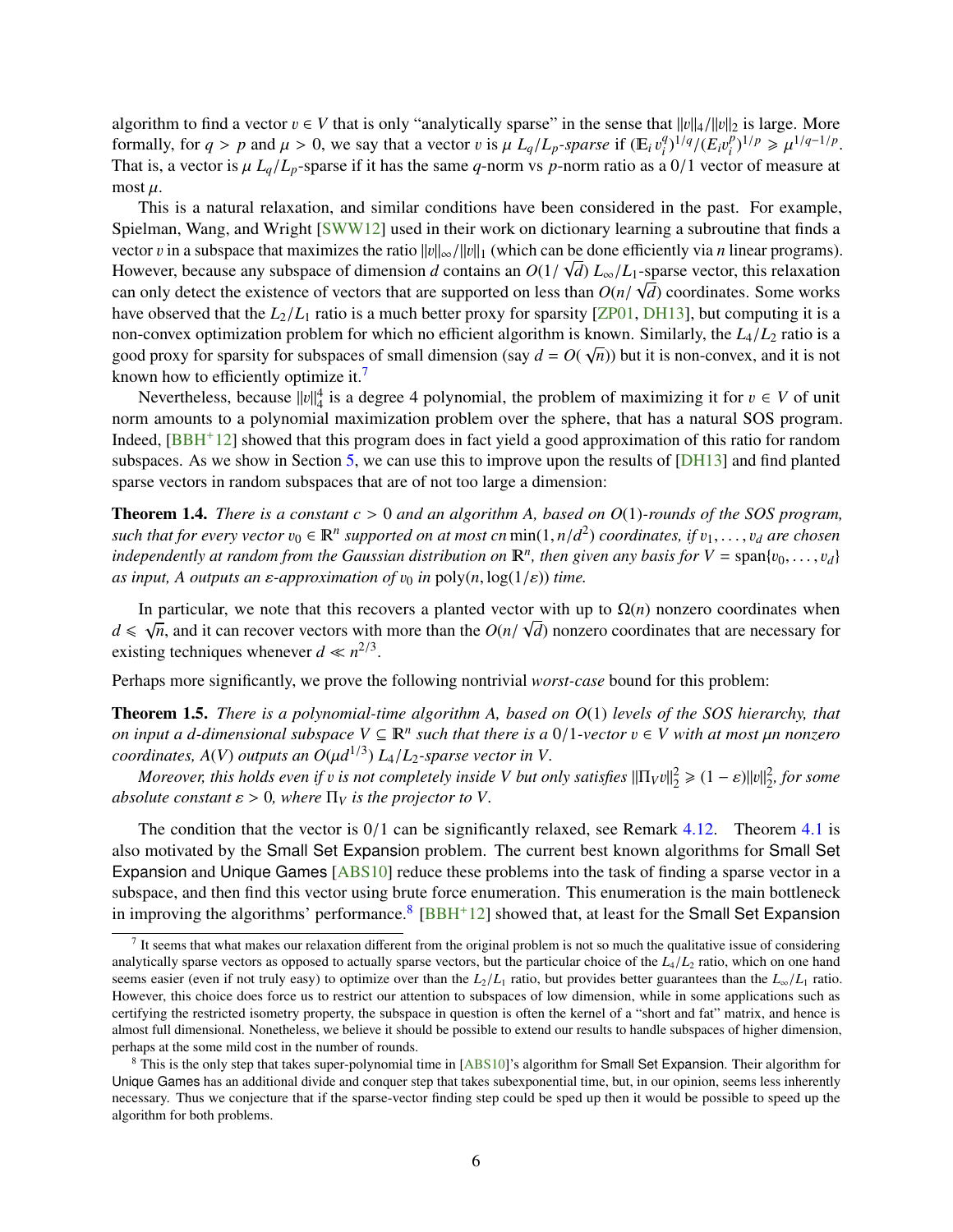<span id="page-8-2"></span>question, finding an *<sup>L</sup>*4/*L*<sup>2</sup> *analytically sparse* vector would be good enough. Using their work we obtain the following corollary of Theorem [1.5:](#page-7-2)

<span id="page-8-1"></span>Corollary 1.6 (Informally stated). *There is an algorithm that given an n-vertex graph G that contains a set S of size*  $o(n/d^{1/3})$  *with expansion at most*  $\varepsilon$ , *outputs a set S*<sup>'</sup> *of measure*  $\delta = o(1)$  *with expansion bounded*<br>*gway from* 1, *i.e.*  $\Phi(S) \le 1 - O(1)$  *where d is the dimension of the eigenspace of G's rand away from* 1, *i.e.*,  $\Phi(S) \leq 1 - \Omega(1)$ , where *d* is the dimension of the eigenspace of *G*'s random walk matrix *corresponding to eigenvalues larger than*  $1 - O(\varepsilon)$ *.* 

The derivation and meaning of this result is discussed in Section [6.](#page-29-0) We note that this is the first result that gives an approximation of this type to the small set expansion in terms of the dimension of the top eigenspace, as opposed to an approximation that is polynomial in the number of vertices.

#### <span id="page-8-0"></span>1.4 Related work

Our paper follows the work of  $[BBH<sup>+</sup>12]$  $[BBH<sup>+</sup>12]$ , that used the language of pseudoexpectation to argue that the SOS hierarchy can solve specific interesting instances of Unique Games, and perhaps more importantly, how it is often possible to almost mechanically "lift" arguments about actual distributions to the more general setting of pseudodistribution. In this work we show how the same general approach be used to obtain positive results for general instances.

The fact that LP/SDP solutions can be viewed as expectations of distributions is well known, and several rounding algorithms can be considered as trying to "reverse engineer" a relaxation solution to get a good distribution over actual solutions.

Techniques such as randomized rounding, the hyperplane rounding of [\[GW95\]](#page-34-11), and the rounding for TSP [\[GSS11,](#page-34-12) [AKS12\]](#page-32-9) can all be viewed in this way. One way to summarize the conceptual difference between our techniques and those approaches is that these previous algorithms often considered the relaxation solution as giving moments of an *actual* distribution on *"fake"* solutions. For example, in [\[GW95\]](#page-34-11)'s Max Cut algorithm, where actual solutions are modeled as vectors in  $\{\pm 1\}^n$ , the SDP solution is treated as the moment matrix of a Gaussian distribution over real vectors that are not necessarily  $\pm 1$ -valued. Similarly in the TSP setting one often considers the LP solution to yield moments of a distribution over spanning trees that are not necessarily TSP tours. In contrast, in our setting we view the solution as providing moments of a *"fake"* distribution on *actual* solutions.

Treating solutions explicitly as "fake distributions" is prevalent in the literature on *negative results* (i.e., integrality gaps) for LP/SDP hierarchies. For hierarchies weaker than SOS, the notion of "fake" is different, and means that there is a collection of local distributions, one for every small subset of the variables, that are consistent with one another but do not necessarily correspond to any global distribution. Fake distributions are also used in some positive results for hierarchies, such as [\[BRS11,](#page-33-4) [GS11\]](#page-34-3), but we make this more explicit, and, crucially, make much heavier use of the tools afforded by the Sum of Squares relaxation.

The notion of a "combining algorithm" is related to the notion of *polymorphisms* [\[BJK05\]](#page-33-15) in the study of constraint satisfaction problems. A polymorphism is a way to combine a number of satisfying assignments of a CSP into a different satisfying assignments, and some relations between polymorphism, their generalization to approximation problems, rounding SDP's are known (e.g., see the talk [\[Rag10\]](#page-35-11)). The main difference is polymorphisms operate on each bit of the assignment independently, while we consider here combining algorithms that can be very global.

In a follow up (yet unpublished) work, we used the techniques of this paper to obtain improved results for the *sparse dictionary learning* problem, recovering a set of vectors  $x_1, \ldots, x_m \in \mathbb{R}^n$  from random samples of usparse linear combinations of them for any  $u = o(1)$  improving upon previous results that required of  $\mu$ -sparse linear combinations of them for any  $\mu = o(1)$ , improving upon previous results that required  $\mu \approx 1/\sqrt{n}$  ISWW12, AGM13, A A I<sup>+</sup>131  $\mu \ll 1/\sqrt{n}$  [\[SWW12,](#page-36-2) [AGM13,](#page-32-10) [AAJ](#page-32-11)<sup>+</sup>13].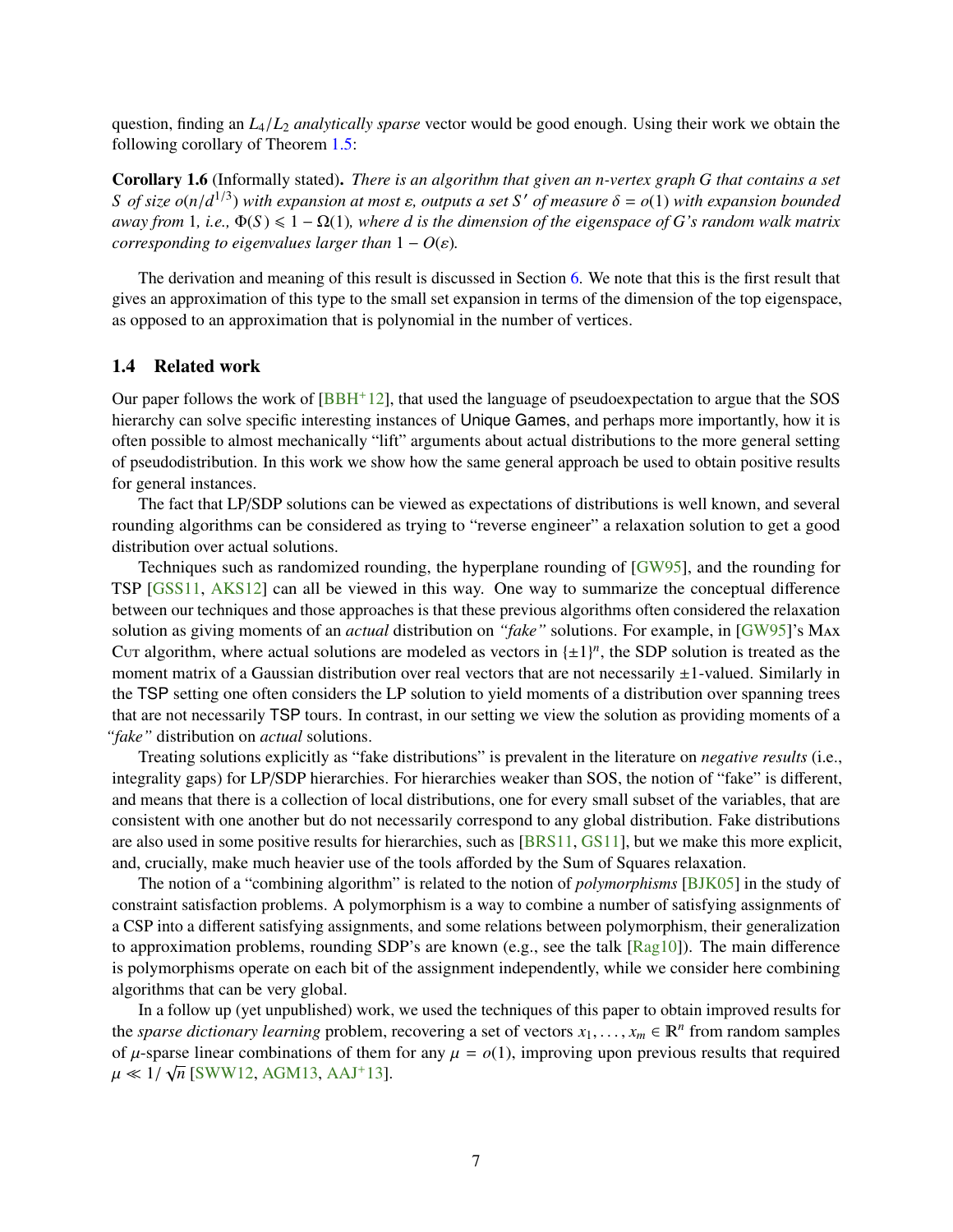#### <span id="page-9-4"></span><span id="page-9-0"></span>1.5 Organization of this paper

In Section [2](#page-9-2) we give a high level overview of our general approach, as well as proof sketches for (special cases of) our main results. Section [3](#page-15-0) contains the proof of Theorem [1.2—](#page-5-2) a quasipolynomial time algorithm to optimize polynomials with nonnegative coefficients over the sphere. Section [4](#page-18-0) contains the proof of Theorem  $1.5$ — a polynomial time algorithm for an  $O(d^{1/3})$ -approximation of the "analytical sparsest vector in a subspace" problem. In Section [5](#page-24-0) we show how to use the notion of analytical sparsity to solve the question of finding a "planted" sparse vector in a random subspace. Section [6](#page-29-0) contains the proofs of Corollaries [1.3](#page-6-2) and [1.6](#page-8-1) of our results to the small set expansion problem. Appendix [A](#page-36-0) contains certain technical lemmas showing that pseudoexpectation operators obey certain inequalities that are true for actual expectations. Appendix [C](#page-40-0) contains a short proof (written in classical notation, and specialized to the real symmetric setting) of [\[BCY11,](#page-33-7) [BH13\]](#page-33-11)'s result that the SOS hierarchy yields a good approximation to the acceptance probability of QMA(2) verifiers / measurement operators that have bounded one-way LOCC norm. Appendix [B](#page-39-1) shows a simpler algorithm for the case that the verifier satisfies the stronger condition of a bounded *L*2 (Frobenius) norm. For the sake of completeness, Appendix [D](#page-43-0) reproduces the proof from  $[BBH^+12]$  $[BBH^+12]$  of the relation between hypercontractive norms and small set expansion. Our papers raises many more questions than it answers, and some discussion of those appears in Section [7.](#page-31-0)

#### <span id="page-9-1"></span>1.6 Notation

**Norms and inner products.** We will use linear subspaces of the form  $V = R^{\mathcal{U}}$  where  $\mathcal{U}$  is a finite set with an associated measure  $\mu : \mathcal{U} \to [0, \infty]$ . The *p*-norm of a vector  $v \in V$  is defined as  $||v||_p = \left(\sum_{\omega \in \mathcal{U}} \mu(\omega) |v_\omega|^p\right)^{1/p}$ . Similarly, the inner product of  $v, w \in V$  is defined as  $\langle u, v \rangle = \sum_{\omega \in \mathcal{U}} \mu(\omega) |u, v|$ . W the inner product of v,  $w \in V$  is defined as  $\langle u, v \rangle = \sum_{\omega \in \mathcal{U}} \mu(\omega) u_{\omega} v_{\omega}$ . We will only use two measures in this work: the counting measure where  $u(\omega) = 1$  for all  $\omega \in \mathcal{U}$ . (The *counting measure*, where  $\mu(\omega) = 1$  for every  $\omega \in \mathcal{U}$ , and the *uniform measure*, where  $\mu(\omega) = 1/|\mathcal{U}|$  for all  $\omega \in \mathcal{U}$ . (The norms corresponding to this measure are often known as the *expectation* norms.) We will use vector notation (i.e., letters such as  $u, v$ , and indexing of the form  $u_i$ ) for elements of subspaces with the counting measure, and function notation (i.e., letters such as  $f, g$  and indexing of the form  $f(x)$ ) for elements of subspaces with the uniform measure. The dot product notation  $u \cdot v$  will be used exclusively for the inner product with the counting measure.

**Pseudoexpectations.** We use the notion of *pseudoexpectations* from  $[BBH^+12]$  $[BBH^+12]$ . A *level*  $\ell$  *pseudoexpectation function* ( $\ell$ -p.e.f.)  $\mathbb{E}_x$  is an operator mapping a polynomial *P* of degree at most  $\ell$  into a number denoted by  $\mathbb{E}_{x\sim\mathcal{X}} P(x)$ <br>and satisfying the linearity, normalization, and positivity conditions as sta and satisfying the linearity, normalization, and positivity conditions as stated in Section [1.1.](#page-3-0) We sometimes refer to X as a *level*  $\ell$  *pseudodistribution* ( $\ell$ -p.d.) by which we mean that there exists an associated pseudoexpectation operator.<sup>[9](#page-9-3)</sup> We will sometimes use the notation  $\mathbb{E} P(X)$  when X is an actual random variable, in which case  $\mathbb{E} P(X)$ simply equals  $E P(X)$ . (We do so when we present arguments for actual distributions that we will later want to generalize to pseudodistributions.)

If *P*, *Q* are polynomials of degree at most  $\ell/2$ , and  $\mathbb{E}_X$  is an  $\ell$ -p.e.f., we say that  $\mathbb{E}_X$  is *consistent* with the constraint *P*(*x*) ≡ 0 if it satisfies  $\mathbb{E}_{x\sim X} P(x)^2 = 0$ . We say that it is consistent with the constraint  $Q(x) \ge 0$ , if it consistent with the constraint  $Q(x) - S(x) \equiv 0$  for some polynomial *S* of degree  $\leq \ell/2$  which is a *sum of squares*. (In the context of optimization, to enforce the inequality constraint  $Q(x) \ge 0$ , it is always possible to add an auxiliary variable y and then enforce the equality constraint  $Q(x) - y^2 \equiv 0$ .) [A](#page-36-0)ppendix A contains several useful facts about pseudoexpectations.

# <span id="page-9-2"></span>2 Overview of our techniques

Traditionally to design a mathematical-programming based approximation algorithm for some optimization problem *O*, one first decides what the relaxation is—i.e., whether it is a linear program, semidefinite program, or some other convex program, and what constraints to put in. Then, to demonstrate that the value of the

<span id="page-9-3"></span><sup>&</sup>lt;sup>9</sup> In the paper [\[BBH](#page-32-7)<sup>+</sup>12] we used the name *level*  $\ell$  *fictitious random variable* for X, but we think the name pseudodistribution is the name pseudo reader would of course be much too better as it is more analogous to the name pseudoexpectation. The name "pseudo random variable" would of course be much too confusing.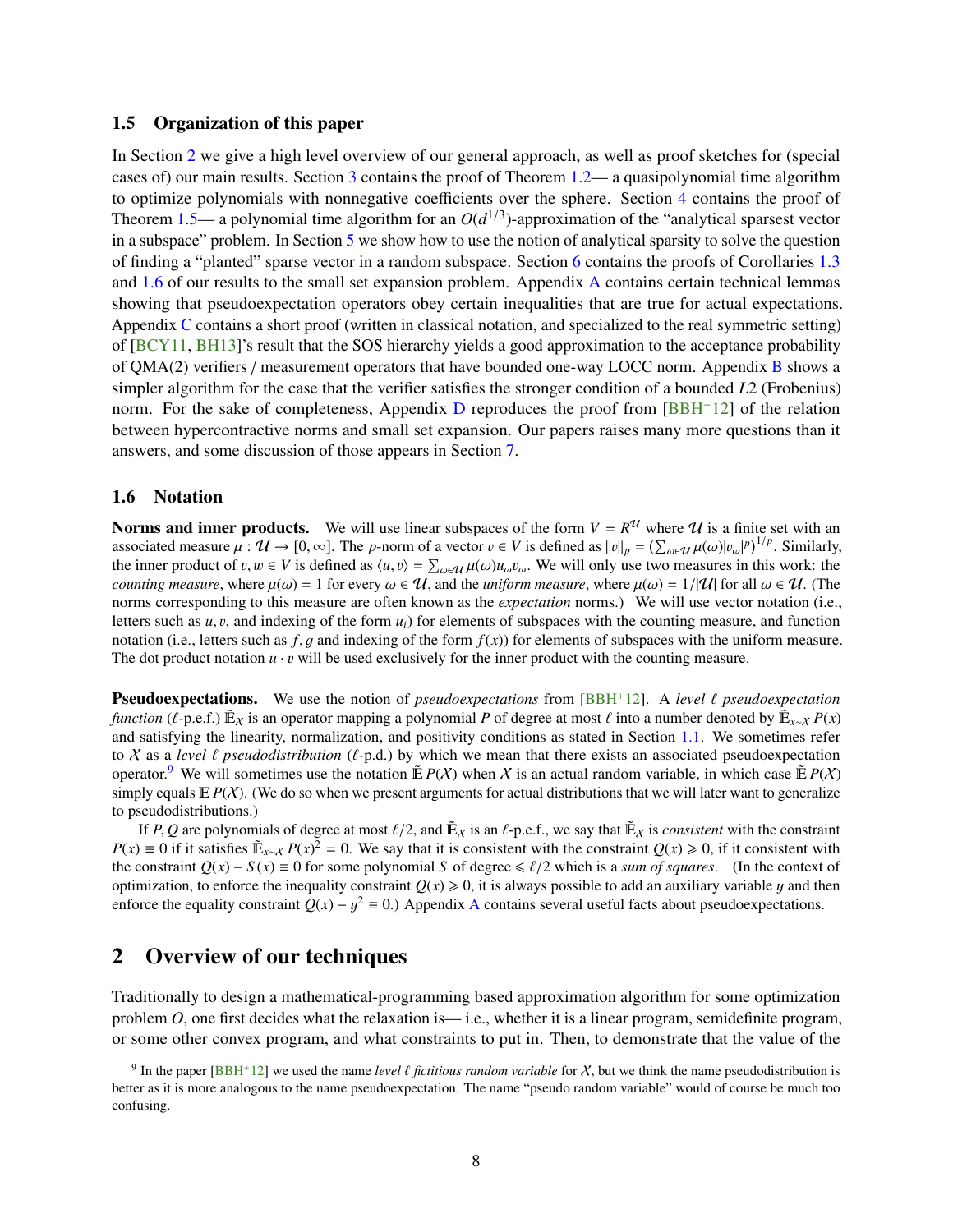program is not too far from the actual value, one designs a *rounding algorithm* that maps a solution of the convex program into a solution of the original problem of approximately the same value. Our approach is conceptually different— we design the rounding algorithm first, analyze it, and only then come up with the relaxation.

Initially, this does not seem to make much sense— how can you design an algorithm to round solutions of a relaxation when you don't know what the relaxation is? We do this by considering an idealized version of a rounding algorithm which we call a *combining algorithm*. Below we discuss this in more detail but roughly speaking, a combining algorithm maps a distribution over *actual solutions* of *O* into a single solution (that may or may not be part of the support of this distribution). This is a potentially much easier task than rounding relaxation solutions, and every rounding algorithm yields a combining algorithm. In the other direction, every combining algorithm yields a rounding algorithm for *some* convex programming relaxation, but in general that relaxation could be of exponential size. Nevertheless, we show that in several interesting cases, it is possible to transform a combining algorithm into a rounding algorithm for a not too large relaxation that we can efficiently optimize over, thus obtaining a feasible approximation algorithm. The main tool we use for that is the *Sum of Squares* proof system, which allows to lift certain arguments from the realm of combining algorithms to the realm of rounding algorithms.

We now explain more precisely the general approach, and then give an overview of how we use this approach for our two applications— finding "analytically sparse" vectors in subspaces, and optimizing polynomials with nonnegative coefficients over the sphere.

Consider a general optimization problem of minimizing some objective function in some set *S* , such as the *n* dimensional Boolean hypercube or the unit sphere. A *convex relaxation* for this problem consists of an embedding that maps elements in *S* into elements in some convex domain, and a suitable way to generalize the objective function to a convex function on this domain. For example, in linear programming relaxations we typically embed  $\{0, 1\}^n$  into the set  $[0, 1]^n$ , while in semidefinite programming relaxations we might embed<br> $\{0, 1\}^n$  into the set of  $n \times n$  positive semidefinite matrices using the man  $x \mapsto X$  where  $X_{1} = xx$ . {0, 1}<sup>*n*</sup> into the set of *n* × *n* positive semidefinite matrices using the map *x* → *X* where  $X_{i,j} = x_i x_j$ . Given this embedding we can use convex programming to find the element in the convex domain that maximizes this embedding, we can use convex programming to find the element in the convex domain that maximizes the objective, and then use a *rounding algorithm* to map this element back into the domain *S* in a way that approximately preserves the objective value.

A *combining algorithm C* takes as input a *distribution* X over solutions in *S* and maps it into a single element  $C(X)$  of *S*, such that the objective value of  $C(X)$  is approximately close to the expected objective value of a random element in X. Every rounding algorithm *R* yields a combining algorithm *C*. The reason is that if there is some embedding *f* mapping elements in *S* into some convex domain *T*, then for every distribution *X* over *S*, we can define  $y_X$  to be  $E_{x \in X} f(x)$ . By convexity,  $y_X$  will be in *T* and its objective value will be at most the average objective value of an element in X. Thus if we define  $C(X)$  to output  $R(y_X)$  then *C* will be a combining algorithm with approximation guarantees at least as good as *R*'s.

In the other direction, because the set of distributions over *S* is convex and can be optimized over by an  $O(|S|)$ -sized linear program, every combining algorithm can be viewed as a rounding algorithm for this program. However, |*S* | is typically exponential in the bit description of the input, and hence this is not a very useful program. In general, we cannot improve upon this, because there is always a trivially lossless combining algorithm that "combines" a distribution  $X$  into a single solution  $x$  of the same expected value by simply sampling  $x$  from  $\chi$  at random. Thus for problems where getting an exact value is exponentially hard, this combining algorithm cannot be turned into a rounding algorithm for a subexponential-sized efficiently-optimizable convex program. However it turns out that at least in some cases, *nontrivial* combining algorithms can be turned into a rounding algorithm for an *e*ffi*cient* convex program. A nontrivial combining algorithm *C* has the form  $C(X) = C'(M(X))$  where *C'* is an efficient (say polynomial or quasipolynomial time) algorithm and *M*(X) is a short (say polynomial or quasipolynomial size) *digest* of the distribution X. In all the cases we consider,  $M(X)$  will consist of all the moments up to some level  $\ell$  of the random variable X,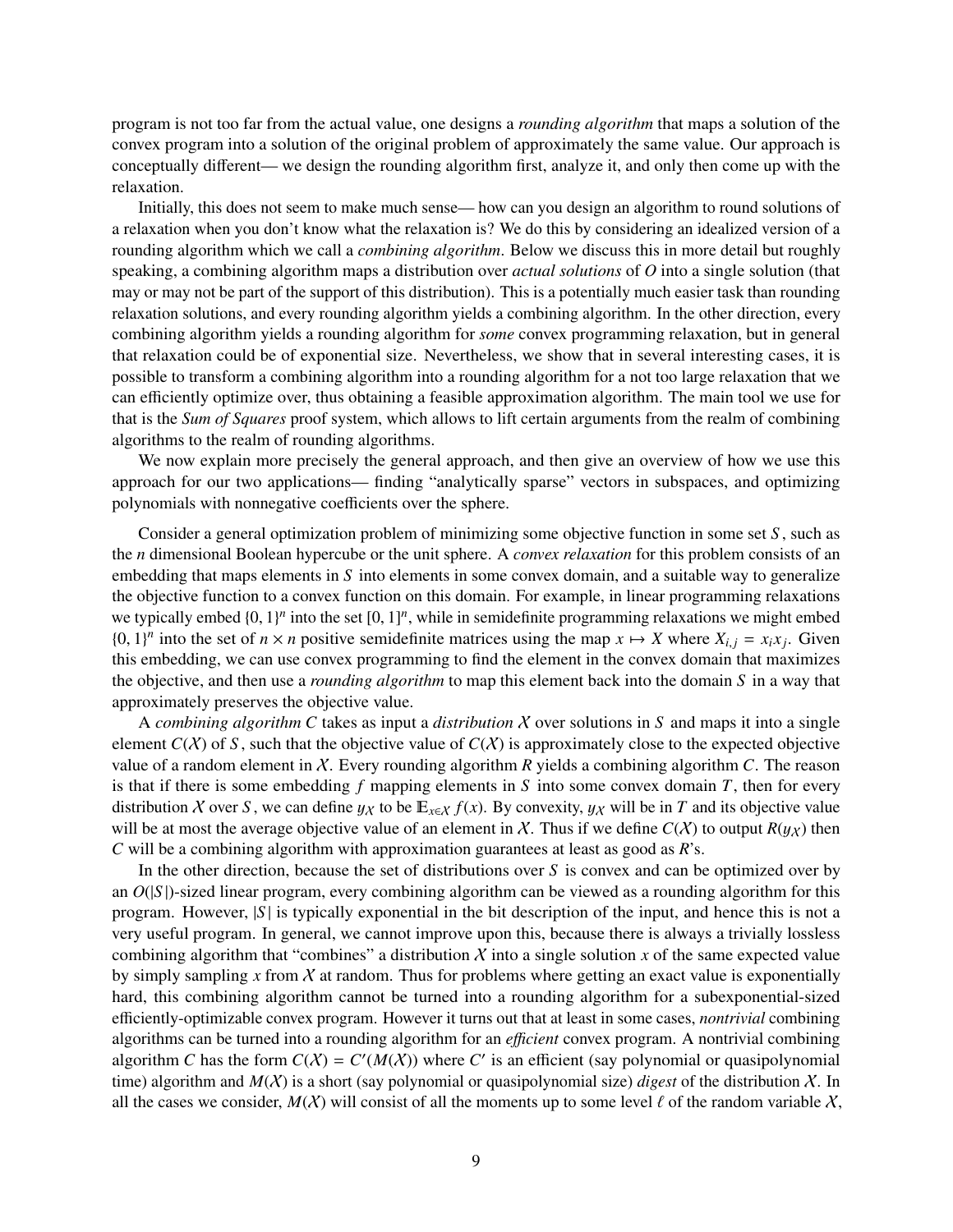<span id="page-11-5"></span>or some simple functions of it. That is, typically  $M(X)$  is a vector in  $\mathbb{R}^{m^{\ell}}$  such that for every  $i_1, \ldots, i_{\ell} \in [m]$ ,  $M_{\ell}$ ,  $\ell = \mathbb{R}$ ,  $\forall x, \ldots, y$ . We do not have a general theorem showing that any nontriv  $M_{i_1,\dots,i_\ell} = \mathbb{E}_{x \sim \mathcal{X}} x_{i_1} \cdots x_{i_\ell}$ . We do not have a general theorem showing that any nontrivial combining algorithm can be transformed into a rounding algorithm for an efficient relaxation. However, we do have a fairly general "recipe" to use the *analysis* of nontrivial combining algorithms to transform them into rounding algorithms. The key insight is that many of the tools used in such analyses, such as the Cauchy–Schwarz and Hölder inequalities, and other properties of distributions, fall under the "Sum of Squares" proof framework, and hence can be shown to hold even when the algorithm is applied not to actual moments but to so-called "pseudoexpectations" that arise from the SOS semidefinite programming hierarchy.

We now turn to giving a high level overview of our results. For the sake of presentations, we focus on certain special cases of these two applications, and even for these cases omit many of the proof details and only provide rough sketches of the proofs. The full details can be found in Sections [5,](#page-24-0) [4](#page-18-0) and [3.](#page-15-0)

### <span id="page-11-0"></span>2.1 Finding a planted sparse vector in a random low-dimensional subspace

We consider the following natural problem, which was also studied by Demanet and Hand [\[DH13\]](#page-33-13). Let  $f_0 \in \mathbb{R}^{\mathcal{U}}$  be a sparse function over some universe  $\mathcal{U}$  of size *n*. That is,  $f_0$  is supported on at most  $\mu n$ coordinates for some  $\mu = o(1)$ . Let *V* be the subspace spanned by  $f_0$  and *d* random (say Gaussian) functions *f*<sub>1</sub>, . . . , *f*<sub>*d*</sub>  $\in \mathbb{R}^{\mathcal{U}}$ . Can we recover *f*<sub>0</sub> from any basis for *V*? √

Demanet and Hand showed that if  $\mu$  is very small, specifically  $\mu \ll 1/\ell$ , sparse function in  $V$ , and hance (as mentioned above) can be reco *d*, then *f*<sup>0</sup> would be the most  $L_{\infty}/L_1$ -sparse function in *V*, and hence (as mentioned above) can be recovered efficiently by running *n* linear programs. The SOS framework yields a natural and easy to describe algorithm for recovering  $f_0$  as long as  $\mu$  is a sufficiently small constant and the dimension *d* is at most  $O(\sqrt{n})$ . The algorithm uses the SOS program for finding the most *L* /*L*<sub>s</sub> sparse function in *V*, which as mentioned above is simply the SOS program for finding the most *<sup>L</sup>*4/*L*2-sparse function in *<sup>V</sup>*, which, as mentioned above, is simply the polynomial optimization problem of maximizing  $||f||_4^4$  over  $f$  in the intersection of  $V$  and the unit Euclidean sphere.

Since  $f_0$  itself is in particular  $\mu$  *L*<sub>4</sub>/*L*<sub>2</sub>-sparse, the optimum for the program is at least  $1/\mu$ . Thus a combining algorithm would get as input a distribution D over functions  $f \in V$  satisfying  $||f||_2 = 1$ and  $||f||_4^4 \ge 1/\mu$ , and need to output a vector closely correlated with  $f_0$ .<sup>[10](#page-11-1)</sup> (We use here the *expectation*<br>norms, namely  $||f||_4^p = \mathbb{E} ||f(x)||_2^p$ ). For simplicity, assume that the *f*<sub>3</sub>c are orthogonal to *f<sub>0</sub>* norms, namely  $||f||_p^p = \mathbb{E}_{\omega} |f(\omega)|^p$ .) For simplicity, assume that the *f<sub>i</sub>*'s are orthogonal to *f*<sub>0</sub> (they are nearly orthogonal, and so everything we say below will still hold up to a sufficiently good approximation, see Section [5\)](#page-24-0). In this case, we can write every *f* in the support of  $D$  as  $f = \langle f_0, f \rangle f_0 + f'$  where  $f' \in V' = \text{span}\{f_0, f_0\}$  is not hard to show using standard concentration of measure results (see e.g.  $f' \in V' = \text{span}\{f_1, \ldots, f_d\}$ . It is not hard to show using standard concentration of measure results (see e.g.,  $f' \in V'$  satisfies [\[BBH](#page-32-7)<sup>+</sup>12, Theorem 7.1]) that if  $d = O(\sqrt{n})$  then every  $f' \in V'$  satisfies

<span id="page-11-2"></span>
$$
||f'||_4 \leq C||f'||_2, \tag{2.1}
$$

for some constant *C*. Therefore using triangle inequality, and using the fact that  $||f'||_2 \le ||f||_2 = 1$ , it must hold that

<span id="page-11-3"></span>
$$
\mu^{-1/4} \le ||f||_4 \le \langle f, f_0 \rangle \mu^{-1/4} + C \tag{2.2}
$$

or

<span id="page-11-4"></span>
$$
\langle f, f_0 \rangle \geq 1 - C \mu^{1/4} = 1 - o(1) \tag{2.3}
$$

for  $\mu = o(1)$ .

In particular this implies that if we apply a singular value decomposition (SVD) to the second moment matrix *D* of  $\mathcal{D}$  (i.e.,  $D = \mathbb{E}_{f \in \mathcal{D}} f^{\otimes 2}$ ) then the top eigenvector will have  $1 - o(1)$  correlation with  $f_0$ , and hence we can simply output it as our solution.

<span id="page-11-1"></span><sup>&</sup>lt;sup>10</sup> Such a closely correlated vector can be corrected to output  $f_0$  exactly, see Section [5.](#page-24-0)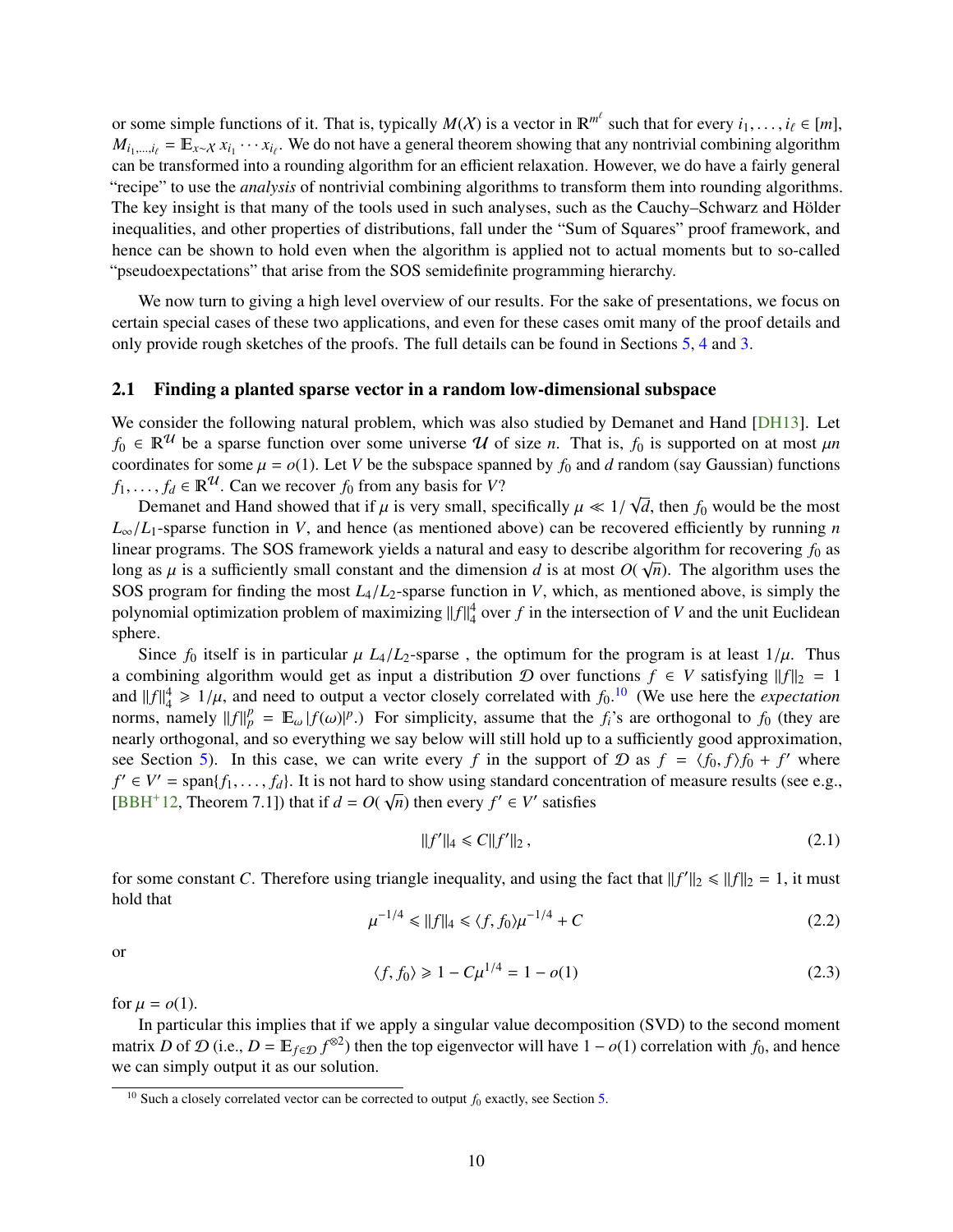<span id="page-12-3"></span>To make this combining algorithm into a rounding algorithm we use the result of  $[BBH^+12]$  $[BBH^+12]$  that showed that [\(2.1\)](#page-11-2) can actually be proven via a sum of squares argument. Namely they showed that there is a degree 4 sum of squares polynomial *S* such that

<span id="page-12-1"></span>
$$
\|\Pi' f\|_{4}^{4} + S(f) = C^{4} \|f\|_{2}^{4}.
$$
\n(2.4)

[\(2.4\)](#page-12-1) implies that even if  $D$  is merely a *pseudodistribution* then it must satisfy [\(2.1\)](#page-11-2). (When the latter is raised to the fourth power to make it a polynomial inequality.) We can then essentially follow the argument, proving a version of  $(2.2)$  raised to the 4<sup>th</sup> power by appealing to the fact that pseudodistributions satisfy Hölder's inequality, (Corollary [A.11\)](#page-39-2) and hence deriving that  $D$  will satisfy [\(2.3\)](#page-11-4), with possibly slightly worse constants, even when it is only a pseudodistribution.

In Section [5,](#page-24-0) we make this precise and extend the argument to obtain nontrivial (but weaker) guarantees when  $d \ge \sqrt{n}$ . We then show how to use an additional correction step to recover the original function  $f_0$  up to arbitrary accuracy, thus boosting our approximation of  $f_0$  into an essentially exact one.

### <span id="page-12-0"></span>2.2 Finding "analytically sparse" vectors in general subspaces

We now outline the ideas behind the proof of Theorem [4.1—](#page-18-2) finding analytically sparse vectors in *general* (as opposed to random) subspaces. This is a much more challenging setting than random subspaces, and indeed our algorithm and its analysis is more complicated (though still only uses a constant number of SOS levels), and at the moment, the approximation guarantee we can prove is quantitatively weaker. This is the most technically involved result in this paper, and so the reader may want to skip ahead to Section [2.3](#page-14-0) where we give an overview of the simpler result of optimizing over polynomials with nonnegative coefficients.

We consider the special case of Theorem [4.1](#page-18-2) where we try to distinguish between a YES case where there is a 0/1 valued  $o(d^{-1/3})$ -sparse function that is completely contained in the input subspace, and a<br>NO case where every function in the subspace has its four norm bounded by a constant times its two NO case where every function in the subspace has its four norm bounded by a constant times its two norm. That is, we suppose that we are given some subspace  $V \subseteq \mathbb{R}^{\mathcal{U}}$  of dimension *d* and a distribution D over functions  $f : \mathcal{U} \to \{0, 1\}$  in V such that  $\mathbb{P}_{\omega \in \mathcal{U}}[f(\omega) = 1] = \mu$  for every f in the support of D, and  $\mu = o(d^{-1/3})$ . The goal of our combining algorithm is to output some function  $g \in V$  such that  $||g||^4 - E |g(g)||^4$   $\leq |G| \leq \frac{1}{2}$   $||g||^4$  (Once again we use the *expectation* inner product and norms, with  $||g||_4^4 = \mathbb{E}_{\omega} g(\omega)^4 \gg (\mathbb{E}_{\omega} g(\omega)^2)^2 = ||g||_2^4$ . (Once again, we use the *expectation* inner product and norms, with uniform measure over  $g(t)$ ) uniform measure over  $\mathcal{U}$ .)

Since the *f*'s correspond to sets of measure  $\mu$ , we would expect the inner product  $\langle f, f' \rangle$  of a typical pair  $\langle f, f' \rangle$  of a typical pair *f*, *f'* (which equals the measure of the intersection of the corresponding sets) to be roughly  $\mu^2$ . Indeed, one<br>can show that if the average inner product  $/f f'$  is  $\omega(\mu^2)$  then it's easy to find such a desired func can show that if the average inner product  $\langle f, f' \rangle$  is  $\omega(\mu^2)$  then it's easy to find such a desired function g.<br>Intuitively this is because in this case the distribution  $\Omega$  of sets does not have an equal chance to Intuitively, this is because in this case the distribution  $D$  of sets does not have an equal chance to contain all the elements in  $\mathcal{U}$ , but rather there is some set *I* of  $o(|\mathcal{U}|)$  coordinates which is favored by  $\mathcal{D}$ . Roughly speaking, that would mean that a random linear combination  $g$  of these functions would have most of its mass concentrated inside this small set *I*, and hence satisfy  $||q||_4 \gg ||q||_2$ . But it turns out that letting g be a random gaussian function matching the first two moments of  $\mathcal D$  is equivalent to taking such a random linear combination, and so our combining algorithm can obtain this q using moment information alone.

Our combining algorithm will also try all *n coordinate projection* functions. That is, let  $\delta_{\omega}$  be the function such that  $\delta_{\omega}(\omega')$  equals  $n = |\mathcal{U}|$  if  $\omega = \omega'$  and equals 0 otherwise, (and hence under our expectation inner<br>product  $f(\omega) = \langle f, \delta \rangle$ ). The algorithm will try all functions of the form  $\Pi \delta$ , where  $\Pi$  is the proje product  $f(\omega) = \langle f, \delta_{\omega} \rangle$ . The algorithm will try all functions of the form  $\Pi \delta_{u}$ , where  $\Pi$  is the projector to the subspace *V*. Fairly straightforward calculations show that the 2-norm squared of such a function is expected to be  $(d/n) \|\delta_{\omega}\|_2^2 = d$ , and it turns out in our setting we can assume that the norm is well concentrated<br>ground this expectation (or else we'd be able to find a good solution in some other way). Thus if coordinate around this expectation (or else we'd be able to find a good solution in some other way). Thus, if coordinate projection fails then it must hold that

<span id="page-12-2"></span>
$$
O(d^2) = O(\mathbb{E}||\Pi \delta_{\omega}||_2^4) \ge \mathbb{E}||\Pi \delta_{\omega}||_4^4 = \mathbb{E} \langle \Pi \delta_{\omega}, \delta_{\omega'} \rangle^4.
$$
 (2.5)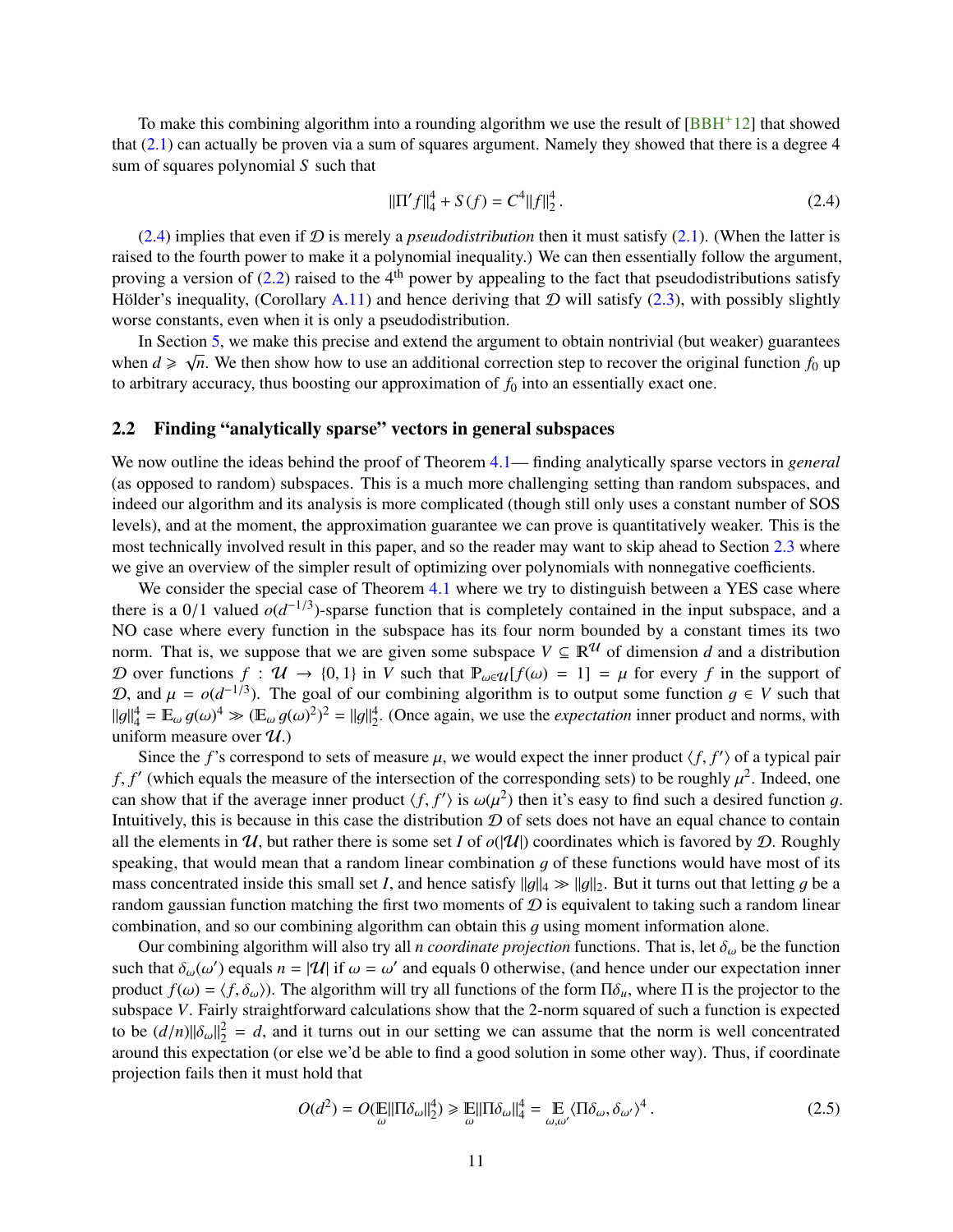It turns out that  $(2.5)$  implies some nontrivial constraints on the distribution D. Specifically we know that

$$
\mu = \mathop{\mathbb{E}}_{f \sim \mathcal{D}} ||f||_4^4 = \mathop{\mathbb{E}}_{f \sim \mathcal{D}, \omega \in \mathcal{U}} \langle f, \delta_\omega \rangle^4
$$

But since  $f = \Pi f$  and  $\Pi$  is symmetric, the RHS is equal to

$$
\mathop{\mathbb{E}}_{f \sim \mathcal{D}, \omega \in \mathcal{U}} \langle f, \Pi \delta_{\omega} \rangle^4 = \langle \mathop{\mathbb{E}}_{f \sim \mathcal{D}} f^{\otimes 4}, \mathop{\mathbb{E}}_{\omega \in \mathcal{U}} (\Pi \delta_{\omega})^{\otimes 4} \rangle \leq \|\mathop{\mathbb{E}}_{f \sim \mathcal{D}} f^{\otimes 4} \|_2 \|\mathop{\mathbb{E}}_{\omega \in \mathcal{U}} (\Pi \delta_{\omega})^{\otimes 4} \|_2,
$$

where the last inequality uses Cauchy–Schwarz. If we square this inequality we get that

$$
\mu^2 \leq \langle \underset{f \sim \mathcal{D}}{\mathbb{E}} f^{\otimes 4}, \underset{f \sim \mathcal{D}}{\mathbb{E}} f^{\otimes 4} \rangle \langle \underset{\omega \in \mathcal{U}}{\mathbb{E}} (\Pi \delta_{\omega})^{\otimes 4}, \underset{\omega \in \mathcal{U}}{\mathbb{E}} (\Pi \delta_{\omega})^{\otimes 4} \rangle = \left( \underset{f, f' \sim \mathcal{D}}{\mathbb{E}} \langle f, f' \rangle^4 \right) \left( \underset{\omega, \omega'}{\mathbb{E}} \langle \Pi \delta_{\omega}, \Pi \delta_{\omega'} \rangle^4 \right).
$$

But since  $\Pi$  is a projector satisfying  $\Pi = \Pi^2$ , we can use [\(2.5\)](#page-12-2) and obtain that

$$
\Omega(\mu^2/d^2) \leq \mathop{\mathbb{E}}_{f,f'\sim\mathcal{D}} \langle f, f'\rangle^4
$$

Since  $d = o(\mu^{-3})$  this means that

<span id="page-13-0"></span>
$$
\mathbb{E}_{f, f' \sim \mathcal{D}} \langle f, f' \rangle^4 \gg \mu^8. \tag{2.6}
$$

Equation [\(2.6\)](#page-13-0), contrasted with the fact that  $E_{f,f'\sim\mathcal{D}}\langle f, f'\rangle = O(\mu^2)$ , means that the inner product of two<br>lom functions in  $\Omega$  is somewhat "surprisingly unconcentrated", which seems to be a nontrivial piece random functions in  $D$  is somewhat "surprisingly unconcentrated", which seems to be a nontrivial piece of information about D. [11](#page-13-1) Indeed, because the *f*'s are nonnegative functions, if we pick a random *u* and consider the distribution  $\mathcal{D}_u$  where the probability of every function is reweighed proportionally to  $f(u)$ , then intuitively that should increase the probability of pairs with large inner products. Indeed, as we show in Lemma [A.4,](#page-37-1) one can use Hölder's inequality to prove that there exist  $\omega_1, \ldots, \omega_4$  such that under the distribution D' where every element f is reweighed proportionally to  $f(\omega_1) \cdots f(\omega_4)$ , it holds that

<span id="page-13-2"></span>
$$
\mathbb{E}_{f, f' \sim \mathcal{D}'} \langle f, f' \rangle \ge \left( \mathbb{E}_{f, f' \sim \mathcal{D}} \langle f, f' \rangle^4 \right)^{1/4} . \tag{2.7}
$$

[\(2.7\)](#page-13-2) and [\(2.6\)](#page-13-0) together imply that  $\mathcal{E}_{f,f'\sim \mathcal{D}}\langle f, f' \rangle \gg \mu^2$ , which, as mentioned above, means that we can find<br>a function *a* satisfying llall,  $\gg$  llall, by taking a gaussian function matching the first two mom a function g satisfying  $||g||_4 \gg ||g||_2$  by taking a gaussian function matching the first two moments of  $\mathcal{D}'$ .<br>Once again, this combining algorithm can be turned into an algorithm that uses  $O(1)$  levels of

Once again, this combining algorithm can be turned into an algorithm that uses  $O(1)$  levels of the SOS hierarchy. The main technical obstacle (which is still not very hard) is to prove another appropriate generalization of Hölder's inequality for pseudoexpectations (see Lemma  $A.4$ ). Generalizing to the setting that in the YES case the function is only approximately in the vector space is a bit more cumbersome. We need to consider apart from f the function  $\overline{f}$  that is obtained by first projecting f to the subspace and then "truncating" it by rounding each coordinate where *f* is too small to zero. Because this truncation operation is not a low degree polynomial, we include the variables corresponding to  $\bar{f}$  as part of the relaxation, and so our pseudoexpectation operator also contains the moments of these functions as well.

<span id="page-13-1"></span><sup>&</sup>lt;sup>11</sup> Interestingly, this part of the argument does not require  $\mu$  to be  $o(d^{-1/3})$ , and some analogous "non-concentration" property of can be shown to hold for a hard to round  $\Omega$  for any  $\mu = o(1)$ . However, we currentl  $D$  can be shown to hold for a hard to round  $D$  for any  $\mu = o(1)$ . However, we currently know how to take advantage of this property to obtain a combining algorithm only in the case that  $\mu \ll d^{-1/3}$ .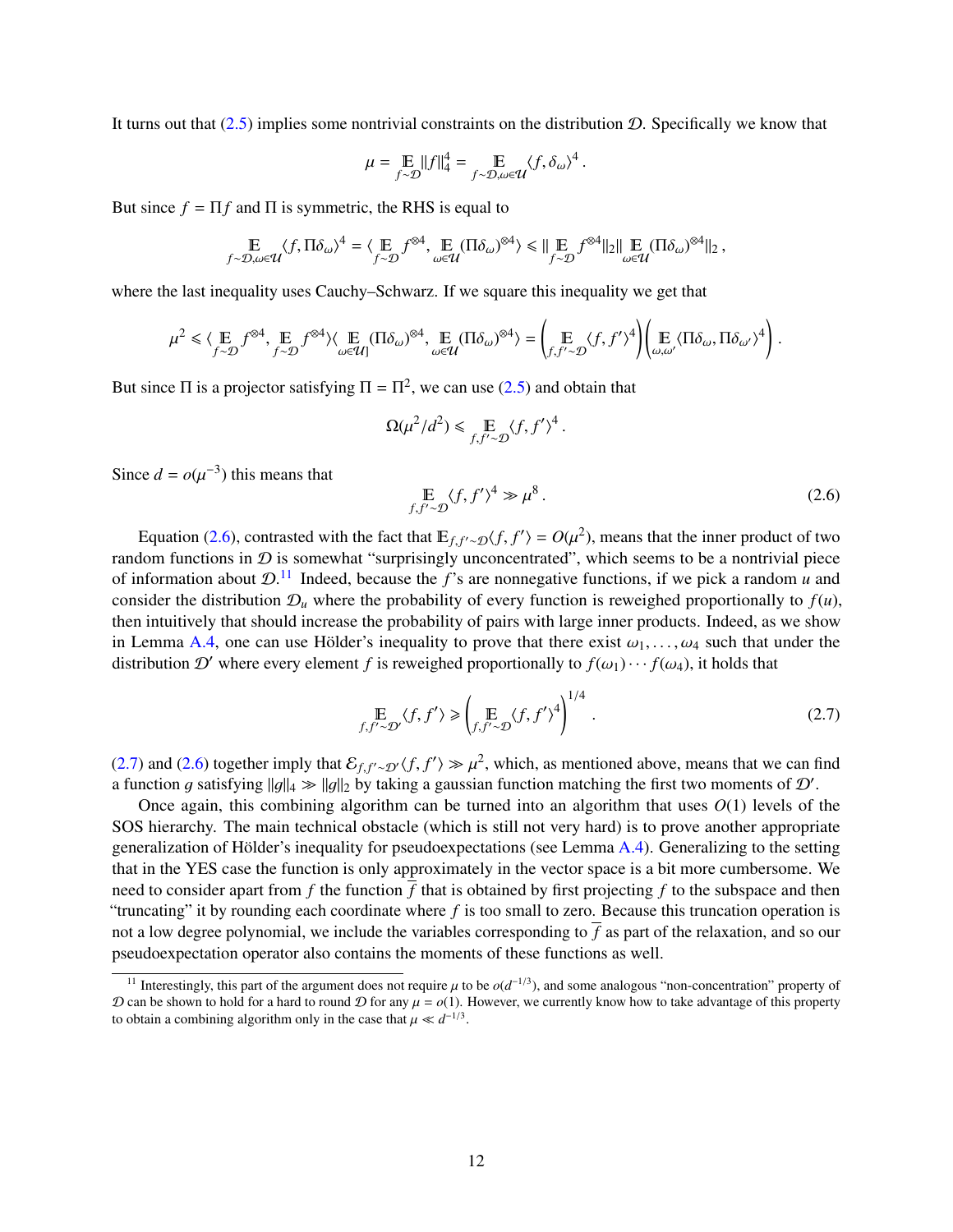#### <span id="page-14-6"></span><span id="page-14-0"></span>2.3 Optimizing polynomials with nonnegative coefficients

We now consider the task of maximizing a polynomial with nonnegative coefficients over the sphere, namely proving Theorem [3.1.](#page-15-1) We consider the special case of Theorem [3.1](#page-15-1) where the polynomial is of degree 4. That is, we are given a parameter  $\varepsilon > 0$  and an  $n^2 \times n^2$  nonnegative matrix *M* with spectral norm at most 1 and want to find an  $\varepsilon$  additive approximation to the maximum of want to find an  $\varepsilon$  additive approximation to the maximum of

<span id="page-14-2"></span>
$$
\sum_{i,j,k,l} M_{i,j,k,l} x_i x_j x_k x_l , \qquad (2.8)
$$

over all  $x \in R^n$  with  $||x|| = 1$ , where in this section we let  $||x||$  be the standard (counting) Euclidean norm  $||x|| = \sqrt{\sum_i x_i^2}$ .

One can get some intuition for this problem by considering the case where *M* is  $0/1$  valued and *x* is  $0/k^{-1/2}$  valued for some *k*. In this case one can think of *M* as a 4-uniform hypergraph on *n* vertices and *x* as a subset *S* ⊂ [*n*] that maximizes the number of edges inside *S* divided by  $|S|^2$  and so this proble subset  $S \subseteq [n]$  that maximizes the number of edges inside *S* divided by  $|S|^2$ , and so this problem is related to some type of a densest subgraph problem on a hypergraph.<sup>[12](#page-14-1)</sup>

Let's assume that we are given a distribution X over unit vectors that achieve some value  $\nu$  in [\(2.8\)](#page-14-2). This is a non convex problem, and so generally the average of these vectors would not be a good solution. However, it turns out that the vector  $x^*$  defined such that  $x_i^*$  $\psi_i^* = \sqrt{\mathbb{E}_{x \sim \mathcal{X}} x_i^2}$  can sometimes be a good solution for this problem. Specifically, we will show that if it fails to give a solution of value at least  $v - \varepsilon$ , then we can find a new distribution X' obtained by reweighing elements X that is in some sense "simpler" than X. More precisely, we will define some nonnegative potential function  $\Psi$  such that  $\Psi(\mathcal{X}) \leq \log n$  for all X and  $\Psi(\mathcal{X}') \leq \Psi(\mathcal{X}) - \Omega(\varepsilon^2)$  under the above conditions. This will show that we will need to use this reweighing<br>step at most logarithmically many times. step at most logarithmically many times.

Indeed, suppose that

<span id="page-14-4"></span>
$$
\sum_{i,j,k,l} M_{i,j,k,l} x_i^* x_j^* x_k^* x_l^* = (x^{* \otimes 2})^T M x^{* \otimes 2} \leq \nu - \varepsilon.
$$
 (2.9)

We claim that in contrast

<span id="page-14-5"></span><span id="page-14-3"></span>
$$
y^T M y \geqslant v, \tag{2.10}
$$

where *y* is the *n*<sup>2</sup>-dimensional vector defined by  $y_{i,j} = \sqrt{\mathbb{E}_{x \sim X} x_i^2 x_j^2}$ . Indeed, [\(2.10\)](#page-14-3) follows from the non-negativity of *M* and the Cauchy–Schwarz inequality since

$$
\nu = \sum_{i,j,k,l} M_{i,j,k,l} \underset{x \in \mathcal{X}}{\mathbb{E}} x_i x_j x_k x_l \le \sum_{i,j,k,l} M_{i,j,k,l} \sqrt{\underset{x \sim \mathcal{X}}{\mathbb{E}} x_i^2 x_j^2} \sqrt{\underset{x \sim \mathcal{X}}{\mathbb{E}} x_k^2 x_l^2} = y^T M y
$$

Note that since X is a distribution over unit vectors, both  $x^*$  and y are unit vectors, and hence [\(2.9\)](#page-14-4) and  $\Omega$ ) together with the fact that M has bounded spectral porm imply that [\(2.10\)](#page-14-3) together with the fact that *M* has bounded spectral norm imply that

$$
\varepsilon \leq y^T M y - (x^{* \otimes 2})^T M x^{* \otimes 2} = (y - x^{* \otimes 2})^T M (y + x^{* \otimes 2}) \leq ||y - x^{* \otimes 2}|| \cdot ||y + x^{* \otimes 2}|| \leq 2||y - x^{* \otimes 2}||. \tag{2.11}
$$

However, it turns out that  $||y - x^{* \otimes 2}||$  equals  $\sqrt{2}$  times the *Hellinger distance* of the two distributions  $D^*$  experiments  $\sum_{n=1}^{\infty}$  over  $[n] \times [n]$  defined as follows:  $P(D - (i, i)] = E x^2 x^2$  while  $P(D^* - (i, i)] = ($ D, D<sup>\*</sup> over [n] × [n] defined as follows:  $\mathbb{P}[D = (i, j)] = \mathbb{E} x_i^2 x_j^2$  while  $\mathbb{P}[D^* = (i, j)] = (\mathbb{E} x_i^2)(\mathbb{E} x_j^2)$  (see<br>Section 3) At this point we can use standard information theoretic inequalities to derive from Section [3\)](#page-15-0). At this point we can use standard information theoretic inequalities to derive from  $(2.11)$  that

<span id="page-14-1"></span><sup>&</sup>lt;sup>12</sup> The condition of maximizing  $|E(S)|/|S|^2$  is related to the *log density* condition used by  $[BCC^+10]$  $[BCC^+10]$  in their work on the densest<br>paraph problem, since assuming that the set [n] of all vertices is not the best soluti subgraph problem, since, assuming that the set [*n*] of all vertices is not the best solution, the set *S* satisfies that  $\log_{|S|} |E(S)| > \log_{n} |E|$ .<br>However, we do not know how to use their algorithm to solve this problem. B However, we do not know how to use their algorithm to solve this problem. Beyond the fact that we consider the hypergraph setting, their algorithm manages to find a set of nontrivial density under the assumption that there is a "log dense" subset, but it is not guaranteed to find the "log dense" subset itself.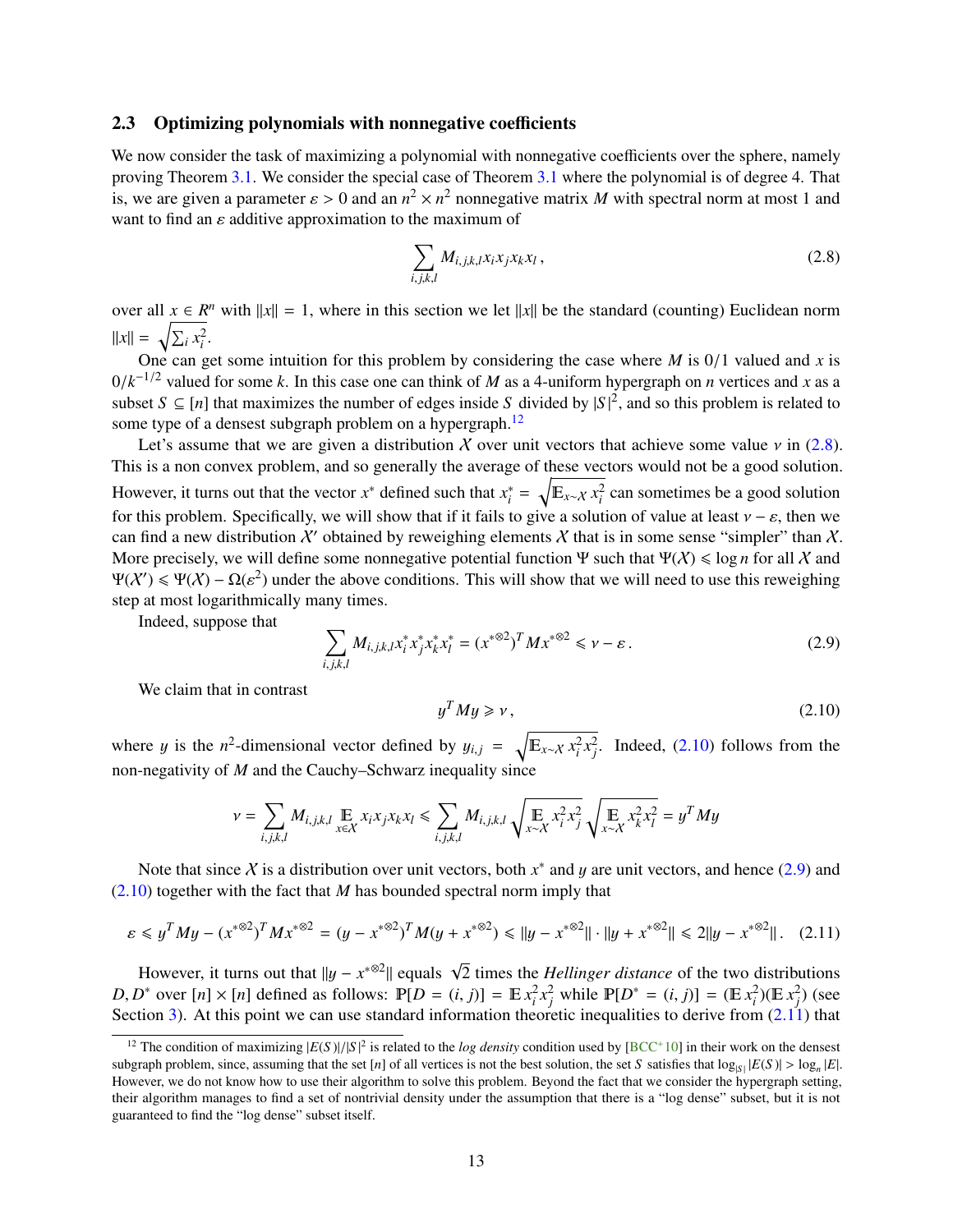there is  $\Omega(\varepsilon^2)$  *mutual information* between the two parts of *D*. Another way to say this is that the entropy of the second part of *D* drops on average by  $O(\varepsilon^2)$  if we condition on the value of the first part. the second part of *D* drops on average by  $\Omega(\varepsilon^2)$  if we condition on the value of the first part. To say the same<br>thing mathematically, if we define  $D(X)$  to be the distribution ( $\mathbb{E}_{x \sim X} x_1^2, \dots, \mathbb{E}_{x \sim X} x_n^2$  $<sup>2</sup>$ ) if we condition on the value of the first part. To say the same</sup> be the distribution  $\frac{1}{\mathbb{E}_{x\sim X} x_i^2} (\mathbb{E}_{x\sim X} x_i^2 x_1^2, \dots, \mathbb{E}_{x\sim X} x_i^2 x_n^2)$  then

$$
\mathop{\mathbb{E}}_{i \sim D(x)} H(X|i) \le H(X) - \Omega(\varepsilon^2).
$$

But one can verify that  $D(X|i) = D(X_i)$  where  $X_i$  is the distribution over *x*'s such that  $P[X_i = x] = x_i^2 P[X =$  $x$ <sup>2</sup>/ $E_X x_i^2$ , which means that if we define  $\Psi(X) = H(D(X))$  then we get that

$$
\mathop{\mathbb{E}}_{i \sim D(x)} \Psi(\mathcal{X}_i) \leq \Psi(\mathcal{X}) - \Omega(\varepsilon^2)
$$

and hence  $\Psi$  is exactly the potential function we were looking for.

To summarize our combining algorithm will do the following for  $t = O(\log n/\varepsilon^2)$  steps: given the first<br>ments of the distribution X, define the vector  $x^*$  as above and test if it vields an objective value of at moments of the distribution  $\chi$ , define the vector  $x^*$  as above and test if it yields an objective value of at least  $v - \varepsilon$ . Otherwise, pick *i* with probability  $E_{x \sim X} x_i^2$  and move to the distribution  $X_i$ . Note that given *d*<br>level moments for *X*, we can compute the *d* – 1 level moments of *X*<sub>i</sub> and hence the whole algor level moments for X, we can compute the  $d-1$  level moments of  $X_i$ , and hence the whole algorithm can be carried out with only access to level  $O(\log n/\varepsilon^2)$  moments of X. We then see that the only properties of the<br>moments used in this proof are linearity, the fact that  $\sum x^2$  can always be replaced with 1 in any expression moments used in this proof are linearity, the fact that  $\sum x_i^2$  can always be replaced with 1 in any expression, and the Cauchy–Schwarz inequality used for obtaining [\(2.10\)](#page-14-3). It turns out that all these properties hold even if we are not given access to the moments of a true distribution  $X$  but are only given access to a level *d pseudoexpectation* operator  $\tilde{E}$  for *d* equalling some constant times  $\log n/\varepsilon^2$ . Such pseudoexpectations operators can be optimized over in *d* levels of the SOS bierarchy, and hence this combining algorithm i operators can be optimized over in *d* levels of the SOS hierarchy, and hence this combining algorithm is in fact a rounding algorithm.

# <span id="page-15-0"></span>3 Approximation for nonnegative tensor maximization

In this section we prove Theorem [1.2,](#page-5-2) giving an approximation algorithm for the maximum over the sphere of a polynomial with nonnegative coefficients. We will work in the space  $R<sup>n</sup>$  endowed with the *counting* measure for norms and inner products. We will define the *spectral norm* of a degree-2*t* homogeneous polynomial *M* in  $x = x(x_1, \ldots, x_n)$ , denoted by  $||M||_{\text{spectral}}$ , to be the minimum of the spectral norm of *Q* taken over all quadratic forms Q over  $(\mathbb{R}^n)^{\otimes t}$  such that  $Q(x^{\otimes t}) = M(x)$  for every *x*. Note that we can compute the spectral norm of a homogeneous polynomial in polynomial time using semidefinite programming. Thus we can restate our main theorem of this section as:

<span id="page-15-1"></span>**Theorem 3.1** (Theorem [1.2,](#page-5-2) restated). Let *M* be a degree-2*t* homogeneous polynomial in  $x = (x_1, \ldots, x_n)$ with nonnegative coefficients. Then, there is an algorithm, based on  $O(t^3 \log n/\varepsilon^2)$  levels of the SOS hierarchy,<br>that finds a unit vector  $x^* \in \mathbb{R}^n$  such that *that finds a unit vector*  $x^* \in \mathbb{R}^n$  *such that* 

$$
M(x^*) \ge \max_{x \in \mathbb{R}^n, ||x|| = 1} M(x) - \varepsilon ||M||_{\text{spectral}}.
$$

To prove Theorem [3.1](#page-15-1) we first come up with a *combining algorithm*, namely an algorithm that takes (the moment matrix of) a distribution X over unit vectors  $x \in R^n$  such that  $M(x) \geq v$  and find a unit vector  $x^*$  such that  $M(x^*) \geq v - c$ . We then show that the algorithm will succeed even if X is merely a level  $Q(t \log n / c^2)$ that  $M(x^*) \geq v - \varepsilon$ . We then show that the algorithm will succeed even if X is merely a level  $O(t \log n/\varepsilon^2)$ <br>pseudo distribution: that is the moment matrix is a pseudoexpectation operator. The combining algorithm is *pseudo distribution*; that is, the moment matrix is a pseudoexpectation operator. The combining algorithm is very simple:

*Combining algorithm for polynomials with nonnegative coe*ffi*cients:*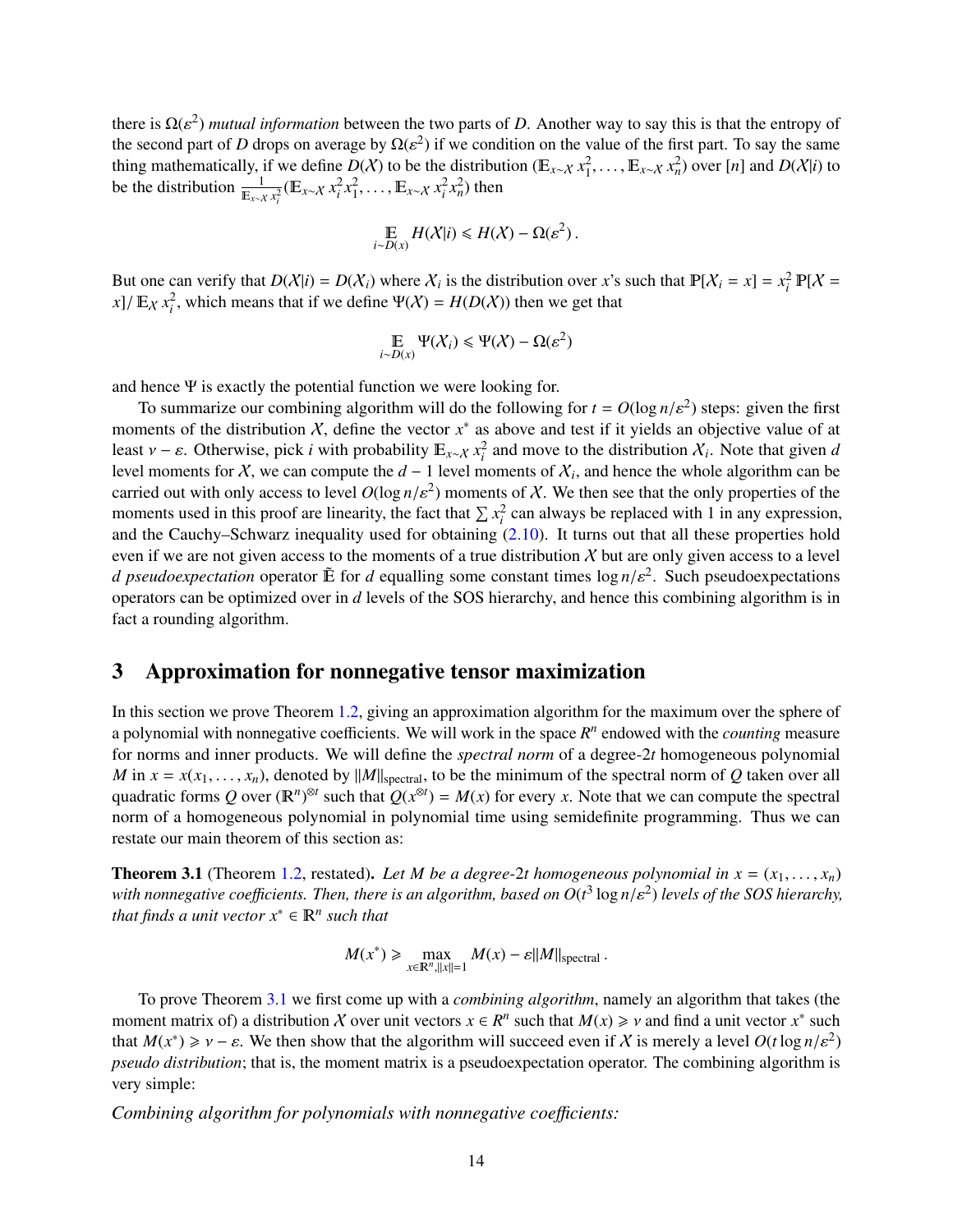**Input:** distribution *X* over unit  $x \in \mathbb{R}^n$  such that  $M(x) = v$ .

**Operation:** Do the following for  $t^2 \log n / \varepsilon^2$  steps:

*Direct rounding:* For  $i \in [n]$ , let  $x_i^*$  $\sqrt[n]{\mathbb{E}_{x \sim \mathcal{X}} x_i^2}$ . If  $M(x^*) \geq \nu - 4\varepsilon$  then output  $x^*$  and quit.

*Conditioning:* Try to find  $i_1, \ldots, i_{t-1} \in [n]$  such that the distribution  $X_{i_1, \ldots, i_{t-1}}$  satisfies  $\Psi(X_{i_1, \ldots, i_{t-1}}) \leq \Psi(X) -$ <br> $S^2/t^2$  and set  $X - X$ , where  $2/t^2$ , and set  $X = X_{i_1,\dots,i_{t-1}}$ , where:

- *i*  $X_{i_1,\dots,i_{t-1}}$  is defined by letting  $\mathbb{P}[X_{i_1,\dots,i_{t-1}} = x]$  be proportional to  $\mathbb{P}[X = x] \cdot \prod_{j=1}^{t-1} x_{i_j}^2$  for every  $x \in \mathbb{R}^n$ .
- Ψ(X) is defined to be *H*(*A*(X)) where *H*(·) is the Shannon entropy function and *A*(X) is the distribution over [*n*] obtained by letting  $\mathbb{P}[A(X) = i] = \mathbb{E}_{x \sim X} x_i^2$  for every  $i \in [n]$ .

Clearly  $\Psi(X)$  is always in [0, log *n*], and hence if we can show that we always succeed in at least one of the steps, then eventually the algorithm will output a good  $x^*$ . We now show that if the direct rounding step fails, then the conditioning step must succeed. We do the proof under the assumption that  $X$  is an actual distribution. Almost of all of this analysis holds verbatim when  $X$  is a pseudodistribution of level at least  $2t^2 \log n/\varepsilon^2$ , and we note the one step where the extension requires using a nontrivial (though easy to prove) property of pseudoexpectations, namely that they satisfy the Cauchy–Schwarz inequality.

Some information theory facts. We recall some standard relations between various entropy and distance measures. Let *X* and *Y* be two jointly distributed random variables. We denote the joint distribution of *X* and *Y* by  ${XY}$ , and their marginal distributions by  ${X}$  and  ${Y}$ . We let  ${X}$ {*Y*} denote the product of the distributions {*X*} and {*Y*} (corresponding to sampling *X* and *Y* independently from their marginal distribution). Recall that the *Shannon entropy* of *X*, denoted by  $H(X)$ , is defined to be  $\sum_{x \in \text{Support}(X)} P[X = x] \log(-P[X = x])$ . The *mutual information* of *X* and *Y* is defined as  $I(X, Y)$ <br>*antrony* of *X* with respect to *Y* defined as  $F(x, y)$  $\stackrel{\text{def}}{=} H(X) - H(X \mid Y)$ , where  $H(X \mid Y)$  is *conditional entropy* of *X* with respect to *Y*, defined as  $\mathbb{E}_{y \sim \{Y\}} H(X | Y = y)$ . The *Hellinger distance* between two distributions *p* and *q* is defined by  $d_H(p,q) \stackrel{\text{def}}{=} \left(1 - \sum_i p_i\right)$ <br>the Euclidean distance of the unit vectors  $\sqrt{p}$  and  $\sqrt{p_i q_i}$ <sup> $\frac{1}{2}$ </sup>. (In particular,  $d_H(p,q)$  equals  $\frac{1}{2}$ ). The following inequality (whose propositional) √ 2 times the Euclidean distance of the unit vectors  $\sqrt{p}$  and  $\sqrt{q}$ .) The following inequality (whose proof follows by combining standard relations between the Hellinger distance, Kullback–Leibler divergence, and mutual information) would be useful for us

<span id="page-16-1"></span>Lemma 3.2. *For any two jointly-distributed random variables X and Y,*

$$
2d_H\big(\{XY\},\{X\}\{Y\}\big)^2 \leqslant I(X,Y)
$$

### <span id="page-16-0"></span>3.1 Direct Rounding

Given X, we define the following correlated random variables  $A_1, \ldots, A_t$  over [n]: the probability that  $(A_1, \ldots, A_t) = (i_1, \ldots, i_t)$  is equal to  $\mathbb{E}_{x \sim X} x_i^2 \cdots x_i^2$ . Note that for every *i*, the random variable  $A_i$  is distributed according to  $A(X)$ . (Note that even if X is only a pseudodistribution  $A_i$  are actual rando according to  $A(X)$ . (Note that even if X is only a pseudodistribution,  $A_1, \ldots, A_t$  are actual random variables.) The following lemma gives a sufficient condition for our direct rounding step to succeed:

**Lemma 3.3.** Let *M*, *X* be as above. If  $d_H(\lbrace A_1 \cdots A_t \rbrace, \lbrace A_1 \rbrace \cdots \lbrace A_t \rbrace) \leq \varepsilon$ , then the unit vector  $x^*$  with  $x^* = (\mathbb{F} \times x^2)^{1/2}$  satisfies  $M(x^*) \geq y - A \in \mathbb{N}$ *x* ∗  $\mathcal{L}^*_i$  = ( $\mathbb{E}_{x \sim \mathcal{X}} x_i^2$ )<sup>1/2</sup> satisfies  $M(x^*) \ge \nu - 4\varepsilon \|M\|_{\text{spectral}}$ . Moreover, this holds even if  $\mathcal{X}$  is a level  $\ell \ge 2t$  saudodistribution *pseudodistribution.*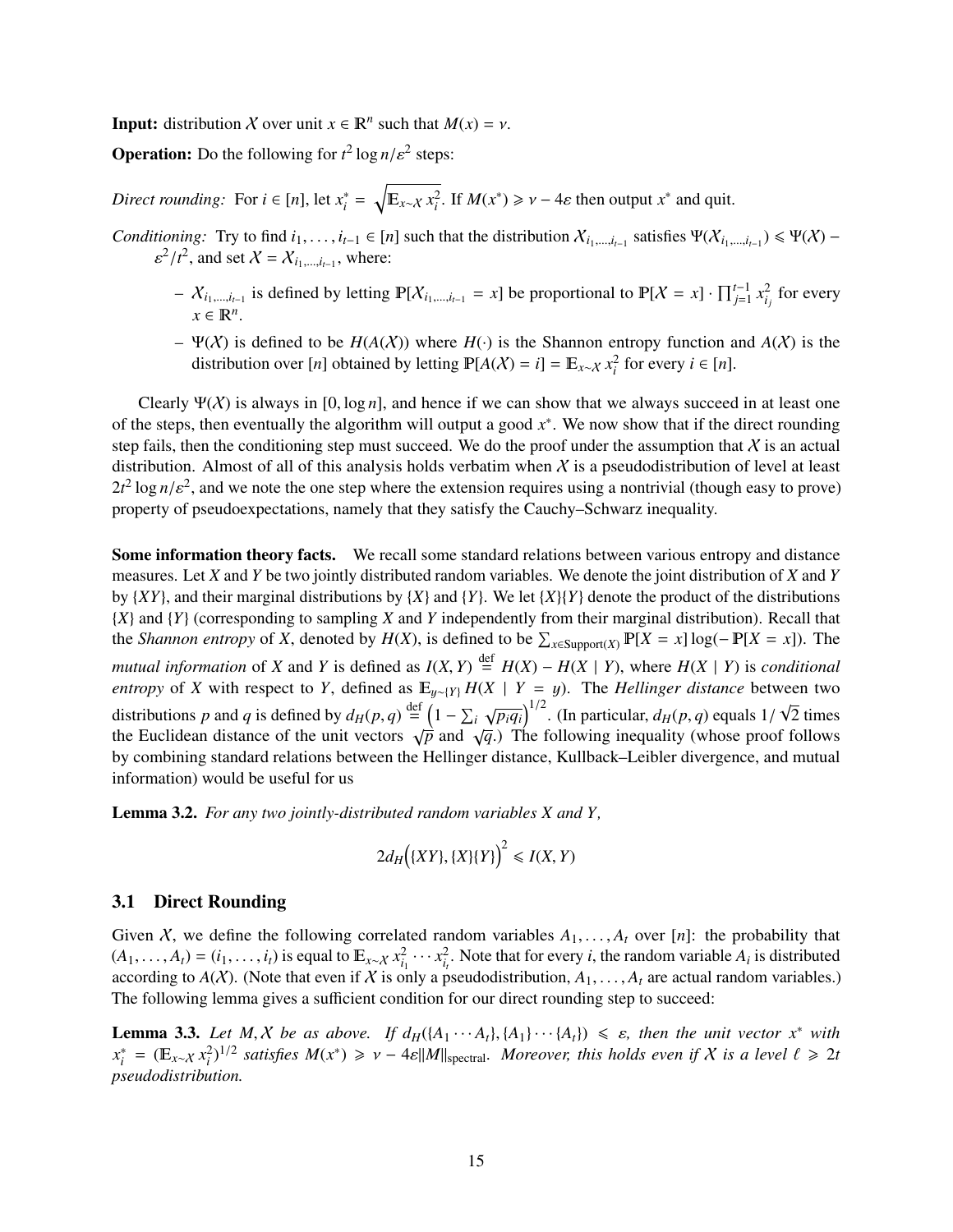*Proof.* Let *Q* be a quadratic form with  $Q(x^{\otimes t}) = M(x)$ . Let  $y \in (\mathbb{R}^n)^{\otimes t}$  be the vector  $y_{i_1 \cdots i_t} =$  $(\tilde{\mathbb{E}}_{x \sim cX} x_{i_1}^2 \cdots x_{i_t}^2)^{1/2}$ . Then,

<span id="page-17-1"></span>
$$
\tilde{\mathbb{E}} M(x^*) = \langle \hat{M}, \tilde{\mathbb{E}} x^{*\otimes 2t} \rangle \le \langle \hat{M}, y \otimes y \rangle = Q(y)
$$
\n(3.1)

Here, the vector  $\hat{M} \in (\mathbb{R}^n)^{\otimes 2t}$  contains the coefficients of M. In particular,  $\hat{M} \ge 0$  entry-wise. The inequality in [\(3.1\)](#page-17-1) uses Cauchy–Schwarz; namely that  $\tilde{E} x^{\alpha} x^{\beta} \leq (\tilde{E}(x^{\alpha})^2 \cdot \tilde{E}(x^{\beta})^2)^{1/2} = y_{\alpha} y_{\beta}$ . The final equality in (3.1) uses that  $y$  is symmetric.

Next, we bound the difference between  $Q(y)$  and  $M(x^*)$ 

<span id="page-17-2"></span>
$$
Q(y) - M(x^*) = Q(y) - Q(x^{*\otimes t}) = \langle y + x^{*\otimes t}, Q(y - x^{*\otimes t}) \rangle \le ||Q|| \cdot ||y + x^{*\otimes t}|| \cdot ||y - x^{*\otimes t}||. \tag{3.2}
$$

(Here,  $\langle \cdot, Q \cdot \rangle$  denotes the symmetric bilinear form corresponding to *Q*.)

Since both  $x^{*}$ <sup>⊗*t*</sup> and y are unit vectors,  $||y + x^{*}$ <sup>⊗*t*</sup> $|| \le 2$ . By construction, the vector y corresponds to the distribution  $\{A_1 \cdots A_t\}$  and  $x^{*\otimes t}$  corresponds to the distribution  $\{A_1\} \cdots \{A_t\}$ . In particular,  $d_H({A_1 \cdots A_t}, {A_1} \cdots {A_t}) = \frac{1}{\sqrt{2}} ||y - x^{*\otimes t}||$ . Together with the bounds [\(3.1\)](#page-17-1) and [\(3.2\),](#page-17-2)

$$
M(x^*) \ge \tilde{\mathbb{E}} M(x) - 4||Q|| \cdot d_H(\lbrace A_1 \cdots A_t \rbrace, \lbrace A_1 \rbrace \cdots \lbrace A_t \rbrace).
$$

To verify this carries over when X is a pseudodistribution, we just need to use the fact that Cauchy– Schwarz holds for pseudoexpectations (Lemma [A.2\)](#page-36-4).

#### <span id="page-17-0"></span>3.2 Making Progress

The following lemma shows that if the sufficient condition above is violated, then on expectation we can always make progress. (Because  $A_1, \ldots, A_t$  are actual random variables, it automatically holds regardless of whether  $X$  is an actual distribution or a pseudodistribution.)

<span id="page-17-3"></span>**Lemma 3.4.** *If*  $d_H({A_1 \cdots A_t}, {A_1} \cdots {A_t}) \ge \varepsilon$ , *then*  $H(A_t | A_1 \cdots A_{t-1}) \le H(A) - 2\varepsilon^2/t^2$ 

*Proof.* The bound follows by combining a hybrid argument with Lemma [3.2.](#page-16-1)

Let  $A'_1$  $A'_1, \ldots, A'_t$  be independent copies of  $A_1, \ldots, A_t$  so that

$$
\{A_1 \cdots A_t \cdots A'_1 \cdots A'_t\} = \{A_1 \cdots A_t\} \{A_1\} \cdots \{A_t\}.
$$

We consider the sequence of distributions  $D_0, \ldots, D_t$  with

$$
D_i = \{A_1 \cdot A_i \cdots A'_{i+1} \cdots A'_t\}.
$$

By assumption,  $d_H(D_0, D_t) \ge \varepsilon$ . Therefore, there exists an index *i* such that  $d_H(D_{i-1}, D_i) \ge \varepsilon/t$ . Let  $X = A_1 \cdots A_{i-1}$  and  $Y = A_i A'_i$  $I'_{i+1} \cdots A'_{i}$ . Then,  $D_i = \{XY\}$  and  $D_{i-1} = \{X\}\{Y\}$ . By [Lemma 3.2,](#page-16-1)

$$
H(Y) - H(Y | X) = I(X, Y) \ge 2d_H(\lbrace XY \rbrace, \lbrace X \rbrace \lbrace Y \rbrace)^2 \ge 2\varepsilon^2/t^2.
$$

Since  $A_i'$  $A'_{i+1}, \ldots, A'_{t}$  are independent of  $A_1, \ldots, A_{i}$ ,

$$
H(Y) - H(Y | X) = H(A_i) - H(A_i | A_1 \cdots A_{i-1}).
$$

By symmetry and the monotonicity of entropy under conditioning, we conclude

$$
H(A_t \mid A_1 \cdots A_{t-1}) \leq H(A) - 2\varepsilon^2 / t^2.
$$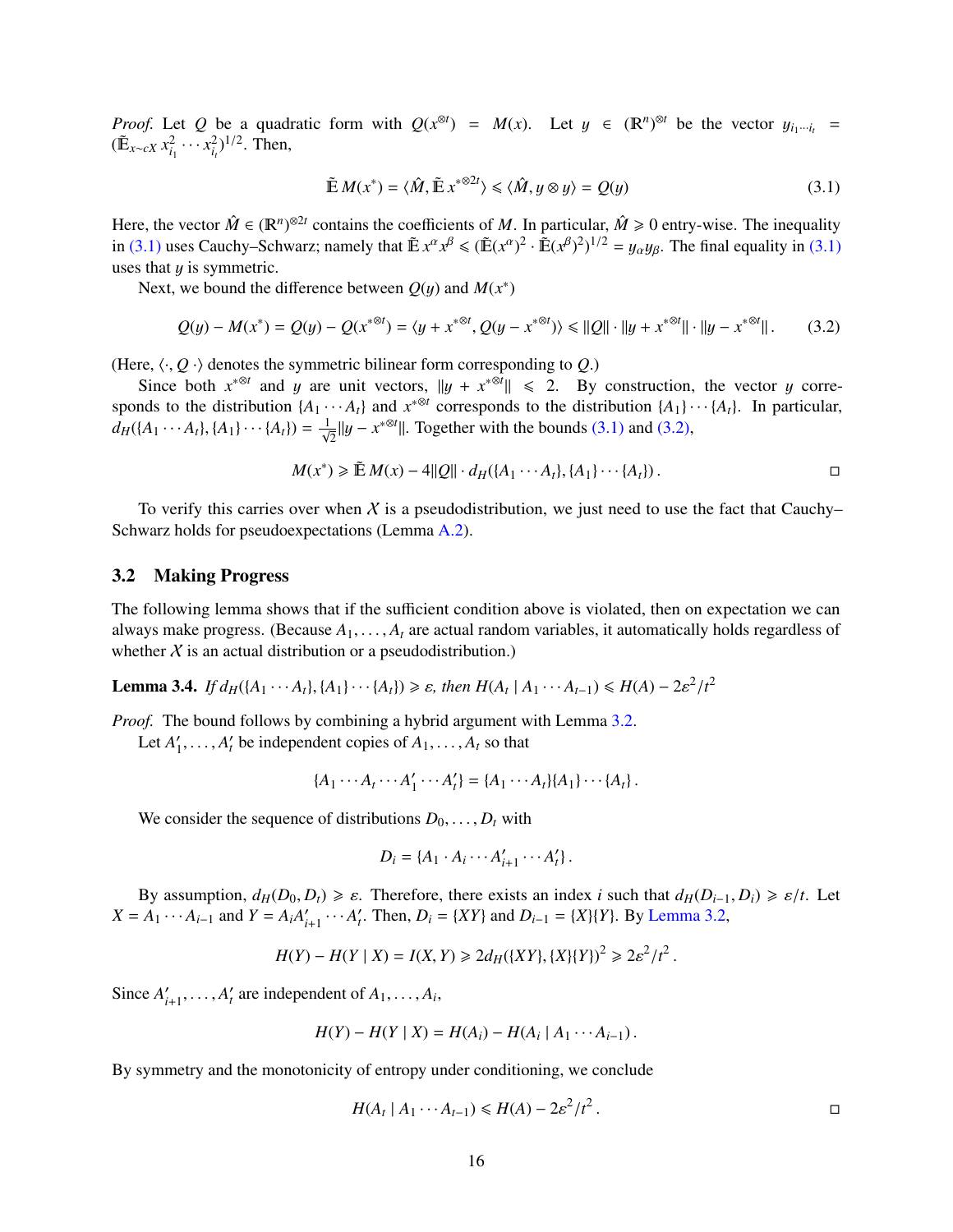Lemma [3.4](#page-17-3) implies that if our direct rounding fails then the expectation of  $H(A_1)$  conditioned on  $A_2, \ldots, A_t$  is at most  $H(A) - 2\varepsilon^2/t^2$ , but in particular this means there exist  $i_1, \ldots, i_{t-1}$  so that  $H(A_t|A_1 = i_1, \ldots, A_{t-1} = i_t) \leq H(A) - 2\varepsilon^2/t^2$ . The probability of *i* under this distribution  $A \mid A_t = i_t, \ldots, A_{t-1$  $i_1, \ldots, A_{t-1} = i_{t-1} \leq H(A) - 2\varepsilon^2/t^2$ . The probability of *i* under this distribution  $A_t | A_1 = i_1, \ldots, A_{t-1} = i_{t-1}$  is<br>proportional to  $\mathbb{F}_{t-1}$   $x^2 \cdot \Pi^{t-1} x^2$  which means that it exactly equals the distribution proportional to  $\mathbb{E}_{x \sim X} x_i^2 \cdot \prod_{j=1}^{t-1} x_i^2$ , which means that it exactly equals the distribution *A*( $X_{i_1,\dots,i_{t-1}}$ ). Thus we see that  $\Psi(\mathcal{X}_{i_1,\dots,i_{t-1}}) \leq \Psi(\mathcal{X}) - 2\varepsilon^2/t^2$ . This concludes the proof of Theorem [3.1.](#page-15-1)

<span id="page-18-1"></span>Remark 3.5 (Handling odd degrees and non homogenous polynomials). If the polynomial *P* is not homogenous but only has monomials of even degree, we can homogenize it by multiplying every monomial with an appropriate power of  $(\sum x_i^2)$  which is identically equal to 1 on the sphere. To handle odd degree monomials we can introduce a new variable  $x_0$  and set a constraint that it must be identically equal to  $1/\sqrt{t}$ . (Note that if the penudogy pectation operator is consistent with this constraint then our rounding algorithm will i if the pseudoexpectation operator is consistent with this constraint then our rounding algorithm will in fact output a vector that satisfies it.) This way we can represent every odd degree monomial  $\alpha_S \prod_{i \in S} x_i$  with the even degree monomial  $t\alpha_S x_0 \prod_{i \in S} x_i$ . The maximum of *P* on the unit sphere is equal to the maximum of the new polynomial *P'* on the sphere of radius  $\sqrt{1+1/t}$  which because *P'* is homogenous, equals  $(1+1/t)^{t/2}$ even degree monomial  $\log x_0$   $\prod_{i \in S} x_i$ . The ma<br>new polynomial P' on the sphere of radius  $\sqrt{ }$  $\sqrt{1 + 1/t}$ , which, because *P'* is homogenous, equals  $(1 + 1/t)^{t/2}$ <br>imple define the spectral porm of *P* as the spectral porm of *P'* times the maximum of  $P'$  of the sphere. We simple define the spectral norm of  $P$  as the spectral norm of  $P'$ .

# <span id="page-18-0"></span>4 Finding an "analytically sparse" vector in a subspace

In this section we prove Theorem [1.5.](#page-7-2) We let U be a universe of size *n* and  $L_2(\mathcal{U})$  be the vector space of real-valued functions  $f: \mathcal{U} \to \mathbb{R}$ . The measure on the set  $\mathcal{U}$  is the uniform probability distribution and hence we will use the inner product  $\langle f, g \rangle = \mathbb{E}_{\omega} f(\omega)g(\omega)$  and norm  $||f||_p = (\mathbb{E}_{\omega} f(\omega)^p)^{1/p}$  for  $f, g \colon \mathcal{U} \to \mathbb{R}$  and  $p \ge 1$  $p \geqslant 1$ .

<span id="page-18-2"></span>Theorem 4.1 (Theorem [1.5,](#page-7-2) restated). *There is a constant* ε > <sup>0</sup> *and a polynomial-time algorithm A, based on <sup>O</sup>*(1) *levels of the SOS hierarchy, that on input a projector operator* <sup>Π</sup> *such that there exists a* µ*-sparse Boolean function f satisfying*  $\|\Pi f\|_2^2 \geq (1 - \varepsilon) \|f\|_2^2$ , *outputs a function g* ∈ *Image*( $\Pi$ ) *such that* 

$$
||g||_4^4 \ge \Omega \left( \frac{||g||_2^4}{\mu(\text{rank } \Pi)^{1/3}} \right).
$$

We will prove Theorem [4.1](#page-18-2) by first showing a combining algorithm and then transforming it into a rounding algorithm. Note that the description of the combining algorithm is independent of the actual relaxation used, since it assumes a true distribution on the solutions, and so we first describe the algorithm before specifying the relaxation. In our actual relaxation we will use some auxiliary variables that will make the analysis of the algorithm simpler.

*Combining algorithm for finding an analytically sparse vector:*

**Input:** Distribution D over Boolean (i.e., 0/1 valued) functions  $f \in L_2(\mathcal{U})$  that satisfy:

 $-\mu(f) = \mathbb{P}[f(\omega) = 1] = 1/\lambda.$ 

$$
- \|\Pi f\|_2^2 \geq (1 - \varepsilon) \|f\|_2^2.
$$

**Goal:** Output  $q$  such that

<span id="page-18-3"></span>
$$
||g||_4^4 \ge \gamma ||g||_2^4 \text{ where } \gamma = \Omega(1/\mu(\text{rank}\,\Pi)^{1/3})
$$
\n(4.1)

#### Operation: Do the following:

*Coordinate projection rounding:* For  $\omega \in \mathcal{U}$ , let  $\delta_{\omega}$ :  $\mathcal{U} \to \mathbb{R}$  be the function that satisfies  $\langle f, \delta_{\omega} \rangle = f(\omega)$ for all  $f \in L_2(\mathcal{U})$ . Go over all vectors of the form  $g_\omega = \Pi \delta_\omega$  for  $\omega \in \mathcal{U}$  and if there is one that satisfies  $(4.1)$  then output it. Note that the output of this procedure is independent of the distribution  $D$ .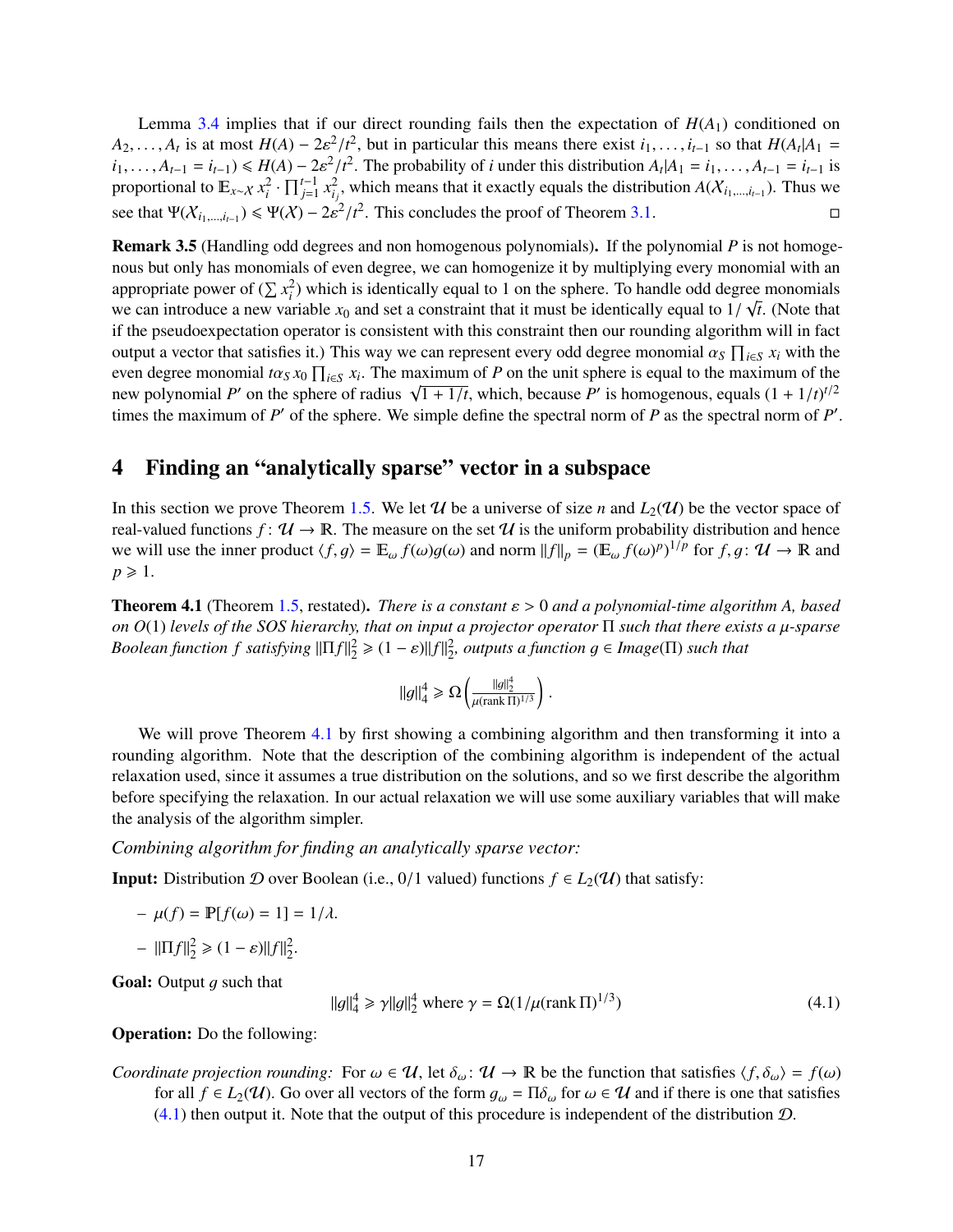- *Random function rounding:* Choose a random gaussian vector  $t \in L_2(\mathcal{U})$  and output  $g = \Pi t$  if it satisfies  $(4.1)$ . (Note that this is also independent of the distribution  $(D)$ .)
- *Conditioning:* Go over all choices for  $\omega_1, \ldots, \omega_4 \in \mathcal{U}$  and modify the distribution  $\mathcal{D}$  to the distribution  $\mathcal{D}_{\omega_1,\dots,\omega_4}$  defined such that  $\mathbb{P}_{\mathcal{D}_{\omega_1,\dots,\omega_4}}[f]$  is proportional to  $\mathbb{P}_{\mathcal{D}}[f] \prod_{j=1}^4 f(\omega_j)^2$  for every f.
- *Gaussian rounding:* For every one of these choices, let *t* be a random Gaussian that matches the first two moments of the distribution  $D$ , and output  $q = \Pi t$  if it satisfies [\(4.1\)](#page-18-3).

Because we will make use of this fact later, we will note when certain properties hold not just for expectations of actual probability distributions but for *pseudoexpectations* as well. The extension to pseudoexpectations is typically not deep, but can be cumbersome, and so the reader might want to initially restrict attention to the case of a combining algorithm, where we only deal with actual expectations. We show the consequences for each of the steps failing, and then combine them together to get a contradiction.

#### <span id="page-19-0"></span>4.1 Random function rounding

We start by analyzing the random function rounding step. Let  $e_1, \ldots, e_n$  be an orthonormal basis for the space of functions  $L_2(\mathcal{U})$ . Let *t* be a standard Gaussian function in  $L_2(\mathcal{U})$ , i.e.,  $t = \xi_1 e_1 + \ldots + \xi_n e_n$  for independent standard normal variable  $\xi_1, \ldots, \xi_n$  (each with mean 0 and variance 1). The following lemmas combined show what are the consequences if  $\|\Pi t\|_4$  is not much bigger than  $\|\Pi t\|_2$ .

**Lemma 4.2.** *For any f, g:*  $\mathcal{U} \rightarrow \mathbb{R}$ ,

$$
\mathop{\mathbb{E}}_t\langle f, t \rangle \langle g, t \rangle = \langle f, g \rangle.
$$

*Proof.* Write f and g in the basis  $\{e_1, \ldots, e_n\}$ : i.e.,  $f = \sum_i a_i e_i$  and  $g = \sum_j b_j e_j$ . Then, because this is an orthonormal basis  $\langle f, g \rangle$  is equal to  $\sum_i a_i b_i$  and  $\langle f, t \rangle \langle g, t \rangle = \sum_i a_i b_i \langle \xi, \xi \rangle$ , which has expectat orthonormal basis,  $\langle f, g \rangle$  is equal to  $\sum_i a_i b_i$  and  $\langle f, t \rangle \langle g, t \rangle = \sum_{i,j} a_i b_j \xi_i \xi_j$ , which has expectation  $\sum_i a_i b_i$ .<br>Hence the left hand side is the same as the right hand side Hence, the left-hand side is the same as the right-hand side.

<span id="page-19-1"></span>**Lemma 4.3.** *The* 4<sup>th</sup> moment of  $\|\Pi t\|_4$  satisfies

$$
\mathop{\mathbb{E}}_t ||\Pi t||_4^4 \geq \mathop{\mathbb{E}}_{{\omega}} ||\Pi \delta_{{\omega}}||_2^4
$$

*Proof.* By the previous lemma, the Gaussian variable  $\Pi t(\omega) = \langle \Pi \delta_{\omega}, t \rangle$  has variance  $\|\Pi \delta_{\omega}\|_2^2$ . Therefore,

$$
\mathbb{E}||\Pi t||_4^4 = \mathbb{E} \mathbb{E} \Pi t(\omega)_4^4 = \mathbb{E} \mathbb{E}(\delta_\omega, \Pi t)^4
$$
  
=  $3 \mathbb{E} \left( \mathbb{E} \langle \Pi \delta_\omega, t \rangle^2 \right)^4 = 3 \mathbb{E} ||\Pi \delta_\omega||_2^4$ ,

since  $3 = \mathbb{E}_{X \sim N(0,1)} X^4$ 

<span id="page-19-2"></span>**Lemma 4.4.** *The* 4<sup>th</sup> moment of  $\|\Pi t\|_2$  satisfies

$$
\mathop{\mathrm{E}}_{t} \|\Pi t\|_{2}^{4} \leq 10 \cdot (\text{rank}\,\Pi)^{2}.
$$

*Proof.* The random variable  $\|\Pi t\|_2^2$  has a  $\chi^2$ -distribution with  $k = \text{rank } \Pi$  degrees of freedom. The mean of this distribution is k and the variance is 2k. It follows that  $\mathbb{E} \|\Pi t\|^4 < 10$ (rank  $\Pi$ )<sup>2</sup> this distribution is *k* and the variance is 2*k*. It follows that  $\mathbb{E}_t ||\Pi t||_2^4 \leq 10$ (rank  $\Pi$ )<sup>2</sup> . В последните последните и производите по село в село в село в село в село в село в село в село в село в село<br>Село в село в село в село в село в село в село в село в село в село в село в село в село в село в село в село

.<br>1980 - Paul Barbara, politikar estatubatuar estatubatuar estatubatuar estatubatuar estatubatuar <mark>d</mark>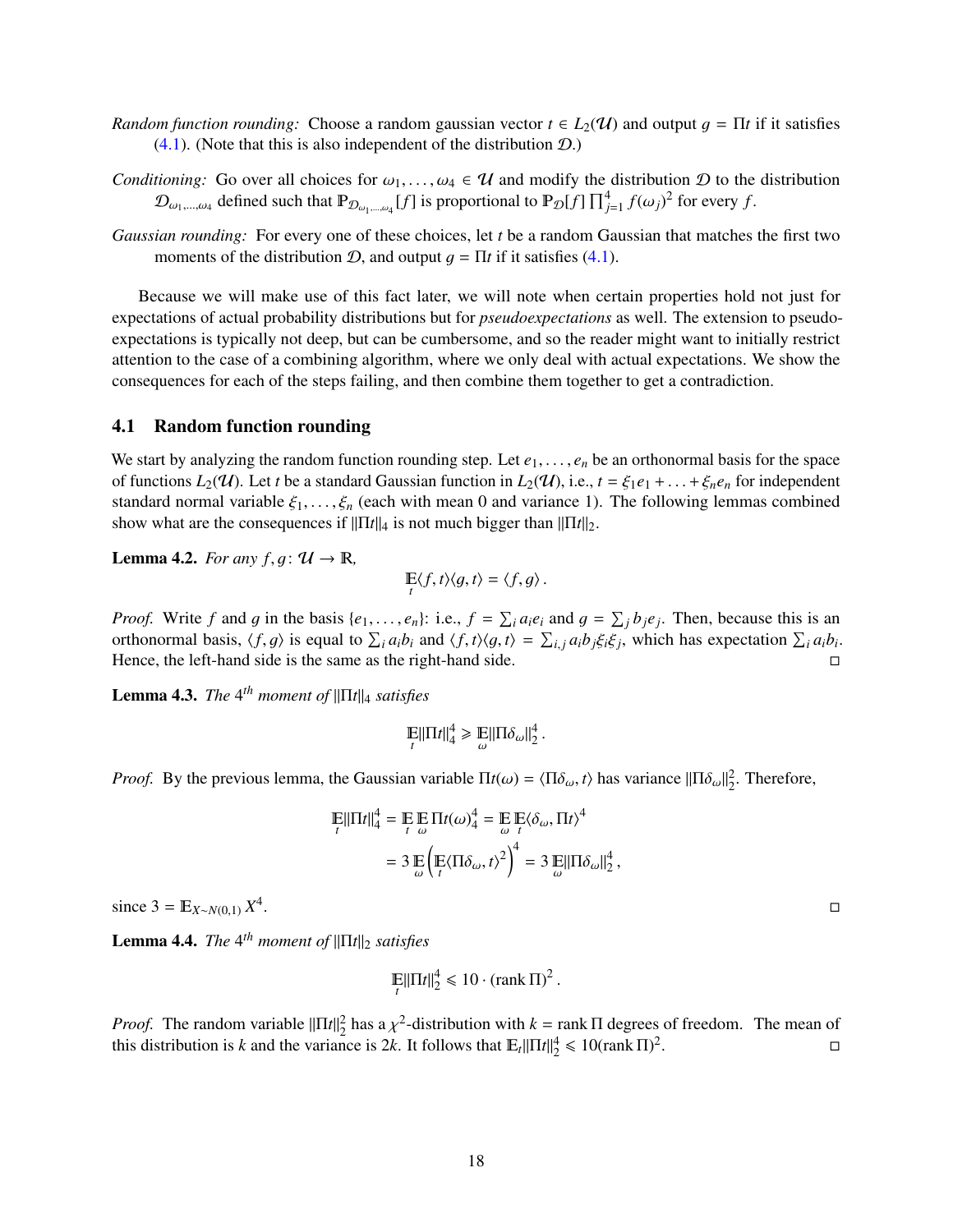### <span id="page-20-0"></span>4.2 Coordinate projection rounding

We now turn to showing the implications of the failure of projection rounding. We start by noting the following technical lemma, that holds for both the expectation and counting inner products:

Lemma 4.5. *Let x and* y *be two independent, vector-valued random variables. Then,*

$$
\mathbb{E}\langle x,y\rangle^4 \leq \left(\mathbb{E}\langle x,x'\rangle^4\right)^{1/2} \cdot \left(\mathbb{E}\langle y,y'\rangle^4\right)^{1/2}.
$$

*Moreover, this holds even if x, y come from a level*  $\ell \geq 8$  *pseudodistribution.* 

*Proof.* By Cauchy–Schwarz,

$$
\tilde{\mathbb{E}}\langle x,y\rangle^4 = \langle \tilde{\mathbb{E}}_x x^{\otimes 4}, \tilde{\mathbb{E}}_y y^{\otimes 4} \rangle \leq \|\tilde{\mathbb{E}}_x x^{\otimes 4}\|_2 \cdot \|\tilde{\mathbb{E}}_y y^{\otimes 4}\|_2 = \left(\tilde{\mathbb{E}}_{x,x'}\langle x,x'\rangle^4\right)^{1/2} \cdot \left(\tilde{\mathbb{E}}_{y,y'}\langle y,y'\rangle^4\right)^{1/2}.
$$

We now consider the case of pseudodistributions. In this case the pseudoexpectation over two independent *x* and *x*<sup>
is</sup> obtained using Lemma [A.5.](#page-37-2) Let *X* and *Y* be the *n*<sup>4</sup>-dimensional vectors  $\tilde{E} x^{\otimes 4}$  and  $\tilde{E} y^{\otimes 4}$ respectively.

We can use the standard Cauchy–Schwarz to argue that  $X \cdot Y \le ||X||_2 \cdot ||Y||_2$ , and so what is left is to argue that  $||X||_2^2 = \mathbb{E}_{x,x'}\langle x, x'\rangle^4$ , and similarly for *Y*. This holds by linearity for the same reason this is true for actual expectations, but for the sake of completeness, we do this calculation. We use the counting inn expectations, but for the sake of completeness, we do this calculation. We use the counting inner product for convenience. Because the lemma's statement is scale free, this will imply it also for the expectation norm.

$$
\widetilde{\mathbb{E}}_{x,x'}\langle x,x'\rangle^4 = \widetilde{\mathbb{E}}_{x,x'}\sum_{i,j,k,l}x_ix_jx_kx_lx_i'x_j'x_kx_l' = \sum_{i,j,k,l}(\widetilde{\mathbb{E}}_{x,x_jx_kx_l})(\widetilde{\mathbb{E}}_{x'}x_i'x_j'x_k'x_l'),
$$

where the last equality holds by independence. But this is simply equal to

$$
\sum_{i,j,k,l} (\tilde{\mathbb{E}} x_i x_j x_k x_l)^2 = ||X||_2^2
$$

The following lemma shows a nontrivial consequence for  $\|\Pi \delta_{\omega}\|_{4}^{4}$  being small:

<span id="page-20-1"></span>**Lemma 4.6** (Coordinate projection rounding). *For any distribution*  $D$  *over*  $L_2(\mathcal{U})$ *,* 

$$
\mathop{\mathbb{E}}_{f\sim\mathcal{D}}\|\Pi f\|_4^4 \le \left(\mathop{\mathbb{E}}_{f,f'\sim\mathcal{D}}\langle f,\Pi f'\rangle^4\right)^{1/2} \cdot \left(\mathop{\mathbb{E}}_{\omega}\|\Pi\delta_{\omega}\|_4^4\right)^{1/2}
$$

*Moreover, this holds even if* <sup>D</sup> *is a level* ` <sup>&</sup>gt; <sup>8</sup> *pseudodistribution. (Note that* ω *is simply the uniform distribution over* U*, and hence the last term of the right hand side always denotes an actual expectation.)*

*Proof.* By the previous lemma,

$$
\tilde{\mathbb{E}}_{f \sim \mathcal{D}} \|\Pi f\|_{4}^{4} = \tilde{\mathbb{E}}_{f \sim \mathcal{D}} \mathbb{E} \langle \delta_{\omega}, \Pi f \rangle^{4} \le (\tilde{\mathbb{E}}_{f, f' \sim \mathcal{D}} \langle f, \Pi f' \rangle^{4})^{1/2} \cdot (\mathbb{E}_{\omega, \omega'} \langle \delta_{\omega}, \Pi \delta_{\omega'} \rangle^{4})^{1/2}
$$

$$
= (\tilde{\mathbb{E}}_{f, f' \sim \mathcal{D}} \langle f, \Pi f' \rangle^{4})^{1/2} \cdot (\mathbb{E}_{\omega} \|\Pi \delta_{\omega}\|_{4}^{4})^{1/2} .
$$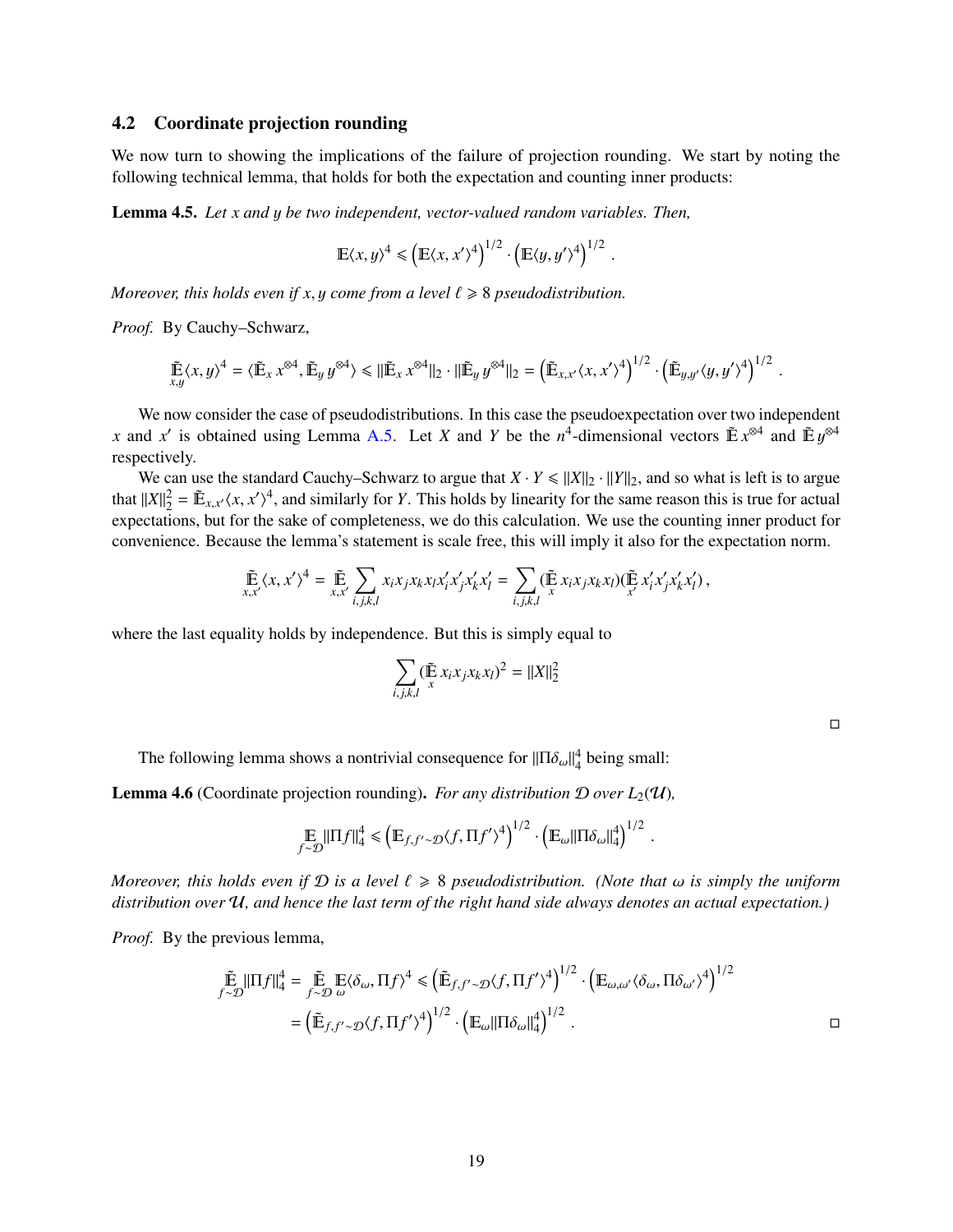### <span id="page-21-0"></span>4.3 Gaussian Rounding

In this subsection we analyze the gaussian rounding step. Let *t* be a random function with the Gaussian distribution that matches the first two moments of a distribution  $D$  over  $L_2(\mathcal{U})$ .

**Lemma 4.7.** *The* 4<sup>th</sup> moment of  $\|\Pi t\|_4$  satisfies

$$
\mathbb{E} \|\Pi t\|_4^4 = 3 \mathbb{E} \left\langle (\Pi f)^2, (\Pi f')^2 \right\rangle
$$

*Moreover, this holds even if*  $D$  *is a level*  $\ell \geq 100$  *pseudodistribution. (Note that even in this case t is still an actual distribution.)*

*Proof.*

$$
\mathbb{E}|\Pi t|\|_4^4 = \mathbb{E} \mathbb{E} \Pi t(\omega)^4 = 3 \mathbb{E} \left( \mathbb{E}_t \Pi t(\omega)^2 \right)^2 = 3 \mathbb{E} \left( \mathbb{E}_{f \sim \mathcal{D}} \Pi f(\omega)^2 \right)^2 = 3 \mathbb{E} \left( \Pi f \gamma^2, (\Pi f)^2, (\Pi f')^2 \right).
$$

Fact 4.8. *If* {*A*, *<sup>B</sup>*,*C*, *<sup>D</sup>*} *have Gaussian distribution, then*

$$
EABCD = EAB \cdot ECD + EAC \cdot EBD + EBC \cdot EAD.
$$

**Lemma 4.9.** *The fourth moment of*  $\|\Pi t\|_2$  *satisfies* 

$$
\mathbb{E} \|\Pi t\|_2^4 \leq 3 \left( \mathbb{E} \|\Pi f\|_2^2 \right)^2
$$

*Moreover, this holds even if*  $D$  *is a level*  $\ell \geq 4$  *pseudodistribution.* 

*Proof.* By the previous fact,

$$
\mathbb{E}||\Pi f||_2^4 = \mathbb{E}_{\omega,\omega'} \mathbb{E} \Pi f(\omega)^2 \cdot \Pi f(\omega')^2
$$
  
= 
$$
\mathbb{E}_{\omega,\omega'} \mathbb{E} \Pi f(\omega)^2 \cdot \mathbb{E} \Pi f(\omega')^2 + 2 \left( \mathbb{E} \Pi f(\omega) \Pi f(\omega') \right)^2 \le 3 \left( \mathbb{E} ||\Pi f||_2^2 \right)^2.
$$

#### <span id="page-21-1"></span>4.4 Conditioning

We now show the sense in which conditioning can make progress. Let  $D$  be a distribution over  $L_2(\mathcal{U})$ . For  $ω ∈ U$ , let  $D<sub>ω</sub>$  be the distribution D reweighed by  $f(ω)<sup>2</sup>$  for  $f ∼ D$ . That is,  $\mathbb{P}_{D<sub>ω</sub>} {f} \propto f(ω)<sup>2</sup> \cdot \mathbb{P}_{D} {f}$ , or in other words for every function  $P(.)$  E  $_{\alpha \in \mathbb{P}} P(f) = (\mathbb{F}_{\alpha \in \mathbb{P}} f(ω)<$ other words, for every function  $P(\cdot)$ ,  $E_{f \sim \mathcal{D}_{\omega}} P(f) = (E_{f \sim \mathcal{D}} f(\omega)^2 P(f))/(E_{f \sim \mathcal{D}} f(\omega)^2)$ . Similarly, we write  $\mathcal{D}_{\omega_1,\dots,\omega_r}$  for the distribution  $\mathcal D$  reweighed by  $f(\omega_1)^2 \cdots f(\omega_r)^2$ .

**Lemma 4.10** (Conditioning). *For every even*  $r \in \mathbb{N}$ , there are points  $\omega_1, \ldots, \omega_r \in \mathcal{U}$  such that the reweighed  $distribution D' = D_{\omega_1,\dots,\omega_r}$  satisfies

$$
\mathbb{E}_{f,g\sim\mathcal{D}'}\left\langle f^2,g^2\right\rangle \geq \left(\mathbb{E}_{f,g\sim\mathcal{D}}\left\langle f^2,g^2\right\rangle^r\right)^{1/r}
$$

*Moreover, this holds even if*  $D$  *is a level*  $\ell \geq 10r$  *pseudodistribution.*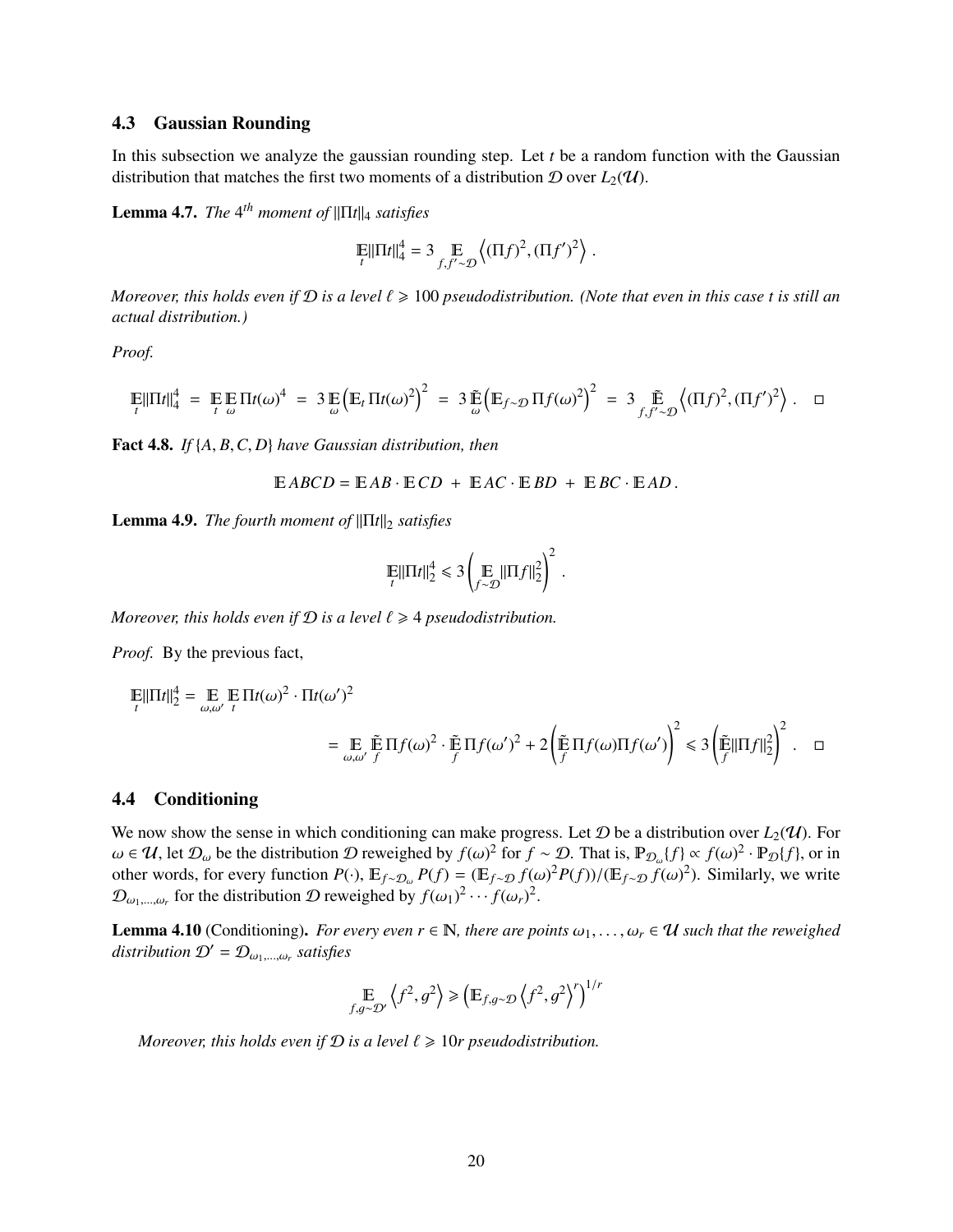*Proof.* We have that

$$
\max_{\omega_1,\dots,\omega_r} \tilde{\mathbb{E}} \left\langle f^2, g^2 \right\rangle = \max_{\omega_1,\dots,\omega_r} \left( \frac{\tilde{\mathbb{E}} f(\omega_1)^2 \cdots f(\omega_r)^2 \cdot g(\omega_1)^2 \cdots g(\omega_r)^2 \left\langle f^2, g^2 \right\rangle}{\left( \tilde{\mathbb{E}}_f f(\omega_1)^2 \cdots f(\omega_r)^2 \right) \left( \tilde{\mathbb{E}}_g g(\omega_1)^2 \cdots g(\omega_r)^2 \right)} \right)
$$

but using  $\mathbb{E}(X)/\mathbb{E}(Y) \le \max(X/Y)$  and  $\mathbb{E}_{\omega_1,\dots,\omega_r} f(\omega_1)^2 \cdots f(\omega_r)^2 g(\omega_1)^2 \cdots g(\omega_r)^2 = \left\langle \text{lower bounded by } \mathbb{E}(X) \right\rangle$  $\overline{a}$  $\left( \frac{2}{f^2} \right)^r$ , the RHS is lower bounded by

$$
\frac{\mathbb{E}_{\omega_1,\dots,\omega_r} \tilde{\mathbb{E}} f(\omega_1)^2 \cdots f(\omega_r)^2 \cdot g(\omega_1)^2 \cdots g(\omega_r)^2 \left\langle f^2, g^2 \right\rangle}{\mathbb{E}_{\omega_1,\dots,\omega_r} \left( \tilde{\mathbb{E}}_f f(\omega_1)^2 \cdots f(\omega_r)^2 \right) \left( \tilde{\mathbb{E}}_g g(\omega_1)^2 \cdots g(\omega_r)^2 \right)} = \frac{\mathbb{E}_{f,g \sim \mathcal{D}} \left\langle f^2, g^2 \right\rangle^{r+1}}{\tilde{\mathbb{E}}_{f,g \sim \mathcal{D}} \left\langle f^2, g^2 \right\rangle^r}
$$

Now, if  $D$  was an actual expectation, then we could use Hölder's inequality to lower bound the numerator of the RHS by  $(E_{f,g\sim\mathcal{D}}(f^2,g^2)^r)^{(r+1)/r}$  which would lower bound the RHS by  $(E_{f,g\sim\mathcal{D}}(f^2,g^2)^r)^{1/r}$ . For pseudoexpectations this follows by appealing to Lemma [A.4.](#page-37-1)

#### <span id="page-22-0"></span>4.5 Truncating functions

The following observation would be useful for us for analyzing the case that the distribution is over functions that are not completely inside the subspace. Note that if the function *f* is inside the subspace, we can just take  $\overline{f} = f$  in Lemma [4.11,](#page-22-2) and so the reader may want to skip this section in a first reading and just pretend that  $\overline{f} = f$  below.

<span id="page-22-2"></span>**Lemma 4.11.** Let  $\varepsilon < 1/400$ ,  $\Pi$  be a projector on  $\mathbb{R}^{\mathcal{U}}$  and suppose that  $f: \mathcal{U} \to \{0, 1\}$  satisfies that  $\mathbb{P}[f(\omega) = 1] = \mu$  and  $\|\Pi f\|_2^2 \geq (1 - \varepsilon)\mu$ . Then there exists a function  $\overline{f}: \mathcal{U} \to \mathbb{R}$  such that:

- *1.*  $\|\Pi \overline{f}\|_{4}^{4} \ge \Omega(\mu)$ .
- 2. *For every*  $\omega \in \mathcal{U}$ ,  $\Pi f(\omega)^2 \ge \Omega(|\overline{f}(\omega)|)$ .

*Proof.* Fix  $\tau > 0$  to be some sufficiently small constant (e.g.,  $\tau = 1/2$  will do). Let  $f' = \Pi f$ . We define  $\overline{f} = f'$ . Let  $\overline{f}(g) = \overline{f}(g) = f'(g)$  if  $|f'(g)| > \tau$  and  $\overline{f}(g) = 0$  otherwise) and define  $f = f'$ . Let  $\$  $\overline{f} = f' \cdot 1_{|f'| \geq \tau}$  (i.e.,  $\overline{f}(\omega) = f'(\omega)$  if  $|f'(\omega)| \geq \tau$  and  $\overline{f}(\omega) = 0$  otherwise) and define  $\underline{f} = f' \cdot 1_{|f'| \leq \tau}$ . Clearly  $f'(\omega)^2 \ge \tau |f(\omega)|$  for every  $\omega \in \mathcal{U}$ .<br>
Since  $f(x) \ne 0$  if and only if

Since  $f(x) \neq 0$  if and only if  $f'(x) \in (0, \tau)$ , clearly  $|f(x)| \leq |f(x) - f'(x)|$  and hence  $||f||_2^2 \leq \varepsilon \mu$ . Using  $f' = \overline{f} + f$ , we see that  $\Pi \overline{f} = f + (f' - f) - f + (\Pi \overline{f} - \overline{f})$ . Now since  $f'$  is in the subspace,  $\|\Pi \overline{f} - \overline{f}\|_2 \le \|f' - \overline{f}\|_2 = \|f\|_2$  and hence for  $g = (f' - f) - f + (\Pi \overline{f} - \overline{f})$ ,  $\|g\|_2 \le 3\sqrt{\epsilon\mu}$ . Therefore the probability that  $g(\omega) \ge 10 \sqrt{\varepsilon}$  is at most  $\mu/2$ . This means that with probability at least  $\mu/2$  it holds<br>that  $f(\omega) = 1$  and  $g(\omega) \le 10 \sqrt{\varepsilon}$  in which case  $\overline{f}(\omega) \ge 1 - 10 \sqrt{\varepsilon} \ge 1/2$ . In particular, we that  $f(\omega) = 1$  and  $g(\omega) \le 10 \sqrt{\varepsilon}$ , in which case  $\overline{f}(\omega) \ge 1 - 10 \sqrt{\varepsilon} \ge 1/2$ . In particular, we get that  $\overline{f}(\omega)^4 > O(\omega)$  $E f(\omega)^4 \ge \Omega(\mu)$ .  $4 \geqslant \Omega(\mu).$ 

<span id="page-22-1"></span>Remark 4.12 (Non-Boolean functions). The proof of Lemma [4.11](#page-22-2) establishes much more than its statement. In particular note that we did not make use of the fact that *f* is nonnegative, and a function *f* into  $\{0, \pm 1\}$ with  $\mathbb{P}[f(\omega) \neq 0] = \mu$  would work just the same. We also did not need the nonzero values to have magnitude exactly one, since the proof would easily extend to the case where they are in [1/*c*, *<sup>c</sup>*] for some constant *c*. One can also allow some nonzero values of the function to be outside that range, as long as their total contribution to the 2-norm squared is much smaller than  $\mu$ .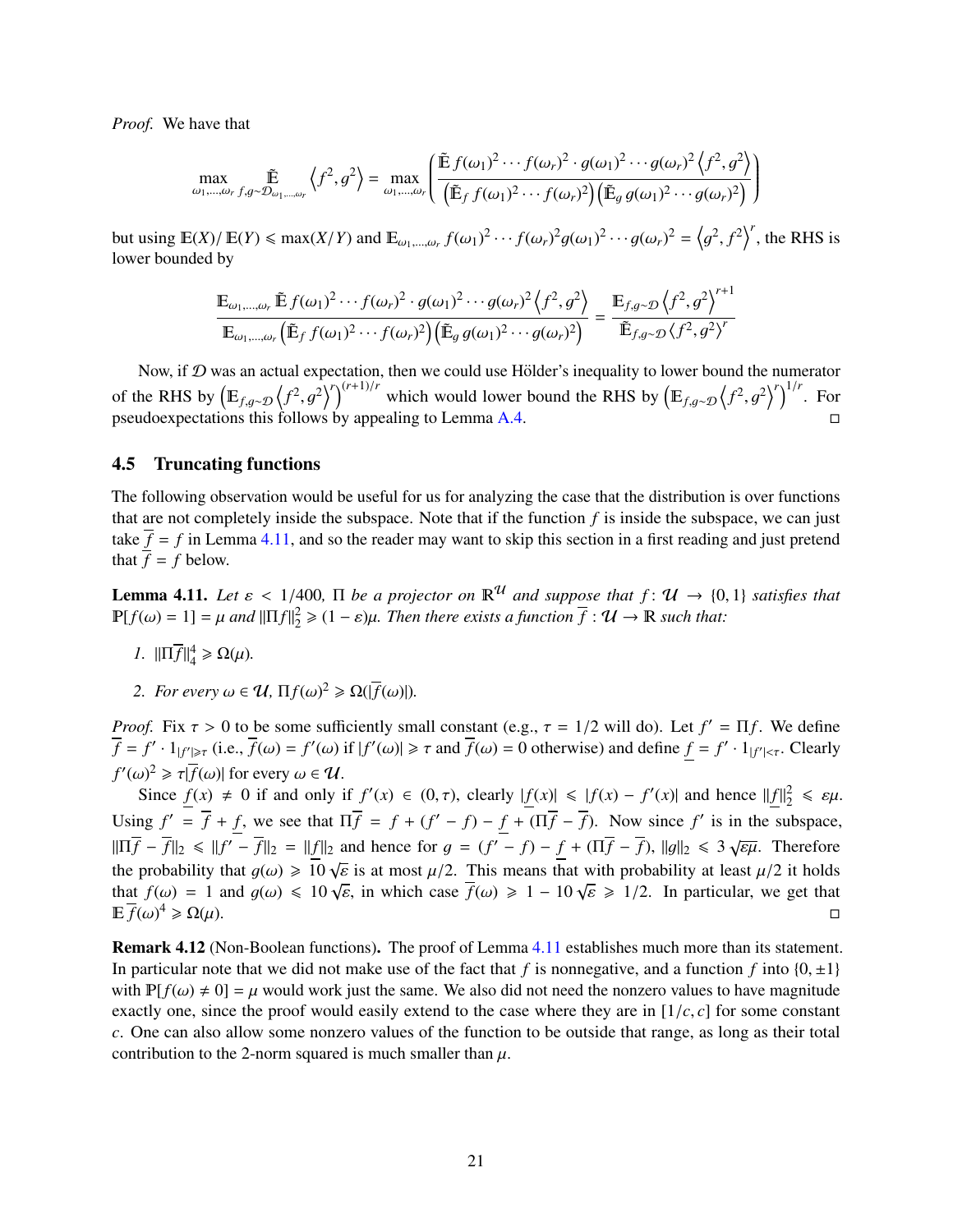#### <span id="page-23-0"></span>4.6 Putting things together

We now show how the above analysis yields a combining algorithm, and we then discuss the changes needed to extend this argument to pseudodistributions, and hence obtain a rounding algorithm.

Let *D* be a distribution over Boolean functions  $f: \mathcal{U} \to \{0, 1\}$  with  $||f||_2^2 = \mu$  and  $||\Pi f||_2^2 \ge 0.99||f||_2^2$ . The goal is to compute a function  $t: \mathcal{U} \to \mathbb{R}$  with  $\|\Pi t\|_4 \gg \|t\|_2^2$ , given the low-degree moments of  $\mathcal{D}$ .

Suppose that random-function rounding and coordinate-projection rounding fail to produce a function *t* with  $\|\Pi t\|_{4}^{4} \ge \gamma \|t\|_{2}^{4}$ . Then,  $\mathbb{E}_{\omega} \|\Pi \delta_{\omega}\|_{2}^{4} \le O(\gamma) \cdot (\text{rank } \Pi)^{2}$  (from failure of random-function rounding and  $I$  and  $\Delta A$ ). By the failure of coordinate-projection rounding (and using Lemma 4 Lemmas [4.3](#page-19-1) and [4.4\)](#page-19-2). By the failure of coordinate-projection rounding (and using Lemma [4.6](#page-20-1) applied to the distribution over  $\overline{f}$ ) we get that

$$
\left(\underset{f\sim\mathcal{D}}{\mathbb{E}}\|\Pi\overline{f}\|_{4}^{4}\right)^{2} \leq \mathcal{O}(\gamma)\cdot \underset{f,f'\sim\mathcal{D}}{\mathbb{E}}\left\langle\overline{f},\overline{f}'\right\rangle^{4}\cdot \underset{\omega}{\mathbb{E}}\|\Pi\delta_{\omega}\|_{2}^{4}.
$$

Combining the two bounds, we get

$$
\underset{f, f' \sim \mathcal{D}}{\mathbb{E}} \left\langle \overline{f}, \overline{f}' \right\rangle^4 \ge \Omega(1/(\gamma \operatorname{rank} \Pi)^2) \left( \underset{f \sim \mathcal{D}}{\mathbb{E}} ||\Pi \overline{f}||_4^4 \right)^2
$$

Since (by Lemma [4.11\)](#page-22-2),  $(\Pi f)(\omega)^2 \ge \Omega(|\overline{f}(\omega)|)$  for every  $\omega \in \mathcal{U}$  and *f* in the support of  $\mathcal{D}$ , we have  $(\Pi f)^2$  ( $\Pi f'^2$ )  $\ge O(\overline{f} \overline{f}')$  for all *f f'* in the support. Thus  $\langle (\Pi f)^2, (\Pi f')^2 \rangle \ge \Omega(\langle \overline{f}, \overline{f}' \rangle)$  for all *f*, *f'* in the support. Thus,

$$
\mathop{\mathbb{E}}_{f,f'\sim\mathcal{D}} \left\langle (\Pi f)^2, (\Pi f')^2 \right\rangle^4 \ge \Omega(1/(\gamma \operatorname{rank} \Pi)^2) \left( \mathop{\mathbb{E}}_{f\sim\mathcal{D}} \|\Pi \overline{f}\|_4^4 \right)^2
$$

By the reweighing lemma, there exists  $\omega_1, \ldots, \omega_4 \in \mathcal{U}$  such that the reweighted distribution  $\mathcal{D}' = \mathcal{D}_{\omega_1, \ldots, \omega_4}$ satisfies

$$
\underset{f, f' \sim \mathcal{D}'}{\mathbb{E}} \left\langle (\Pi f)^2, (\Pi f')^2 \right\rangle \geq \left( \underset{f, f' \sim \mathcal{D}}{\mathbb{E}} \left\langle (\Pi f)^2, (\Pi f')^2 \right\rangle^4 \right)^{1/4} \geq \Omega(1/(\gamma \operatorname{rank} \Pi))^{1/2} \left( \underset{f \sim \mathcal{D}}{\mathbb{E}} ||\Pi \overline{f}||\|_4^4 \right)^{1/2}
$$

The failure of Gaussian rounding (applied to  $\mathcal{D}'$ ) implies

$$
\mathbb{E}_{f, f' \sim \mathcal{D}'} \left\langle (\Pi f)^2, (\Pi f')^2 \right\rangle \le O(\gamma) \left( \mathbb{E}_{f \sim \mathcal{D}'} ||\Pi f||_2^2 \right)^2.
$$

Combining these two bounds, we get

$$
\underset{f \sim \mathcal{D}}{\mathbb{E}} \|\Pi \overline{f}\|_{4}^{4} \leqslant O(\gamma^{3} \operatorname{rank} \Pi) \cdot \left(\underset{f \sim \mathcal{D}'}{\mathbb{E}} \|\Pi f\|_{2}^{2}\right)^{4}
$$

By the properties of D and Lemma [4.11,](#page-22-2) the left-hand side is  $\Omega(\mu)$  and the right-hand side is  $O(\gamma^3 \text{ rank } \Pi \mu^4)$ .<br>Therefore, we get Therefore, we get

$$
\gamma \geqslant \Omega\left(\frac{1}{(\text{rank }\Pi)^{1/3}\mu}\right)
$$

**Extending to pseudodistributions.** We now consider the case that  $\mathcal{D}$  is a pseudodistribution of some large constant level  $\ell$ . (We have not tried to optimize it at all, though  $\ell = 100$  should follow easily from the proofs above.) Most of the statements above just go through as is, given that the analysis of all individual steps does extend (as noted) for pseudoexpectations. One issue is that the truncation operation used to obtain *f* is not a low degree polynomial. While it may be possible to approximate it with such a polynomial, we sidestep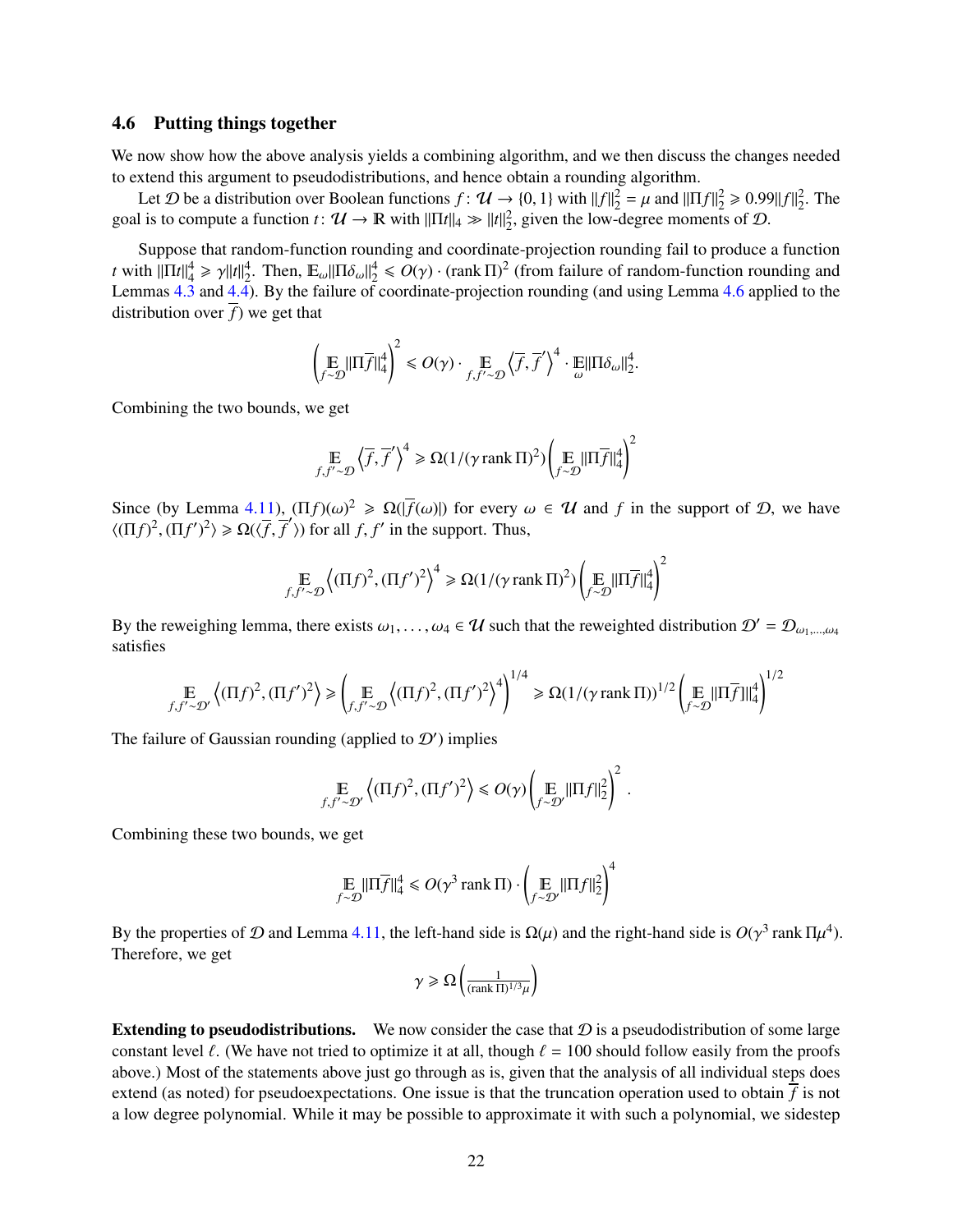<span id="page-24-4"></span>the issue by simply adding  $\bar{f}$  as additional auxiliary variables to our program, and enforcing the conclusions of Lemma [4.11](#page-22-2) as constraints that the pseudoexpectation operator must be consistent with. This is another example of how we design our relaxation to fit the rounding/combining algorithm, rather than the other way around. With this step, we can replace statements such as " $(*)$  holds for all functions in the support of  $\mathcal{D}$ " (where (\*) is some equality or inequality constraint in the variables *f*,  $\overline{f}$ ) with the statement "*D* is consistent with (\*)" and thus complete the proof. with  $(*)$ " and thus complete the proof.

# <span id="page-24-0"></span>5 Finding planted sparse vectors

As an application of our work, we show how we can find sparse (or analytically sparse) vectors inside a sufficiently generic subspace. In particular, this improves upon a recent result of Demanet and Hand [\[DH13\]](#page-33-13) who used the  $L_{\infty}/L_1$  optimization procedure of Spielman et al. [\[SWW12\]](#page-36-2) to show one can<br>recover a *u*-sparse vector planted in a random d-dimension subspace  $V' \subseteq \mathbb{R}^n$  when  $\mu \ll 1/\sqrt{d}$ . Our recover a  $\mu$ -sparse vector planted in a random *d*-dimension subspace  $V' \subseteq \mathbb{R}^n$  when  $\mu \ll 1/\sqrt{d}$ . Our result combined with the bound on the SDP value of the 2  $\rightarrow$  4 norm of a random subspace from result, combined with the bound on the SDP value of the  $2 \rightarrow 4$  norm of a random subspace from [\[BBH](#page-32-7)<sup>+</sup>12], implies that if  $d = O(\sqrt{n})$  then we can in fact recover such a vector as long as  $\mu \ll 1$ .<br>**Problem:** PLANTEDRECOVERY(*u, d,* | [*U*|,  $\varepsilon$ ) **Problem:** PLANTEDRECOVERY $(\mu, d, |\mathcal{U}|, \varepsilon)$ 

**Input:** An arbitrary basis for a linear subspace  $V = \text{span}(V' \cup \{f_0\})$ , where:

- $-V$  ⊆  $\mathbb{R}^{\mathcal{U}}$  is a **random** *d*-dimensional subspace, chosen as the span of *d* vectors drawn independently from the standard Gaussian distribution on  $\mathbb{R}^{\mathcal{U}}$ , and
- *f*<sub>0</sub> is an arbitrary  $\mu$ -sparse vector, i.e.,  $S = \text{supp}(f_0)$  has  $|S| \le \mu |U|$ .

**Goal:** Find a vector  $f \in V$  with  $\langle f, f_0 \rangle^2 \geq (1 - \varepsilon) ||f||_2 ||f_0||_2$ .

The goal here should be thought of as recovering  $f_0$  to arbitrarily high precision ("exactly"), and thus the running time of an algorithm should be logarithmic in  $1/\varepsilon$ . We note that  $f_0$  is not required to be random, and it may be chosen adversarially based on the choice of V'. We will prove the following theorem, which is this section's main result:

<span id="page-24-3"></span>Theorem 5.1. *(Theorem [1.4,](#page-7-3) restated) For some absolute constant <sup>K</sup>* > <sup>0</sup>*, there is an algorithm that solves* PLANTEDRECOVERY( $\mu$ , *d*, |U|,  $\varepsilon$ ) *with high probability in time* poly( $|U|$ , log( $1/\varepsilon$ )) *for any*  $\mu < K\mu_0(d)$ *, where* 

$$
\mu_0(d) = \begin{cases} 1 & \text{if } d \leq \sqrt{U}, \text{ and} \\ n/d^2 & \text{if } d \geq \sqrt{U}. \end{cases}
$$

Our algorithm will work in two stages. It will first solve a constant-degree sum-of-squares relaxation to find a somewhat noisy approximate solution. It will then solve an auxiliary linear program that converts any sufficiently good approximate solution into an exact one.

The first stage is based on the following theorem (proven in Section [5.1\)](#page-26-0), which shows that we can approximately recover a vector when it is planted in a subspace consisting of vectors with substantially smaller  $L_4/L_2$  ratio, provided that we can certify this property of the subspace using a low-degree sum-of-squares proof. To avoid unnecessary notation, we will use a degree 4 certificate in the statement and proof of the theorem; the proof goes through in greater generality, but this suffices for our application.

<span id="page-24-1"></span>**Theorem 5.2.** Let  $V = \text{span}(V' \cup \{f_0\})$ , where  $f_0 \in \mathbb{R}^{\mathcal{U}}$  is a vector with  $||f_0||_4 / ||f_0||_2 \geq C$ , and  $V' \subseteq \mathbb{R}^{\mathcal{U}}$  is a linear subspace with *linear subspace with*

<span id="page-24-2"></span>
$$
\max_{0 \neq f \in V'} \frac{\|f\|_4}{\|f\|_2} \leq c. \tag{5.1}
$$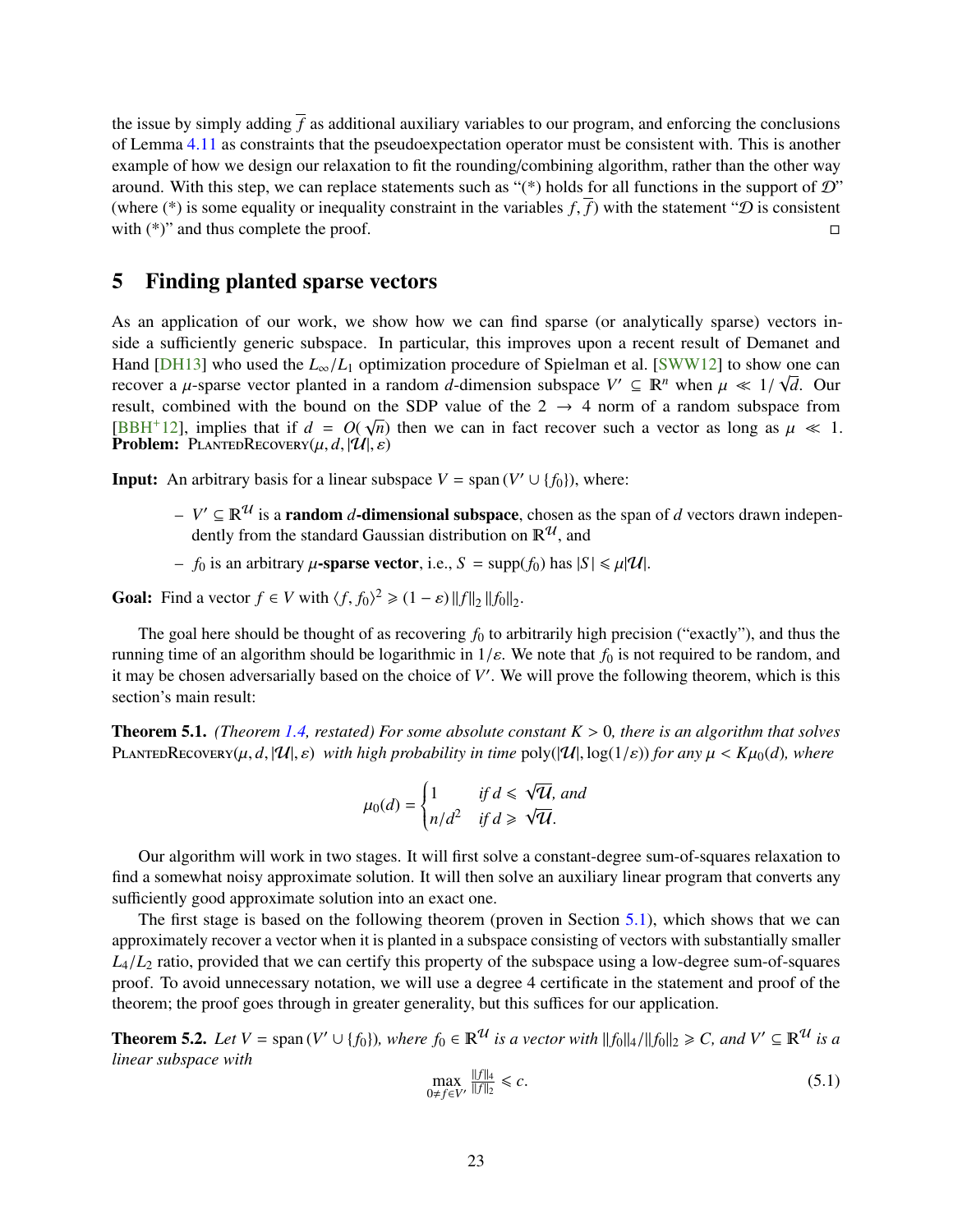<span id="page-25-5"></span>*Furthermore, assume that* [\(5.1\)](#page-24-2) *has a degree 4 sum-of-squares proof, i.e., that*

<span id="page-25-3"></span>
$$
\|\Pi_{V'}f\|_{4}^{4} = c^{4} \|\Pi_{V'}f\|_{2}^{4} - S,
$$
\n(5.2)

*where*  $\Pi_{V}$  *is the orthogonal projection onto V'*, and S *is a degree* 4 sum of squares.

*There is a polynomial-time algorithm based on a constant-degree sum-of-squares relaxation that returns a* vector  $f \in V$  with  $\langle f, f_0 \rangle \geq (1 - (c/C)^{\Omega(1)}) ||f_0||_2 ||f||_2$ .

If *V'* is a random subspace of dimension *d*,  $[BBH+12$  $[BBH+12$ , Theorem 7.1] showed that [\(5.1\)](#page-24-2) has a degree 4 sum-of-squares proof with high probability for  $c = O(1)$  when  $d \le \sqrt{|\mathcal{U}|}$ , and for  $c = O\left(d^{1/2}/|\mathcal{U}|^{1/4}\right)$  when *d* > √  $|\overline{U}|$ .<sup>[13](#page-25-1)</sup> We can concisely write these two cases together in our present notation as  $c = O(\mu_0(d)^{-1/4})$ .

Since  $f_0$  is  $\mu$ -sparse, we know that  $||f_0||_4 \ge \mu^{-1/4} ||f_0||_2$ , so we can take  $C = \mu^{-1/4}$ . We can thus solve a standard degree sum of squares program to obtain a vector f with  $\ell f_0(x) = (1 - O(1)) ||f_0|| ||f||$  whenever constant-degree sum-of-squares program to obtain a vector *f* with  $\langle f, f_0 \rangle = (1 - O(1)) ||f_0||_2 ||f||_2$  whenever  $c \ll O(\mu^{-1/4})$ , i.e., when

<span id="page-25-4"></span>
$$
\mu \ll O\left(\frac{1}{c^4}\right) = O\left(\mu_0(d)\right). \tag{5.3}
$$

For the second stage, we will consider the following linear program, which can be thought of as searching for a sparse vector in *V* with a large inner product with *f* :

<span id="page-25-2"></span>
$$
\underset{y \in V}{\text{arg min}} \, ||y||_1 \text{ such that } \langle y, f \rangle = 1. \tag{5.4}
$$

In Section [5.2,](#page-27-0) we will prove the following theorem, which provides conditions under which the linear program will exactly recover  $f_0$  from any  $f$  that is reasonably correlated to it:

<span id="page-25-0"></span>**Theorem 5.3.** Let  $V = \text{span}(V' \cup \{f_0\})$ , and suppose that the following conditions hold:

*–* supp $(f_0) = S$ ,  $|S| = \mu n$  [*f*<sub>0</sub> is a  $\mu$ -sparse vector]

*–*  $||V'||_{2:1} \le \alpha$  *where*  $||V'||_{2:1} = \max||f'||_2/||f'||_1$  *for all*  $0 \ne f' \in V'$ *(<i>V'* doesn't contain any  $1/a^2$  $L_2/L_1$ -sparse vectors]

$$
-\langle f_0, f \rangle \geq (1 - \varepsilon) \|f_0\|_2 \|f\|_2
$$
 [f is correlated with  $f_0$ ]

$$
-\langle f', f \rangle \le \eta \|f'\|_2 \|f\|_2 \text{ for all } f' \in V'
$$

 $[f$  is not very correlated with anything in  $V'$ ].

*If*

$$
\frac{\eta}{1-\varepsilon}<\frac{1}{\alpha\sqrt{\mu}}-2,
$$

*then*  $f_0/\langle f_0, f \rangle$  *is the unique optimal solution to* [\(5.4\)](#page-25-2)*.* 

Remark 5.4. Because we believe the result might be useful elsewhere, we state the theorem in much more generality than needed for our application. In particular in our application we only need the trivial bound  $\eta \le 1$ . Also, a bound on  $||V||_{2:1}$  can also be derived using the relations between the 4 norm and the 2 norm on vectors in V' vectors in  $V'$ .

To prove Theorem [5.1,](#page-24-3) we take *f* to be the vector with  $\langle f', f \rangle \geq (1 - (c/C)^{\Omega(1)}) ||f_0||_2 ||f||_2$  given by Theorem [5.2](#page-24-1) and solve the linear program from Equation [\(5.4\)](#page-25-2). The theorem is vacuous for  $d > \sqrt{Kn}$ , so we may assume that *d* is less than any fixed constant times *n*. In this case, the following classic result on we may assume that *d* is less than any fixed constant times *n*. In this case, the following classic result on almost-spherical sections of the  $\ell_1$  ball ([\[Kas77,](#page-34-13) [FLM77\]](#page-34-14), as stated in [\[DH13\]](#page-33-13)) guarantees that  $||V'||_{2:1} \le 0(1)$ :

<span id="page-25-1"></span><sup>&</sup>lt;sup>13</sup>Their proof actually directly shows that the polynomial *P* in the RHS of [\(5.2\)](#page-25-3) has  $||P||_{\text{spectral}} \le c^4$ , which corresponds to a degree 4 SOS proof via Lemma [A.12.](#page-39-3)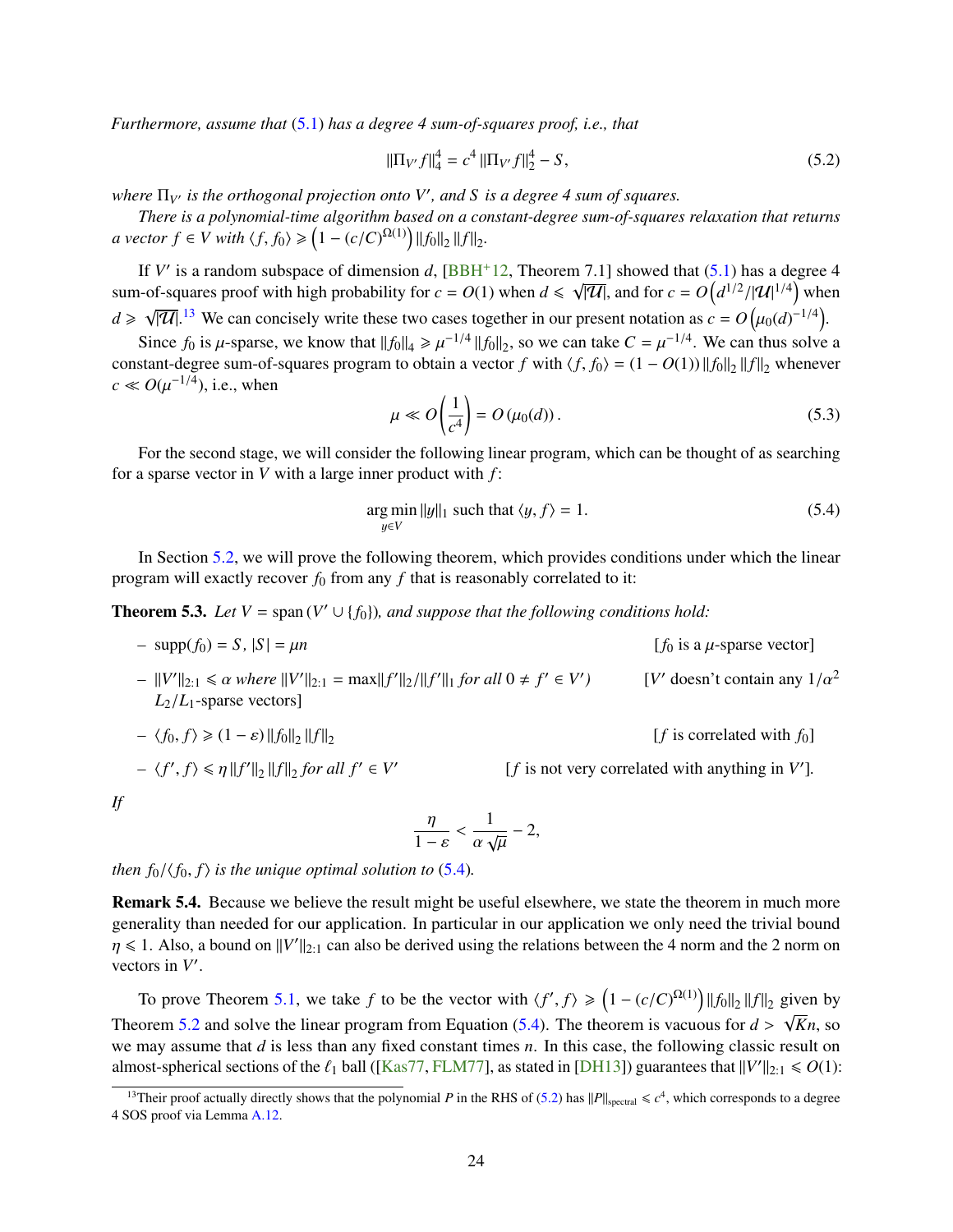<span id="page-26-5"></span>**Lemma 5.5.** *Fix*  $\delta \in (0, 1)$ *, let*  $d \leq \delta n$ *, and let*  $W \subseteq \mathbb{R}^{\mathcal{U}}$  *be a random d-dimensional subspace given by the span of d independent standard Gaussians. There exists a constant*  $C_{\delta} > 0$  *and absolute constants*  $\gamma_1, \gamma_2 > 0$ *such that*

$$
C_{\delta} ||f'||_2^2 \le ||f'||_1^2 \le ||f'||_2^2
$$

*for all*  $f' \in W$  *with probability*  $1 - \gamma_1 e^{-\gamma_2 n}$ *.* 

By Cauchy-Schwarz, we have  $\langle f', f \rangle \le ||f'||_2 ||f||_2$ , so Theorem [5.3](#page-25-0) implies that we recover  $f_0$  exactly as long as $14$ 

<span id="page-26-2"></span>
$$
\frac{1}{1 - O(c/C)} < \sqrt{\frac{C_{\delta}}{\mu}} - 2. \tag{5.5}
$$

 $C_{\delta}$  is a constant for any fixed  $\delta$ , so, by taking *K* sufficiently small in the statement of the theorem, we may<br>use that  $u < C_0/16$  and thus that the right-hand side of (5.5) is at least 2. In this case, we can rec assume that  $\mu < C_\delta/16$ , and thus that the right-hand side of [\(5.5\)](#page-26-2) is at least 2. In this case, we can recover  $f_0$ as long as  $c \ll O(C)$ . Combining this with Equation [\(5.3\)](#page-25-4) and choosing *K* appropriately thus completes the proof of Theorem [5.1.](#page-24-3)

It thus suffices to prove Theorems [5.2](#page-24-1) and [5.3,](#page-25-0) which we will do in sections [5.1](#page-26-0) and [5.2,](#page-27-0) respectively. We note that Theorems  $5.2$  and  $5.3$  hold for any  $V'$  that meets certain norm requirements, and they do not require V' to be a uniformly random subspace. As such, the results of this section hold in a broader context. (For example, they immediately generalize to other distributions of subspaces that meet the norm bounds.) We hope that the technical results of this section will find other uses, so we have stated them in a somewhat general way to facilitate their application in other settings.

### <span id="page-26-0"></span>5.1 Recovering  $f_0$  approximately (Proof of Theorem [5.2\)](#page-24-1)

In this section, we prove [Theorem 5.2,](#page-24-1) which allows us to recover a vector that is reasonably well-correlated with  $f_0$ . The basic idea is that  $f_0$  has a much larger  $L_4/L_2$  ratio than anything in *V'*, so maximizing the  $L_4/L_2$ <br>ratio should give a vector near  $f_0$ . ratio should give a vector near *f*0.

The key ingredient of the theorem is the following lemma about (pseudo-)distributions supported on  $L_4/L_2$ -sparse functions in *V*'. Note that this lemma does not need the space to be random, but only that it can<br>be certified to have no *L* /*L*<sub>2</sub> sparse vectors by the SOS SDP. be certified to have no *<sup>L</sup>*4/*L*<sup>2</sup> sparse vectors by the SOS SDP.

# <span id="page-26-4"></span>**Lemma 5.6.** *Let*  $V' \subseteq \mathbb{R}^{\mathcal{U}}$  *be a linear subspace such that*

<span id="page-26-3"></span>
$$
\max_{0 \neq f \in V'} \frac{\|f\|_4}{\|f\|_2} \leq c \tag{5.6}
$$

*Let f*<sub>0</sub> *be a unit function in*  $V'^{\perp}$  *with*  $||f_0||_4 = C > 100c$ , and let X be a distribution over  $\mathbb{R}^{\mathcal{U}}$  over unit functions  $f \in \text{Span } V' \cup \{f_0\}$  satisfying  $||f||_2 \ge C$ . Then *functions*  $f \in \text{Span} V' \cup \{f_0\}$  *satisfying*  $||f||_4 \geq C$ . Then

$$
\mathbb{E}\langle x,f_0\rangle^2\geq 1-O(c/C).
$$

*Moreover this holds even if* X *is a pseudodistribution of level*  $\ell \ge 8$ *, as long as* [\(5.6\)](#page-26-3) *has a degree* 4 *sum-of-squares proof.*

We can obtain a pseudodistribution  $X$  meeting the requirements in Lemma [5.6](#page-26-4) by solving a degree 8 sum-of-squares program that maximizes  $||f||_4^4$  over  $f \in V$  with  $||f||_2^2 = 1$ . If we sample a random Gaussian consistent with the first two moments of  $X$ , then we will obtain a vector  $g$  whose expected 2-norm squared is 1 and whose expected inner product with  $f_0$  is  $(1 - o(1)) ||f_0||$ , so [Lemma 5.6](#page-26-4) therefore implies [Theorem 5.2.](#page-24-1)

<span id="page-26-1"></span><sup>&</sup>lt;sup>14</sup> We note that the last two bounds were somewhat weak: Lemma [5.5](#page-26-5) holds for subspaces of linear dimension, but we only applied it to a subspace with  $d \le \sqrt{|\mathcal{U}|}$ ; and the application of Cauchy-Schwarz could have been tightened using a better analysis. However, these were sufficient to prove Theorem [5.1.](#page-24-3)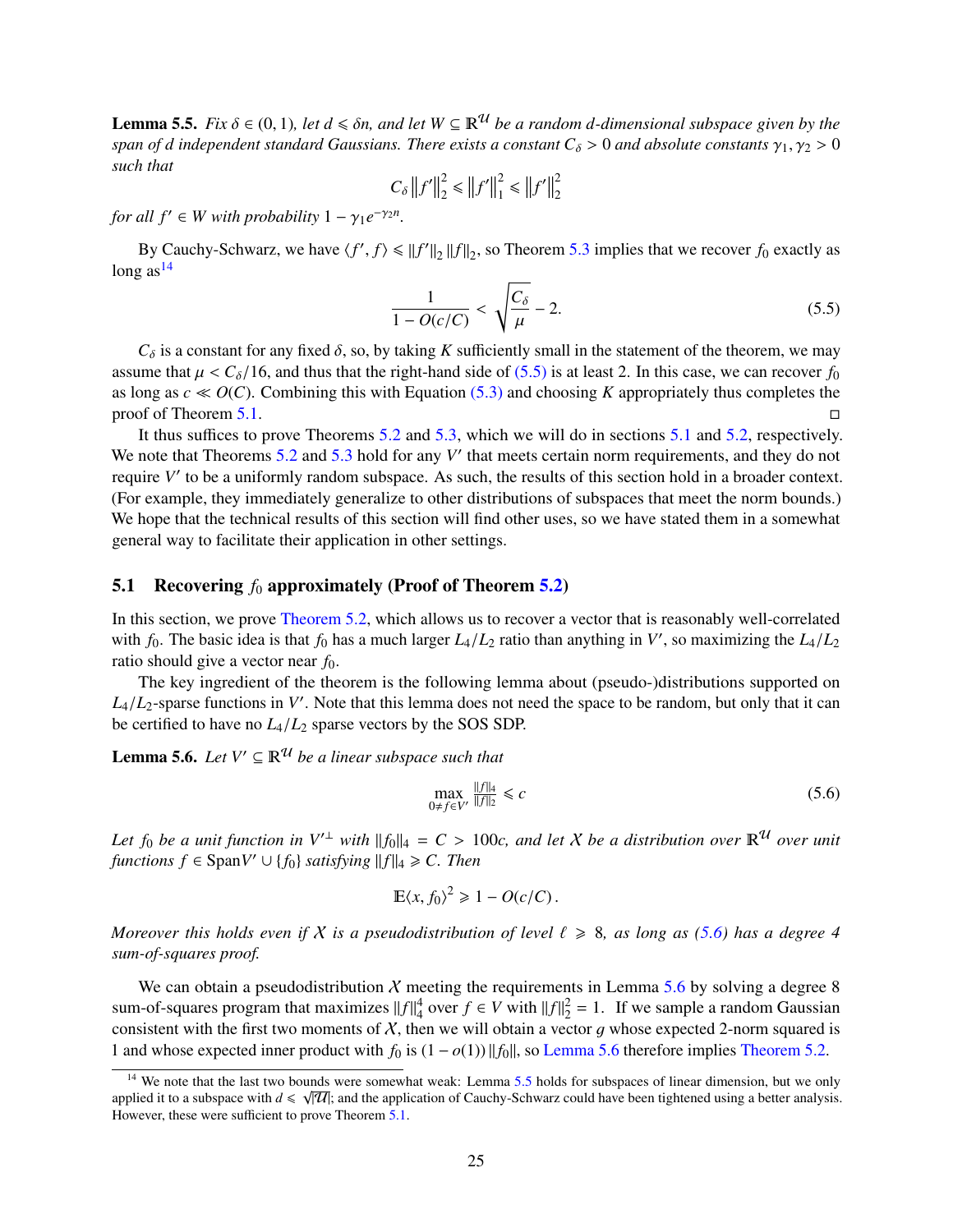*Proof of [Lemma 5.6.](#page-26-4)* Write every vector *f* in the support of X in the form  $f = \alpha f_0 + f'$  where  $f' \in V'$  and  $\alpha = f f_0$ . We know that  $\alpha = \langle f, f_0 \rangle$ . We know that

$$
C = ||f||_4 \le \alpha ||f_0||_4 + ||f'||_4 \le \alpha C + c||f'||_2 \le \alpha C + c,
$$
\n(5.7)

so

$$
\alpha \geq 1 - c/C.
$$

This concludes the proof for actual expectations. To argue about pseudoexpectations, we need to use only constraints involving polynomials, and therefore we use

$$
C^4 = ||f||_4^4 = \mathop{\tilde{\mathbb{E}}}_{f} \mathop{\mathbb{E}}_{\omega} (\alpha f_0(\omega) + f'(\omega))^4
$$

which equals

$$
\tilde{\mathbb{E}}\,\alpha^4||f_0||_4^4 + 4\,\tilde{\mathbb{E}}\,\alpha^3\langle f_0^3, f'\rangle + 6\,\tilde{\mathbb{E}}\,\alpha^2\langle f_0^2, f'^2\rangle + 4\,\tilde{\mathbb{E}}\,\alpha\langle f_0, f'^3\rangle + \tilde{\mathbb{E}}||f'||_4^4
$$

The existence of a degree 4 sum-of-squares proof of  $(5.6)$  implies that X must be consistent with the constraint  $||f'||_4^4 \leq c^4$ . We can thus use Cauchy–Schwarz and Hölder's inequality (Lemma [A.10](#page-38-0) and Corollary [A.11\)](#page-39-2), to bound all of the terms except the first one by a constant times  $|\alpha|^3 C^3 c$ , and so we get

$$
C^4 \leqslant \tilde{\mathbb{E}} \, \alpha^4 C^4 + 15 |\alpha|^3 C^3 c.
$$

Using the fact that the expectation is consistent with the constraint  $|\alpha| \leq 1$ , we obtain

$$
\tilde{\mathbb{E}}\,\alpha^4 \geq 1 - 15c/C\,.
$$

Since we satisfy  $|\alpha| \leq 1$ , we know that  $\tilde{E} \alpha^6 \leq 1$ , so we can apply Cauchy-Schwarz to show that

$$
\tilde{\mathbb{E}}\, \alpha^4 \leqslant \sqrt{\tilde{\mathbb{E}}\, \alpha^2} \sqrt{\tilde{\mathbb{E}}\, \alpha^6} \leqslant \sqrt{\tilde{\mathbb{E}}\, \alpha^2} \,,
$$

which allows us to conclude that

 $\tilde{\mathbb{E}} \alpha^2 \geq 1 - 30c/C.$ 

### <span id="page-27-0"></span>5.2 Recovering  $f_0$  exactly (Proof of Theorem [5.3\)](#page-25-0)

In this section, we prove [Theorem 5.3,](#page-25-0) which allows us to use a vector near  $f_0$  to recover  $f_0$  exactly (up to the precision used when solving the linear program). Intuitively, this is relies on the same tendency towards sparsity of vectors with minimal 1-norm that underlies the earlier works that are based on  $L_{\infty}/L_1$ -sparsity. Minimizing the  $L_{\infty}/L_1$ -sparsity amounts to solving the linear program in [\(5.4\)](#page-25-2) with y equal to each of the unit basis vectors, and then taking the best of the  $|U|$  solutions. When  $f_0$  is sparse enough, it will have at least one fairly large coefficient, and  $f_0$  will then be sufficiently correlated with the corresponding unit basis vector for the linear program to find it. This breaks down when  $\mu = \Omega(1/\sqrt{d})$ , at which point any one basis vector is expected to be more correlated with some vector in  $V'$  than it is with  $f_0$ . Here, instead of using vector is expected to be more correlated with some vector in  $V'$  than it is with  $f_0$ . Here, instead of using the unit basis vectors, we use a vector  $y$  that shares many coordinates with  $f_0$ , which then lets us handle a much broader range of  $\mu$ .

*Proof of [Theorem 5.3.](#page-25-0)* To analyze the optimum of [\(5.4\)](#page-25-2), we decompose  $y \in V$  as  $y = tf_0 + f'$  for  $t \in \mathbb{R}$  and  $f' \in V'$ . We will show that  $f' \in V'$ . We will show that

<span id="page-27-1"></span>
$$
\frac{\|f_0\|_1}{\langle f_0, f \rangle} \le \frac{\|g\|_1}{\langle g, f \rangle} = \frac{\|tf_0 + f'\|_1}{t\langle f_0, f \rangle + \langle f', f \rangle}
$$
(5.8)

for all  $y \in V$ , with equality only if  $f' = 0$ , which immediately implies Theorem [5.3.](#page-25-0)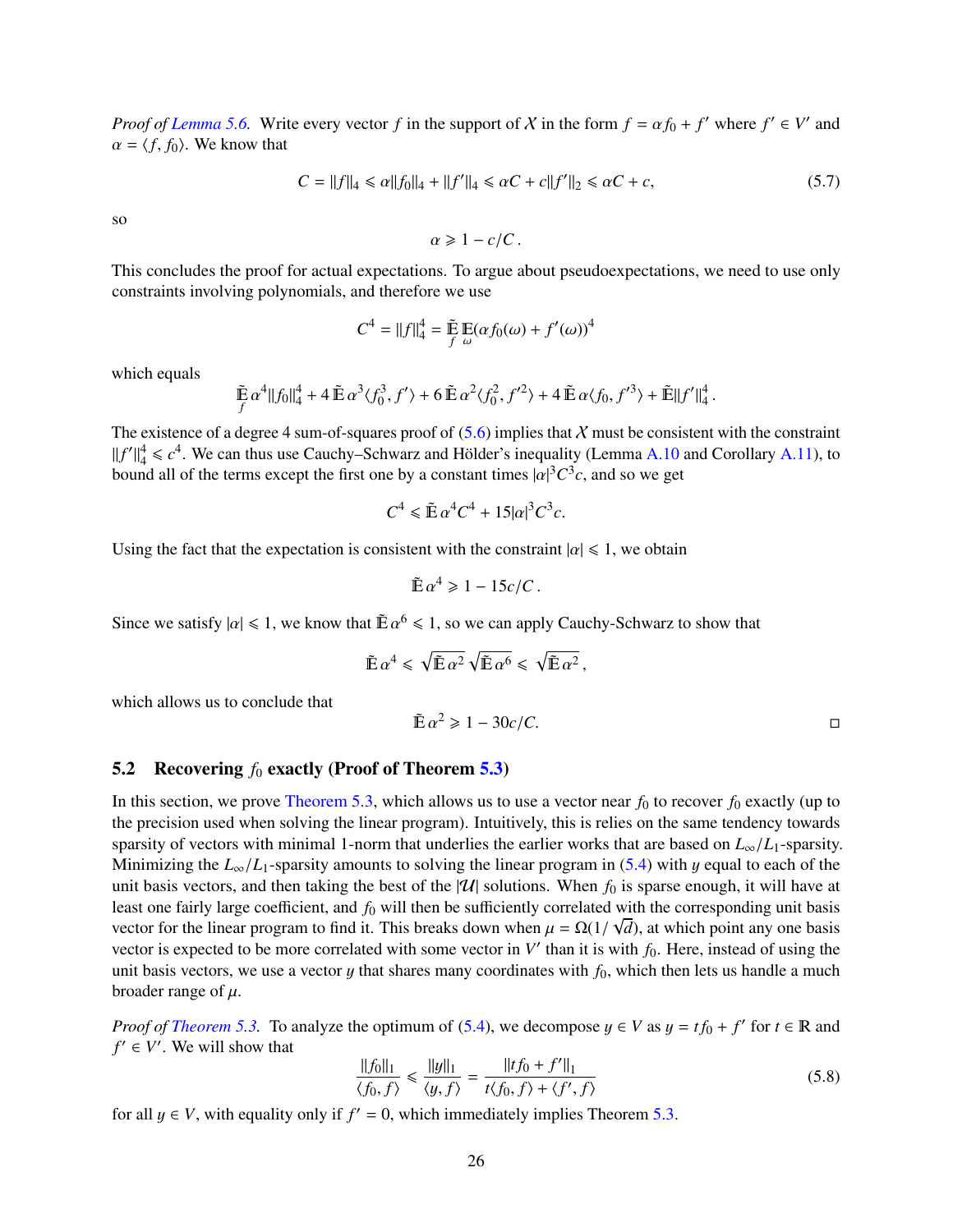Let  $f'_{S}$  $S'$  and  $f'$ <sub> $\overline{S}$ </sub>  $\frac{d}{s}$  be the vectors obtained from *f'* by zeroing out the coordinates outside *S* and  $\overline{S}$ , respectively, so that  $f' = f'_{S}$  $S' + f'_{\overline{S}}$  $\frac{S}{S}$ . Since  $f_0$  is zero outside of *S*, we have

<span id="page-28-0"></span>
$$
\left\|t f_0 + f'\right\|_1 = \left\|t f_0 + f'_S\right\|_1 + \left\|f'_{\overline{S}}\right\|_1 \geq t \left\|f_0\right\|_1 - \left\|f'_S\right\|_1 + \left\|f'_{\overline{S}}\right\|_1. \tag{5.9}
$$

Equation  $(5.9)$  and the inequality

$$
\frac{A+B}{C+D} \ge \min\left\{\frac{A}{B}, \frac{C}{D}\right\}
$$

give

<span id="page-28-1"></span>
$$
\frac{\|tf_0 + f'\|_1}{t\langle f_0, f \rangle + \langle f', f \rangle} \ge \frac{t\|f_0\|_1 - \|f'_S\|_1 + \|f'_{\overline{S}}\|_1}{t\langle f_0, f \rangle + \langle f', f \rangle} \ge \min\left\{\frac{\|f_0\|_1}{\langle f_0, f \rangle}, \frac{\|f'_{\overline{S}}\|_1 - \|f'_S\|_1}{\langle f', f \rangle}\right\},\tag{5.10}
$$

where the second inequality in  $(5.10)$  is strict unless the two terms inside the min are equal. To prove the inequality asserted in [\(5.8\)](#page-27-1), and thus Theorem [5.3,](#page-25-0) it therefore suffices to show that

<span id="page-28-2"></span>
$$
\frac{\|f_0\|_1}{\langle f_0, f \rangle} < \frac{\left\|f_{\overline{S}}'\right\|_1 - \|f_S'\|_1}{\langle f', f \rangle} \tag{5.11}
$$

for all  $0 \neq f' \in V'$ 

We can bound the left-hand side of [\(5.11\)](#page-28-2) using the assumptions that  $\langle f_0, f \rangle \geq (1 - \varepsilon) ||f_0||_2 ||f||_2$  and that  $f_0$  is  $\mu$ -sparse: √ √

$$
\frac{\|f_0\|_1}{\langle f_0, f \rangle} \le \frac{\|f_0\|_1}{(1-\varepsilon)\|f_0\|_2 \|f\|_2} \le \frac{\sqrt{\mu} \|f_0\|_2}{(1-\varepsilon)\|f_0\|_2 \|f\|_2} = \frac{\sqrt{\mu}}{(1-\varepsilon)\|f\|_2}
$$

To bound the numerator of the right-hand side of  $(5.11)$ , we need to show that  $f'$  cannot have too large a fraction of its 1-norm concentrated in the coordinates in *S* . We first note that, if this occurred, it would lead to a large contribution to the 2-norm:

$$
\left\|f'_S\right\|_1 = \mu \mathop{\mathbb{E}}_{i \in S} |f'(i)| \le \mu \sqrt{\mathop{\mathbb{E}}_{i \in S} f'(i)^2} \le \mu \sqrt{\frac{1}{\mu} \mathop{\mathbb{E}}_{i} f'(i)^2} = \sqrt{\mu} \|f'\|_2.
$$

Combining this with our assumption that  $||V'||_{2:1} \le \alpha$ , gives

$$
\left\|f'_{\overline{S}}\right\|_1 - \left\|f'_{\overline{S}}\right\|_1 = \left\|f'\right\|_1 - 2\left\|f'_{\overline{S}}\right\|_1 \ge \alpha^{-1}\left\|f'\right\|_2 - 2\sqrt{\mu}\left\|f'\right\|_2 = \left(\alpha^{-1} - 2\sqrt{\mu}\right)\left\|f'\right\|_2,
$$

and thus

$$
\frac{\left\|f'_{\overline{S}}\right\|_1 - \left\|f'_{S}\right\|_1}{\langle f', f \rangle} \ge \frac{\left(\alpha^{-1} - 2\sqrt{\mu}\right) \left\|f'\right\|_2}{\eta \left\|f'\right\|_2 \left\|f\right\|_2} = \frac{\left(\alpha^{-1} - 2\sqrt{\mu}\right)}{\eta \left\|f\right\|_2}.
$$

If  $\frac{\eta}{1-\varepsilon} < (\alpha \sqrt{\mu})^{-1} - 2$ , this implies that

$$
\frac{\left\|f'_{\overline{S}}\right\|_1 - \left\|f'_{S}\right\|_1}{\langle f', f \rangle} > \frac{\left(\alpha^{-1} - 2\sqrt{\mu}\right)}{(1 - \varepsilon)\left((\alpha\sqrt{\mu})^{-1} - 2\right) ||f||_2} = \frac{\sqrt{\mu}}{(1 - \varepsilon) ||f||_2} \ge \frac{||f_0||_1}{\langle f_0, f \rangle},
$$

from which our desired result follows.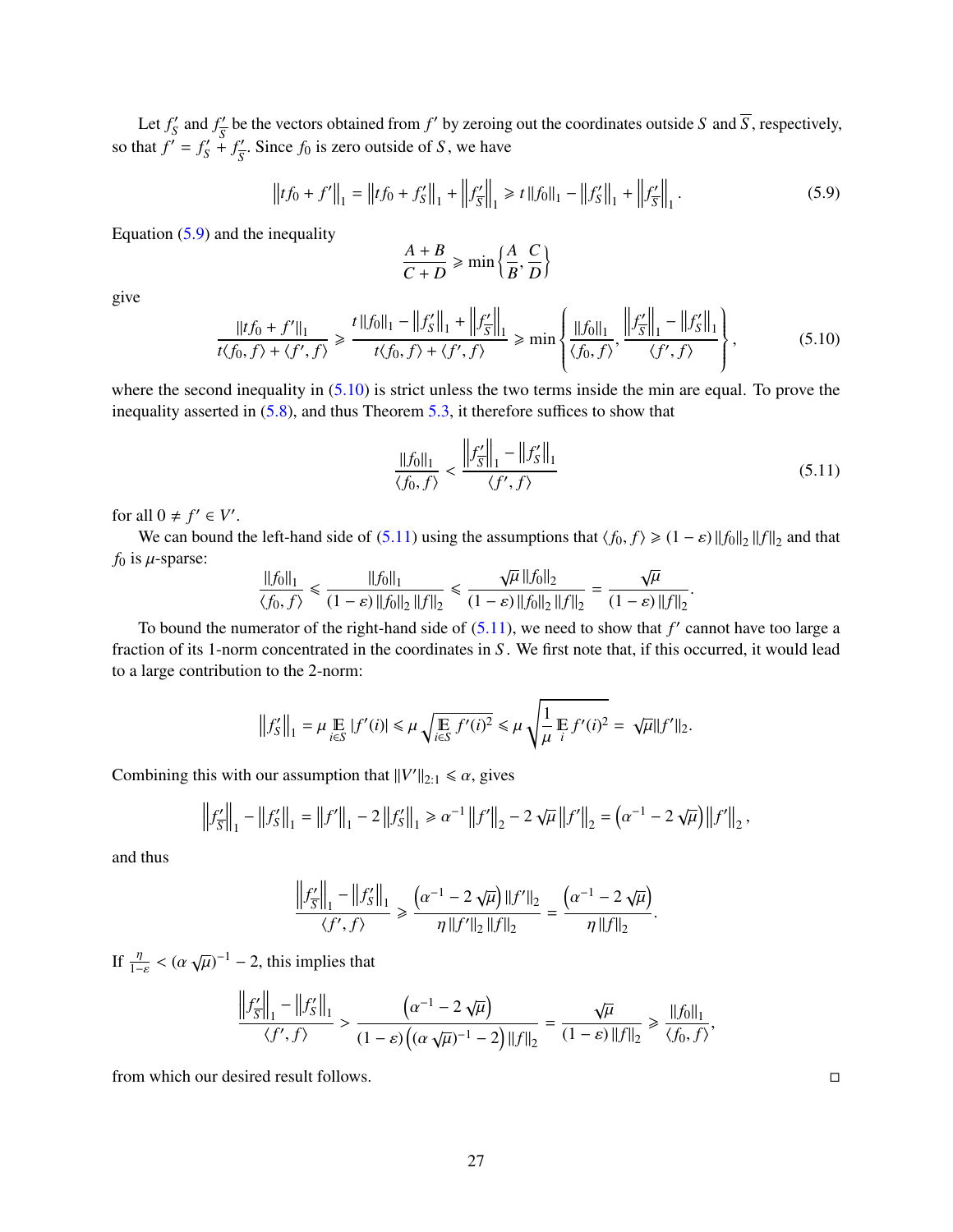## <span id="page-29-3"></span><span id="page-29-0"></span>6 Results for Small Set Expansion

As stated in Corollaries [1.3](#page-6-2) and [1.6,](#page-8-1) our results imply two consequences for the Small Set Expansion problem of [\[RS10\]](#page-35-12). This is the problem of deciding, given an input graph *G* and parameters  $\delta$ ,  $\varepsilon$ , whether there is a measure- $\delta$  subset *S* of *G*'s vertices where all but an  $\varepsilon$  fraction of *S*'s edges stay inside it, or that *G* is a *small set expander* in the sense that every sufficiently small set has almost all its edges leaving it. Beyond being a natural problem in its own right, Small Set Expansion is also closely related to the Unique Games problem whose conjectured hardness is known as Khot's "Unique Games Conjecture" [\[Kho02\]](#page-34-7). [\[RS10\]](#page-35-12) gave a reduction from Small Set Expansion to Unique Games. While a reduction in the other direction is not known, all currently known algorithmic and integrality gap results apply to both problems equally well (e.g.,  $[ABS10, RST10, BGH<sup>+</sup>12, BBH<sup>+</sup>12]$  $[ABS10, RST10, BGH<sup>+</sup>12, BBH<sup>+</sup>12]$  $[ABS10, RST10, BGH<sup>+</sup>12, BBH<sup>+</sup>12]$  $[ABS10, RST10, BGH<sup>+</sup>12, BBH<sup>+</sup>12]$  $[ABS10, RST10, BGH<sup>+</sup>12, BBH<sup>+</sup>12]$  $[ABS10, RST10, BGH<sup>+</sup>12, BBH<sup>+</sup>12]$  $[ABS10, RST10, BGH<sup>+</sup>12, BBH<sup>+</sup>12]$  $[ABS10, RST10, BGH<sup>+</sup>12, BBH<sup>+</sup>12]$ , and thus they are likely to be computationally equivalent.

We give an algorithm to solve Small Set Expansion in quasipolynomial time on an interesting family of Cayley graphs, and a new polynomial-time approximation algorithm for this problem on general graphs, with the approximation guarantee depending on the dimension of the input graph's top eigenspace.

#### <span id="page-29-1"></span>6.1 Small-set expansion of Cayley graphs

We consider the problem of solving the small set expansion problem on Cayley graphs over  $\mathbb{F}_2^{\ell}$ . One reason to consider such graphs is that, until recently, the hardest looking instances for this problem were graphs of this type (i.e., the noisy hypercube [\[KV05\]](#page-34-15) and the "short code" graph [\[BGH](#page-33-12)+12]). [\[BBH](#page-32-7)+12] showed that these instances can in fact be solved via constant rounds of the SOS hierarchy, but we still do not have any other good candidate hard instances, and so it is natural to ask whether Cayley graphs can provide such candidates. Also, since the SOS algorithm does not make use of the algebraic structure of Cayley graphs, it is plausible that if this algorithm can efficiently solve the Small-Set Expansion problem on Cayley graphs, then it can in fact solve it on all graphs.

Let *G* be a Cayley graph on  $\mathbb{F}_2^{\ell}$  with  $n = 2^{\ell}$  vertices. Let  $V_{\geq \lambda}$  be the linear subspace spanned by eigenfunctions of *G* with eigenvalue at least 1. (We identify *G* here with its readers well; metrix) the eigenfunctions of *<sup>G</sup>* with eigenvalue at least λ. (We identify *<sup>G</sup>* here with its random-walk matrix.) Let  $P_{\lambda}$  be the degree-4 polynomial  $P_{\lambda}(f) = ||\Pi_{\geq \lambda} f||_4^4$ , where  $\Pi_{\geq \lambda}$  is the projector into  $V_{\geq \lambda}$ . We define  $K_{\lambda}(G) = ||P_{\lambda}||_{\text{spectral}}$ . In this section, we describe approximation algorithms with running times that depend on  $K_\lambda(G)$ . The algorithms run in quasipolynomial time if  $K_\lambda(G)$  is polylogarithmic. We will show interesting families of graphs with  $K_\lambda(G) = O(1)$ . (See [Theorem 6.3.](#page-30-1))

The following theorem shows that low-degree sum-of-squares relaxations can detect *<sup>L</sup>*4/*L*2-sparse functions in the subspaces  $V_{\geq \lambda}$  (in the case when  $K_\lambda(G)$  is not too large). This result follows from [Theorem 3.1](#page-15-1) and the fact that the polynomial  $P_\lambda$  has nonnegative coefficients in an appropriate basis.

<span id="page-29-2"></span>**Theorem 6.1.** *Sum-of-squares relaxations of degree*  $\varepsilon^{-O(1)} K_{\lambda}(G)^{O(1)} \log n$  *provide an additive*  $\varepsilon$ -<br>*approximation to the maximum of*  $\|\cdot\|$ ,  $\|\cdot\|$  file over all non-zero functions  $f \in V$ . *approximation to the maximum of*  $||f||_4 / ||f||_2$  *over all non-zero functions*  $f \in V_{\geq \lambda}$ *.* 

*Proof.* The problem of maximizing  $||f||_4 / ||f||_2$  over the subspace  $V_{\geq \lambda}$  is equivalent to maximizing the polynomial  $P_\lambda$  over functions with norm 1. (Also notice that  $||f||_4 \ge ||f||_2$  for every function *f*.) In order to apply [Theorem 3.1,](#page-15-1) we need to verify that  $P_\lambda$  has nonnegative coefficients in an appropriate basis. Since *G* is a Cayley graph over  $\mathbb{F}_2^{\ell}$ , we can take the characters  $\{\chi_{\alpha}\}_{{\alpha} \in \mathbb{F}_2^{\ell}}$  as an eigenbasis. (Here,  $\chi_{\alpha}(x) = (-1)^{\sum_i \alpha_i x_i}$ .) If we represent  $f = \sum_{\alpha} \hat{f}_{\alpha} \chi_{\alpha}$  in this eigenbasis and let  $S_{\geq \lambda} = {\alpha | \lambda_{\alpha} \geq \lambda}$  be the indices of the eigenfunctions with eigenvalue at least  $\lambda$ , then

$$
P_{\lambda}(f) = ||\Pi_{\geq \lambda}f||_{4}^{4} = \mathbb{E}\Big(\sum_{\alpha \in S_{\geq \lambda}} \hat{f}_{\alpha} \chi_{\alpha}\Big)^{4} = \sum_{\alpha, \beta, \alpha', \beta' \in S_{\geq \lambda}} \hat{f}_{\alpha} \hat{f}_{\beta} \hat{f}_{\alpha'} \hat{f}_{\beta'} \mathbb{E} \chi_{\alpha} \chi_{\beta} \chi_{\alpha'} \chi_{\beta'} = \sum_{\substack{\alpha, \beta, \alpha', \beta' \in S_{\geq \lambda} \\ \alpha + \beta = \alpha' + \beta' }} \hat{f}_{\alpha} \hat{f}_{\beta} \hat{f}_{\alpha'} \hat{f}_{\beta'}.
$$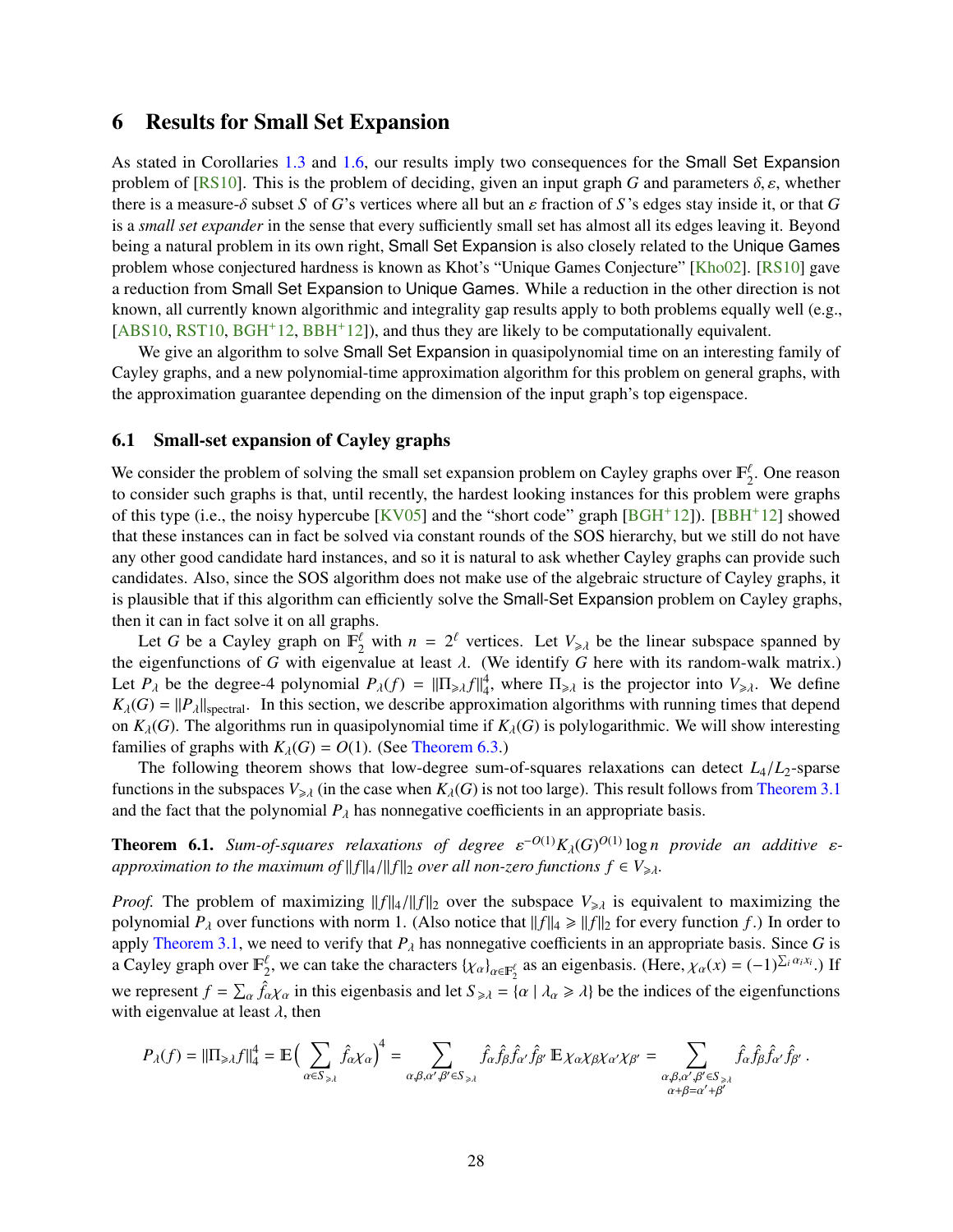<span id="page-30-3"></span>It follows that *P*<sub>λ</sub> has nonnegative coefficients in the monomial basis corresponding to the eigenfunctions of  $C = \text{Div}$ . The same 2.1, sum of squares relaxations of degree  $e^{-O(1)(1)}$ ,  $e^{10(1)}$ , legal gravides on addit of *G*. By [Theorem 3.1,](#page-15-1) sum-of-squares relaxations of degree  $\varepsilon^{-O(1)} ||P_\lambda||_{\text{spectral}}^{O(1)} \log n$  provides an additive approximation to the maximum of  $P_{\lambda}$  over functions with  $||f||^2 = \sum_{\alpha} \hat{f}_{\alpha}^2$  $\frac{\partial^2 z}{\partial \alpha^2} = 1.$ 

Using the characterization of small-set expansion in terms of  $L_4/L_2$ -sparse functions [\[BBH](#page-32-7)<sup>+</sup>12], [The](#page-29-2)[orem 6.1](#page-29-2) implies the following approximation algorithm for small-set expansion on Cayley graphs. This theorem implies [Corollary 1.3.](#page-6-2)

**Theorem 6.2.** *For some absolute constant*  $C \ge 1$  *and all*  $\mu$ ,  $\varepsilon > 0$  *small enough, sum-of-squares relaxations of degree*  $K_\lambda(G)^{O(1)}$  log *n can distinguish between the following two cases with*  $\lambda = 1 - C\varepsilon$ *.* 

**Yes:** *The Cayley graph G contains a vertex set of measure at most μ and expansion at most ε.* 

**No:** All vertex sets of measure at most  $C \sqrt{\mu}$  in G have expansion at least  $1 - 1/C$ .

*Proof.* We will show that the maximum of  $||f||_4/||f||_2$  over  $f \in V_{\geq \lambda}$  distinguishes the two cases (by a constant margin). Therefore, [Theorem 6.1](#page-29-2) implies that we can distinguish between the cases using sum-of-squares relaxations.

**Yes-case:** Let f be the indicator function of a set with measure at most  $\mu$  and expansion at most  $\varepsilon$ . Then,  $\|\Pi_{\geq \lambda} f\|^2 \geq 0.99 \|f\|^2$ . It follows that  $\|\Pi_{\geq \lambda} f\|^4_4 \geq 0.9 \|f\|^4_4$ . (See [Lemma 4.11.](#page-22-2)) Therefore,  $\|\Pi_{\geq \lambda} f\|^4_4 / \|\Pi_{\geq \lambda} f\|^4_2 \geq O(1) \|f\|^4 + O(1)$ . 1/*u*  $\Omega(1) ||f||_4^4 / ||f||_2^4 = \Omega(1) \cdot 1 / \mu.$ <br>No case: Let  $\mu' = C / \mu$ .

No-case: Let  $\mu' = C / \sqrt{\mu}$ . By [BBH<sup>+</sup>12, Theorem 2.4], graphs with this kind of small-set expansion satisfy  $||f||_4^4 / ||f||_2^4 \le O(1) / (\mu')^2 \ll 1/\mu$  for all functions *f* ∈ *V*<sub>≥λ</sub>(*G*). □  $\mathcal{O}(1)$   $\mathcal{O}(1)$   $\mathcal{O}(\mu^2) \le 1/\mu$ . By [\[BBH](#page-32-7)<sup>+</sup>12, Theorem 2.4], graphs with this kind of small-set expansion  $\mathcal{O}(1)/(\mu')^2 \le 1/\mu$  for all functions  $f \in V$ .

The following theorem shows that there are interesting Cayley graphs that satisfy  $K_\lambda(G) = O(1)$  for  $\lambda = \Omega(1)$ . We consider constructions based on the long code and the short code [\[BGH](#page-33-12)+12]. These constructions are parameterized by the size of the graph and its eigenvalue gap. In the context of the Unique Games Conjecture and the Small-Set Expansion Hypothesis, the most relevant case is that the eigenvalue gap is a constant. (The eigenvalue gap corresponds to the gap to perfect completeness.)

<span id="page-30-1"></span>**Theorem 6.3.** *Long-code and short-code based graphs with constant eigenvalue gap satisfy*  $K_{\lambda}(G) = O(1)$ *for all*  $\lambda = \Omega(1)$ *.* 

*Proof.* By [\[BBH](#page-32-7)<sup>+12</sup>, Lemma 5.1], there exists a constant *C* such that  $P_{\lambda}(f) = C||f||_2^4 - S(f)$  where  $S(\cdot)$  is a sum of squares (the same constant *C* works for both graph constructions). Therefore, by Lemma [A.12,](#page-39-3)  $||P_\lambda||_{\text{spectral}} \leq C.$ 

### <span id="page-30-0"></span>6.2 Approximating small-set expansion using **ASVP**

The approximation algorithm for the analytical sparse vector problem [\(Theorem 4.1\)](#page-18-2) implies the following approximation algorithm for small-set expansion. An algorithm for the same problem with the factor  $(\dim V_{\geq \lambda})^{1/3}$  replaced by a constant would refute the Small-Set Expansion Hypothesis [\[RS10,](#page-35-12) [RST12\]](#page-35-14).<sup>[15](#page-30-2)</sup>

**Theorem 6.4.** *For some absolute constant*  $C \ge 1$  *and all*  $\mu$ ,  $\varepsilon > 0$  *small enough, sum-of-squares relaxations with constant degree can solve the promise problem on regular graphs G:*

**Yes:** *The graph contains a vertex set with measure at most*  $\mu/(\dim V_{\geq \lambda})^{1/3}$  *and expansion at most*  $\varepsilon$ *, where*  $\lambda = 1 - C_1 \varepsilon$  $λ = 1 - C \cdot ε$ 

No: All vertex sets of measure at most  $C \sqrt{\mu}$  have expansion at least  $1 - 1/C$ .

<span id="page-30-2"></span><sup>&</sup>lt;sup>15</sup> It's plausible that, under standard complexity assumptions such as  $NP \nsubseteq SUBEXP$ , even a smaller improvement to a  $(\dim V_{\geq \lambda})^{o(1)}$  factor instead of  $(\dim V_{\geq \lambda})^{1/3}$  would refute this hypothesis, though we have no proof of such an implication.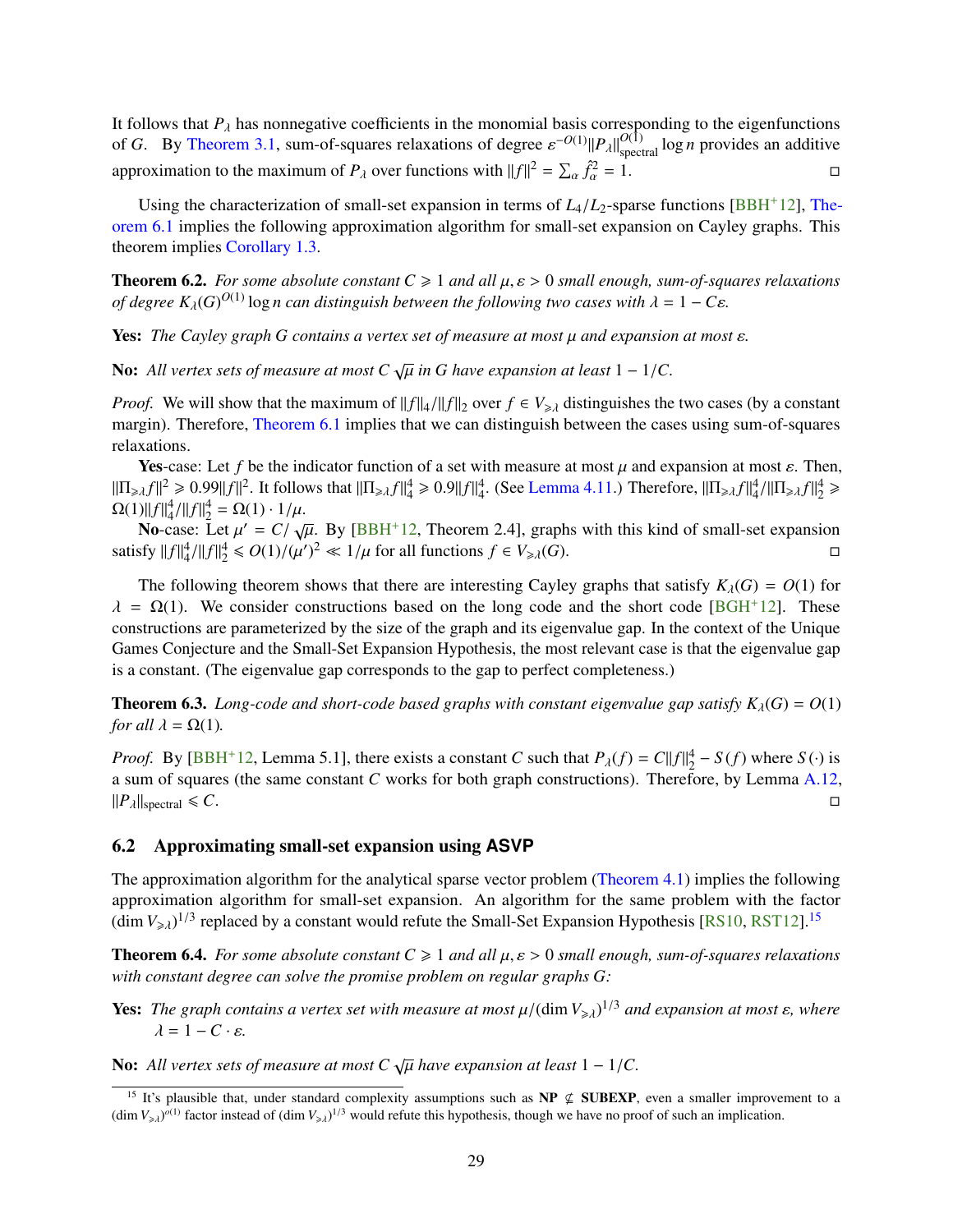<span id="page-31-3"></span>*Proof.* Suppose *G* satisfies the Yes property. Let *f* be the indicator functions of a set with measure at most large as we like by making *C* larger. By [Theorem 4.1,](#page-18-2) constant-degree sum-of-squares relaxations allow us  $\mathcal{L} = \mu/(\dim V_{\geq \lambda})^{1/3}$  and expansion at most  $\varepsilon$ . Then,  $\|\Pi_{\geq \lambda} f\|_2^2 \geq (1 - 1/C')\|f\|_2^2$ , where we can make *C'* as <br>arge as we like by making *C* larger. By Theorem 4.1, constant-degree sum-of-squares relaxa to find an *L*<sub>4</sub>/*L*<sub>2</sub>-sparse function  $g \in V_{\geq \lambda}$ , so that  $||g||_4^4 \ge \Omega(1/\mu) ||g||_2^4$ . By [\[BBH](#page-32-7)<sup>+</sup>12, Theorem 2.4] (see also Appendix [D\)](#page-43-0), such a function certifies that we are not in the **No** case.

## <span id="page-31-0"></span>7 Discussion and open questions

A general open question is to find other applications of our approach for rounding sum-of-squares relaxations. Natural candidates would be problems where it seems that they do not display a "dichotomy" behavior, where beating some simple algorithm is likely to be exponentially hard, but rather suggest more of a smooth tradeoff between time and performance. As far as we are aware, all known "robust"<sup>[16](#page-31-1)</sup> lower-bound results for the sum-of-squares method are *non-constructive*, i.e., they show that hard instances for the sos method exist but do not give an efficient way of constructing them. More concretely, the results use the *probabilistic method* and show that with high probability, random instances are hard for sum-of-squares relaxations [\[Gri01b,](#page-34-0) [Sch08\]](#page-35-6). Therefore, SOS seems promising for problems where random instances do not seem to be the most difficult, e.g., problems related to the Unique Games Conjecture. A concrete problem of that type to look at is Sparsest Cut. In particular, can we obtain even a small improvement<sup>[17](#page-31-2)</sup> to [\[ARV04\]](#page-32-6)'s algorithm using more SOS levels? In fact, we believe that even finding a natural reinterpretation of [\[ARV04\]](#page-32-6) result in our framework would be interesting. That said, our result for finding a planted sparse vector shows that SOS can be useful for average-case problems as well, and in particular we believe SOS might be a strong tool for solving unsupervised learning problems, especially for nonlinear models.

A relaxation-based approximation algorithm can be thought of as having three components: the relaxation, the rounding algorithm, and its analysis. In our approach there is almost no creativity in choosing the relaxation, which is simply taken to be a sufficiently high level of the SOS hierarchy. (Though there may be some flexibility in how we represent solutions.) Can we similarly show a "universal" rounding algorithm, thus pushing all the creative choices into the *analysis*? A related question is whether one can formulate a theorem giving a translation from combining algorithms into rounding algorithms under sufficiently general conditions, so that results like ours would follow as special cases, and as mentioned in Section [1.4,](#page-8-0) have already made some progress in this direction.

The notion of "analytically sparse" vectors seems potentially useful for more applications. It would be interesting to explore the different choices for  $L_q/L_p$  sparsity, and what tradeoffs they yield in terms of computation time versus usefulness as a proxy for actual sparsity. In particular, for the planted sparse vector question, it is natural to conjecture that there is an analytical relaxation that we can optimize over in  $n^{O(\ell)}$ time, and can detect sparse vectors in random subspaces of dimension  $n^{1-1/\ell}$ .

In the context of the Small-Set-Expansion Hypothesis / Unique Games Conjecture, the most important question is whether our results of Section [4](#page-18-0) can be further improved. We do not know of any candidate hard instances for this problem (in the relevant range of parameters) and so conjecture that our algorithm (or at least our analysis of it) is not optimal and can be improved further.

Related to the question of finding hard instances, our work suggests a different type of negative results for convex relaxations. While integrality gaps are instances that are hard for a particular relaxation, regardless of the rounding algorithm, one can consider the notion of "combining gaps". These will be instances where

<span id="page-31-1"></span> $16$ For knapsack-like problems, there exist explicit lower bounds [\[Gri01a\]](#page-34-1), but here low-degree sum-of-squares proofs provide very good approximation (in this sense, the lower bound is not robust).

<span id="page-31-2"></span> $17$ An approach to obtain constant-factor approximations for sparsest cut in subexponential time is outlined in the dissertation [\[Ste10a,](#page-35-15) Chapter 9]. However, this approach also works with weaker hierarchies. An approach tailored to sum-of-squares would be interesting.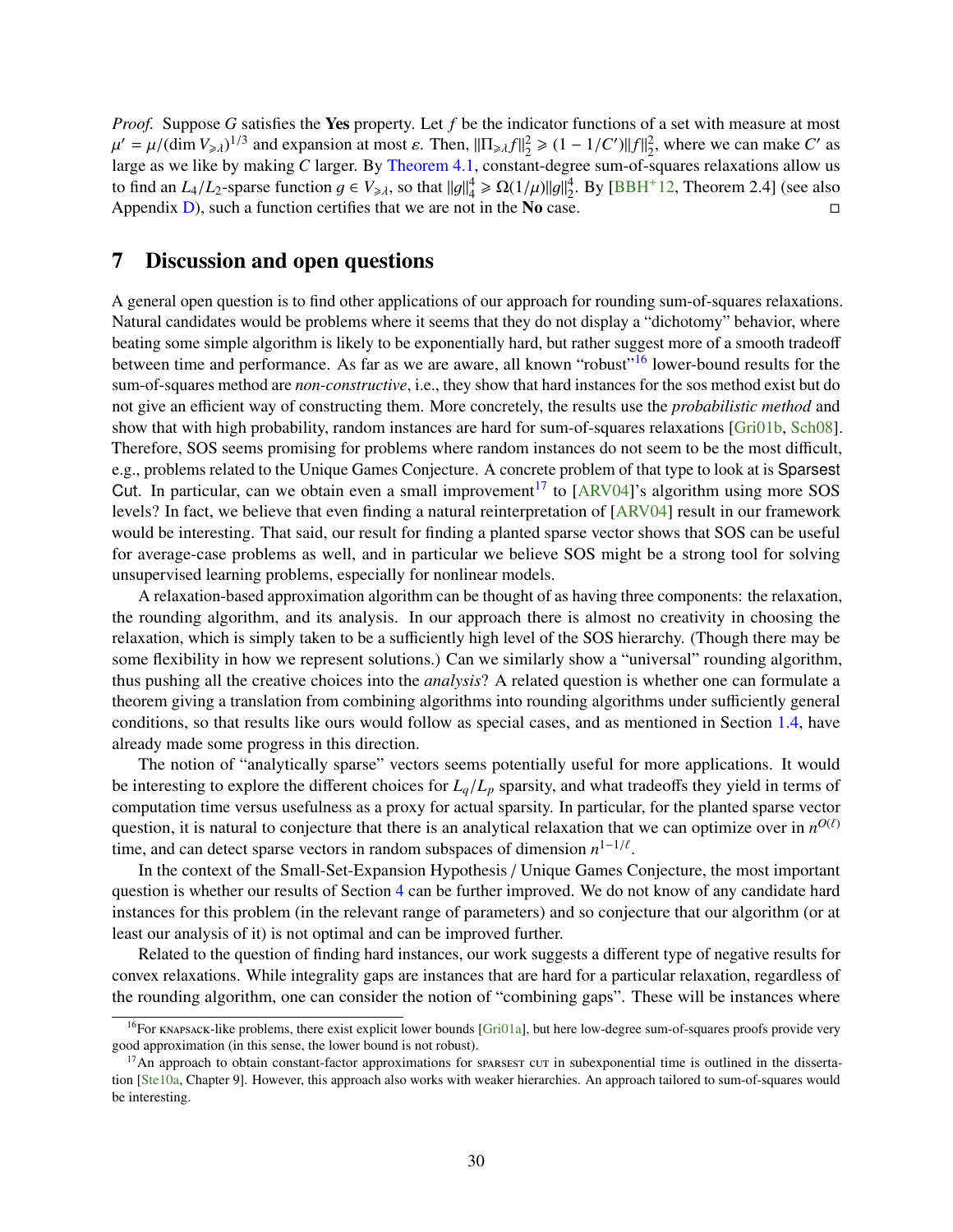<span id="page-32-12"></span>there is a distribution of good solutions, but a particular combining algorithm *C* fails to find one. Hence, viewing *C* as a rounding algorithm, such a result shows that *C* will fail regardless of the relaxation used. (Karloff's work [\[Kar99\]](#page-34-16) on hard instances for the [\[GW95\]](#page-34-11) hyperplane cut rounding algorithms can be viewed as such an example.) Studying such gaps can shed more light on our approach and computational difficulty in general. In particular, it might be interesting to consider this question for random satisfiable instances of SAT or other constraint satisfaction problems.

Acknowledgements.. We thank Aram Harrow, Alex Wein, and an anonymous STOC referee for pointing out many typos and errors in a previous version of this paper.

# <span id="page-32-0"></span>References

- <span id="page-32-11"></span>[AAJ+13] Alekh Agarwal, Animashree Anandkumar, Prateek Jain, Praneeth Netrapalli, and Rashish Tandon, *Learning sparsely used overcomplete dictionaries via alternating minimization*, arXiv preprint 1310.7991 (2013), <http://arxiv.org/abs/1310.7991>. [7](#page-8-2)
- <span id="page-32-1"></span>[ABLT06] Sanjeev Arora, Béla Bollobás, László Lovász, and Iannis Tourlakis, *Proving integrality gaps without knowing the linear program*, Theory of Computing 2 (2006), no. 1, 19–51, Preliminary version in FOCS '02. [1](#page-0-0)
- <span id="page-32-2"></span>[ABS10] Sanjeev Arora, Boaz Barak, and David Steurer, *Subexponential algorithms for unique games and related problems*, FOCS, 2010, pp. 563–572. [1,](#page-0-0) [6,](#page-7-4) [28](#page-29-3)
- <span id="page-32-8"></span>[ABSS97] Sanjeev Arora, László Babai, Jacques Stern, and Z. Sweedyk, *The hardness of approximate optima in lattices, codes, and systems of linear equations*, J. Comput. Syst. Sci. 54 (1997), no. 2, 317–331. [5](#page-6-3)
- <span id="page-32-3"></span>[AG11] Sanjeev Arora and Rong Ge, *New tools for graph coloring*, APPROX-RANDOM, 2011, pp. 1– 12. [1](#page-0-0)
- <span id="page-32-10"></span>[AGM13] Sanjeev Arora, Rong Ge, and Ankur Moitra, *New algorithms for learning incoherent and overcomplete dictionaries*, arXiv preprint 1308.6723 (2013), [http://arxiv.org/abs/1308.](http://arxiv.org/abs/1308.6273) [6273](http://arxiv.org/abs/1308.6273). [7](#page-8-2)
- <span id="page-32-4"></span>[AGS13] Sanjeev Arora, Rong Ge, and Ali Kemal Sinop, *Towards a better approximation for sparsest cut?*, FOCS, 2013. [1](#page-0-0)
- <span id="page-32-9"></span>[AKS12] Hyung-Chan An, Robert Kleinberg, and David B. Shmoys, *Improving christofides' algorithm for the s-t path tsp*, STOC, 2012, pp. 875–886. [7](#page-8-2)
- <span id="page-32-6"></span>[ARV04] Sanjeev Arora, Satish Rao, and Umesh V. Vazirani, *Expander flows, geometric embeddings and graph partitioning*, STOC, 2004, pp. 222–231. [1,](#page-0-0) [30](#page-31-3)
- <span id="page-32-7"></span>[BBH+12] Boaz Barak, Fernando G. S. L. Brandao, Aram Wettroth Harrow, Jonathan A. Kelner, David ˜ Steurer, and Yuan Zhou, *Hypercontractivity, sum-of-squares proofs, and their applications*, STOC, 2012, pp. 307–326. [2,](#page-3-5) [3,](#page-4-0) [6,](#page-7-4) [7,](#page-8-2) [8,](#page-9-4) [10,](#page-11-5) [11,](#page-12-3) [23,](#page-24-4) [24,](#page-25-5) [28,](#page-29-3) [29,](#page-30-3) [30,](#page-31-3) [35,](#page-36-5) [36,](#page-37-3) [37,](#page-38-1) [38,](#page-39-4) [42,](#page-43-1) [45](#page-46-1)
- <span id="page-32-5"></span>[BCC+10] Aditya Bhaskara, Moses Charikar, Eden Chlamtac, Uriel Feige, and Aravindan Vijayaraghavan, *Detecting high log-densities: an O*(*n* 1/4 ) *approximation for densest k-subgraph*, STOC, 2010, pp. 201–210. [1,](#page-0-0) [13](#page-14-6)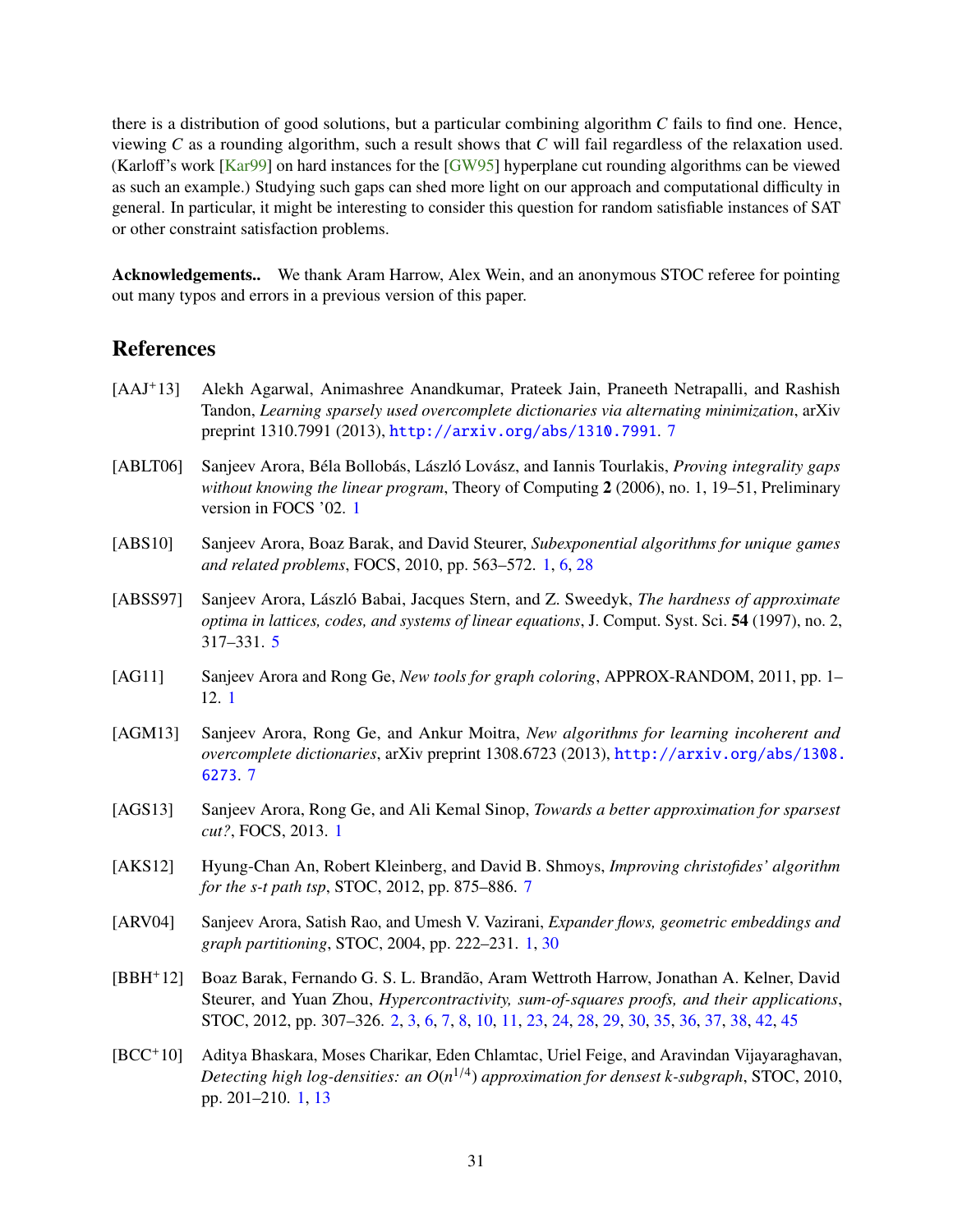- <span id="page-33-3"></span>[BCV+12] Aditya Bhaskara, Moses Charikar, Aravindan Vijayaraghavan, Venkatesan Guruswami, and Yuan Zhou, *Polynomial integrality gaps for strong sdp relaxations of densest k-subgraph*, SODA, 2012, pp. 388–405. [1](#page-0-0)
- <span id="page-33-7"></span>[BCY11] Fernando G. S. L. Brandão, Matthias Christandl, and Jon Yard, A *quasipolynomial-time algorithm for the quantum separability problem*, STOC, 2011, pp. 343–352. [1,](#page-0-0) [5,](#page-6-3) [8,](#page-9-4) [39](#page-40-1)
- <span id="page-33-12"></span>[BGH+12] Boaz Barak, Parikshit Gopalan, Johan Håstad, Raghu Meka, Prasad Raghavendra, and David Steurer, *Making the long code shorter*, FOCS, 2012, pp. 370–379. [5,](#page-6-3) [28,](#page-29-3) [29,](#page-30-3) [45](#page-46-1)
- <span id="page-33-2"></span>[BGMT12] Siavosh Benabbas, Konstantinos Georgiou, Avner Magen, and Madhur Tulsiani, *Sdp gaps from pairwise independence*, Theory of Computing 8 (2012), no. 1, 269–289. [1](#page-0-0)
- <span id="page-33-11"></span>[BH13] Fernando G. S. L. Brandão and Aram Wettroth Harrow, *Quantum de finetti theorems under local measurements with applications*, STOC, 2013, pp. 861–870. [5,](#page-6-3) [8,](#page-9-4) [39](#page-40-1)
- <span id="page-33-15"></span>[BJK05] Andrei Bulatov, Peter Jeavons, and Andrei Krokhin, *Classifying the complexity of constraints using finite algebras*, SIAM Journal on Computing 34 (2005), no. 3, 720–742, Preliminary version in ICALP '00. [7](#page-8-2)
- <span id="page-33-14"></span>[BKS12] Boaz Barak, Jonathan Kelner, and David Steurer, *Iterative rounding for sum-of-squares relaxations*, Preliminary version of the current work, unpublished., 2012. [5](#page-6-3)
- <span id="page-33-4"></span>[BRS11] Boaz Barak, Prasad Raghavendra, and David Steurer, *Rounding semidefinite programming hierarchies via global correlation*, FOCS, 2011, To appear. [arXiv:1104.4680v1.](http://arxiv.org/abs/1104.4680) [1,](#page-0-0) [2,](#page-3-5) [7,](#page-8-2) [40](#page-41-0)
- <span id="page-33-6"></span>[Chl07] Eden Chlamtac, *Approximation algorithms using hierarchies of semidefinite programming relaxations*, FOCS, 2007, pp. 691–701. [1](#page-0-0)
- <span id="page-33-1"></span>[CMM09] Moses Charikar, Konstantin Makarychev, and Yury Makarychev, *Integrality gaps for sheraliadams relaxations*, STOC, 2009, pp. 283–292. [1](#page-0-0)
- <span id="page-33-5"></span>[CS08] Eden Chlamtac and Gyanit Singh, *Improved approximation guarantees through higher levels of sdp hierarchies*, APPROX-RANDOM, 2008, pp. 49–62. [1](#page-0-0)
- <span id="page-33-9"></span>[CT10] Eden Chlamtac and Madhur Tulsiani, *Convex relaxations and integrality gaps*, 2010, Chapter in Handbook on Semidefinite, Cone and Polynomial Optimization. [1](#page-0-0)
- <span id="page-33-13"></span>[DH13] L. Demanet and P. Hand, *Recovering the Sparsest Element in a Subspace*, October 2013, Arxiv preprint 1310.1654. [5,](#page-6-3) [6,](#page-7-4) [10,](#page-11-5) [23,](#page-24-4) [24](#page-25-5)
- <span id="page-33-16"></span>[DKL11] Etienne De Klerk and Monique Laurent, *On the lasserre hierarchy of semidefinite programming relaxations of convex polynomial optimization problems*, SIAM Journal on Optimization 21 (2011), no. 3, 824–832. [35](#page-36-5)
- <span id="page-33-0"></span>[dlVKM07] Wenceslas Fernandez de la Vega and Claire Kenyon-Mathieu, *Linear programming relaxations of maxcut*, Proceedings of the eighteenth annual ACM-SIAM symposium on Discrete algorithms, Society for Industrial and Applied Mathematics, 2007, pp. 53–61. [1](#page-0-0)
- <span id="page-33-8"></span>[DPS04] Andrew C Doherty, Pablo A Parrilo, and Federico M Spedalieri, *Complete family of separability criteria*, Physical Review A 69 (2004), no. 2, 022308. [1](#page-0-0)
- <span id="page-33-10"></span>[DW12] Andrew C Doherty and Stephanie Wehner, *Convergence of sdp hierarchies for polynomial optimization on the hypersphere*, arXiv preprint arXiv:1210.5048 (2012). [4](#page-5-3)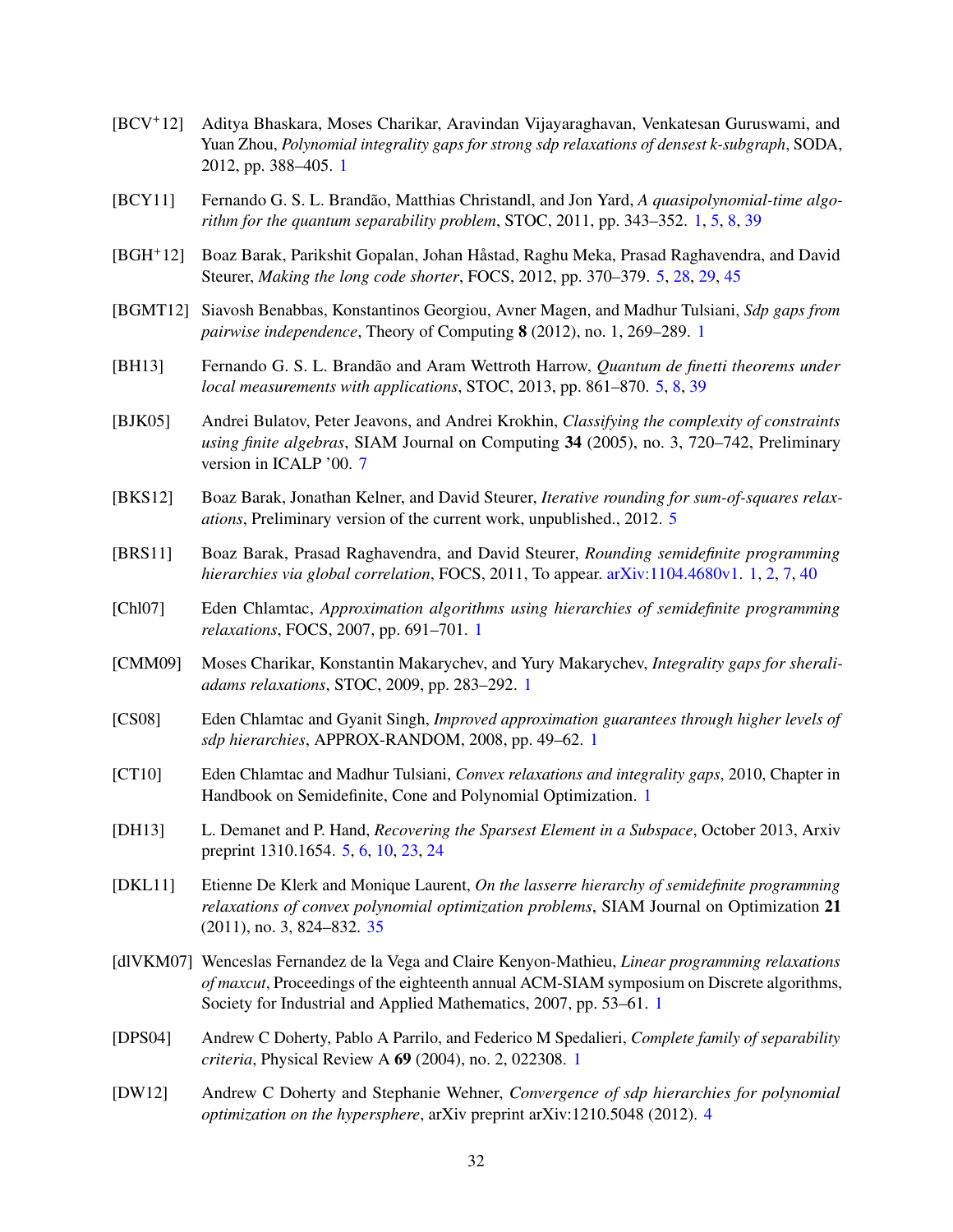- <span id="page-34-14"></span>[FLM77] Tadeusz Figiel, Joram Lindenstrauss, and Vitali D Milman, *The dimension of almost spherical sections of convex bodies*, Acta Mathematica 139 (1977), no. 1, 53–94. [24](#page-25-5)
- <span id="page-34-10"></span>[GN10] Lee-Ad Gottlieb and Tyler Neylon, *Matrix sparsification and the sparse null space problem*, APPROX-RANDOM, 2010, pp. 205–218. [5](#page-6-3)
- <span id="page-34-1"></span>[Gri01a] Dima Grigoriev, *Complexity of positivstellensatz proofs for the knapsack*, computational complexity 10 (2001), no. 2, 139–154. [1,](#page-0-0) [2,](#page-3-5) [30](#page-31-3)
- <span id="page-34-0"></span>[Gri01b] Dima Grigoriev, *Linear lower bound on degrees of positivstellensatz calculus proofs for the parity*, Theor. Comput. Sci. 259 (2001), no. 1-2, 613–622. [1,](#page-0-0) [2,](#page-3-5) [30](#page-31-3)
- <span id="page-34-3"></span>[GS11] Venkatesan Guruswami and Ali Kemal Sinop, *Lasserre hierarchy, higher eigenvalues, and approximation schemes for graph partitioning and quadratic integer programming with psd objectives*, FOCS, 2011, pp. 482–491. [1,](#page-0-0) [2,](#page-3-5) [7](#page-8-2)
- <span id="page-34-12"></span>[GSS11] Shayan Oveis Gharan, Amin Saberi, and Mohit Singh, *A randomized rounding approach to the traveling salesman problem*, FOCS, 2011, pp. 550–559. [7](#page-8-2)
- <span id="page-34-6"></span>[GV01] Dima Grigoriev and Nicolai Vorobjov, *Complexity of null-and positivstellensatz proofs*, Annals of Pure and Applied Logic 113 (2001), no. 1, 153–160. [2](#page-3-5)
- <span id="page-34-11"></span>[GW95] Michel X. Goemans and David P. Williamson, *Improved approximation algorithms for maximum cut and satisfiability problems using semidefinite programming*, J. ACM 42 (1995), no. 6, 1115– 1145, Preliminary version in STOC '94. [7,](#page-8-2) [31](#page-32-12)
- <span id="page-34-8"></span>[HM13] Aram Wettroth Harrow and Ashley Montanaro, *Testing product states, quantum merlin-arthur games and tensor optimization*, J. ACM 60 (2013), no. 1, 3, Preliminary version in FOCS '10. [4](#page-5-3)
- <span id="page-34-16"></span>[Kar99] Howard J. Karloff, *How good is the goemans-williamson max cut algorithm?*, SIAM J. Comput. 29 (1999), no. 1, 336–350, Preliminary version in STOC '96. [31](#page-32-12)
- <span id="page-34-13"></span>[Kas77] Boris Sergeevich Kashin, *Diameters of some finite-dimensional sets and classes of smooth functions*, Izvestiya Rossiiskoi Akademii Nauk. Seriya Matematicheskaya 41 (1977), no. 2, 334–351, [Math. USSR-Izv. 11, 317333 (1978)]. [24](#page-25-5)
- <span id="page-34-7"></span>[Kho02] Subhash Khot, *On the power of unique 2-prover 1-round games*, IEEE Conference on Computational Complexity, 2002, p. 25. [3,](#page-4-0) [28](#page-29-3)
- <span id="page-34-2"></span>[KMN11] Anna R. Karlin, Claire Mathieu, and C. Thach Nguyen, *Integrality gaps of linear and semidefinite programming relaxations for knapsack*, IPCO, 2011, pp. 301–314. [1](#page-0-0)
- <span id="page-34-4"></span>[KOTZ14] M. Kauers, R. O'Donnell, L.-Y. Tan, and Y. Zhou, *Hypercontractive inequalities via sos, and the frankl-r ¨odl graph*, SODA, 2014. [2,](#page-3-5) [3](#page-4-0)
- <span id="page-34-5"></span>[Kri64] Jean-Louis Krivine, *Anneaux préordonnés*, Journal d'analyse mathématique 12 (1964), no. 1, 307–326. [2](#page-3-5)
- <span id="page-34-15"></span>[KV05] Subhash Khot and Nisheeth K. Vishnoi, *The unique games conjecture, integrality gap for cut problems and embeddability of negative type metrics into*  $\ell_1$ , FOCS, 2005, pp. 53–62. [28,](#page-29-3) [45](#page-46-1)
- <span id="page-34-9"></span>[KZ12] Pascal Koiran and Anastasios Zouzias, *Hidden cliques and the certification of the restricted isometry property*, CoRR abs/1211.0665 (2012). [5](#page-6-3)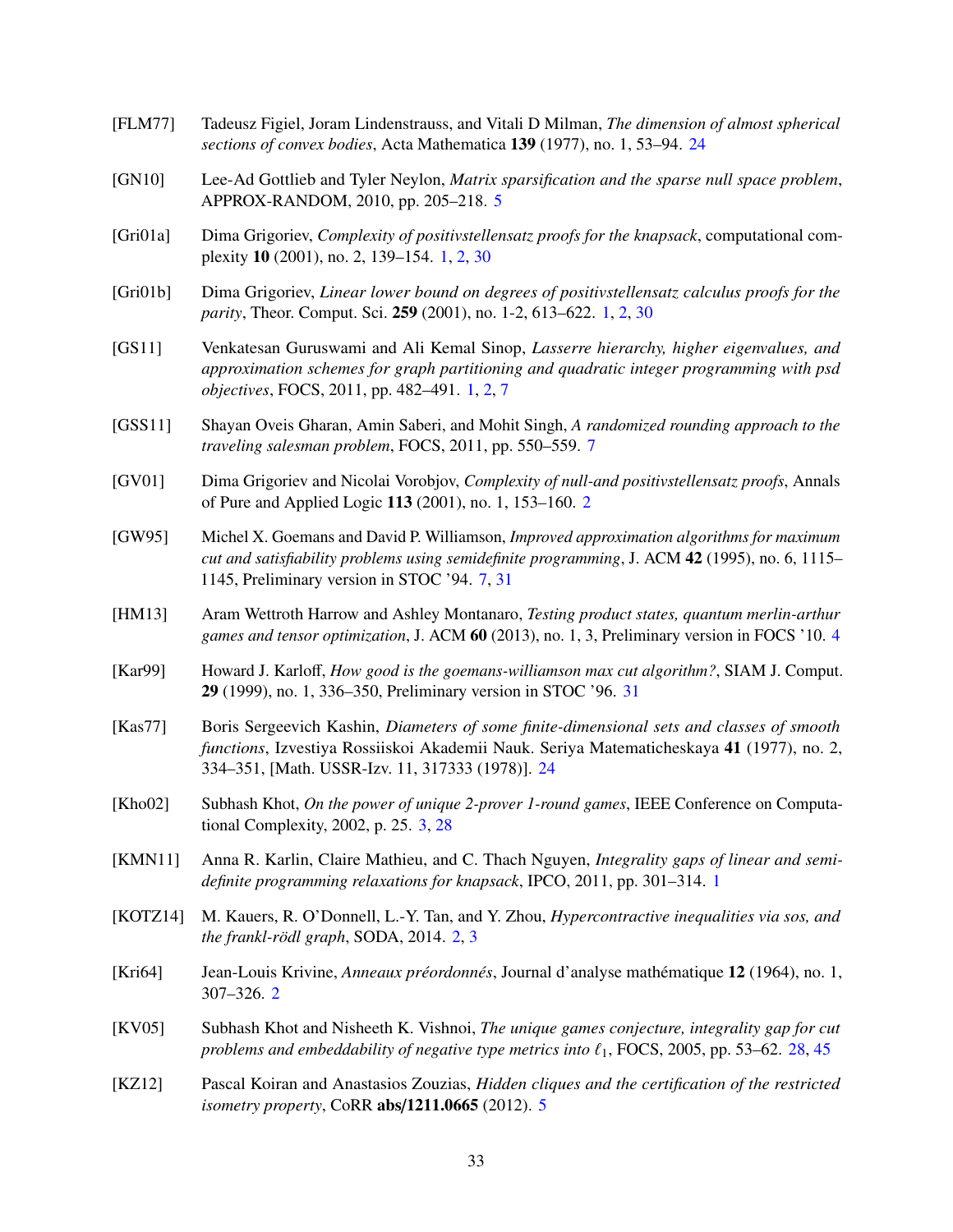- <span id="page-35-5"></span>[Las01] Jean B. Lasserre, *Global optimization with polynomials and the problem of moments*, SIAM Journal on Optimization 11 (2001), no. 3, 796–817. [1,](#page-0-0) [2,](#page-3-5) [35](#page-36-5)
- <span id="page-35-9"></span>[Lau09] Monique Laurent, *Sums of squares, moment matrices and optimization over polynomials*, Emerging applications of algebraic geometry, Springer, 2009, Updated version available on the author's homepage at [http://homepages.cwi.nl/˜monique/files/moment-ima-update-new.](http://homepages.cwi.nl/~monique/files/moment-ima-update-new.pdf) [pdf](http://homepages.cwi.nl/~monique/files/moment-ima-update-new.pdf), pp. 157–270. [2](#page-3-5)
- <span id="page-35-2"></span>[LS91] László Lovász and Alexander Schrijver, *Cones of matrices and set-functions and 0-1 optimization*, SIAM Journal on Optimization 1 (1991), no. 2, 166–190. [1](#page-0-0)
- <span id="page-35-3"></span>[Nes00] Y. Nesterov, *Squared functional systems and optimization problems*, High performance optimization 13 (2000), 405–440. [1,](#page-0-0) [2](#page-3-5)
- <span id="page-35-16"></span>[O'D07] Ryan O'Donnell, *Analysis of boolean functions*, Lecture Notes. Available online at [,](http://www.cs.cmu.edu/~odonnell/boolean-analysis/) 2007. [45](#page-46-1)
- <span id="page-35-8"></span>[OZ13] Ryan O'Donnell and Yuan Zhou, *Approximability and proof complexity*, SODA, 2013, pp. 1537– 1556. [2,](#page-3-5) [3](#page-4-0)
- <span id="page-35-4"></span>[Par00] Pablo A Parrilo, *Structured semidefinite programs and semialgebraic geometry methods in robustness and optimization*, Ph.D. thesis, California Institute of Technology, 2000. [1,](#page-0-0) [2](#page-3-5)
- <span id="page-35-11"></span>[Rag10] Prasad Raghavendra, *Complexity of constraint satisfaction problems: Exact and approximate*, 2010, Talk at the Institute for Advanced Study, video available on [http://video.ias.edu/](http://video.ias.edu/csdm/complexityconstraint) [csdm/complexityconstraint](http://video.ias.edu/csdm/complexityconstraint). [7](#page-8-2)
- <span id="page-35-12"></span>[RS10] Prasad Raghavendra and David Steurer, *Graph expansion and the unique games conjecture*, STOC, 2010, pp. 755–764. [28,](#page-29-3) [29,](#page-30-3) [42](#page-43-1)
- <span id="page-35-13"></span>[RST10] Prasad Raghavendra, David Steurer, and Prasad Tetali, *Approximations for the isoperimetric and spectral profile of graphs and related parameters*, STOC, 2010, pp. 631–640. [28](#page-29-3)
- <span id="page-35-14"></span>[RST12] Prasad Raghavendra, David Steurer, and Madhur Tulsiani, *Reductions between expansion problems*, IEEE Conference on Computational Complexity, 2012, pp. 64–73. [29,](#page-30-3) [42](#page-43-1)
- <span id="page-35-7"></span>[RT12] Prasad Raghavendra and Ning Tan, *Approximating csps with global cardinality constraints using sdp hierarchies*, SODA, 2012, pp. 373–387. [1](#page-0-0)
- <span id="page-35-1"></span>[SA90] Hanif D Sherali and Warren P Adams, *A hierarchy of relaxations between the continuous and convex hull representations for zero-one programming problems*, SIAM Journal on Discrete Mathematics 3 (1990), no. 3, 411–430. [1](#page-0-0)
- <span id="page-35-6"></span>[Sch08] Grant Schoenebeck, *Linear level Lasserre lower bounds for certain k-CSPs*, FOCS, 2008, pp. 593–602. [1,](#page-0-0) [2,](#page-3-5) [30](#page-31-3)
- <span id="page-35-0"></span>[Sho87] NZ Shor, *An approach to obtaining global extremums in polynomial mathematical programming problems*, Cybernetics and Systems Analysis 23 (1987), no. 5, 695–700. [1,](#page-0-0) [2](#page-3-5)
- <span id="page-35-10"></span>[Ste74] Gilbert Stengle, *A nullstellensatz and a positivstellensatz in semialgebraic geometry*, Mathematische Annalen 207 (1974), no. 2, 87–97. [2](#page-3-5)
- <span id="page-35-15"></span>[Ste10a] David Steurer, *On the complexity of unique games and graph expansion*, Tech. Report TR-887- 10, Princeton University, 2010, Available at [ftp://ftp.cs.princeton.edu/techreports/](ftp://ftp.cs.princeton.edu/techreports/2010/887.pdf) [2010/887.pdf](ftp://ftp.cs.princeton.edu/techreports/2010/887.pdf). [30](#page-31-3)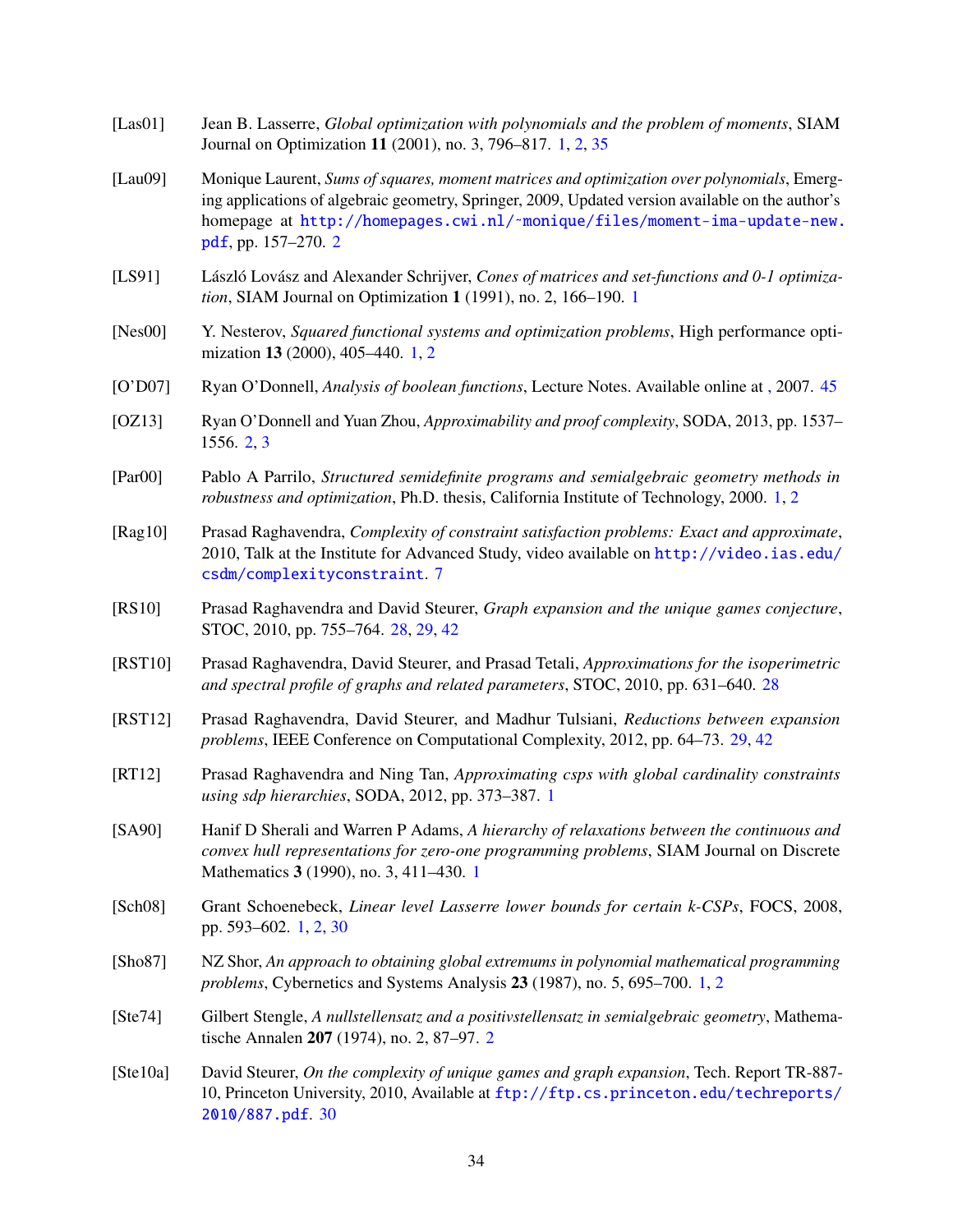<span id="page-36-6"></span><span id="page-36-5"></span><span id="page-36-2"></span><span id="page-36-1"></span>

| [Ste10b]                     | $\Box$ , Subexponential algorithms for d-to-1 two-prover games and for certifying almost<br><i>perfect expansion</i> , Manuscript, available from the author's website., 2010. 43         |
|------------------------------|-------------------------------------------------------------------------------------------------------------------------------------------------------------------------------------------|
| SWW12                        | Daniel A. Spielman, Huan Wang, and John Wright, Exact recovery of sparsely-used dictionaries,<br>Journal of Machine Learning Research - Proceedings Track 23 (2012), 37.1–37.18. 6, 7, 23 |
| $\lceil \text{Tul09} \rceil$ | Madhur Tulsiani, Csp gaps and reductions in the lasserre hierarchy, STOC, 2009, pp. 303–312.                                                                                              |
| [ZP01]                       | Michael Zibulevsky and Barak A Pearlmutter, <i>Blind source separation by sparse decomposition</i><br>in a signal dictionary, Neural computation 13 (2001), no. 4, 863–882. 6             |

# <span id="page-36-3"></span><span id="page-36-0"></span>A Pseudoexpectation toolkit

We recall here the definition of pseudoexpectation from  $[BBH<sup>+</sup>12]$  $[BBH<sup>+</sup>12]$  and prove some of its useful properties. Some of these were already proven in [\[BBH](#page-32-7)+12] but others are new.

**Definition A.1.** Let  $\tilde{E}$  be a functional that maps polynomial P over  $\mathbb{R}^n$  of degree at most r into a real number which we denote by  $\tilde{E}_x P(x)$  or  $\tilde{E} P$  for short. We say that  $\tilde{E}$  is a *level-r pseudo-expectation functional* (*r*-p.e.f. for short) if it satisfies:

**Linearity** For every polynomials *P*, *Q* of degree at most *r* and  $\alpha, \beta \in \mathbb{R}$ ,  $\mathbb{E}(\alpha P + \beta Q) = \alpha \mathbb{E} P + \beta \mathbb{E} Q$ .

**Positivity** For every polynomial *P* of degree at most  $r/2$ ,  $\tilde{\mathbb{E}} P^2 \ge 0$ .

**Normalization**  $\tilde{E}$  1 = 1 where on the RHS, 1 denotes the degree-0 polynomial that is the constant 1.

The functional  $\tilde{E}$  can be represented by a table of size  $n^{O(r)}$  containing the pseudo-expectations of every monomial of degree at most *r* (or some other linear basis for polynomials of degree at most *r*). For a linear functional  $\tilde{E}$ , the map  $P \mapsto \tilde{E} P^2$  is a quadratic form. Hence,  $\tilde{E}$  satisfies the positivity condition if and only if the corresponding quadratic form is positive semidefinite. It follows that the convex set of level-*r* pseudo-expectation functionals over  $\mathbb{R}^n$  admits an  $n^{O(r)}$ -time separation oracle, and hence the *r*-round SoS relaxation can be solved up to accuracy  $\varepsilon$  in time  $(mn \cdot \log(1/\varepsilon))^{O(r)}$ .<br>For every random variable Y over  $\mathbb{R}^n$  the functional  $\tilde{\mathbb{E}} P := \mathbb{I}$ 

For every random variable *X* over  $\mathbb{R}^n$ , the functional  $\tilde{\mathbb{E}} P := \mathbb{E} P(X)$  is a level-*r* pseudo-expectation functional for every *r*. As  $r \to \infty$ , this hierarchy of pseudo-expectations will converge to the expectations of a true random variable [\[Las01\]](#page-35-5), in general the convergence is not guaranteed to happen in a finite number of steps [\[DKL11\]](#page-33-16), although for most problems of interest in TCS, *n* levels would suffice for either exact convergence or sufficiently close approximation.

We now record various useful ways in which pseudoexpectations behave close to actual expectations.

For two polynomials *P* and *Q*, we write  $P \leq Q$  if  $Q = P + \sum_{i=1}^{m} R_i^2$  for some polynomials  $R_1, \ldots, R_m$ .<br>If *P* and *Q* have degree at most *r*, then  $P \leq Q$  implies that  $\tilde{E} P \leq \tilde{E} Q$  every *r*,  $p \in \tilde{E}$ . Th

If *P* and *Q* have degree at most *r*, then  $P \leq Q$  implies that  $\tilde{E}P \leq \tilde{E}Q$  every *r*-p.e.f.  $\tilde{E}$ . This follows using linearity and positivity, as well as the (not too hard to verify) observation that if  $Q - P = \sum_i R_i^2$  then it must hold that  $deg(R_i) \leq max\{deg(P), deg(Q)\}/2$  for every *i*.

One of the most useful properties of pseudo-expectation is that it satisfies the Cauchy–Schwarz inequality:

<span id="page-36-4"></span>**Lemma A.2** (Pseudo Cauchy–Schwarz, [\[BBH](#page-32-7)<sup>+</sup>12]). *Let P* and *Q be two polynomials of degree at most r*. Then,  $\tilde{\mathbb{E}}$  *PQ*  $\leqslant \sqrt{\tilde{\mathbb{E}} P^2} \cdot \sqrt{\tilde{\mathbb{E}} Q^2}$  for any degree-2r pseudo-expectation functional  $\tilde{\mathbb{E}}$ .

*Proof.* We first consider the case  $\tilde{E}P^2$ ,  $\tilde{E}Q^2 > 0$ . Then, by linearity of  $\tilde{E}$ , we may assume that  $\tilde{E}P^2 = \tilde{E}Q^2 = 1$ <br>1. Since  $2PQ \leq P^2 + Q^2$  (by expanding the square  $(P - Q)^2$ ) it follows that  $\tilde{$ 1. Since  $2PQ \le P^2 + Q^2$  (by expanding the square  $(P - Q)^2$ ), it follows that  $\tilde{E}PQ \le \frac{1}{2}\tilde{E}P^2 + \frac{1}{2}\tilde{E}Q^2 = 1$ as desired. It remains to consider the case  $\tilde{E}P^2 = 0$ . In this case,  $2\alpha PQ \le P^2 + \alpha^2 Q^2$  implies that  $\tilde{E}PQ \le \alpha + \frac{1}{2}\tilde{E}Q^2$  for all  $\alpha > 0$ . Thus  $\tilde{E}PQ = 0$  as desired  $\tilde{\mathbb{E}} PQ \le \alpha \cdot \frac{1}{2} \tilde{\mathbb{E}} Q^2$  for all  $\alpha > 0$ . Thus  $\tilde{\mathbb{E}} PQ = 0$ , as desired.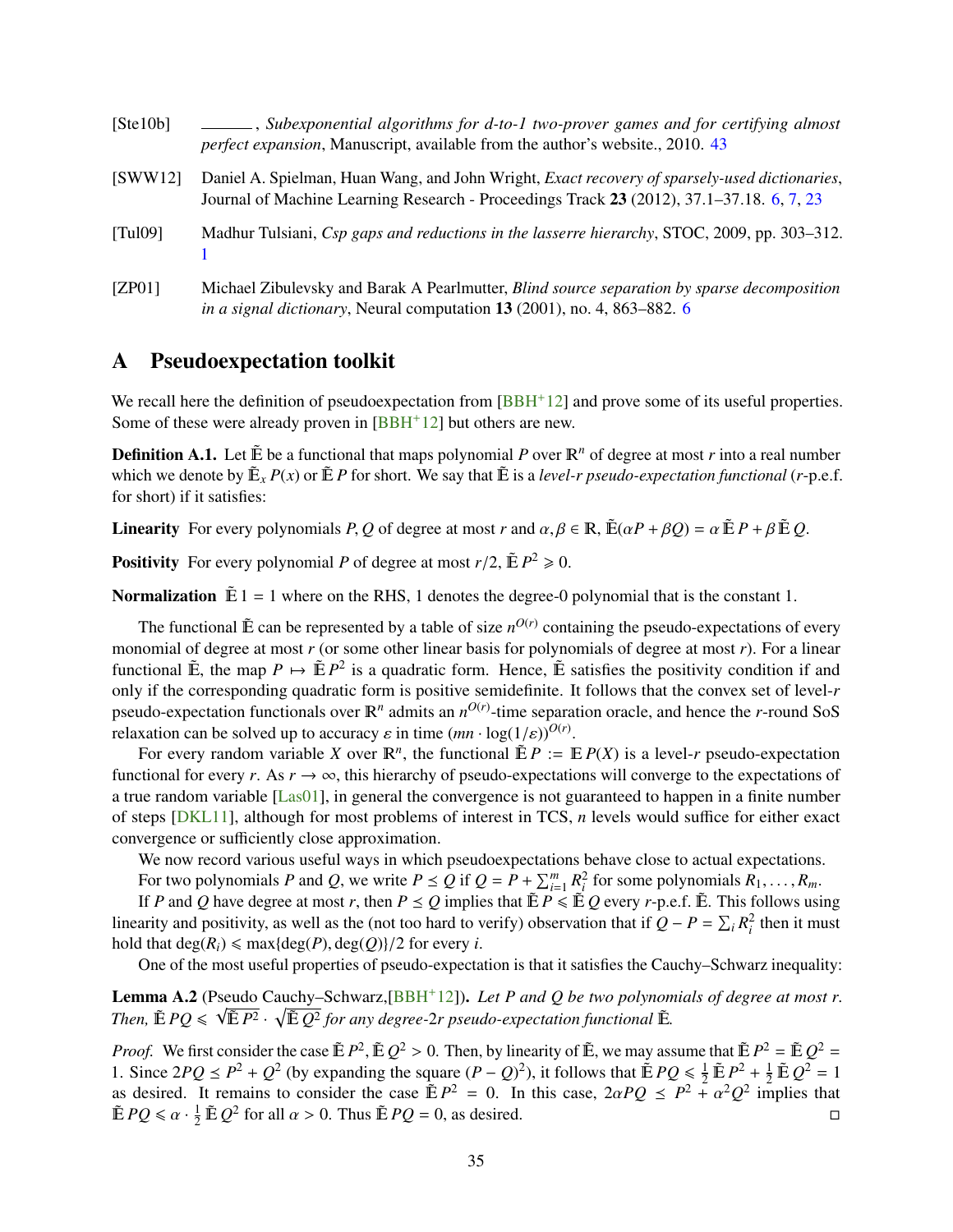<span id="page-37-3"></span>In particular this implies the following corollary

<span id="page-37-0"></span>**Corollary A.3** ([\[BBH](#page-32-7)<sup>+</sup>12]). *If P is a polynomial of degree*  $\leq r$ *, and*  $\tilde{E}_x$  *is a 2r-p.e.f. such that*  $\tilde{E}P(x)^2 = 0$ *, then*  $\mathbb{E} P(x)O(x) = 0$  *for every O of degree*  $\leq r$ *.* 

*Proof.* By Lemma [A.2,](#page-36-4)

$$
\tilde{\mathbb{E}} P Q \leqslant \sqrt{\tilde{\mathbb{E}} P^2} \sqrt{\tilde{\mathbb{E}} Q^2} = 0
$$

In this paper we also need the following variant of Hölder's inequality:

<span id="page-37-1"></span>**Lemma A.4** (Pseudoexpectation Hölder). Let  $d, c, k \in \mathbb{N}$ ,  $\mathcal{D}$  be a level  $\ell \geq 10$  dck pseudodistribution over *<sup>n</sup> , and P a sum of squares n-variate polynomial of degree d, then*

$$
\mathop{\tilde\mathbb{E}}_{X\sim\mathcal{D}}P(X)^{r'}\geqslant\left(\mathop{\tilde\mathbb{E}}_{X\sim\mathcal{D}}P(X)^{r}\right)^{r'/r}
$$

*where r* = *ck and r'* =  $(c + 1)k$ .

*Proof.* We'll do the proof by induction on *r*. The base case is  $r = c$  in which case this is simply the pseudoexpectation Cauchy Schwarz that  $\mathbb{E} P(X)^{2c} \geq (\mathbb{E} P(X)^c)^2$ . Define  $\mathcal{D}'$  to be the pseudodistribution obtained by reweighing  $D$  according to  $P(X)^{r-c}$ . Using  $\mathbb{E}_{\mathcal{D}'} P(X)^{2c} \geq (\mathbb{E}_{\mathcal{D}'} P(X)^c)^2$  we can write

$$
\frac{\tilde{\mathbb{E}}_{\mathcal{D}} P(X)^{r+x}}{\tilde{\mathbb{E}}_{\mathcal{D}} P(X)^{r-c}} = \frac{\tilde{\mathbb{E}}_{\mathcal{D}} P(X)^{r-c} P(X)^{2c}}{\tilde{\mathbb{E}}_{\mathcal{D}} P(X)^{r-c}} \ge \left(\frac{\tilde{\mathbb{E}}_{\mathcal{D}} P(X)^{r-c} P(X)^{c}}{\tilde{\mathbb{E}}_{\mathcal{D}} P(X)^{r-c}}\right)^2
$$

moving things around we get that

$$
\tilde{\mathbb{E}} P(X)^{r+c} \ge \left(\tilde{\mathbb{E}} P(X)^r\right)^2 / \tilde{\mathbb{E}} P(X)^{r-c}
$$

which using our induction hypothesis on  $r$  vs  $r - c$ , we can lower bound by

$$
\left(\tilde{\mathbb{E}} P(X)^r\right)^2 / \left(\tilde{\mathbb{E}} P(X)^r\right)^{(r-c)/r} = \left(\tilde{\mathbb{E}} P(X)^r\right)^{(r+c)/r}
$$

 $\Box$ 

 $\Box$ 

We sometime would need to extend a pseudoexpectation of one random variable to a pseudoexpectation of two independent copies of it. The following lemma would be useful there

<span id="page-37-2"></span>Lemma A.5. *Suppose that <sup>X</sup> and <sup>Y</sup> are two pseudodistributions of level* `*. Then we can define a level*  $\ell$  pseudoexpectation operator on X, Y such that for every two polynomials P Q of degree at most  $\ell/2$ ,  $\tilde{E} P(X)Q(Y) = (\tilde{E} P(X))(\tilde{E} Q(Y)).$ 

*Proof.* We define the pseudoexpectation operator in the obvious way—for every set of  $\ell$  indices  $i_1, \ldots, i_k, j_{k+1}, \ldots, j_\ell$  we let  $\tilde{\mathbb{E}} X_{i_1} \cdots X_{i_k} \cdot Y_{j_{k+1}} \cdots Y_{j_d} = (\tilde{\mathbb{E}} X_{i_1} \cdots X_{i_k}) \cdot (\tilde{\mathbb{E}} Y_{j_{k+1}} \cdots Y_{j_d})$  and extend it linearly to all monomials. Clearly  $\tilde{E}$  1 = 1 and so the only thing left to do is to prove that for every polynomial *P* of degree  $\le \ell/2$  in the *X*, *Y* variables  $\tilde{E} P(X, Y)^2 \ge 0$ .<br>Write  $P(Y|Y) = \sum M(Y)M(Y)$ , where

Write  $P(X, Y) =$  $\sum M_i(X)N_i(Y)$  where  $M_i, N_i$  are monomials, then  $P(X, Y)$  $=$  $\sum_{i,j} M_i(X)M_j(X)N_i(Y)N_j(Y)$  and so under our definition

$$
\tilde{\mathbb{E}} P(X, Y)^2 = \sum_{i,j} (\tilde{\mathbb{E}} M_i(X) M_j(X)) (\tilde{\mathbb{E}} N_i(Y) N_j(Y)) = \langle A, B \rangle
$$

where A and B are the matrices defined by  $A_{i,j} = \mathbb{E} M_i(X)M_i(X)$  and  $B_{i,j} = \mathbb{E} N_i(Y)N_i(Y)$ . But the pseudoexpectation conditions on *X*, *Y* implies that both these matrices are p.s.d and so their dot product is nonnegative. nonnegative.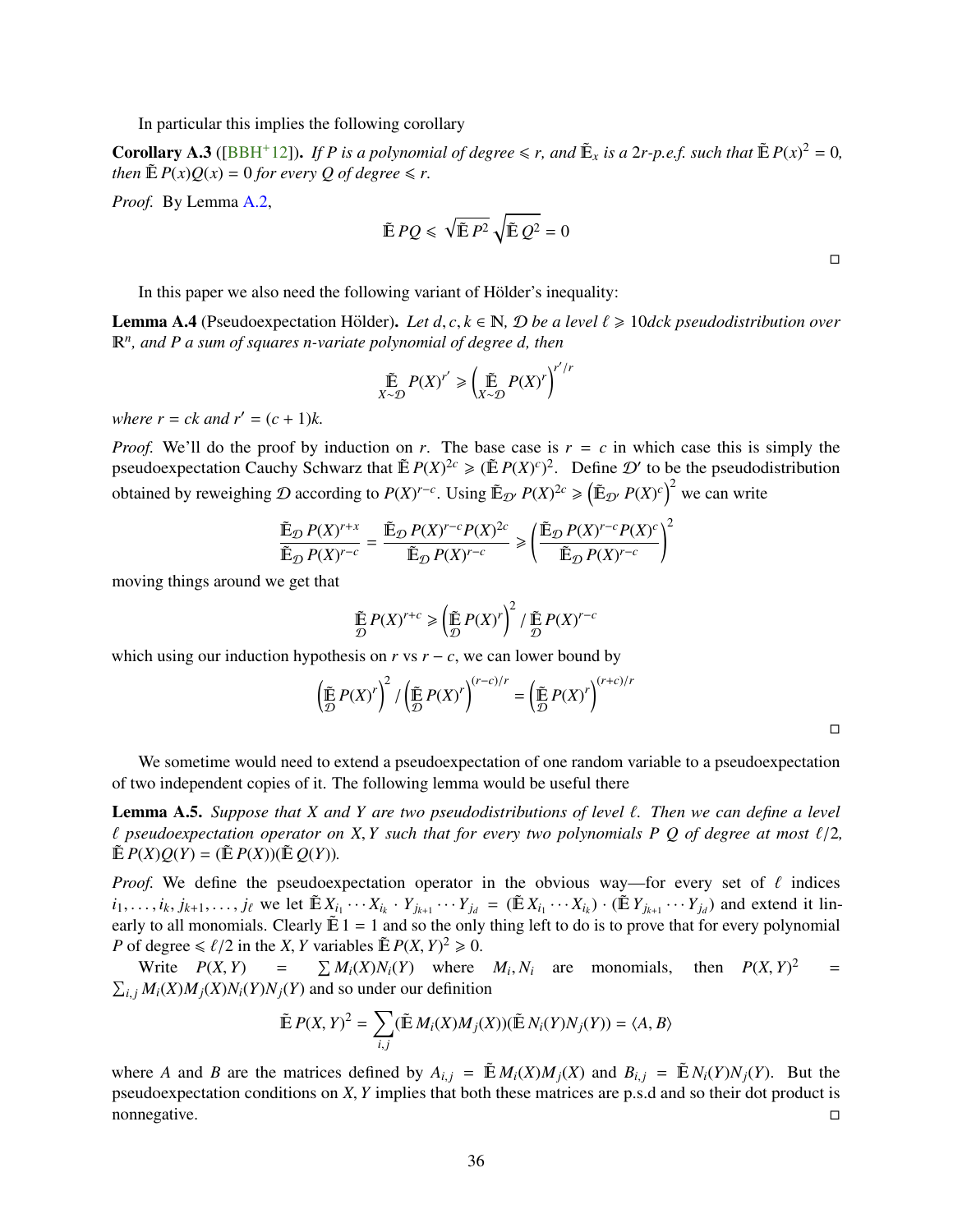<span id="page-38-1"></span>We would like to understand how polynomials behave on linear subspaces of  $\mathbb{R}^n$ . A map  $P: \mathbb{R}^n \to \mathbb{R}$  is *polynomial* over a linear subspace  $V \subseteq \mathbb{R}^n$  if *P* restricted to *V* agrees with a polynomial in the coefficients for some basis of *V*. Concretely, if  $g_1, \ldots, g_m$  is an (orthonormal) basis of *V*, then *P* is *polynomial* over *V* if  $P(f)$ agrees with a polynomial in  $\langle f, g_1 \rangle, \ldots, \langle f, g_m \rangle$ . We say that  $P \leq Q$  holds over a subspace *V* if  $P - Q$ , as a polynomial over *V*, is a sum of squares.

**Lemma A.6** ([\[BBH](#page-32-7)<sup>+</sup>12]). Let P and Q be two polynomials over  $\mathbb{R}^n$  of degree at most r, and let B:  $\mathbb{R}^n \to \mathbb{R}^k$ *be a linear operator. Suppose that*  $P \leq Q$  *holds over the kernel of B. Then,*  $\tilde{E}P \leq \tilde{E}Q$  *holds for any r-p.e.f.*  $\tilde{E}$  *over*  $\mathbb{R}^n$  *that satisfies*  $\tilde{E}_f ||Bf||^2 = 0$ *.* 

*Proof.* Since  $P \le Q$  over the kernel of B, we can write  $Q(f) = P(f) + \sum_{i=1}^{m} R_i^2(f) + \sum_{j=1}^{k} (Bf)_j S_j(f)$  for polynomials  $R_1, \ldots, R_m$  and  $S_1, \ldots, S_k$  over  $\mathbb{R}^n$ . By positivity,  $\tilde{\mathbb{E}}_f R_i^2(f) \ge 0$  for all  $i \in [m]$ . We claim that  $\tilde{\mathbb{E}}_f(R_i^2(f)) \ge 0$  for all  $i \in [m]$ . We claim that  $\mathbb{E}_f(Bf)_jS_j(f) = 0$  for all  $j \in [k]$  (which would finish the proof). This claim follows from the fact that  $\widetilde{\mathbb{E}}_f(Bf)$ <sup>2</sup>/<sub>j</sub> = 0 for all  $j \in [k]$  and [Lemma A.2.](#page-36-4)

**Lemma A.7** ([\[BBH](#page-32-7)<sup>+</sup>12]). *The relation*  $P^2 \leq P$  *holds if and only if*  $0 \leq P \leq 1$ *. Furthermore, if*  $P^2 \leq P$  *and*  $0 \leq O \leq P$ , then  $O^2 \leq O$ .

*Proof.* If  $P \ge 0$ , then  $P \le 1$  implies  $P^2 \le P$ . (Multiplying both sides with a sum of squares preserves the order.) On the other hand, suppose  $P^2 \le P$ . Since  $P^2 \ge 0$ , we also have  $P \ge 0$ . Since  $1 - P = P - P^2 + (1 - P)^2$ , the relation  $P^2 \leq P$  also implies  $P \leq 1$ .

For the second part of the lemma, suppose  $P^2 \leq P$  and  $0 \leq Q \leq P$ . Using the first part of the lemma, we have  $P \le 1$ . It follows that  $0 \le Q \le 1$ , which in turn implies  $Q^2 \le Q$  (using the other direction of the first  $p$ art of the lemma).

**Fact A.8.** If *f* is a *d*-f.r.v. over  $\mathbb{R}^{\mathcal{U}}$  and  $\{P_v\}_{v \in \mathcal{U}}$  are polynomials of degree at most *k*, then *g* with  $g(v) = P_v(f)$  is *a level-*( $d/k$ ) *pseudodistribution over*  $\mathbb{R}^{\mathcal{U}}$ . (For a polynomial Q of degree at most  $d/k$ , the pseudo-expectation *is defined as*  $\mathbb{E}_g Q(\lbrace g(v) \rbrace_{v \in \mathcal{U}}) := \mathbb{E}_f Q(\lbrace P_v(f) \rbrace_{v \in \mathcal{U}})$ .)

<span id="page-38-2"></span>**Lemma A.9** ([\[BBH](#page-32-7)<sup>+</sup>12]). *For*  $f, g \in L_2(\mathcal{U})$ ,

$$
\langle f, g \rangle \le \frac{1}{2} ||f||^2 + \frac{1}{2} ||g||^2
$$
.

*Proof.* The right-hand side minus the LHS equals the square polynomial  $\frac{1}{2}$  $\langle f - g, f - g \rangle$ 

Here is another form of the Cauchy–Schwarz inequality.

<span id="page-38-0"></span>**Lemma A.10** (Function Cauchy–Schwarz inequality, [\[BBH](#page-32-7)<sup>+</sup>12]). *If* (*f*, *g*) *is a level-2 p.d. over*  $\mathbb{R}^{\mathcal{U}} \times \mathbb{R}^{\mathcal{U}}$ , *then*

$$
\tilde{\mathbb{E}}_{f,g} \langle f, g \rangle \leq \sqrt{\tilde{\mathbb{E}} ||f||^2} \cdot \sqrt{\tilde{\mathbb{E}} ||g||^2}.
$$

*Proof.* Let  $\bar{f} = f/\sqrt{\tilde{E}_f ||f||^2}$  and  $\bar{g} = g/\sqrt{\tilde{E}_g ||g||^2}$ . Note  $\tilde{E}_f ||\bar{f}||^2 = \tilde{E}_g ||\bar{g}||^2 = 1$ . Since by Lemma [A.9,](#page-38-2)  $\langle \bar{f}, \bar{g} \rangle \leq 1/2 ||\bar{f}||^2 + 1/2 ||\bar{g}||^2$ , we can conclude the desired inequality,

$$
\tilde{\mathbb{E}}\langle f, g \rangle = \sqrt{\tilde{\mathbb{E}}||f||^2} \cdot \sqrt{\tilde{\mathbb{E}}||g||^2} \tilde{\mathbb{E}}\langle \bar{f}, \bar{g} \rangle \leq \sqrt{\tilde{\mathbb{E}}||f||^2} \cdot \sqrt{\tilde{\mathbb{E}}||g||^2} \cdot \underbrace{\left(\frac{1}{2} \tilde{\mathbb{E}}||\bar{f}||^2 + \frac{1}{2} \mathbb{E}||\bar{g}||^2\right)}_{=1}.
$$

And it implies another form of Hölder's inequality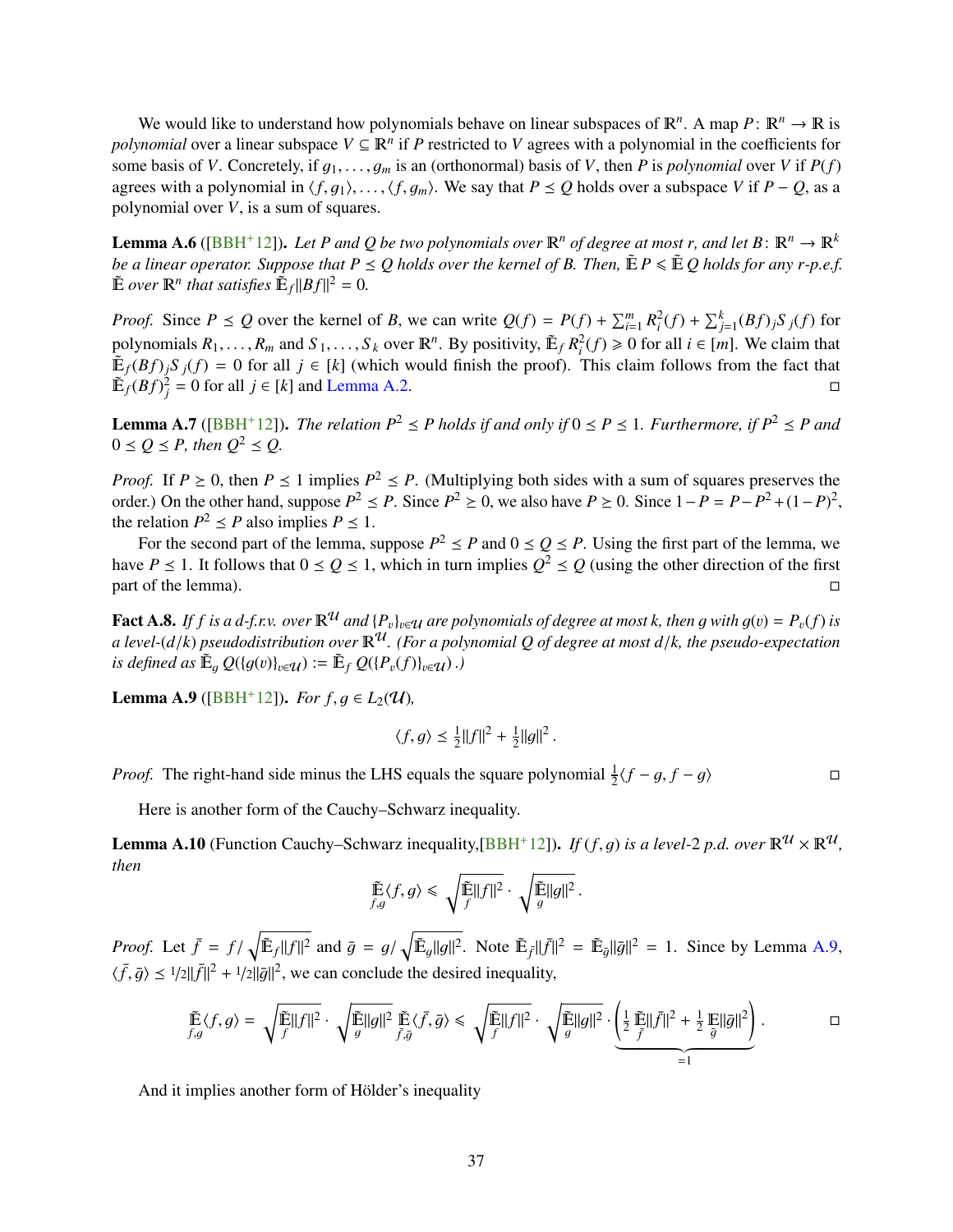<span id="page-39-4"></span><span id="page-39-2"></span>Corollary A.11 (Function Hölder's inequality, [[BBH](#page-32-7)<sup>+</sup>12]). *If* (*f*, *g*) *is a level* 4 *p.d. over*  $\mathbb{R}^{\mathcal{U}} \times \mathbb{R}^{\mathcal{U}}$ , then

$$
\tilde{\mathbb{E}} \underset{f,g}{\mathbb{E}} \underset{\omega \in \mathcal{U}}{\mathbb{E}} f(\omega)g(\omega)^3 \leq \left(\frac{\tilde{\mathbb{E}}}{f} ||f||_4^4\right)^{1/4} \left(\frac{\tilde{\mathbb{E}}}{g} ||g||_4^4\right)^{3/4}
$$

*Proof.* Using [Lemma A.2](#page-36-4) twice, we have

$$
\tilde{\mathbb{E}} \underset{f,g}{\mathbb{E}} \underset{\omega \in \mathcal{U}}{\mathbb{E}} f(\omega)g(\omega)^3 \leq \left(\underset{f,g}{\tilde{\mathbb{E}}}\underset{\omega \in \mathcal{U}}{\mathbb{E}} f(\omega)^2 g(\omega)^2\right)^{1/2} \left(\underset{g}{\tilde{\mathbb{E}}}||g||_4^4\right)^{1/2} \leq \left(\underset{f}{\tilde{\mathbb{E}}}||f||_4^4\right)^{1/4} \left(\underset{g}{\tilde{\mathbb{E}}}||g||_4^4\right)^{3/4}.
$$

#### <span id="page-39-0"></span>A.1 Spectral norm and SOS proofs

Here we note the following alternative characterization of the spectral norm of a polynomial:

<span id="page-39-3"></span>**Lemma A.12.** Let P be a degree-4 homogenous polynomial, then  $||P||_{\text{spectral}} \leq c$  if and only if there is a sum *of squares degree* 4 *polynomial S such that*  $P(x) = c||x||_2^4 - S(x)$ *.* 

*Proof.* Suppose that  $||P||_{\text{spectral}} \leq C$ . Then there is an  $n^2 \times n^2$  matrix *M* such that  $M \cdot x^{\otimes 4} = P(x)$  for all *x M* = *cI* − *S* where *I* is the  $n^2 \times n^2$  identity and *S* is a positive semidefinite matrix. That is,  $S = \sum \lambda_i Q_i^{\otimes 2}$  for some  $\lambda_i \ge 0$  and  $Q_i \in \mathbb{R}^{n^2}$ . Now, if we consider *S* as a degree 4 polynomial  $S(x) = S \cdot x^{\otimes 4}$  then it equals  $\sum \lambda_i (Q_i, x^{\otimes 2})^2$  and hence it is a sum of squares, and it satisfies  $\sum \lambda_i (Q_i \cdot x^{\otimes 2})^2$  and hence it is a sum of squares, and it satisfies

$$
P(x) = cI \cdot x^{\otimes 4} - S(x) = c \sum_{i,j} x_i^2 x_j^2 - S(x) = c ||x||_2^4 - S(x).
$$

On the other hand, suppose that  $P(x) = c||x||_2^4 - \sum R_i(x)^2$  where the  $R_i$ 's are quadratic polynomials. We can let  $r_i \in \mathbb{R}^{n^2}$  be such that  $r_i \cdot x^{\otimes 2} = R_i(x)$ , and then let *M* be the quadratic operator on  $R^{n^2}$  such that  $M(y) = c||y||_2^2 - \sum (r_i \cdot y)^2$  for every  $y \in \mathbb{R}^{n^2}$ . One can easily verify that the spectral norm of *M* is at most *c* and *M*,  $x^{\otimes 4} = P(x)$  for every  $x \in \mathbb{R}^n$ and  $M \cdot x^{\otimes 4} = P(x)$  for every  $x \in \mathbb{R}^n$ .

# <span id="page-39-1"></span>B Low-Rank Tensor Optimization

For a vector  $x \in \mathbb{R}^n$ , let  $||x||$  denote the Euclidean norm of *x*. For a polynomial  $P \in \mathbb{R}[X_1, \ldots, X_n]$ , we define its **norm** as  $||P|| \stackrel{\text{def}}{=} \max\{|P(x)| | ||x|| = 1\}.$ 

Consider an *n*-variate degree-4 polynomial *P* of the form  $P(x) = \sum_{i=1}^{r} Q_i(x)^2$  for quadratic polynomials  $Q_1, \ldots, Q_r$ .

**Theorem B.1.** *There exists an algorithm that, given P and*  $\varepsilon$ *, computes*  $||P||$  *up to multiplicative error*  $\varepsilon$  *in time*  $\text{poly}(n) \cdot \exp(O(r \log(1/\varepsilon)))$ .

*Proof.* For  $\lambda \in \mathbb{R}^n$ , consider the polynomial  $Q_\lambda(x) = \sum_{i=1}^r \lambda_i Q_i(x)$ .<br>First we claim that maximum  $\lambda \|Q_\lambda\| = \|P\|^{1/2}$ . On the one hand

First, we claim that  $\max_{\|A\|=\|A\| \leq \|P\|^{1/2}}$ . On the one hand,  $\|Q_\lambda\| \leq \|A\| \cdot \|P\|^{1/2}$  by Cauchy–Schwarz. On the other hand, if  $\lambda = \frac{1}{P(x^*)}$  $\frac{1}{P(x^*)^{1/2}}(Q_1(x),...,Q_r(x))$  for some vector  $x^* \in \mathbb{R}^n$ , then  $Q_\lambda(x^*) = P(x^*)^{1/2}$ . Therefore, if we choose  $x^*$  as a unit vector that maximizes *P*, then  $||Q_\lambda|| \ge P(x^*)^{1/2} = ||P||^{1/2}$ .

Next, we claim that we can compute  $\max_{\|\lambda\|=\|\mathcal{Q}_\lambda\|}$  up to error  $\varepsilon$  in time  $\text{poly}(n) \cdot \exp(O(r \log(1/\varepsilon)))$ . Since  $Q_\lambda$  is quadratic, we can compute  $\|Q_\lambda\|$  in polynomial time. (The norm of  $Q_\lambda$  is equal to the largest singular value of the coefficient matrix of  $Q_\lambda$ .) The idea is to compute  $\|Q_\lambda\|$  for all vectors  $\lambda \in N_\varepsilon$ , where *N<sub>ε</sub>* is an *ε*-net of the unit ball in  $\mathbb{R}^r$ . (There exist such nets of size  $(1/\varepsilon)^{O(r)}$ .) Let  $\lambda^*$  be the vector that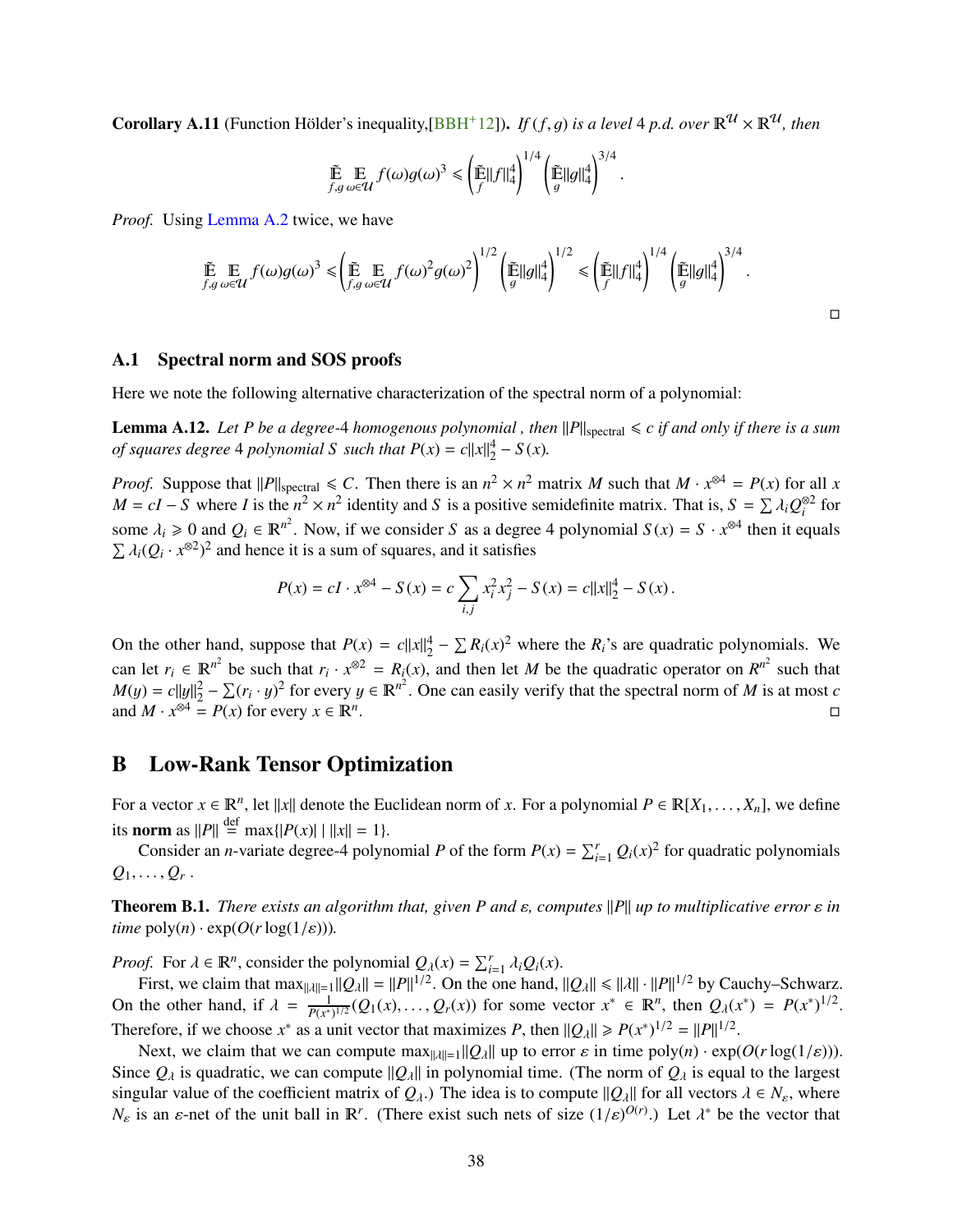<span id="page-40-1"></span>achieves the maximum,  $x^*$  be the corresponding input, and  $u^*$  be the vector  $(Q_1(x^*),...,Q_r(x^*))$ . Thus  $\max_{u \in \mathbb{R}} |Q_1||^2 = \langle u^*, u^* \rangle^2$  and  $||u^*|| = ||P||$  Therefore for every  $\lambda$  $\max_{\|\lambda\|=1} ||Q_{\lambda}||^2 = \langle \lambda^*, u^* \rangle^2$  and  $\|u^*\| = \|P\|$ . Therefore, for every  $\lambda$ 

$$
||Q_{\lambda}||^2 \geq ||Q_{\lambda}(x^*)||^2 = \langle \lambda, u^* \rangle^2.
$$

But if  $\|\lambda - \lambda^*\| \leq \varepsilon$  then

$$
|\langle \lambda^*, u^* \rangle - \langle \lambda, u^* \rangle| \leq ||\lambda - \lambda^*|| ||u^*|| = ||\lambda - \lambda^*|| ||P||.
$$

Thus if  $||\lambda - \lambda'|| \le \varepsilon$  then we get a  $1 - O(\varepsilon)$  multiplicative approximation to  $||P||$ .

**Corollary B.2.** If *M* is a symmetric  $n^2 \times n^2$  PSD matrix with Frobenius norm at most 1 then we can compute *an* ε *additive approximation to*

$$
\max_{\|x\|=1}\langle M, x^{\otimes 4}\rangle
$$

*in* poly(*n*)  $exp(poly(1/\varepsilon))$  *time.* 

*Proof.* Write *M* in its eigenbasis as  $M = \sum \lambda_i Q_i^{\otimes 2}$  for  $n \times n$  matrices  $\{Q_i\}$  with Frobenius norm at most  $1/n^2$  and therefore 1, and let  $M' = \sum_{\lambda_i \ge \varepsilon} \lambda_i Q_i^{\otimes 2}$ . Since  $\sum \lambda_i^2 = 1$  we know that the rank of  $M'$  is at most  $1/\varepsilon^2$ , and therefore we can compute a  $1 \pm \varepsilon$  multiplicative approximation to the maximum of  $\langle M', x^{\otimes 4} \rangle$  over unit *x* (which in particular implies an eadditive approximation since this value is bounded by 1). But this implies an e-add particular implies an  $\varepsilon$  additive approximation since this value is bounded by 1). But this implies an  $\varepsilon$ -additive approximation for this maximum over *M* since these quantities can differ by at most  $\varepsilon$ .

# <span id="page-40-0"></span>C LOCC Polynomial Optimization

Let  $P \in \mathbb{R}[X]_4$  be a degree-4 homogeneous polynomial of the form  $P(X) = A_1(X) \cdot B_1(X) + \cdots + A_m(X) \cdot B_m(X)$ for quadratic polynomials  $A_1, \ldots, A_m \in \mathbb{R}[X]_2$  with  $0 \leq A_i \leq ||X||^2$  and quadratic polynomials  $B_1, \ldots, B_m \in \mathbb{R}[X]_2$  with  $B_i \geq 0$  and  $\Sigma \cdot B_i \geq ||X||^2$ . Note that this corresponds to the tensor corresponding to  $B$  $\mathbb{R}[X]_2$  with  $B_i \ge 0$  and  $\sum_i B_i \le ||X||^2$ . Note that this corresponds to the tensor corresponding to *P* having a one-way local operations and classical communication (LOCC) norm bounded by 1 [\[BCY11\]](#page-33-7). Without loss of generality, we may assume  $\sum_i B_i = ||X||^2$ . (We can choose  $A_m = 0$  and choose  $B_m$  appropriately without changing *P*.) Our goal is to compute the norm of *P*, defined as  $||P|| = \max_{||x||=1} |P(x)|$ . In the quantum setting, this corresponds to finding the maximum probability of acceptance by a separable state for the measurement operator *P*.

In this section, we will show that sum-of-squares relaxations provide good approximation for the norm of polynomials of the form above. (For the case that the variables of  $A_1, \ldots, A_m$  are disjoint from the variables for  $B_1, \ldots, B_m$ , the theorem is due to Brandão, Christandl, and Yard [[BCY11\]](#page-33-7). Up to the Gaussian rounding step, the proof here is essentially the same as the proof by Brandão and Harrow  $[BH13]$  $[BH13]$ .)

<span id="page-40-2"></span>Theorem C.1. *Sum-of-squares relaxations with degree d achieve the following approximations for the norm of degree-*4 *polynomials P of the form above:*

- *–* the value of the relaxation is at most  $3||P|| + \varepsilon$  for degree  $d \ge O(1/\varepsilon^2) \cdot \log n$ .
- *– in the case that the variables in <sup>A</sup>*1, . . . , *<sup>A</sup><sup>m</sup> are disjoint from the variables in <sup>B</sup>*1, . . . , *<sup>B</sup>m, the value of the relaxation is at most*  $||P|| + \varepsilon$  *for degree*  $d \ge O(1/\varepsilon^2) \log n$ *.*

**Direct Rounding.** As direct rounding for a distribution  ${X}$ , we choose a Gaussian variable with the same first two moments as {*X*}. To analyze this rounding procedure, the following lemma is useful.

The lemma considers an arbitrary distribution over unit vectors in  $\mathbb{R}^n$  (intended to maximize  $P$ ). We express the second moment  $\rho = \mathbb{E} XX^{\top}$  of this distribution as convex combination  $\rho = \sum_i \beta_i \rho_i$  for  $\beta_i = \mathbb{E} \times R(Y)$  and  $\alpha_i = \mathbb{E} \times Y^T R(Y) / R$ . By the assumptions on the distribution  $XY$ , the matrices  $\alpha$  and  $\alpha_i$  $\mathbb{E}_X B_i(X)$  and  $\rho_i = \mathbb{E}_X XX^T B_i(X)/\beta_i$ . By the assumptions on the distribution  $\{X\}$ , the matrices  $\rho$  and  $\rho_1, \ldots, \rho_m$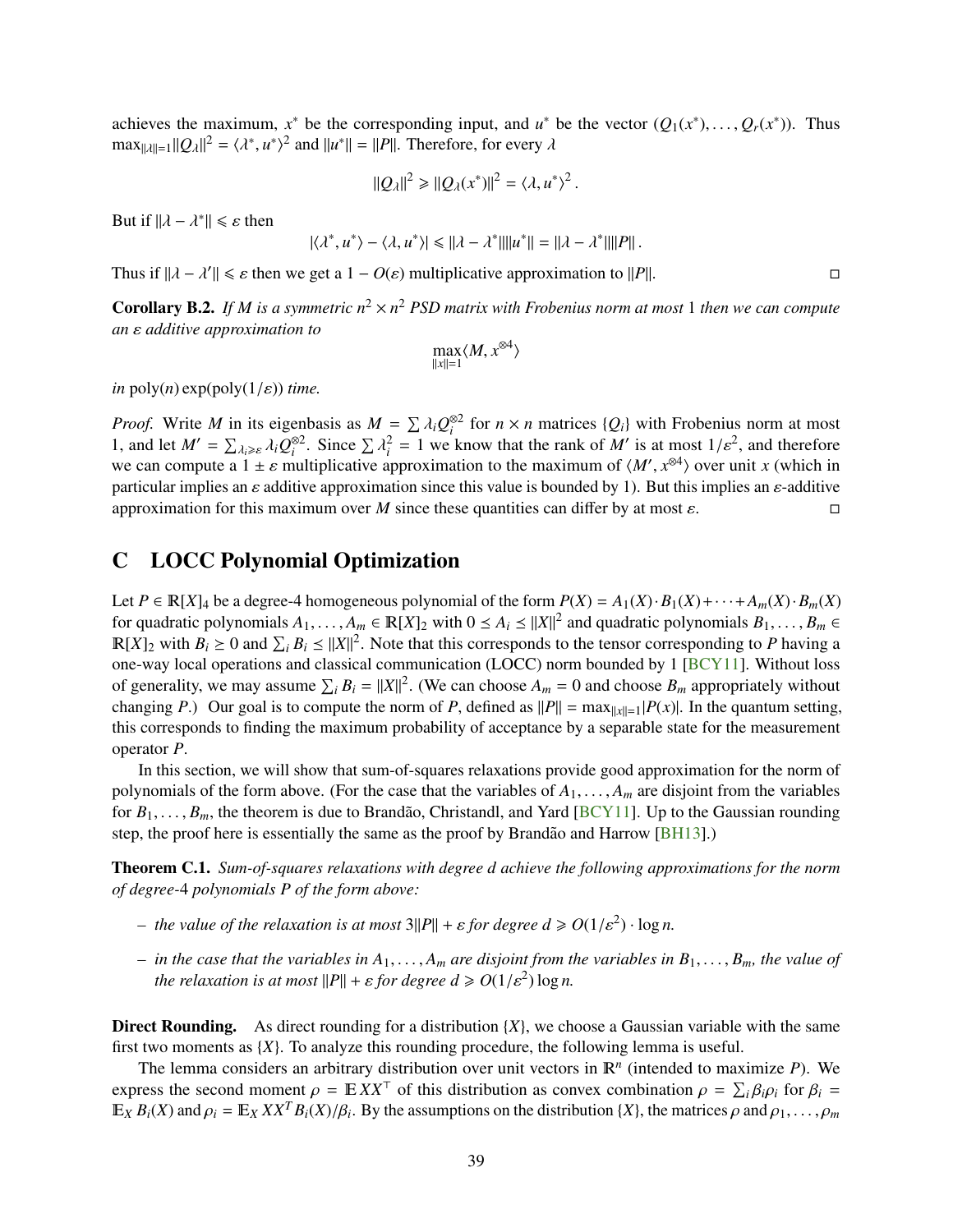<span id="page-41-0"></span>are positive semidefinite and have trace 1 (*density matrices*). The quantum entropy  $H(\rho) = -Tr \rho \log \rho$  is concave so that  $H(\rho) \ge \sum_i \beta_i H(\rho_i)$ . The assumption of the lemma is that the inequality is approximately tight. Boughly speaking this condition means that the  $\rho_i$  matrices are close  $\rho_i$ . For the distribution  $\{X\}$  t tight. Roughly speaking, this condition means that the  $\rho_i$  matrices are close  $\rho$ . For the distribution {*X*}, this condition means that reweighing by the polynomials *B<sup>i</sup>* does not affect second moments of the distribution. We say that the distribution has *low global correlation* with respect to the polynomials  $B_1, \ldots, B_m$ . (This notion is related to but distinct from the notion of global correlation in [\[BRS11\]](#page-33-4)). The lemma asserts that if the distribution  $\{X\}$  has low global correlation with respect to the polynomials  $B_1, \ldots, B_m$ , then sampling *X* independently for the *A*-part and *B*-part of the polynomial *P* gives roughly the same value as sampling *X* in a correlated way. (The next lemma explains why our direct rounding achieves at least the quantity corresponding to sampling *X* independently for the two parts.)

<span id="page-41-1"></span>**Lemma C.2.** *Let* {*X*} *be a distribution over*  $\mathbb{R}^n$  *that satisfies the constraint*  $||X||^2 = 1$ *. Suppose*  $\sum_i \beta_i H(\rho_i) \ge$ <br> $H(\sum_i \beta_i o_i) = c^2$  for  $o_i = \mathbb{E}_{\mathbb{Z}} Y Y^{\top} R_i(Y) / R_i$  and  $R_i = \mathbb{E}_{\mathbb{Z}} R_i(Y)$ . Then  $H(\sum_i \beta_i \rho_i) - \varepsilon^2$  for  $\rho_i = \mathbb{E}_X X X^\top B_i(X) / \beta_i$  and  $\beta_i = \mathbb{E}_X B_i(X)$ . Then,

$$
\sum_i \mathop{\mathbb{E}}_X A_i(X) \cdot \mathop{\mathbb{E}}_X B_i(X) \geqslant \sum_i \mathop{\mathbb{E}}_X A_i(X) B_i(X) - \varepsilon.
$$

*Moreover, the statement holds if* {*X*} *is a degree-*4 *pseudo-distribution.*

*Proof.* Consider the block-diagonal density matrix  $\rho = \sum_i \beta_i \rho_i \otimes e_i e_i^{\dagger}$ <br>matrix  $A = \sum_i A_i \otimes e_i e^{\dagger}$ . (In this construction, we identify the quadration  $\overline{a}^{\dagger}$ , and the block-diagonal measurement<br>
atic polynomial A with its representation matrix  $A = \sum_i A_i \otimes e_i e_i^\top$  $i<sub>i</sub><sup>T</sup>$ . (In this construction, we identify the quadratic polynomial *A* with its representation  $i<sub>i</sub>$  matrix ). Eurthermore, consider the partial traces  $\Omega_{L} = \text{Tr} \Omega = \sum R \Omega$  and  $\Omega_{R} = \frac{1}{2}$ as a symmetric square matrix.) Furthermore, consider the partial traces  $\rho_A = \text{Tr}_B \rho = \sum_i \beta_i \rho_i$  and  $\rho_B = \text{Tr}_B \rho = \sum_i \beta_i \rho_i^T$ . We can express the two sides of the conclusion of the lemma as follows  $\text{Tr}_A \rho = \sum_i \beta_i e_i e_i^T$ . We can express the two sides of the conclusion of the lemma as follows,

$$
\sum_{i} \mathop{\mathbb{E}}_{X} A_{i}(X) \cdot B_{i}(X) = \text{Tr} A \rho,
$$
  

$$
\sum_{i} \mathop{\mathbb{E}}_{X} A_{i}(X) \cdot \mathop{\mathbb{E}}_{X} B_{i}(X) = \text{Tr} A(\rho_{A} \otimes \rho_{B}).
$$

Since *A* has spectral norm at most 1, we can bound the difference by  $|{\rm Tr} A(\rho - \rho_A \otimes \rho_B)| \le ||\rho - \rho_A \otimes \rho_B||_*$ . (Here,  $\|\cdot\|_{*}$  is the trace norm—the dual of the spectral norm.) By Pinsker's inequality,  $\|\rho - \rho_{A} \otimes \rho_{B}\|^{2} \le$ <br> $H(o) + H(o_{B}) = H(o)$ . By the chain rule,  $H(o) = H(o_{B}) + \sum_{B} R H(o_{C})$ . The assumption of the lemma allows  $H(\rho_A) + H(\rho_B) - H(\rho)$ . By the chain rule,  $H(\rho) = H(\rho_B) + \sum_i \beta_i H(\rho_i)$ . The assumption of the lemma allows us to bound the trace norm by  $\|\rho - \rho_k \otimes \rho_k\|^2 \leq H(\sum_i \beta_i \rho_i) - \sum_i \beta_i H(\rho_i) \leq \epsilon^2$ . At this point, the conclusion us to bound the trace norm by  $\|\rho - \rho_A \otimes \rho_B\|^2 \leq H(\sum_i \beta_i \rho_i) - \sum_i \beta_i H(\rho_i) \leq \varepsilon^2$ . At this point, the conclusion of the lemma follows from the bound  $|\text{Tr } A(\rho - \rho_A \otimes \rho_B)| \leq ||\rho - \rho_A \otimes \rho_B|| \leq \varepsilon$ of the lemma follows from the bound  $|{\rm Tr} A(\rho - \rho_A \otimes \rho_B)| \le ||\rho - \rho_A \otimes \rho_B||_* \le \varepsilon$ .

The following lemma shows that Gaussian rounding achieves a value at least as large as the value achieved by sampling {*X*} independently for the *A*-part and *B*-part of the polynomial *P*.

**Lemma C.3.** Let  $\{X\}$  be a distribution over  $\mathbb{R}^n$  that satisfies the constraint  $||X||^2 = 1$ . Suppose  $\{X'\}$  is a *Gaussian distribution with the same first two moments as {X}. Then, {X'} satisfies*  $\mathbb{E}_{X'}||X'||^2 = 1$ *,*  $\mathbb{E}_{X'}||X'||^4 = 3$ *, and*

$$
\mathop{\mathbb{E}}_{X'} \sum_i A_i(X') \cdot B_i(X') \geqslant \sum_i \mathop{\mathbb{E}}_{X} A_i(X) \cdot \mathop{\mathbb{E}}_{X} B_i(X) .
$$

*Moreover, the statement holds if* {*X*} *is a degree-*4 *pseudo-distribution.*

*Proof.* Using the assumption  $A_i, B_i \ge 0$ , the lemma follows from the fact that Gaussian variables *P*, *Q* satisfy  $\Box$  $\mathbb{E} P^2 Q^2 \geqslant \mathbb{E} P^2 \mathbb{E} Q^2$ <u>. Discovering the contract of the contract of the contract of the contract of the contract of the contract of</u>

The previous two lemmas together yield the following corollary.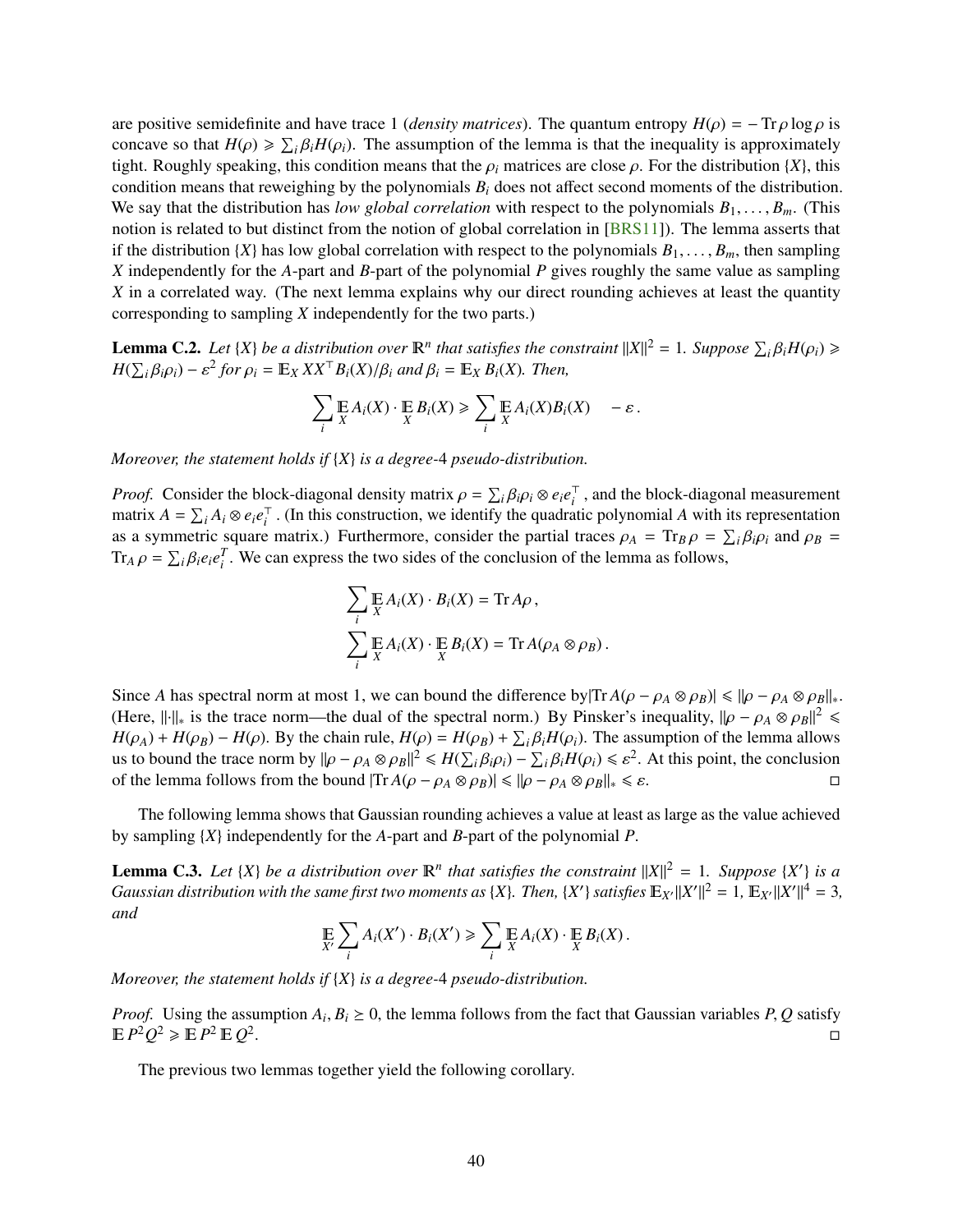<span id="page-42-1"></span>**Corollary C.4.** Let  $\{X\}$  be a distribution over  $\mathbb{R}^n$  that satisfies the constraint  $||X||^2 = 1$ . Suppose  $\{X'\}$  and  $\varepsilon > 0$  are as in the previous two lemmas, that is,  $\{X'\}$  is a Gaussian distribution with the same first two<br>moments as  $\{X\}$  and  $\Sigma$ ,  $B.H(\alpha) > H(\Sigma, B,\alpha) = s^2$  for  $\alpha = \mathbb{F}_x$ ,  $XY^{\top}B.(X)/B$ , and  $B = \mathbb{F}_x$ ,  $B.(Y)$ . Th moments as {X} and  $\sum_i \beta_i H(\rho_i) \ge H(\sum_i \beta_i \rho_i) - \varepsilon^2$  for  $\rho_i = \mathbb{E}_X X X^{\top} B_i(X) / \beta_i$  and  $\beta_i = \mathbb{E}_X B_i(X)$ . Then,

$$
\mathop{\mathbb{E}}_{X'} P(X') \geq \mathop{\mathbb{E}}_{X} P(X) - \varepsilon \text{ and } \mathop{\mathbb{E}}_{X'} \|X'\|^4 = 3.
$$

*Moreover, the statement holds if* {*X*} *is a degree-*4 *pseudo-distribution.*

Making progress. The following lemma shows that there exists a low-degree polynomial so that reweighing by the polynomial results in a distribution that has low global correlation with respect to the polynomials  $B_1, \ldots, B_m$ .

<span id="page-42-0"></span>**Lemma C.5.** Let  $\{X\}$  be a distribution over  $\mathbb{R}^n$  that satisfies the constraint  $||X||^2 = 1$ . Then, there exists a polynomial  $B \in \mathbb{R}[X]_{2d}$  of the form  $B = B_{i(1)} \cdots B_{i(d)}$  with  $d = O(1/\varepsilon^2) \log n$  such that  $\sum_i \beta_i H(\rho_i) \ge$ <br> $H(\sum_i \beta_i o_i) = c^2$  for  $o_i = \mathbb{E}_{\Omega} Y Y^{\top} R(Y) R(Y) / \beta$ , and  $\beta_i = \mathbb{E}_{\Omega} R(Y) R(Y)$ . Moreover, the statement holds i  $H(\sum_i \beta_i \rho_i) - \varepsilon^2$  for  $\rho_i = \mathbb{E}_X XX^\top B(X)B_i(X)/\beta_i$  and  $\beta_i = \mathbb{E}_X B(X)B_i(X)$ . Moreover, the statement holds if  $\{X\}$ *is a degree-d* + 4 *pseudo-distribution.*

*Proof.* By contraposition, suppose that  $\sum_i \beta_i H(\rho_i) < H(\sum_i \beta_i \rho_i) - \eta$  holds for all polynomials *B* of the form  $B = B(\rho_1, \rho_2, \rho_3)$  and  $C = B(\rho_1, \rho_3)$  and  $C = B(\rho_2, \rho_3)$  and  $C = B(\rho_3)$  and  $D = B(\rho_3)$  and  $D = B(\rho_3)$  and  $B = B_{i(1)} \cdots B_{i(d')}$  with  $d' \le d = 10/\varepsilon^2 \cdot \log n$ . Then, we can greedily construct a sequence of polynomial  $B_{i(d)} \sim B_{i(d)}$  such that in each step the entropy decreases by at least *n*. In particular,  $H(c^*) \le H(c) - n \cdot d$  $B_{i^*(1)}, \ldots, B_{i^*(d)}$  such that in each step the entropy decreases by at least  $\eta$ . In particular,  $H(\rho^*) \leq H(\rho) - \eta \cdot d$ <br>for  $\rho^* \propto \mathbb{F}_{Y} Y^T \mathbb{F}_{B \times \Omega}$ ,  $\mathbb{F}_{Y} Y^T$  and  $\rho = \mathbb{F}_{Y} Y^T$ . Since  $H(\rho) \leq \log n$  and  $H(\rho$ for  $\rho^* \propto \mathbb{E}_X X X^\top B_{i^*(1)} \cdots B_{i^*(d)}(X)$  and  $\rho = \mathbb{E}_X X X^\top$ . Since  $H(\rho) \leq \log n$  and  $H(\rho^*) \geq 0$ , we have  $\eta \geq 1/d$ ,  $\log n - \frac{c^2}{10}$ . As desired it follows that there exists a polynomial *R* of the desired form su  $1/d \cdot \log n = \varepsilon^2/10$ . As desired it follows that there exists a polynomial *B* of the desired form such that  $\nabla \cdot \mathcal{B} \cdot H(\Omega) \geq H(\nabla \cdot \mathcal{B} \cdot \Omega) = \varepsilon^2$  $\sum_i \beta_i H(\rho_i) \ge H(\sum_i \beta_i \rho_i) - \varepsilon^2$ . The contract of the contract of the contract of the contract of the contract of the contract of the contract<br>The contract of the contract of the contract of the contract of the contract of the contract of the contract o

Putting things together. The following lemma combines the conclusion about direct-rounding and makingprogress.

**Lemma C.6.** *Let*  $\{X\}$  *be a distribution over*  $\mathbb{R}^n$  *that satisfies the constraints*  $||X||^2 = 1$  *and*  $P(X) \ge c$ . *Then, there exists a polynomial*  $B \in \mathbb{R}[X]_{2d}$  *of the form*  $B = B_{i(1)} \cdots B_{i(d)}$  *with*  $d = O(1/\varepsilon^2) \log n$  such that the Gaussian distribution  $X'$  that matches the first two moments of  $\{X\}$  reweighted by  $R(X)$  satisfies *Gaussian distribution X*<sup>0</sup> *that matches the first two moments of* {*X*} *reweighted by B*(*X*) *satisfies*

$$
\mathop{\mathbb{E}}_{X'} P(X) \geq c - \varepsilon \text{ and } \mathop{\mathbb{E}}_{X'} \|X'\|^4 = 3.
$$

(*Concretely,*  $\{X'\}$  *is the Gaussian distribution that satisfies*  $\mathbb{E}_{X'} Q(X') = \mathbb{E}_X Q(X)B(X)/\mathbb{E}_X B(X)$  *for quadratic* polynomial  $Q$ ). Moreover, the statement holds for degree  $2d + 4$  pseudo-distributions. *polynomial Q). Moreover, the statement holds for degree-*2*d* + 4 *pseudo-distributions.*

*Proof.* Take the polynomial *B* as in [Lemma C.5.](#page-42-0) Reweigh the distribution {*X*} by the polynomial *B*. Apply [Corollary C.4](#page-42-1) to the resulting distribution.

At this time, we have all ingredients for the proof of [Theorem C.1.](#page-40-2)

*Proof of [Theorem C.1.](#page-40-2)* Let  $\{X\}$  be a degree- $d + 4$  pseudo-distribution over  $\mathbb{R}^n$  that satisfies the constraints  $||X||^2 = 1$  and  $P(X) \ge c$  for  $d = O(1/\varepsilon^2) \log n$ . By the previous lemma, there exists a distribution  $\{X'\}$  over  $\mathbb{R}^n$ <br>such that  $\mathbb{F}_{X}$ ,  $P(Y') / \mathbb{F}_{X}$ ,  $||Y'||^4 > c/3 - c$ . It follows that there exists a vector  $x \in \mathbb{$ such that  $\mathbb{E}_{X'} P(X') / \mathbb{E}_{X'} ||X'||^4 \ge c/3 - \varepsilon$ . It follows that there exists a vector  $x \in \mathbb{R}^n$  with  $P(x) / ||x||^4 \ge c/3 - \varepsilon$ .<br>(We can also find such a vector efficiently because we can sample from the distribution  $\{Y$ (We can also find such a vector efficiently because we can sample from the distribution  ${X'}$  efficiently and the random variables *P*(*X*<sup>*'*</sup>) and  $||X'||$  are well-behaved.) By homogeneity, we get  $||P|| \ge c/3 - \varepsilon$ .<br>In the case that the variables *Y* in *A*, *A* are disjoint from the variables *Z* in *R*.

In the case that the variables *Y* in  $A_1, \ldots, A_m$  are disjoint from the variables *Z* in  $B_1, \ldots, B_m$ , we can modify the direct-rounding distribution  $\{X'\} = \{(Y', Z')\}$  slightly and sample the variables *Y'* for the *A<sub>i</sub>* polynomials independently from the variables *Z'* for the *B<sub>i</sub>* polynomials. By Lemma *C* 2, we still have polynomials independently from the variables  $Z'$  for the  $B_i$  polynomials. By [Lemma C.2,](#page-41-1) we still have  $\mathbb{E}_{X'} P(X') \ge c - \varepsilon$ . We can assume that  $\mathbb{E} ||Y'||^2 = \mathbb{E} ||Z'||^2 = 1/2$  (by adding the corresponding constraint to the sos relaxation). Therefore,  $\mathbb{E} ||V'||^2 ||V||^2 = 1/4$  It follows that there exists a vector  $x = (u, \tau)$  the sos relaxation). Therefore,  $\mathbb{E}||Y'||^2||X'||^2 = 1/4$ . It follows that there exists a vector  $x = (y, z)$  in  $\mathbb{R}^n$  with  $P(y, z)/(||y||^2, 1/2) > A(c - c)$ . By homogeneity, we can assume that  $||y||^2 = 1/2$  and  $||z||^2 = 1/2$ . In th  $P(y, z) / (||y||^2 \cdot ||z||^2) \ge 4(c - \varepsilon)$ . By homogeneity, we can assume that  $||y||^2 = 1/2$  and  $||z||^2 = 1/2$ . In this case,  $||x||^2 = 1$  and *P*(*x*)g*c* −  $\varepsilon$  as desired.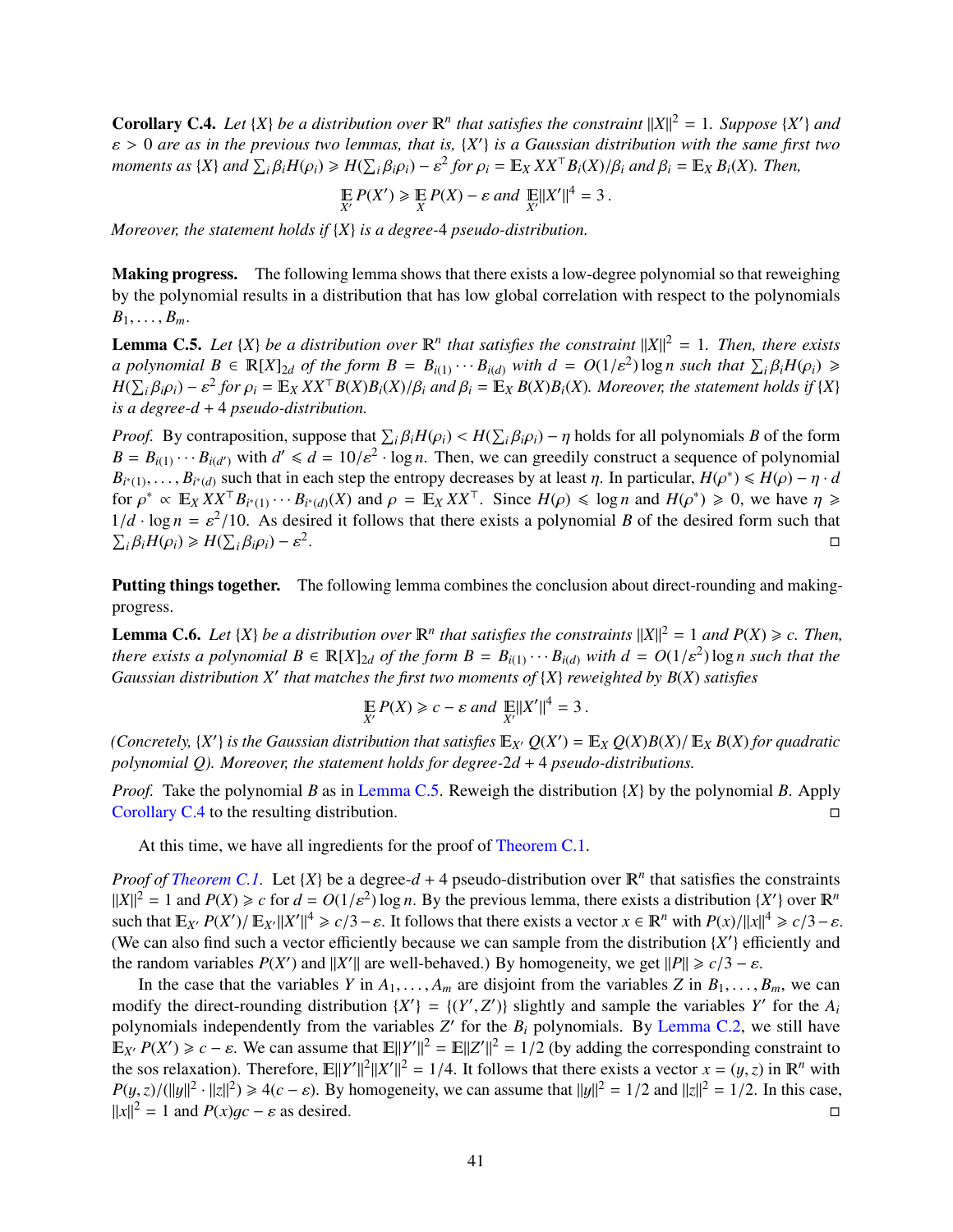# <span id="page-43-1"></span><span id="page-43-0"></span>D The 2-to-q norm and small-set expansion

This appendix reproduces from [\[BBH](#page-32-7)+12] the proof that a graph is a *small-set expander* if and only if the projector to the subspace of its adjacency matrix's top eigenvalues has a bounded  $2 \rightarrow q$  norm for even  $q \ge 4$ . We also note that while  $[BBH^+12]$  $[BBH^+12]$  stated their result for the decision question, it does yield an efficient algorithm to transform a vector in the top eigenspace with large 4 norm into a small set that does not expand.

Notation. For a regular graph  $G = (V, E)$  and a subset  $S \subseteq V$ , we define the *measure* of *S* to be  $\mu(S) =$  $|S|/|V|$  and we define  $G(S)$  to be the distribution obtained by picking a random  $x \in S$  and then outputting a random neighbor y of x. We define the *expansion* of S, to be  $\Phi_G(S) = \mathbb{P}_{y \in G(S)}[y \notin S]$ , where y is a random neighbor of *x*. For  $\delta \in (0, 1)$ , we define  $\Phi_G(\delta) = \min_{S \subseteq V: \mu(S) \leq \delta} \Phi_G(S)$ . We often drop the subscript *G* from Φ*<sup>G</sup>* when it is clear from context. We identify *G* with its normalized adjacency (i.e., random walk) matrix. For every  $\lambda \in [-1, 1]$ , we denote by  $V_{\geq \lambda}(G)$  the subspace spanned by the eigenvectors of *G* with eigenvalue at least  $\lambda$ . The projector into this subspace is denoted  $P_{\geq \lambda}(G)$ . For a distribution *D*, we let  $cp(D)$  denote the collision probability of *D* (the probability that two independent samples from *D* are identical).

Our main theorem of this section is the following:

<span id="page-43-2"></span>**Theorem D.1.** *For every regular graph G,*  $\lambda > 0$  *and even q,* 

- *1.* (Norm bound implies expansion) *For all*  $\delta > 0$ ,  $\varepsilon > 0$ ,  $||P_{\geq \lambda}(G)||_{2 \to q} \leq \varepsilon/\delta^{(q-2)/2q}$  *implies that*  $\Phi_{\geq 0}(\delta) > 1 \lambda \varepsilon^2$  $\Phi_G(\delta) \geq 1 - \lambda - \varepsilon^2$ .
- 2. (Expansion implies norm bound) *There is a constant c such that for all*  $\delta > 0$ ,  $\Phi_G(\delta) > 1 \lambda 2^{-cq}$  *implies*<br>  $\Phi_G(G) = 2/\sqrt{\delta}$  *Moreover there is an efficient algorithm such that given a function*  $f \in V(G)$  $||P_{\geq \lambda}(G)||_{2\to q} \leq 2/\sqrt{\delta}$ . Moreover there is an efficient algorithm such that given a function  $f \in V_{\geq \lambda}(G)$ <br>such that  $||f||_{\infty}$   $||f||_{\infty}$   $\sqrt{\delta}$  finds a set S, of measure less than  $\delta$  such that  $\Phi_G(S) \leq 1 - \lambda$ *such that* <sup>k</sup> *<sup>f</sup>* <sup>k</sup>*<sup>q</sup>* <sup>&</sup>gt; <sup>2</sup><sup>k</sup> *<sup>f</sup>* <sup>k</sup>2/ δ *finds a set S of measure less than* δ *such that* <sup>Φ</sup>*G*(*<sup>S</sup>* ) <sup>6</sup> <sup>1</sup> <sup>−</sup> λ<sup>2</sup> −*cq .*

Corollary D.2. *If there is a polynomial-time computable relaxation* R *yielding good approximation for the*  $2 \rightarrow q$ , then the Small-Set Expansion Hypothesis of [\[RS10\]](#page-35-12) is false.

*Proof.* Using [\[RST12\]](#page-35-14), to refute the small-set expansion hypothesis it is enough to come up with an efficient algorithm that given an input graph *G* and sufficiently small  $\delta > 0$ , can distinguish between the *Yes* case:  $\Phi_G(\delta) < 0.1$  and the *No* case  $\Phi_G(\delta') > 1 - 2^{-c \log(1/\delta')}$  for any  $\delta' \ge \delta$  and some constant *c*. In particular for all  $n > 0$  and constant *d* if  $\delta$  is small appugh than in the *No* case  $\Phi_G(\delta^{0.4}) > 1 - n$ . Using Theorem  $\eta > 0$  and constant *d*, if  $\delta$  is small enough then in the *No* case  $\Phi_G(\delta^{0.4}) > 1 - \eta$ . Using Theorem [D.1,](#page-43-2) in the *No* case we know  $||V_{\text{tot}}(G)||_{\text{tot}} \to 1/(10\delta^{1/4})$  while in the *No* case if we choose n to be smaller *Yes* case we know  $||V_{1/2}(G)||_{2\to 4} \ge 1/(10\delta^{1/4})$ , while in the *No* case, if we choose  $\eta$  to be smaller then  $\eta(1/2)$ in the Theorem, then we know that  $||V_{1/2}(G)||_{2\to 4} \le 2/\sqrt{\delta^{0.2}}$ . Clearly, if we have a good approximation for the  $2 \to 4$  porm then for sufficiently small  $\delta$  we can distinguish between these two cases the 2  $\rightarrow$  4 norm then, for sufficiently small  $\delta$  we can distinguish between these two cases.

The first (easier) part of Theorem [D.1](#page-43-2) is proven in Section [D.1.](#page-46-0) The second part will follow from the following lemma:

<span id="page-43-4"></span>**Lemma D.3.** *Set*  $e = e(\lambda, q) := 2^{cq}/\lambda$ , with a constant  $c \le 100$ . Then for every  $\lambda > 0$  and  $1 \ge \delta \ge 0$ , if *G* is a graph that satisfies *graph that satisfies*

<span id="page-43-3"></span>
$$
cp(G(S)) \le 1/(e|S|)
$$
 (D.1)

*for all S with*  $\mu(S) \le \delta$ , *then*  $||f||_q \le 2||f||_2/\sqrt{2}$ <br>*that given a function*  $f \in V$ ,  $(G)$  such that  $||f||_q$  $\delta$  *for all*  $f \in V_{\geq \lambda}(G)$ . Moreover, there is an efficient algorithm<br> $\lambda > 20$  fles  $\lambda \sqrt{\delta}$  finds a set S, that violates (D, 1) *that given a function*  $f \in V_{\geq \lambda}(G)$  *such that*  $||f||_q > 2||f||_2 / \sqrt{\delta}$  *finds a set S that violates [\(D.1\)](#page-43-3).*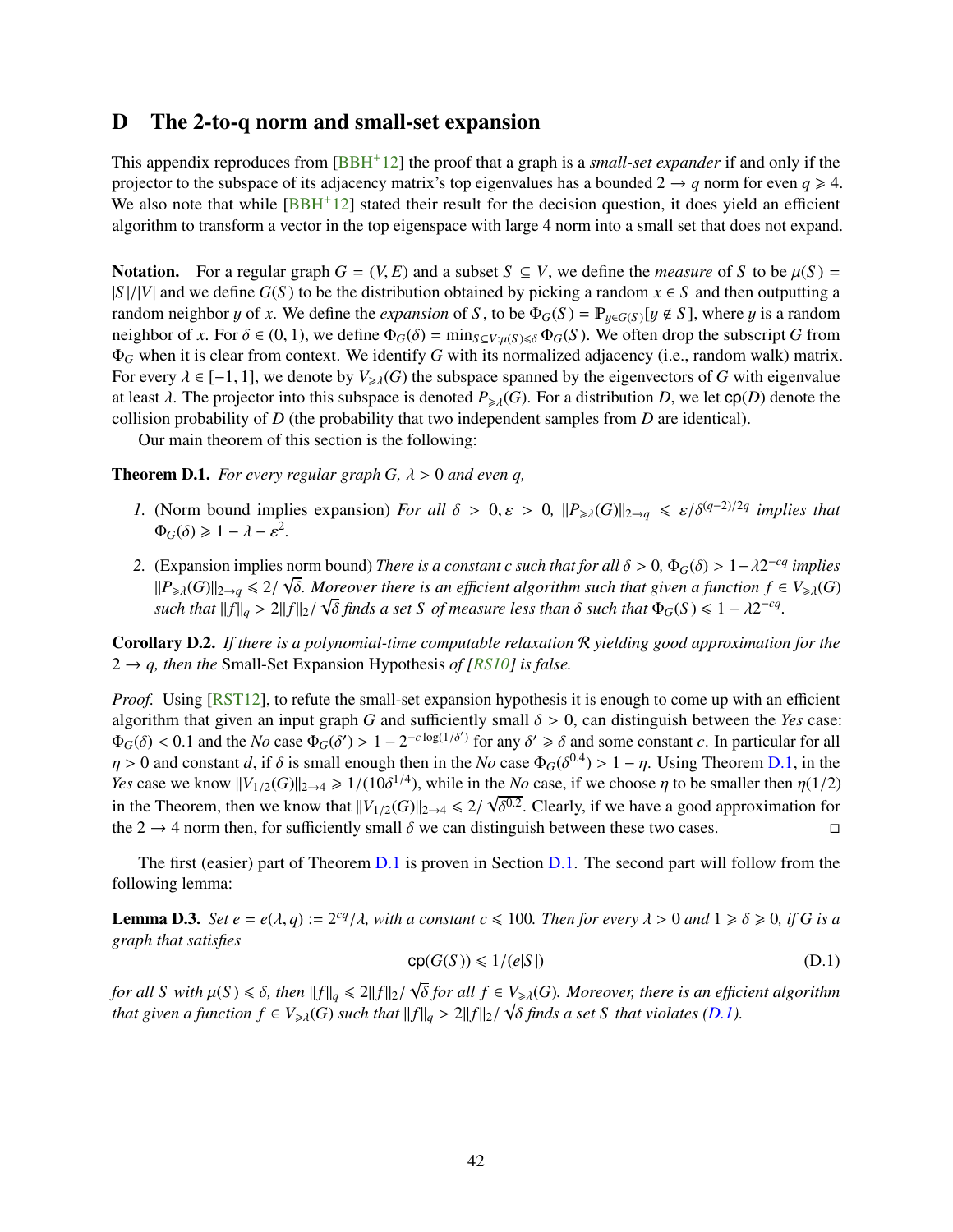<span id="page-44-0"></span>**Proving the second part of Theorem [D.1](#page-43-2) from Lemma [D.3.](#page-43-4)** We use the variant of the local Cheeger bound obtained in [\[Ste10b,](#page-36-6) Theorem 2.1], stating that if  $\Phi_G(\delta) \geq 1 - \eta$  then for every  $f \in L_2(V)$  satisfying  $||f||_1^2 \le \delta ||f||_2^2$ ,  $||Gf||_2^2 \le c \sqrt{\eta}||f||_2^2$ . The proof follows by noting that for every set *S*, if *f* is the characteristic function of *S* then  $||f||_2 - ||f||_2^2 - \mu(S)$  and  $\mathcal{D}(G(S)) - ||Gf||_2^2 / (\mu(S)|S|)$ . Because this lo function of  $\overline{S}$  then  $\|\overline{f}\|_1 = \|f\|_2^2 = \mu(S)$ , and  $\text{cp}(G(S)) = \|Gf\|_2^2/(\mu(S)|S|)$ . Because this local Cheeger bound<br>is algorithmic (and transforms a function with large  $I_S/I_S$  ratio into a set by simply using a thres is algorithmic (and transforms a function with large  $L_2/L_1$  ratio into a set by simply using a threshold cut), this part is algorithmic as well. this part is algorithmic as well.

*Proof of Lemma [D.3.](#page-43-4)* Fix  $\lambda > 0$ . We assume that the graph satisfies the condition of the Lemma with  $e = 2^{cq}/\lambda$ , for a constant *c* that we'll set later. Let  $G = (V, E)$  be such a graph, and *f* be function in  $V_{\geq \lambda}(G)$ <br>with  $||f||_2 = 1$  that maximizes  $||f||$ . We write  $f = \sum_{r=0}^{m} c_r \chi_r$  where  $\chi_r$  and the eigenfunction with  $||f||_2 = 1$  that maximizes  $||f||_q$ . We write  $f = \sum_{i=1}^m \alpha_i \chi_i$  where  $\chi_1, \ldots, \chi_m$  denote the eigenfunctions of *G* with values  $\chi_1, \ldots, \chi_m$  denote the eigenfunctions of *G* with values  $\lambda_1, \ldots, \lambda_m$  that are at least  $\lambda$ . Assume towards a contradiction that  $||f||_q > 2/\sqrt{\delta}$ . We'll prove that  $a = \sum_{k=1}^{m} (a_k/\lambda) \vee_{k=1}^{n}$  stiffies  $||a|| \ge 10||f||_q/\lambda$ . This is a contradiction since (using  $\lambda$  $g = \sum_{i=1}^{m} (\alpha_i/\lambda_i) \chi_i$  satisfies  $||g||_q \ge 10||f||_q/\lambda$ . This is a contradiction since (using  $\lambda_i \in [\lambda, 1]$ )  $||g||_2 \le ||f||_2/\lambda$ , and we assumed f is a function in  $V_{\geq \lambda}(G)$  with a maximal ratio of  $||f||_q / ||f||_2$ . (To prove the "moreover" part, where we don't assume *f* is the maximal function, we repeat this process with g until we get stuck.)<br>Let  $U \subseteq V$  be the set of vertices such that  $|f(x)| > 1/\sqrt{8}$  for all  $x \in U$ . Using Markov and the f

Let  $U \subseteq V$  be the set of vertices such that  $|f(x)| \ge 1/\sqrt{\delta}$  for all  $x \in U$ . Using Markov and the fact that  $\int f(x)^{2} = 1$ , we know that  $u(U) = |U|/|V| < \delta$  meaning that under our assumptions any subset  $S \subseteq U$  $\mathbb{E}_{x \in V}[f(x)^2] = 1$ , we know that  $\mu(U) = |U|/|V| \le \delta$ , meaning that under our assumptions any subset  $S \subseteq U$ <br>satisfies  $\mathbb{C}P(G(S)) \le 1/(\delta |S|)$ . On the other hand, hecause  $||f||^q > 2g/\delta q/2$ , we know that *U* contributes at satisfies  $\text{cp}(G(S)) \leq 1/(e|S|)$ . On the other hand, because  $||f||_q^q \geq 2^q/\delta^{q/2}$ , we know that *U* contributes at least half of the term  $||f||_q^q - \mathbb{E}$   $||f(f)|_q^q$ . That is if we define  $\alpha$  to be  $\mu(T) \mathbb{E}$   $||f(f)|_q$ half of the term  $||f||_q^q = \mathbb{E}_{x \in V} f(x)^q$ . That is, if we define  $\alpha$  to be  $\mu(U) \mathbb{E}_{x \in U} f(x)^q$  then  $\alpha \ge ||f||_q^q/2$ . We'll prove the lemma by showing that  $||g||_q^q \ge 10\alpha/\lambda$ .<br>
Let c be a sufficiently large constant  $(c -$ 

Let *c* be a sufficiently large constant (*c* = 100 will do). We define  $U_i$  to be the set { $x \in U : f(x) \in \mathbb{R}$  $[c^i/\sqrt{\delta}, c^{i+1}/\sqrt{\delta})$ , and let *I* be the maximal *i* such that  $U_i$  is non-empty. Thus, the sets  $U_0, \ldots, U_I$  form a partition of  $U_i$  (where some of these sets may be empty). We let  $\alpha$ , be the contribution of  $U_i$  to partition of *U* (where some of these sets may be empty). We let  $\alpha_i$  be the contribution of  $U_i$  to  $\alpha$ . That is,  $\alpha_i = \mu_i \mathbb{E}_{x \in U_i} f(x)^q$ , where  $\mu_i = \mu(U_i)$ . Note that  $\alpha = \alpha_0 + \cdots + \alpha_I$ . We'll show that there are some indices  $i_1, \ldots, i_J$  such that:

(i)  $\alpha_{i_1} + \cdots + \alpha_{i_J} \ge \frac{\alpha}{2c^{10}}$ .

(ii) For all  $j \in [J]$ , there is a nonnegative function  $g_j : V \to \mathbb{R}$  such that  $\mathbb{E}_{x \in V} g_j(x)^q \ge e \alpha_{i_j} / (10c^2)^{q/2}$ .

(iii) For every  $x \in V$ ,  $q_1(x) + \cdots + q_J(x) \le |q(x)|$ .

Showing these will complete the proof, since it is easy to see that for two nonnegative functions and even  $q, g', g'', \mathbb{E}(g'(x) + g''(x))^q \ge \mathbb{E}[g'(x)^q] + \mathbb{E}[g''(x)^q, \text{ and hence (ii) and (iii) imply that}$ 

<span id="page-44-1"></span>
$$
||g||_4^4 = \mathbb{E} g(x)^4 \ge (e/(10c^2)^{q/2}) \sum_j \alpha_{i_j} .
$$
 (D.2)

Using (i) we conclude that for  $e \ge (10c)^q/\lambda$ , the right-hand side of [\(D.2\)](#page-44-1) will be larger than  $10\alpha/\lambda$ .<br>We find the indices is interstively. We let T be initially the set 10, I) of all indices. For i

We find the indices  $i_1, \ldots, i_j$  iteratively. We let T be initially the set {0..1} of all indices. For  $j = 1, 2, \ldots$ we do the following as long as  $\overline{I}$  is not empty:

- 1. Let  $i_j$  be the largest index in  $I$ .
- 2. Remove from *I* every index *i* such that  $\alpha_i \le c^{10} \alpha_{i_j}/2^{i-i_j}$ .

We let *J* denote the step when we stop. Note that our indices  $i_1, \ldots, i_J$  are sorted in descending order. For every step *j*, the total of the  $\alpha_i$ 's for all indices we removed is less than  $c^{10}\alpha_{i_j}$  and hence we satisfy (i). The cruy of our argument will be to show (ii) and (iii). They will follow from the following claim: crux of our argument will be to show (ii) and (iii). They will follow from the following claim:

<span id="page-44-2"></span>**Claim D.4.** Let  $S \subseteq V$  and  $\beta > 0$  be such that  $|S| \le \delta$  and  $|f(x)| \ge \beta$  for all  $x \in S$ . Then there is a set T of *size at least e*|*S* | *such that*  $\mathbb{E}_{x \in T} g(x)^2 \ge \beta^2/4$ *.*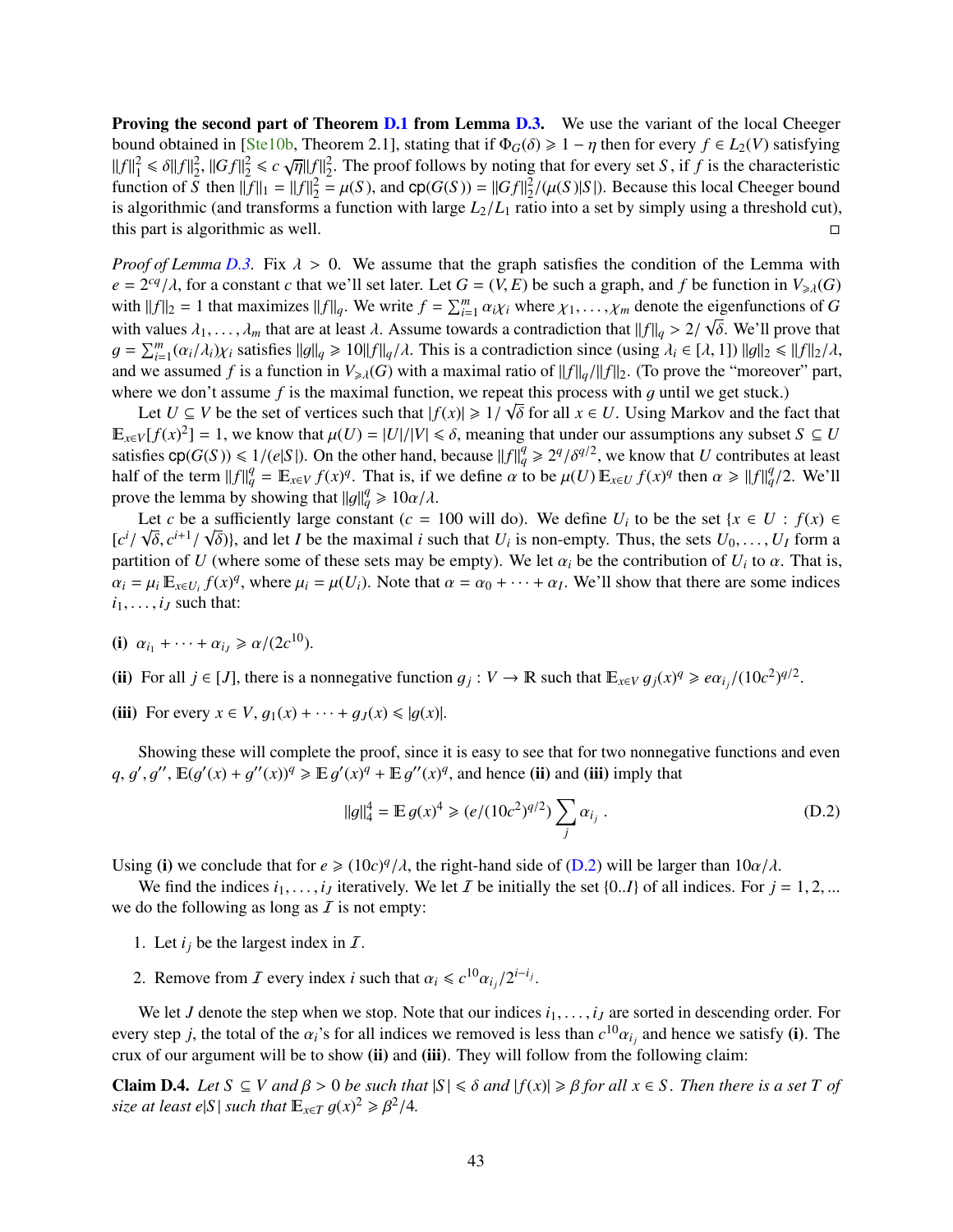The claim will follow from the following lemma:

<span id="page-45-1"></span>**Lemma D.5.** Let D be a distribution with  $cp(D) \leq 1/N$  and g be some function. Then there is a set T of size *N* such that  $\mathbb{E}_{x \in T} g(x)^2 \ge (\mathbb{E} g(D))^2/4$ .

*Proof.* Identify the support of *D* with the set [*M*] for some *M*, we let *p<sup>i</sup>* denote the probability that *D* outputs *i*, and sort the *p*<sup>*i*</sup>'s such that  $p_1 \geqslant p_2 \cdots p_M$ . We let β' denote  $\mathbb{E} g(D)$ ; that is,  $\beta' = \sum_{i=1}^M p_i g(i)$ . We separate to two cases. If  $\sum_{i>N} p_i g(i) \ge \beta'/2$ , we define the distribution *D'* as follows: we set  $\mathbb{P}[D' = i]$  to be  $p_i$ <br>for  $i > N$  and we let all  $i < N$  be equiprobable (that is be output with probability  $(\sum_{i}^{N} p_i)/N$ ). Clearly for  $i > N$ , and we let all  $i \le N$  be equiprobable (that is be output with probability  $(\sum_{i=1}^{N} p_i)/N$ ). Clearly,<br>  $\mathbb{E}[q(D')] > \sum_{i=1}^{N} p_i q(i) > \beta' / 2$  but on the other hand, since the maximum probability of any element in  $\mathbb{E}|g(D')|\geqslant \sum_{i\geq N}p_i g(i)\geqslant \beta'/2$ , but on the other hand, since the maximum probability of any element in *D'* is<br>at most  $1/N$  it can be expressed as a convex combination of flat distributions over sets of size N, im at most 1/*N*, it can be expressed as a convex combination of flat distributions over sets of size *<sup>N</sup>*, implying that one of these sets *T* satisfies  $\mathbb{E}_{x \in T} |g(x)| \ge \beta'/2$ , and hence  $\mathbb{E}_{x \in T} g(x)^2 \ge \beta'^2/4$ .<br>The other case is that  $\sum_{n=0}^{N} n_2 g(x) \ge \beta'/2$ . In this case we use Cauchy, Schwarz

The other case is that  $\sum_{i=1}^{N} p_i g(i) \ge \beta'/2$ . In this case we use Cauchy–Schwarz and argue that

<span id="page-45-0"></span>
$$
\beta'^2/4 \leqslant \left(\sum_{i=1}^N p_i^2\right) \left(\sum_{i=1}^N g(i)^2\right). \tag{D.3}
$$

But using our bound on the collision probability, the right-hand side of  $(D.3)$  is upper bounded by  $\frac{1}{N} \sum_{i=1}^{N} g(i)^2 = \mathbb{E}_{x \in [N]} g(x)^2$ .

*Proof of Claim [D.4](#page-44-2) from Lemma [D.5.](#page-45-1)* By construction  $f = Gg$ , and hence we know that for every  $x$ ,  $f(x) =$  $E_{y\sim x}$  *g*(*y*). This means that if we let *D* be the distribution *G*(*S*) then

$$
\mathbb{E}\left|g(D)\right|=\mathop{\mathbb{E}}_{x\in S}\mathop{\mathbb{E}}_{y\sim x}\left|g(y)\right|\geqslant\mathop{\mathbb{E}}_{x\in S}\left|\mathop{\mathbb{E}}_{y\sim x}g(y)\right|=\mathop{\mathbb{E}}_{x\in S}\left|f(x)\right|\geqslant\beta\;.
$$

By the expansion property of *G*,  $\text{cp}(D) \le 1/(e|S|)$  and thus by Lemma [D.5](#page-45-1) there is a set *T* of size  $e|S|$  satisfying  $\mathbb{E}_{\le T} a(x)^2 \ge B^2/4$ satisfying  $\mathbb{E}_{x \in T} g(x)^2 \ge \beta^2$  $/4.$ 

We will construct the functions  $g_1, \ldots, g_J$  by applying iteratively Claim [D.4.](#page-44-2) We do the following for  $j = 1, \ldots, J$ :

- 1. Let  $T_j$  be the set of size  $e|U_{i_j}|$  that is obtained by applying Claim [D.4](#page-44-2) to the function  $f$  and the set  $U_{i_j}$ . Note that  $\mathbb{E}_{x \in T_j} g(x)^2 \ge \beta_{i_j}^2/4$ , where we let  $\beta_i = c^i$  $\sqrt{\delta}$  (and hence for every  $x \in U_i$ ,  $\beta_i \le |f(x)| \le c\beta_i$ ).
- 2. Let  $g'_j$ *j* be the function on input *x* that outputs  $\gamma \cdot |g(x)|$  if  $x \in T_j$  and 0 otherwise, where  $\gamma \le 1$  is a scaling factor that ensures that  $\mathbb{E}_{x \in T_j} g$  $\int f(x)^2$  equals exactly  $\beta_{i_j}^2/4$ .
- 3. We define  $g_j(x) = \max\{0, g'_j(x) \sum_{k < j} g_k(x)\}.$

Note that the second step ensures that  $g'_j$ <br>c) for all i and in particular  $g_1(x)$  +  $g_2(x)$  $f(x) \le |g(x)|$ , while the third step ensures that  $g_1(x) + \cdots + g_j(x) \le$ g  $\overline{\phantom{0}}$  $g_j(x)$  for all *j*, and in particular  $g_1(x) + \cdots + g_J(x) \le |g(x)|$ . Hence the only thing left to prove is the following:

**Claim D.6.**  $\mathbb{E}_{x \in V} g_j(x)^q \geq e \alpha_{i_j} / (10c)^{q/2}$ 

*Proof.* Recall that for every  $i$ ,  $\alpha_i = \mu_i \mathbb{E}_{x \in U_i} f(x)^q$ , and hence (using  $f(x) \in [\beta_i, c\beta_i)$  for  $x \in U_i$ ):

<span id="page-45-2"></span>
$$
\mu_i \beta_i^q \leq \alpha_i \leq \mu_i c^q \beta_i^q \tag{D.4}
$$

Now fix  $T = T_j$ . Since  $\mathbb{E}_{x \in V} g_j(x)^q$  is at least (in fact equal)  $\mu(T) \mathbb{E}_{x \in T} g_j(x)^q$  and  $\mu(T) = e\mu(U_{ij})$ , we can<br>(D.4) and  $\mathbb{E}_{x \in T} g_j(x)^q > (E_{x \in T} g_j(x)^2)^{q/2}$  to reduce proving the claim to showing the following: use [\(D.4\)](#page-45-2) and  $\mathbb{E}_{x \in T} g_j(x)^q \geq (E_{x \in T} g_j(x)^2)^{q/2}$ , to reduce proving the claim to showing the following:

<span id="page-45-3"></span>
$$
\mathbb{E}_{x \in T} g_j(x)^2 \ge (c\beta_{i_j})^2 / (10c^2) = \beta_{i_j}^2 / 10.
$$
 (D.5)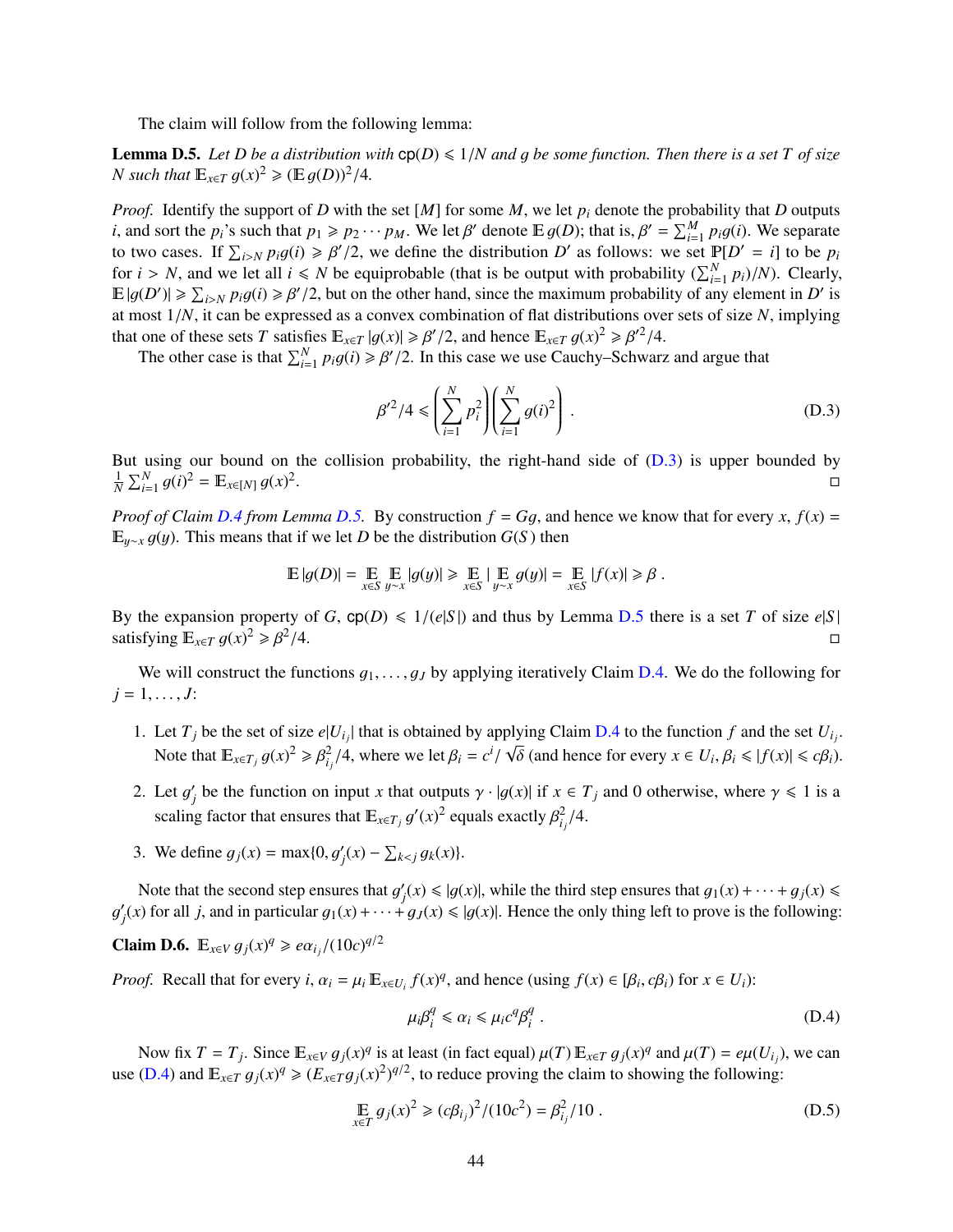<span id="page-46-1"></span>We know that  $E_{x \in T} g'_j$  $f_j(x)^2 = \beta_{i_j}^2/4$ . We claim that [\(D.5\)](#page-45-3) will follow by showing that for every  $k < j$ ,

<span id="page-46-2"></span>
$$
\mathop{\mathbb{E}}_{x \in T} g'_k(x)^2 \leq 100^{-i'} \cdot \beta_{i_j}^2 / 4 \tag{D.6}
$$

where  $i' = i_k - i_j$ . (Note that  $i' > 0$  since in our construction the indices  $i_1, \ldots, i_J$  are sorted in descending order) order.)

Indeed, [\(D.6\)](#page-46-2) means that if we let momentarily  $||g_j||$  denote  $\sqrt{\mathbb{E}_{x \in T} g_j(x)^2}$  then

<span id="page-46-3"></span>
$$
||g_j|| \ge ||g'_j|| - ||\sum_{k < j} g_k|| \ge ||g'_j|| - \sum_{k < j} ||g_k|| \ge ||g'_j|| (1 - \sum_{i'=1}^{\infty} 10^{-i'}) \ge 0.8 ||g'_j||. \tag{D.7}
$$

The first inequality holds because we can write  $g_j$  as  $g'_j$ <br>band  $||g|| > ||g'|| = ||h||$  and on the other hand  $||h|| \le$  $\int_{i}^{i} -h_{j}$ , where  $h_{j} = \min\{g'_{j}\}\$  $\sum_{j} \sum_{k < j} g_k$ . Then, on the one hand,  $||g_j|| \ge ||g'_j|| - ||h_j||$ , and on the other hand,  $||h_j|| \le ||\sum_{k < j} g_k||$  since  $g'_j \ge 0$ . The property  $(0, 7)$  and the principal intensity  $||f||^2$ *j*<sub>k</sub> –  $||h_j||$ , and on the other hand,  $||h_j|| \le ||\sum_{k < j} g_k||$  since  $g'_j$  $y'$   $\geq$  0. The second inequality holds because  $||g_k|| \le ||g'_k$ k<sub>k</sub>||. By squaring [\(D.7\)](#page-46-3) and plugging in the value of  $||g'_{j}||$  $y'$ <sub>j</sub>||<sup>2</sup> we get [\(D.5\)](#page-45-3).

**Proof of [\(D.6\)](#page-46-2).** By our construction, it must hold that

<span id="page-46-4"></span>
$$
c^{10}\alpha_{i_k}/2^{i'} \leq \alpha_{i_j} , \qquad (D.8)
$$

since otherwise the index  $i_j$  would have been removed from the I at the  $k^{th}$  step. Since  $\beta_{i_k} = \beta_{i_j} c^{i'}$ , we can plug (DA) in (D.8) to get plug  $(D.4)$  in  $(D.8)$  to get

$$
\mu_{i_k} c^{10+4i'}/2^{i'} \leq c^4 \mu_{i_j}
$$

or

$$
\mu_{i_k} \leq \mu_{i_j} (2/c)^{4i'} c^{-6}
$$
.

Since  $|T_i| = e|U_i|$  for all *i*, it follows that  $|T_k|/|T| \le (2/c)^{4i'} c^{-6}$ . On the other hand, we know that  $\int_{-\infty}^{\infty} \frac{d'(x)^2 - \beta^2}{4} (dx - \beta^2)^2 dx$ . Thus  $E_{x \in T_k} g$  $\overline{\phantom{0}}$  $\int_{k}^{7} (x)^{2} = \beta_{i_{k}}^{2}/4 = c^{2i'}$ β  $\frac{2}{i_j}/4$ . Thus,

$$
\mathop{\mathbb{E}}_{x \in T} g'_k(x)^2 \leq 2^{4i'} c^{2i'-4i'-6} \beta_{i_j}^2 / 4 \leq (2^4/c^2)^{i'} \beta_{i_j}^2 / 4 \;,
$$

and now we just choose *c* sufficiently large so that  $c^2/2^4$  $> 100.$ 

 $\Box$ 

### <span id="page-46-0"></span>D.1 Norm bound implies small-set expansion

In this section, we show that an upper bound on  $2 \rightarrow q$  norm of the projector to the top eigenspace of a graph implies that the graph is a small-set expander. This proof appeared elsewhere implicitly [\[KV05,](#page-34-15) [O'D07\]](#page-35-16) or explicitly [\[BGH](#page-33-12)+12, [BBH](#page-32-7)+12] and is presented here only for completeness. Fix a graph *G* (identified with its normalized adjacency matrix), and  $\lambda \in (0, 1)$ , letting  $V_{\geq \lambda}$  denote the subspace spanned by eigenfunctions with eigenvalue at least  $\lambda$ .

If *p*, *q* satisfy  $1/p + 1/q = 1$  then  $||x||_p = \max_{y: ||y||_q \leq 1} |\langle x, y \rangle|$ . Indeed,  $|\langle x, y \rangle| \leq ||x||_p ||y||_q$  by Hölder's inequality, and by choosing  $y_i = \text{sign}(x_i)|x_i|^{p-1}$  and normalizing one can see this equality is tight. In particular,<br>for every  $x \in L(\mathcal{U})$   $||x|| = \max_{x \in \mathcal{U}} ||x|^{p-1}$  and  $||u|| \leq x$ ,  $x = \max_{x \in \mathcal{U}} ||x|^{p-1}$ . As a conseque | for every *x* ∈ *L*(**U**),  $||x||_q = \max_{y: ||y||_{q/(q-1)} \le 1} |\langle x, y \rangle|$  and  $||y||_{q/(q-1)} = \max_{||x||_q \le 1} |\langle x, y \rangle|$ . As a consequence

$$
||A||_{2\to q} = \max_{||x||_2 \le 1} ||Ax||_q = \max_{||x||_2 \le 1, ||y||_{q/(q-1)} \le 1} |\langle Ax, y \rangle| = \max_{||y||_{q/(q-1)} \le 1} |\langle A^T y, x \rangle| = ||A^T||_{q/(q-1)\to 2}
$$

Note that if *A* is a projection operator,  $A = A<sup>T</sup>$ . Thus, part 1 of Theorem [D.1](#page-43-2) follows from the following lemma: